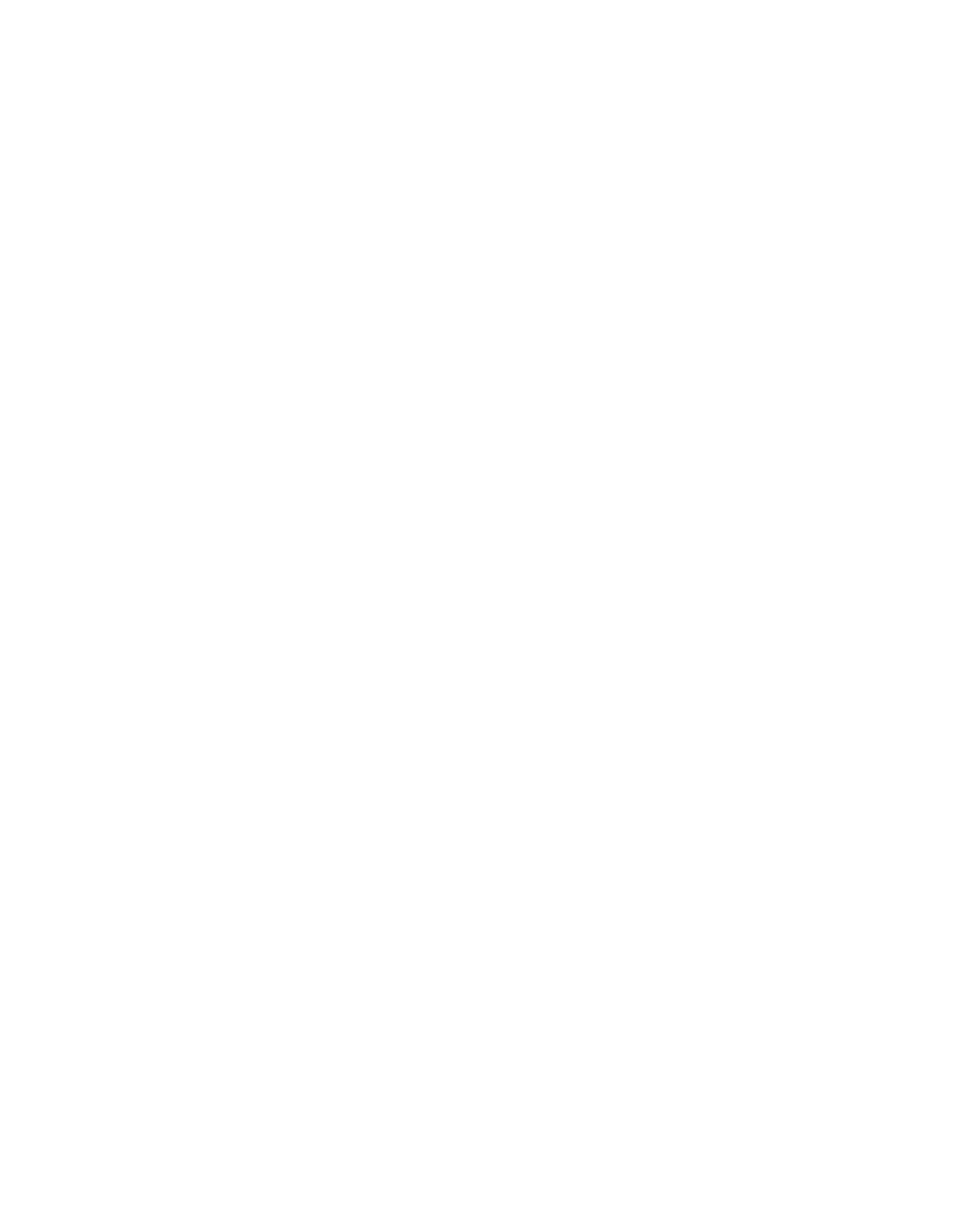#### TABLE OF CONTENTS

| <b>Executive Summary</b>                                                               | 1                  |
|----------------------------------------------------------------------------------------|--------------------|
| <b>DarpaBrowser Capability Security Experiment</b>                                     | 5                  |
| Introduction                                                                           | $\sqrt{5}$         |
| Goals                                                                                  | 5                  |
| Principle of Least Authority (POLA)                                                    | 5                  |
| <b>Failures Of Traditional Security Technologies</b>                                   | $\,6$              |
| <b>Capability Security</b>                                                             | $\overline{7}$     |
| E Programming Platform<br>Preparation for the Experiment                               | $\bf 8$<br>$\,8\,$ |
| <b>Building CapDesk</b>                                                                | $\, 8$             |
| Building the E Language Machine                                                        | $\overline{9}$     |
| <b>Building the DarpaBrowser</b>                                                       | 10                 |
| <b>Building the Renderers</b>                                                          | 12                 |
| <b>Taming Swing/AWT</b>                                                                | 13                 |
| Limitations On the Approach                                                            | 15                 |
| The Experiment                                                                         | 16                 |
| <b>Results</b>                                                                         | 17                 |
| <b>Lessons Learned</b>                                                                 | 17                 |
| <b>General Truths</b>                                                                  | 17<br>19           |
| Specific Insights<br><b>Post-Experiment Developments</b>                               | 24                 |
| <b>Closing Vulnerabilities</b>                                                         | 24                 |
| Development of Granma's Rules of POLA                                                  | 26                 |
| Introduction of SWT                                                                    | 27                 |
| Assessment of Capabilities for Intelligent Agents and User Interface Agents            |                    |
|                                                                                        | 28                 |
| Conclusions                                                                            | 30                 |
| <b>References</b>                                                                      | 32                 |
| <b>Appendices</b>                                                                      | 36                 |
| <b>Appendix 1: Project Plan</b>                                                        | 38                 |
| <b>Appendix 2: DarpaBrowser Security Review</b>                                        | 43                 |
| <b>Appendix 3: Draft Requirements For Next Generation Taming Tool</b><br>(CapAnalyzer) | 78                 |
| Appendix 4: Installation Procedure for building an E Language Machine                  | 80                 |
| <b>Appendix 5: Powerbox Pattern</b>                                                    | 90                 |
| <b>Appendix 6: Granma's Rules of POLA</b>                                              | 95                 |
| <b>Appendix 7: History of Capabilities Since Levy</b>                                  | 99                 |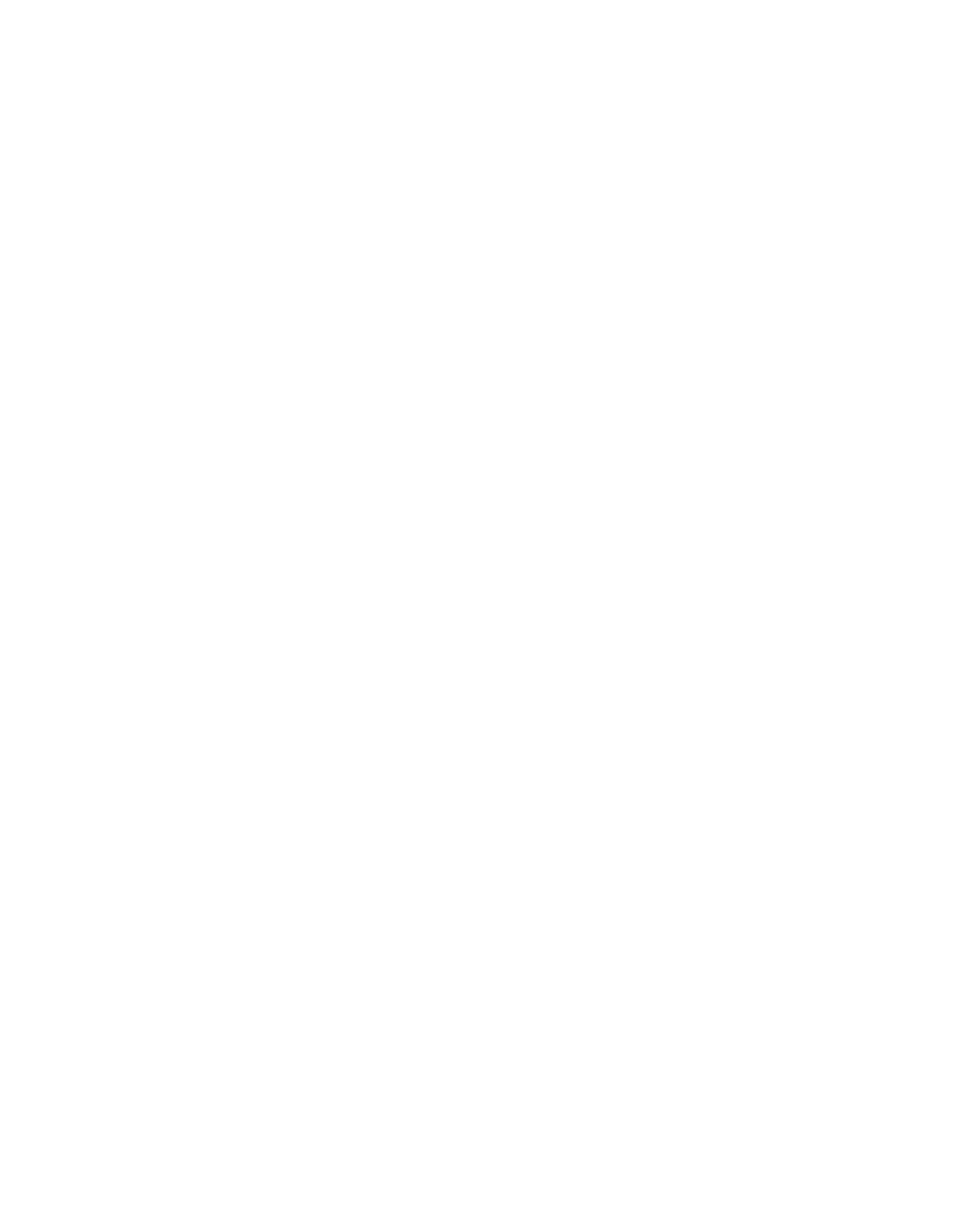# **A Capability Based Client: The DarpaBrowser**

## **Executive Summary**

The broad goal of this research was to assess whether capability-based security [Levy84] could achieve security goals that are unachievable with current traditional security technologies such as access control lists and firewalls. The specific goal of this research was to create an HTML browser that could use capability confinement on a collection of plug-replaceable, possibly malicious, rendering engines. In confining the renderer, the browser would ensure that a malicious renderer could do no harm either to the browser or to the underlying system.

Keeping an active software component such as an HTML renderer harmless while still allowing it to do its job is beyond the scope of what can be achieved by any other commercially available technology: Unix access control lists, firewalls, certificates, and even the Java Security Manager are all helpless in the face of this attack from deep inside the coarse perimeters that they guard. And though the confinement of a web browser's renderer might seem artificial, it is indeed an outstanding representative of several large classes of crucial security problems. The most direct example is the compound document as so well known in the Microsoft Office Suite: one can have a single Microsoft Word document that has embedded spreadsheets, pictures, and graphics, all driven by different computer programs from different vendors. Identical situations (from a security standpoint) arise when installing a plug-in (like RealVideo) into a web browser, or an Active-X control into a web page.

In such a compound document none of the programs need more than a handful of limited and specific authorities. None of them need the authority to manipulate the window elements outside their own contained areas. They absolutely do not need the authority to launch trojan horses, or read and sell the user's most confidential data to the highest bidder on EBay. Yet today we grant such authority as a matter of course, because we have no choice. Who can be surprised, with this as the most fundamental truth of computer security today, that thirteen year old children break into our most secure systems for an afternoon's entertainment?

To tackle the problem, Combex used the **E** programming language, an open source language specifically designed to support capability security in both local and distributed computing systems. We used **E** to build **CapDesk**, a capability secure desktop, that would confine our new browser (the **DarpaBrowser**) which would in turn use the same techniques to even more restrictively confine the renderer. Once we had completed draft versions of the CapDesk, DarpaBrowser, and Malicious Renderer, we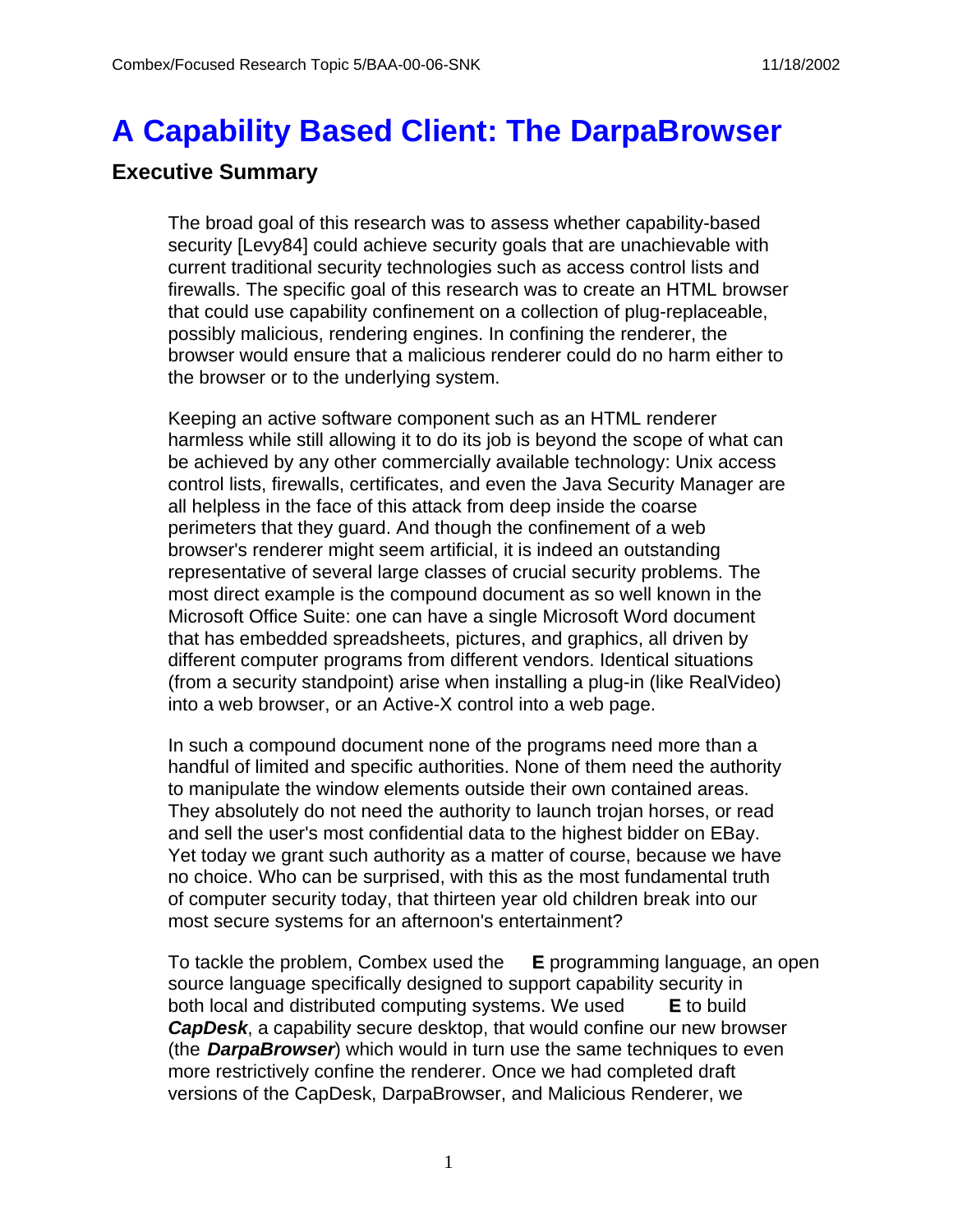brought in an outside review team of high-profile/high-power security experts to review the source code and conduct live experiments and attacks on the system. The DarpaBrowser development team actively and enthusiastically assisted the review team in every way possible to maximize the number of security vulnerabilities that were identified.

The results can only be described as a significant success. We had anticipated that, during the security review, some number of vulnerabilities would be identified. We had anticipated that the bulk of these would be easy to fix. We had anticipated that a few of those vulnerabilities might be too difficult to fix in the time allotted for this single research effort, since the technology being used is still in a pre-production state. But more important than any of this, we had also predicted that no vulnerabilities would be found that could not be fixed straightforwardly inside the capability security paradigm. All these expectations, including the last one, were met. As stated by the external security review team in their concluding remarks on the DarpaBrowser:

We wish to emphasize that the web browser exercise was a very difficult problem. It is at or beyond the state of the art in security, and solving it seems to require invention of new technology. If anything, the exercise seems to have been designed to answer the question: Where are the borders of what is achievable? The **E** capability architecture seems to be a promising way to stretch those borders beyond what was previously achievable, by making it easier to build security boundaries between mutually distrusting software components. In this sense, the experiment seems to be a real success. Many open questions remain, but we feel that the **E** capability architecture is a promising direction in computer security research and we hope it receives further attention.

One of the by-products of this research, as a consequence of building the infrastructure needed to support the experiment, was the construction of a rudimentary prototype of a capability secure desktop, CapDesk. CapDesk and the DarpaBrowser with its malign renderer provide a vivid demonstration that the desktop computer can be made invulnerable to conventional computer viruses and trojan horses without sacrificing either usability or functionality.

These results could have tremendous consequences. They give us at last a real hope that our nation--our industrial base, our military, and even our grandmothers and children--can reach a level of technology that allows them to use computers with minimal danger from either the thirteen year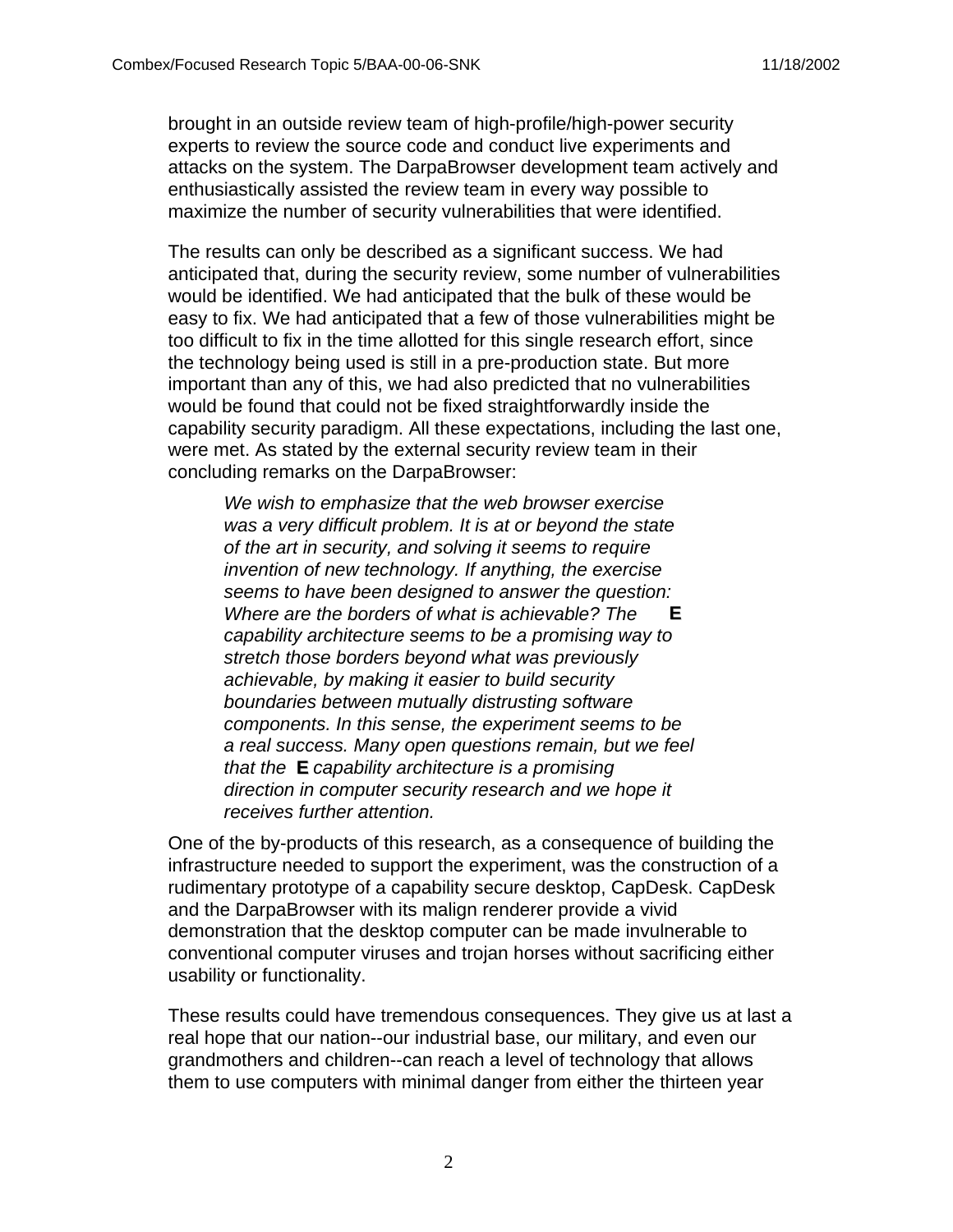old script kiddie or the professional cracker. The Capability Secure Client points the way to a still-distant but now-possible future in which cyberterror appears only in Tom Clancy novels.

For a full decade, year after year, computer attackers have raced ever farther ahead of computer defenders. It is only human for us to conclude, if a problem has grown consistently worse for such a long period of time, that the problem is insoluble, and that the problem will plague our distant descendants a thousand years from now. But it is not true. We already know--and this project has begun to demonstrate--that capability security can turn this tide decisively in favor of the defender. The largest question remaining is, do we care enough to try.

We end this executive summary with a picture we believe to be more eloquent than any words. On the right is the world of computer security as it exists today. On the left is the world of computer security as it can be. You, the reader of this document, are now on the front line in the making of the choice between these two worlds.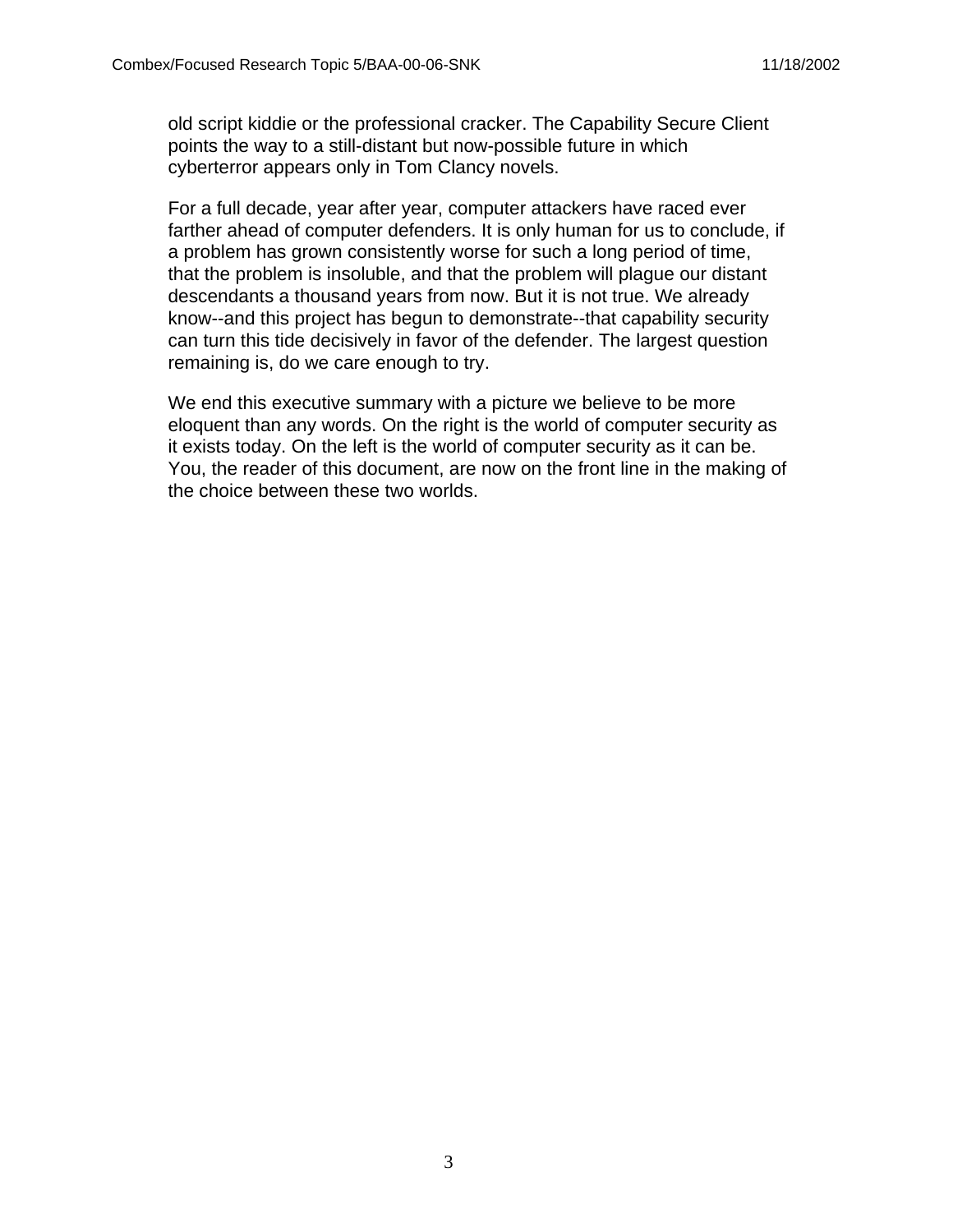| <b>DarpaBrowser</b>                                       | $\Box$ D $\times$     | $\Box$ D $\times$<br><b>UnconfinedBrowser</b>        |  |
|-----------------------------------------------------------|-----------------------|------------------------------------------------------|--|
| Go To:<br>Select Renderer                                 |                       | Go To:<br>Select Renderer                            |  |
| Evil, Malicious Renderer                                  | $\blacktriangle$      | $\blacktriangle$<br><b>Evil, Malicious Renderer</b>  |  |
| version 0.2                                               |                       | version 0.2                                          |  |
| Running Confined. Preparing to attempt confinement breach |                       | Winix standard privileges acquired!                  |  |
| Press Enter to Continue                                   |                       | Preparing for full exploitation                      |  |
| Trying to read directory system.                          |                       | Press Enter to Continue                              |  |
| Failed.                                                   |                       | Trying to read directory system.                     |  |
| Press Enter to Continue                                   |                       | Windows NT directory system detected.                |  |
| Trying to edit file system                                |                       | Ready to read all confidential documents and email.  |  |
| Failed.                                                   |                       | Press Enter to Continue                              |  |
| Press Enter to Continue                                   |                       | Trying to edit file system                           |  |
| Trying to get socket authorization                        |                       | File System Editable                                 |  |
| Failed.                                                   |                       | Ready to load trojan horses into startup profile     |  |
| Press Enter to Continue                                   |                       | Full Identity Theft operations ready to be initiated |  |
| Assault Complete.                                         |                       | Press Enter to Continue                              |  |
|                                                           | $\blacktriangleright$ | Trying to get socket authorization                   |  |
| 人名追                                                       |                       | Socket acquired                                      |  |
|                                                           |                       | Ready to transmit copies of myself                   |  |
|                                                           |                       | All host friends now targeted via email              |  |
|                                                           |                       | Press Enter to Continue                              |  |
|                                                           |                       | Assault Complete.                                    |  |
|                                                           |                       |                                                      |  |
|                                                           |                       | 人名尼                                                  |  |

The Malicious Renderer running in two different environments. On the left, the renderer is running under capability confinement. It is unable to achieve any compromise of the security either of the browser that uses the renderer, or the underlying operating system. On the right, the exact same renderer is running unconfined, with all the authorities any executing module receives by default under either Unix or WinNT (referred to as "Winix" here). With Winix authorities, the renderer takes full control of the user's computing resources and data.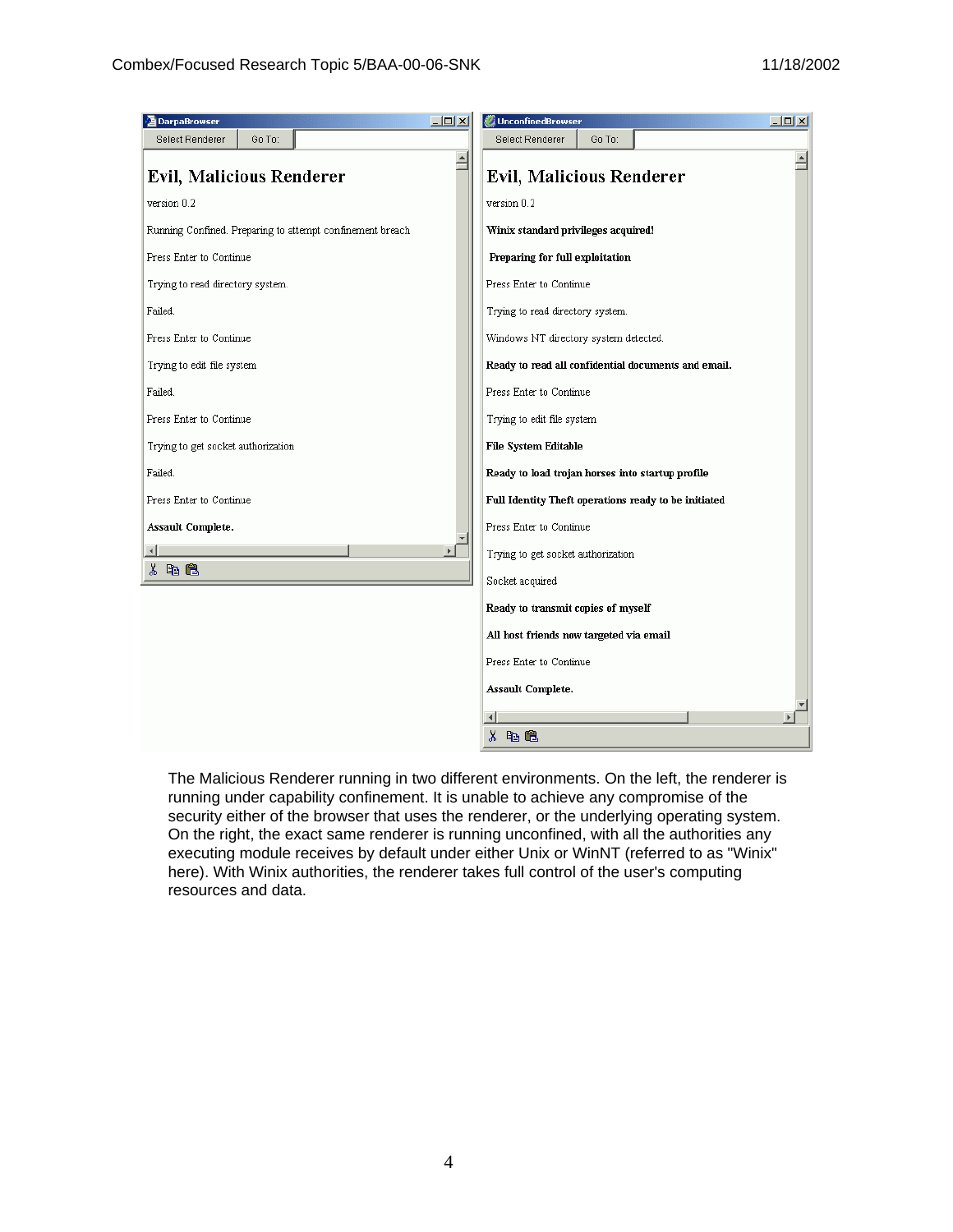## **DarpaBrowser Capability Security Experiment**

#### **Introduction**

#### **Goals**

A precise description of the goals can be found in the Project Plan in the Appendix. The driving motivation was to show that capability based security can achieve significant security goals beyond the reach of conventional security paradigms.

What is wrong with conventional security paradigms? They all impose security at too coarse a granularity to engage the problem. This failure is acutely visible when considering the issues explored in this research, in which we must protect a web browser and its underlying operating environment from the browser's possibly-malicious renderer. Even though the browser must grant the renderer enough authority to write on a part of the browser's own window, the browser absolutely must not allow the renderer to write beyond those bounds. This is a classic situation in which **POLA** is required. Let us discuss the POLA concept, and then look at a number of conventional security technologies to see how they fail to implement POLA at all, much less assist in this sophisticated context.

#### **Principle of Least Authority (POLA)**

The shield at the heart of capability confinement is the Principle of Least Authority, or POLA (introduced in [Saltzer75] as "The Principle of Least Privilege"). The POLA principle is thousands of years old, and quite intuitive: never give a person (or a computing object) more authority than it needs to do its job. When you walk into a QuickMart for a gallon of milk, do you hand the clerk your wallet and say, "take what you need, give me the rest back"? Of course not. When you hand the clerk exact change, you are following the POLA principle. When you hand someone the valet key for your car, rather than the normal key, you are again following POLA. Our computers are ludicrously unable to enforce POLA. When you launch any application--be it a \$5000 version of AutoCAD fresh from the box or the Christmas Elf Bowling game downloaded from an unknown site on the Web--that application is immediately and automatically endowed with all the authority you yourself hold. Such applications can plant trojans as part of your startup profile, read all your email, transmit themselves to everyone in your address book using your name, and can connect via TCP/IP to their remote masters for further instruction. This is, candidly, madness. It is no wonder that, with this as an operating principle so fundamental no one even dares think of alternatives, cyberattack seems intractably difficult to prevent.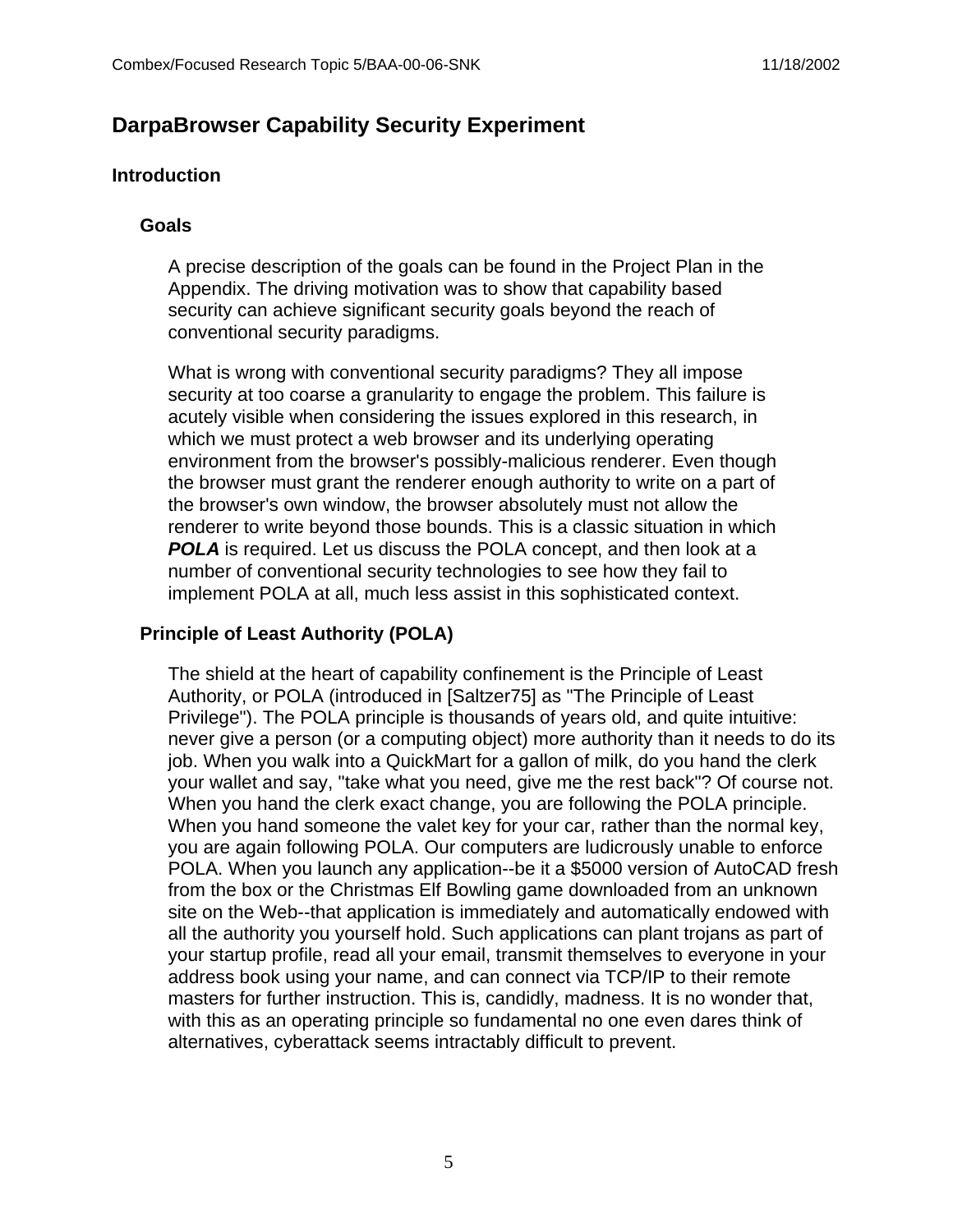## **Failures Of Traditional Security Technologies**

- **Firewalls:** Firewalls are inherently unable to implement POLA. They are perimeter security systems only (though the perimeter may be applied to a single computer). Once an infection has breached the perimeter, all the materials and machines within the perimeter are immediately open to convenient assault. A firewall cannot discriminate trust boundaries between separate applications; indeed, it doesn't even know there are different applications, much less different modules inside those applications. To the firewall, all the applications are one big happy family.
- **Access Control Lists:** Access Control Lists (ACLs) as provided by Unix and WinNT are also inherently unable to implement POLA. It is possible, with sufficient system admin convolutions, to cast certain applications into their own private user spaces (web servers are frequently treated as separate users), but this is far too complicated for the user of a word processor. It fundamentally can't discriminate between applications within a user's space, much less discriminate components inside an application (such as document-embedded viruses written with an embedded programming language like Visual Basic for Applications, or an Active-X control or Netscape plug-in for a Web Browser).
- **Certificates:** Of all the currently popular proposals for securing computers, certificates that authenticate the authors of the software are most pernicious and dangerous. Certificates do not protect you from cyberviruses embedded in the software. Rather, they lull you into a false sense of security that encourages you to go ahead and grant inappropriate authority to software that is still not trustworthy. In the year 2000, an employee at Microsoft embedded a Trojan horse into one of the DLLs in Microsoft FrontPage. Microsoft asserted that they had had nothing to do with it, and started a search for the employee who had engaged in this unauthorized attack. What difference does it make whether Microsoft had anything to do with it or not? Microsoft authenticated it. The user's computer was just as subverted, regardless of who put it there. The real problem is, once again, the absence of POLA. FrontPage didn't need the authority to rewrite the operating system and install Trojan horses and should not have had such authority. The presence of a Trojan horse in FrontPage would, in any sensible POLA-based system, be irrelevant, because the attack would be impotent. There are uses for certificates in a POLA-based world, but this is not one of them.
- **Java Security Manager:** Of the collection of current security technologies, the Java Security Manager comes closest to being useful. The Java Security Manager wraps a single application, not a user account (like ACLs) or a system of computers (like firewalls). By using sufficiently cunning acts of software sleight-of-hand, one can even place different software modules inside different trust realms (though ubiquitously moving individual software objects into individual trust domains and handing out POLA authorities at that fine-grain level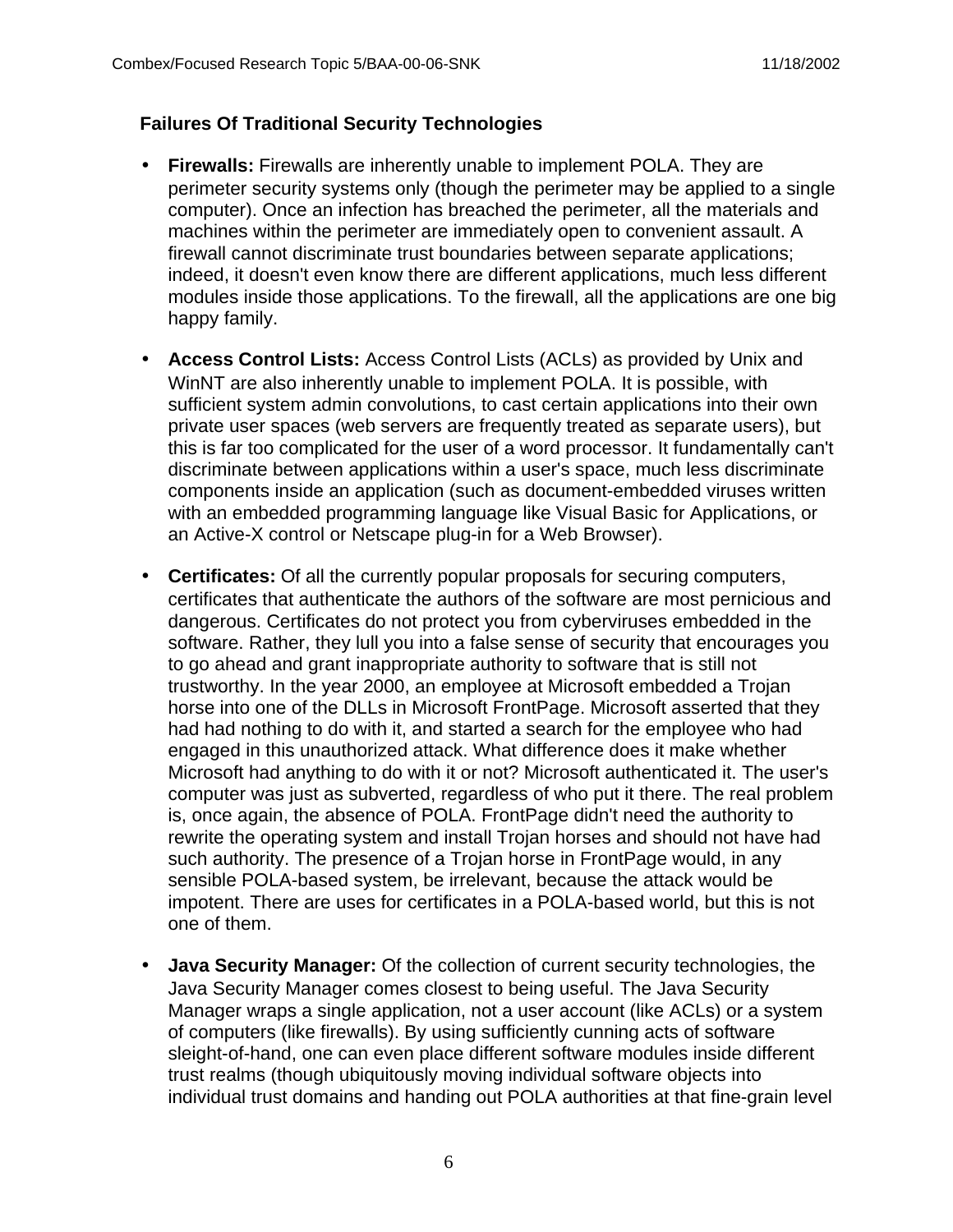of detail would be too unwieldy, and too complex, to have understandable security properties). However, even the Java Security Manager does not begin to implement POLA. There are a handful of extremely powerful authorities that the Manager is able to selectively deny to the application. But authorities that are not self-evidently sledge-hammers, such as the authority to navigate around an entire window once you've gotten access to any individual panel, are far too subtle for the Java Security Manager to grasp. A malicious renderer could, with only a couple simple lines of code, take control of the browser's entire user interface, and gleefully spoof the user again and again, faster than the eye can blink.

As we see, none of these technologies is able to seriously come to grips with the crucial needs of POLA either separately or in combination. This is why computer security is in such a ghastly state of disrepair today. The answer is capabilities.

### **Capability Security**

Capabilities are a natural and intuitive technology for implementing POLA. Capabilities can be thought of as keys in the physical sense; if you hand someone a key, you are in a single act designating both the object for which authority is being conveyed (the object that has the lock), and the authority itself (the ability to open the lock). Capabilities, like idealized physical keys, can only be gotten from someone who already has the key (i.e., the shape of the key cannot be successfully guessed, and a lockpick cannot figure it out either). Authority is delegated by handing someone a copy of the key. Revocation of a capability is comparable to changing the lock (though changing software locks is much easier than changing hardware). One might think that making individual keys for every object that could possibly convey authority in a computer program would be unwieldy. But in practice, since the authority is being conveyed by the reference (designation) to the object itself, and since you have to hand out the reference anyway for someone to use the object, it turns out to be quite simple. In most circumstances the conveyance of authority with the reference makes the authority transfer invisible, and "free". Finally, because capabilities naturally ubiquitously implement POLA, an emergent property of capability-confined software is **defense-in-depth**: acquisition of one capability does not in general open up a set of exploits through which additional capabilities can be acquired. The implementation of capabilities that is today closest to production deployment is the **E** Programming Platform.

## E **Programming Platform**

The **E** Programming Platform, at the heart of which lies the **E** programming language, is specifically designed to support capability security in both local and distributed contexts. **E** is an open source system [Raymond99], and the draft book **E** in a Walnut [Stiegler00] is the principal guide for practical **E** programming. **E** is still a work in progress. Indeed, the bulk of the work done to complete the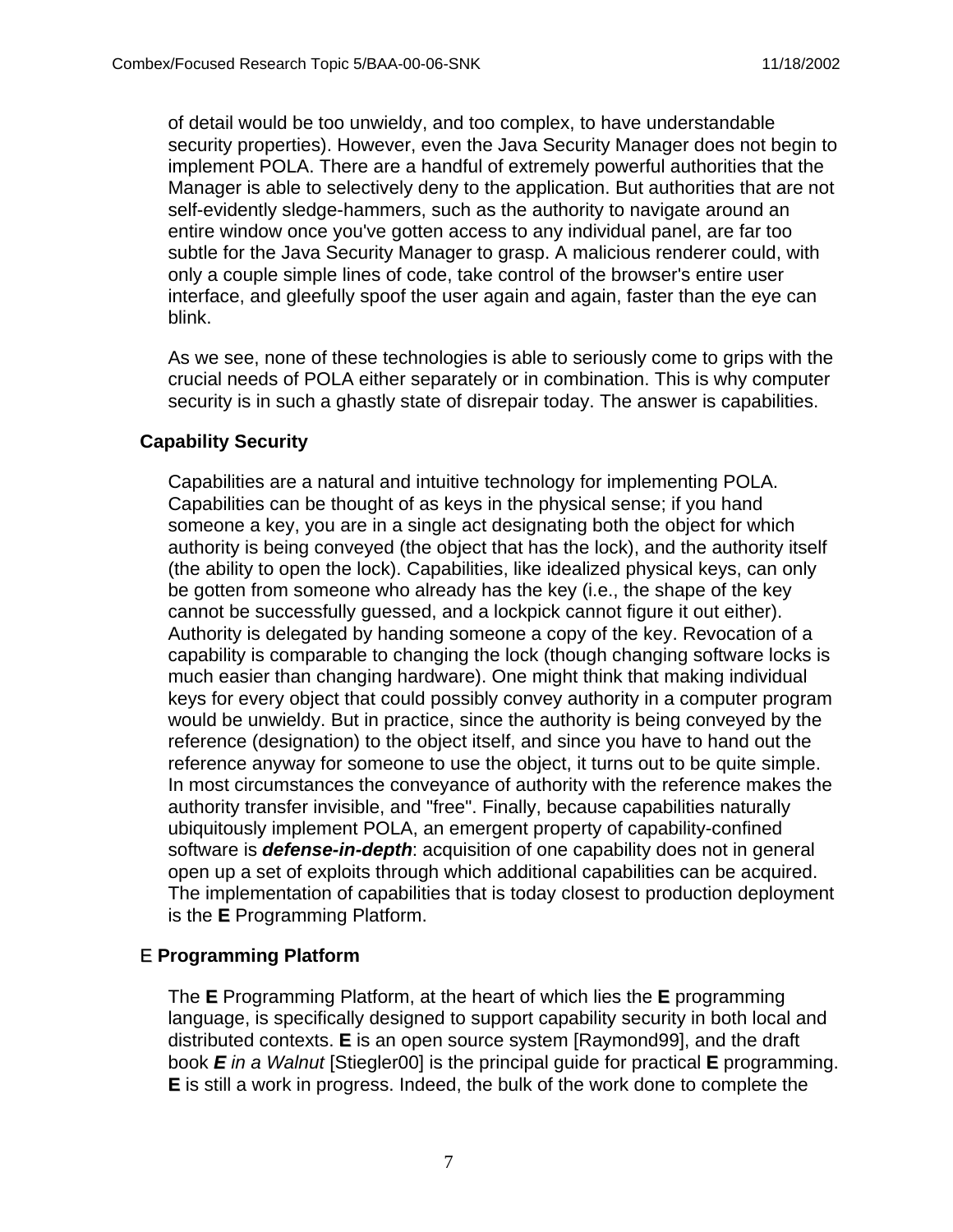DarpaBrowser project was fleshing out parts of the **E** architecture needed by the browser environment. But operational software has been written and deployed with **E**. **E** is not yet feature complete, but the features it does have are robust.

### **Preparation for the Experiment**

## **Building CapDesk**

We started with the eDesk point-and-click, capability secure distributed file manager that was the first serious **E** program used for production operations. We augmented eDesk with a rudimentary capability-confining launching system adequate for launching basic document-processing applications and a basic Web Browser. Adding the launching system turned eDesk into a rudimentary capability secure desktop, i.e., CapDesk.

Key components of the launching system include

- Point-and-click installation module that negotiates endowments on the behalf of the confined application. An endowment is an authority automatically granted to the application at launch time. Basic document processors only need useragreed upon name and icon for their windows, used to prevent window forgery. Web browsers work most simply if endowed with network protocols, specifically, in this case, HTTP protocol.
- Powerbox module that manages authority grant and revocation on behalf of a confined application. The powerbox launches the app, conveys the authorities endowed at installation, and negotiates with the user on the application's behalf for additional authorities during execution.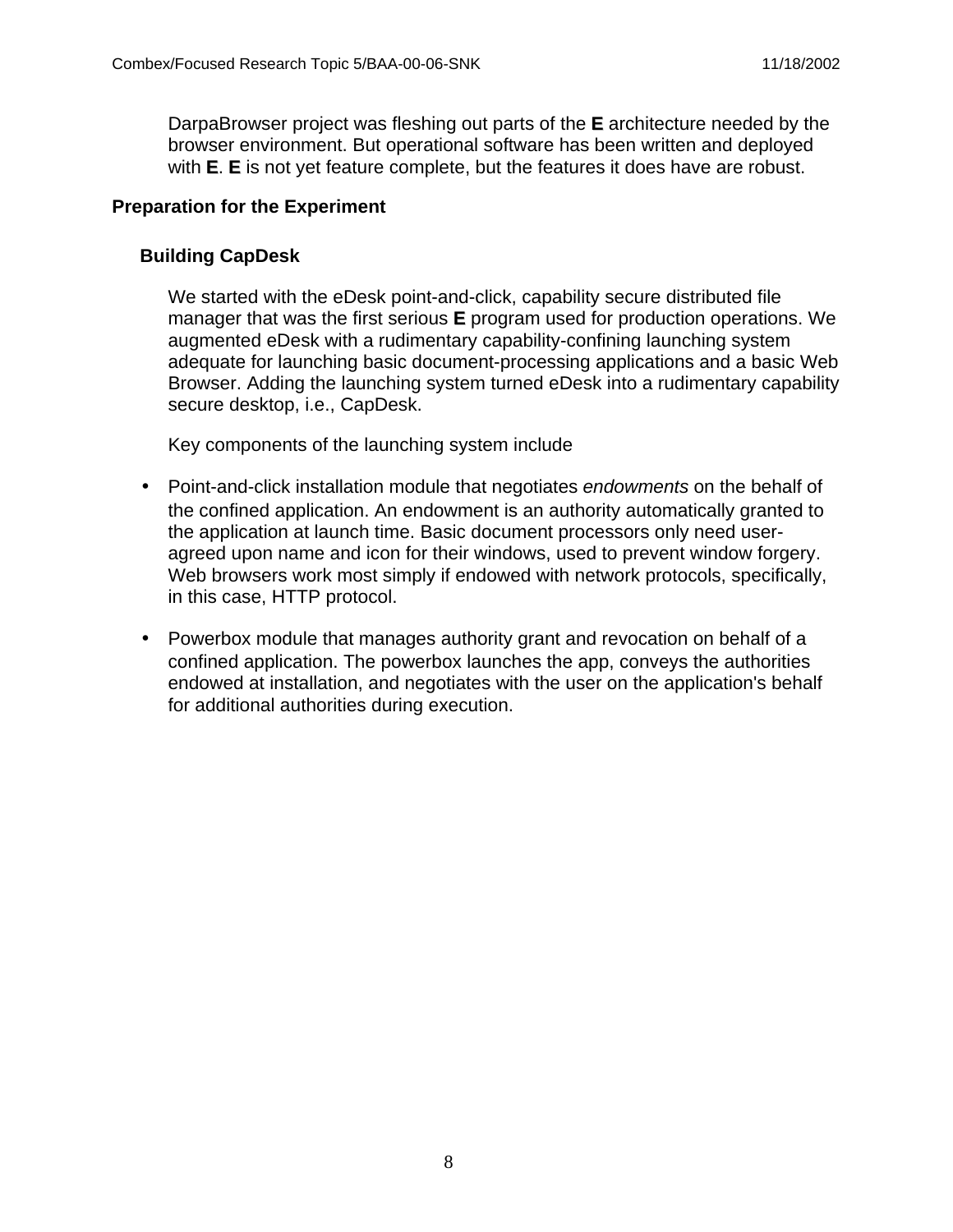

CapDesk operating as a capability secure, point-and-click, distributed file manager. In this example, CapDesk has one window open on a Windows computer, and another window open on a Linux computer. The user can copy/paste files and folders back and forth between the file systems, and directly run capability confined applications (such as CapEdit) on files on any part of a file system to which CapDesk has been granted a capability.

#### **Building the** E **Language Machine**

With CapDesk expanded to be able to launch capability confined applications, it became possible to build an **E** Language Machine (ELM). An ELM is the world's first general-purpose point-and-click computing platform that is capability-secure and invulnerable to traditional computer viruses and trojan horses. It is built by running a CapDesk on top of a Linux core; the CapDesk effectively seals off the underlying layers of software (Linux, Java, and **E** Language, which together with CapDesk comprise the Trusted Computing Base (TCB) which has full authority over the system) from the applications that are running (only capability confined applications can be launched from CapDesk, so only capability confined apps can run).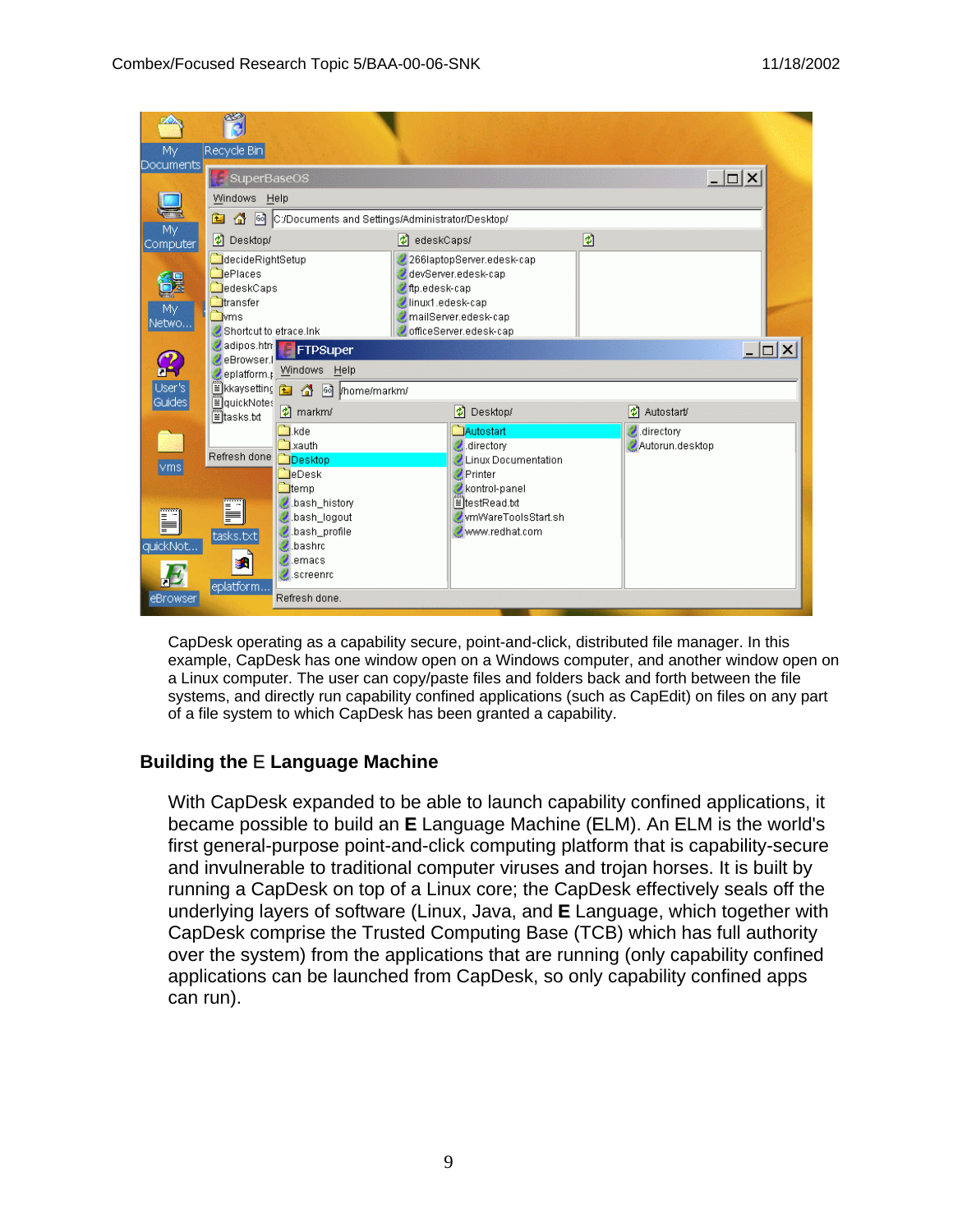

Architecture of the  $E$  Language Machine. A Linux kernel launches a Java virtual machine, which launches an  $E$  Language Interpreter, which launches a CapDesk. CapDesk seals off the underlying non-capability elements of the Trusted Computing Base from capability-confined applications launched from CapDesk. In this sample scenario, a hypothetical capability-confined mail tool is running, and the user has double-clicked on an email attachment. The attachment in run in its own unique trust/authority realm, making it unable to engage in the usual practices of computer viruses, i.e., reading the mail address file and connecting to the Internet to send copies of itself to the user's friends.

#### **Building the DarpaBrowser**

A web browser needs surprisingly few authorities considering the amount of value it supplies to its users. A simple browser needs little more than the authority to talk HTTP protocol. Since the DarpaBrowser was itself designed as a capability confined application, this meant that the browser never had very much authority available for the renderer to steal if the renderer somehow managed to totally subvert the browser. As later observed by the security review team in their report,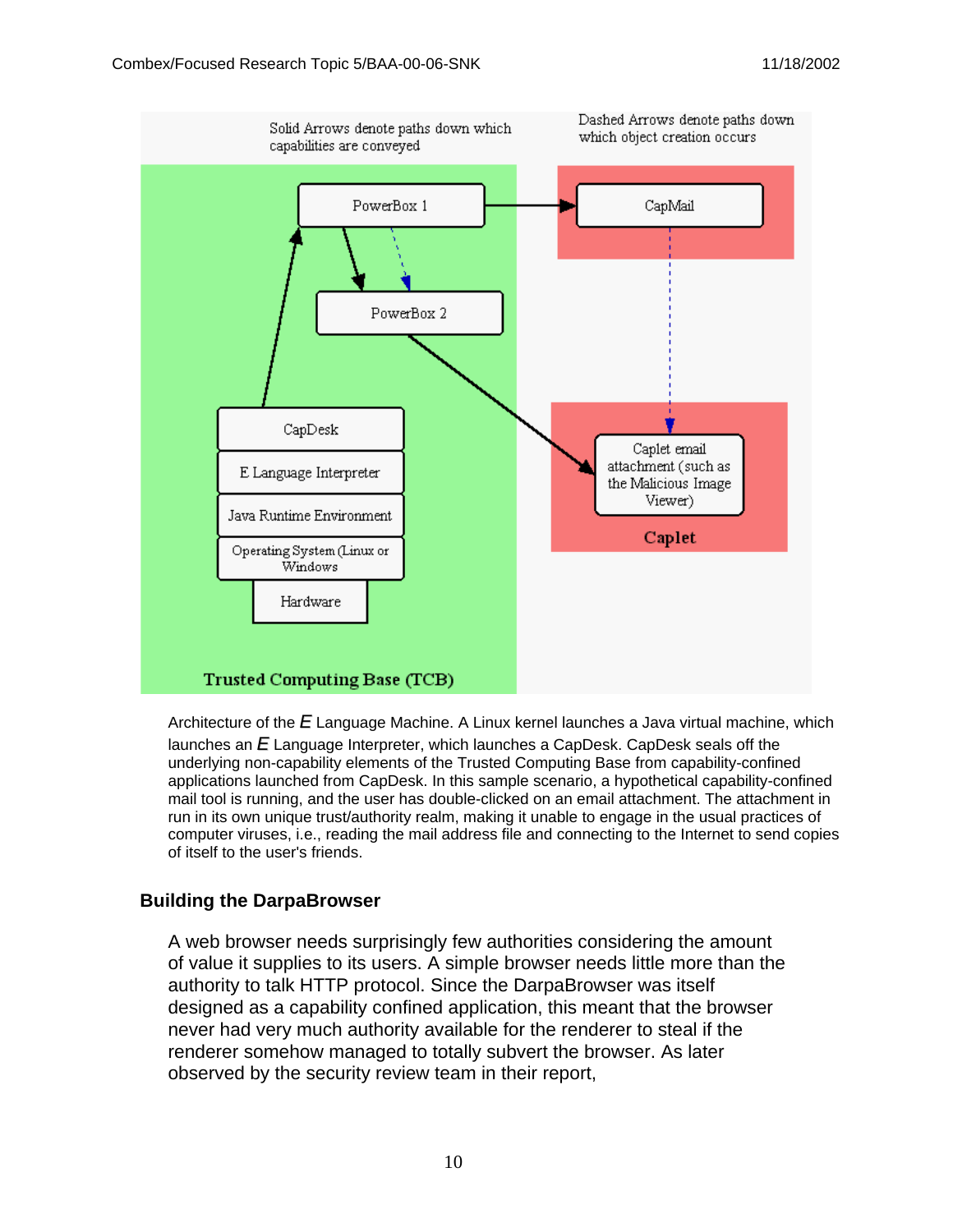Withholding capabilities from the CapBrower is doing it a favor: reducing the powers of the CapBrower means that the CapBrowser cannot accidentally pass on those powers to the renderer, even if there are bugs in the implementation of the CapBrowser.

One of the security goals was to prevent the renderer from displaying any page other than the current page specified by the browser. While capability confinement was trivially able to prevent the browser from going out and getting URLs of its own choice, there was one avenue of page acquisition that required slightly more sophistication to turn off: if the renderer were allowed to have a memory, it could show information from a previouslydisplayed page instead of the new one. Therefore, the renderer had to be made "memoryless".

With capabilities as embodied in  $E$ , one straightforward way of achieving memorylessness is to throw the renderer away and create a new one each time the user moves to a new page. This was the strategy used in the DarpaBrowser.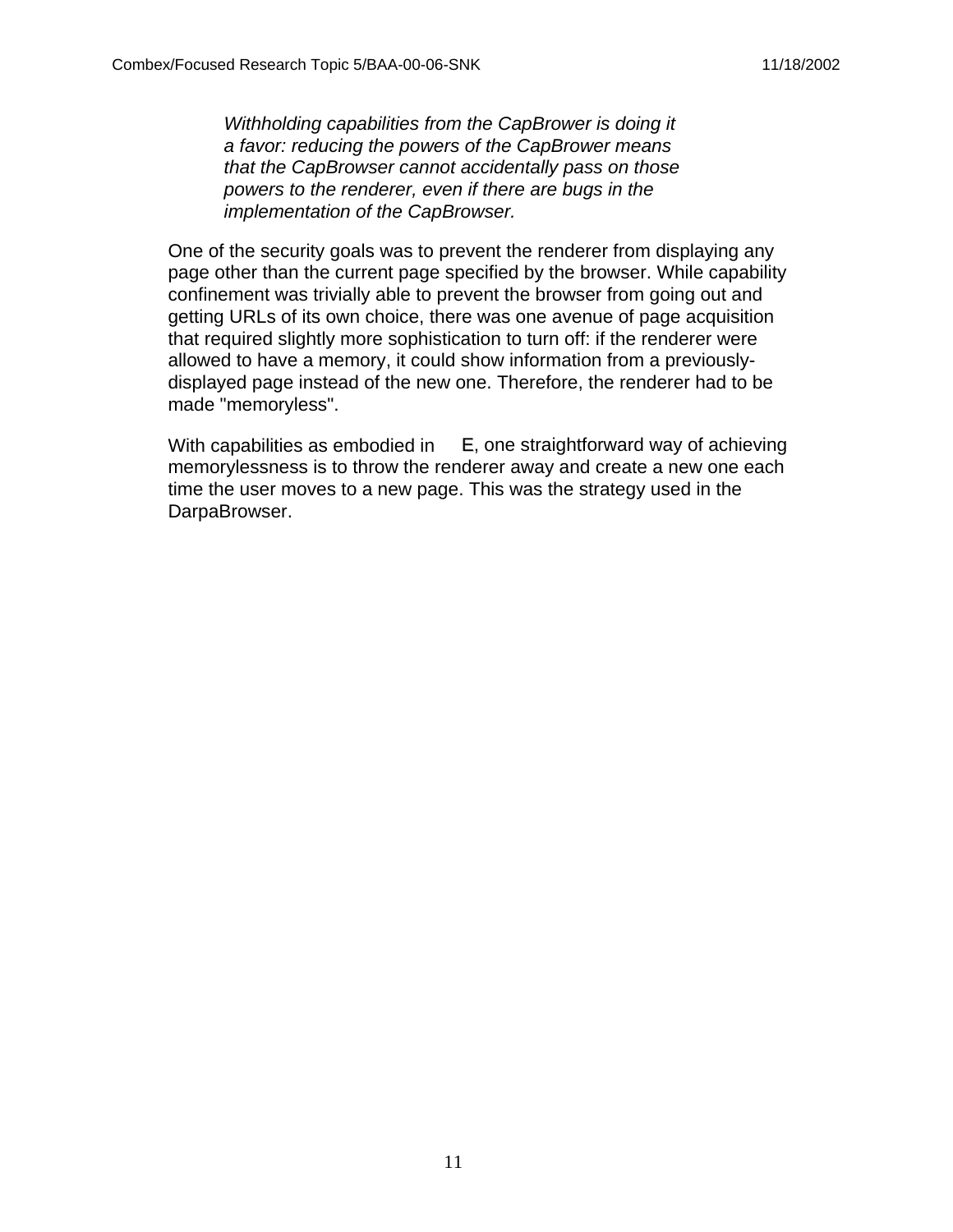

An ELM with CapDesk and DarpaBrowser. The DarpaBrowser in this image is running the Benign Renderer, based on the JEditorPane widget of the Java Swing Library; this widget directly renders HTML.

#### **Building the Renderers**

According to the proposal originally presented for the DarpaBrowser, only two renderers would be built: a benign renderer, and a malicious renderer. As the project proceeded, it became clear that these were inadequate to test all the principles we wished to assess. A "text renderer" was built in time for the experiment. This renderer simply presents the text of the page on the screen,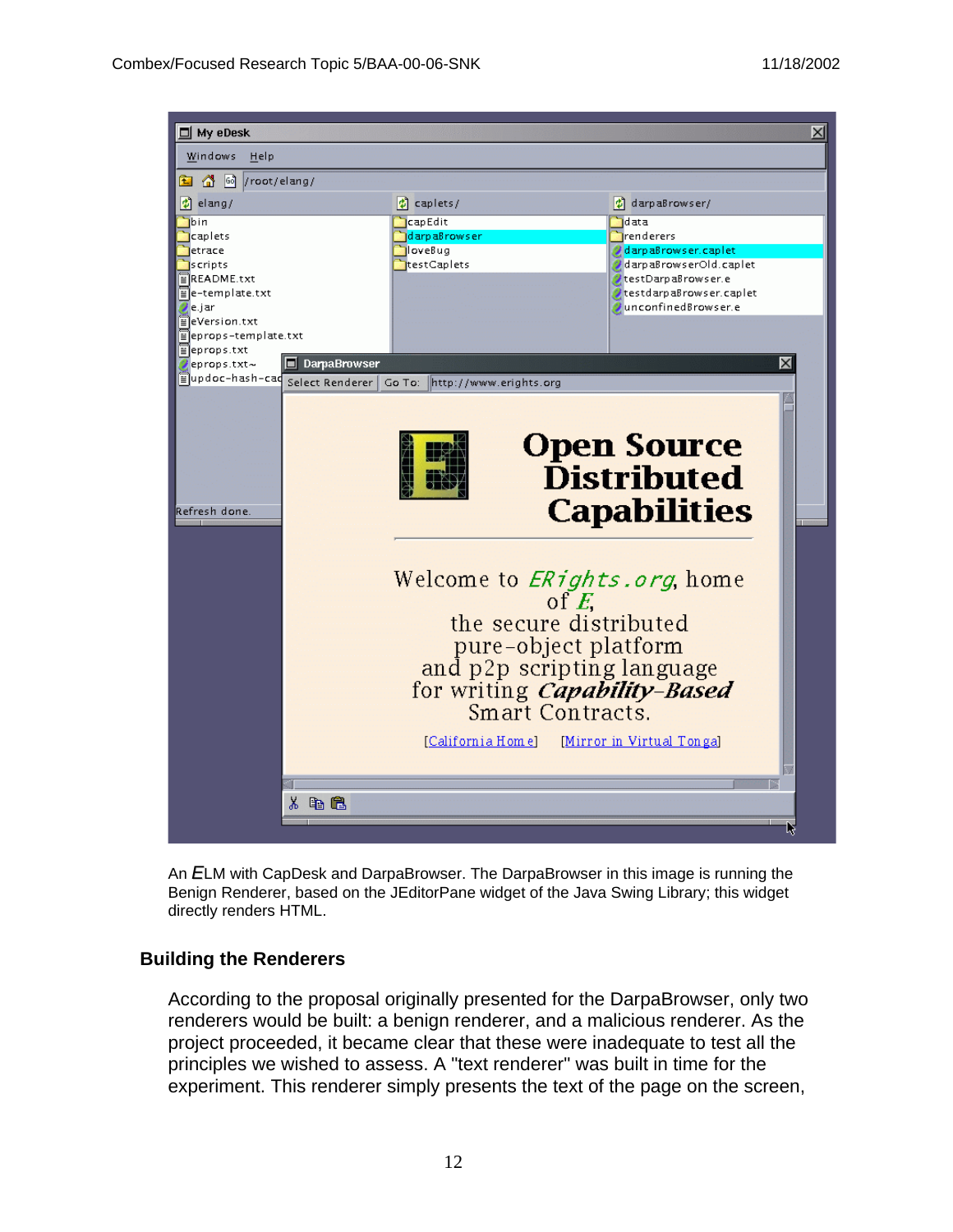creating a "source view". This renderer was able to present any HTML document, no matter how badly the HTML has been written by the page author.

In the aftermath of the review, an additional renderer was built, the CapTreeMemless renderer, as described later.

#### **Taming Swing/AWT**

A key part of the effort of preparing for the experiment was **taming** the Java API, in particular, taming the AWT and Swing user interface toolkits. The act of taming involves applying a thin surface to a non-capability API that drives interactions into a capability-disciplined model. The Java API is not designed for capability security, yet contains an enormous amount of valuable functionality that cannot be easily rewritten from scratch. It turned out that the taming approach was in general adequate to make this API useable. Frequently, taming involves nothing more than suppressing "convenience" methods, i.e., methods that convey authority that programmers already have. Let us give a simple and a complex example:

As a simple example, given any Swing user interface widget, one can recursively invoke "getParent" on the widget and its ancestors until a handle on the entire window frame is acquired. A malicious renderer could defeat, in a half dozen lines of code, the explicit goal of ensuring that the URL field and the page being displayed were in sync. Therefore the getParent method on the Component class must be suppressed to follow capability discipline.

As a complex example, the most ridiculous anti-capability subsystem we encountered in Swing was the Keymap architecture for JTextComponents. All JTextComponents in a java virtual machine share a single global root Keymap. Programmers can create their own local keymaps and add them as descendents from the global root Keymap, creating a tree of keymaps; the children receive and process keystrokes first, and can discard the keystroke before it reaches its parents. The part of this that is exquisitely awful is that it is possible to edit the global root keymap. Malicious software can trivially vandalize keystroke interpretation for the entire system. Even more maliciously, objects can eavesdrop on every keystroke, including every password and every confidential sentence that is typed by the user. This is not merely a violation of security confinement. This is a violation of the simplest precepts of object-oriented modularity. Not only is it trivially easy for malicious code to attack the system, it is trivially easy for the conscientious programmer to destroy the system by accident. Indeed, the way the DarpaBrowser team first identified this particular security vulnerability in Swing (long before initiating the actual taming process) was by accidentally destroying the keymap for the eBrowser software development environment.

To solve this problem, the methods that allowed the root keymap to be accessed had to be suppressed, and since child keymaps could not be integrated into the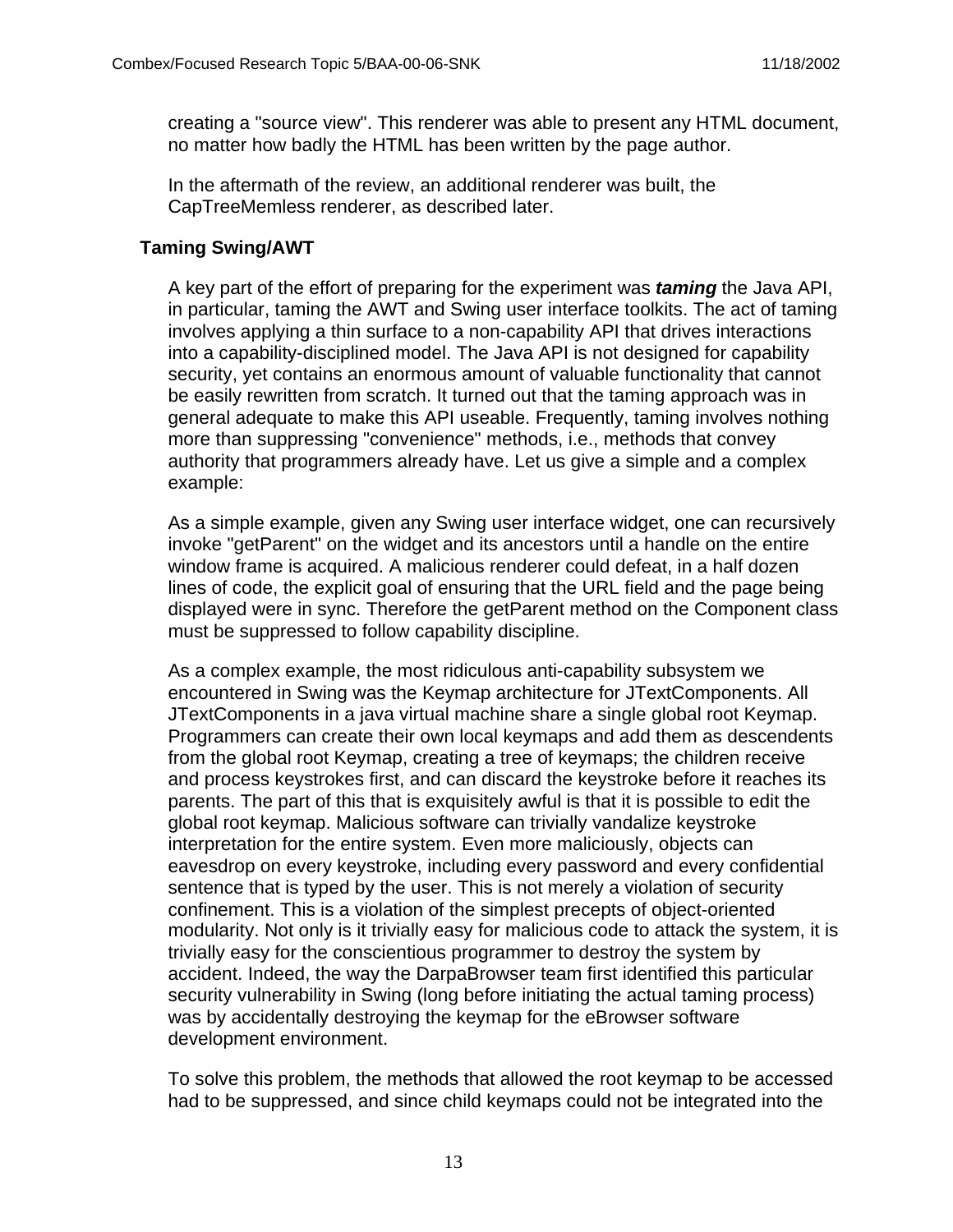system without designating the parent, new constructors had to be created for keymaps that would, behind-the-scenes, attach the keymap to the root keymap if no other parent were specified. While the actual amount of code needed to tame this subsystem was small, more effort was needed to design the taming mechanism than would have been required by the JavaSoft Swing developers to create a minimally sensible object-oriented design in the first place.

Fortunately, the bulk of Swing is well-designed from an object-oriented perspective, which is what made it possible for the taming strategy to work well. Had the keymap subsystem not been an aberration, rewriting the user interface toolkit from lower-level primitives would have been more cost-effective despite the enormous costs such an undertaking would have entailed.

The AWT/Swing API is an enormous bundle of classes and methods. A substantial portion of the entire research effort went into this taming effort, including writing two versions of the CapAnalyzer (see picture) tool to support the human tamer in his efforts. The approach taken in this first attempt at taming was to be conservative, i.e., to shut off everything that might have a security risk associated with it, and enable only things that were well understood.

| Java Package Capability Reviewer                                                                                                                                                                                                                                                                                                                                                                                                                                                                                                                      |                                                                                                                                                                                                                                  |                   | $\Box$ $\Box$ $\times$ |
|-------------------------------------------------------------------------------------------------------------------------------------------------------------------------------------------------------------------------------------------------------------------------------------------------------------------------------------------------------------------------------------------------------------------------------------------------------------------------------------------------------------------------------------------------------|----------------------------------------------------------------------------------------------------------------------------------------------------------------------------------------------------------------------------------|-------------------|------------------------|
| liava.awt Event<br>public Event (Object, long, int, int, int, int)<br>NOTE: The Event class is obsolete and is available only for backwards compatilibility. It<br>has been replaced by the AWTEvent class and its subclasses.<br>Creates an instance of Event, with the specified target component, time stamp, event type, $x$<br>and y coordinates, keyboard key, state of the modifier keys, and an argument set to nu11.<br><b>Oparam</b> target the target component.<br><b>Oparam</b> when the time stamp.<br><b>Oparam</b> id the event type. | <class><name>java.awt.Event</name><br/><method><br/><static>true</static><br/><signature>new(Object, long, int,<br/><suppress>false</suppress><br/><comment>Class is cap: CapWT uses<br/></comment></signature></method></class> |                   |                        |
| $\Box$ @param x the x coordinate.<br><b>Oparam</b> y the y coordinate.<br>@param key the key pressed in a keyboard event.<br>@param modifiers the state of the modifier keys.<br>Security Comment:                                                                                                                                                                                                                                                                                                                                                    |                                                                                                                                                                                                                                  |                   |                        |
| Safe<br>Unsure                                                                                                                                                                                                                                                                                                                                                                                                                                                                                                                                        | <b>Suppress</b>                                                                                                                                                                                                                  | Makes Class A Cap | ⊣                      |

Version 1 of the  $E$  Capability Analyzer. The human analyst is walked through all the classes in a Java package, given the Javadoc from the API for that class, and allowed to individually suppress methods, and mark the class "safe" (i.e., it confers no authority), or "unsafe" (and must be explicitly granted to a confined module from another module that has the authority).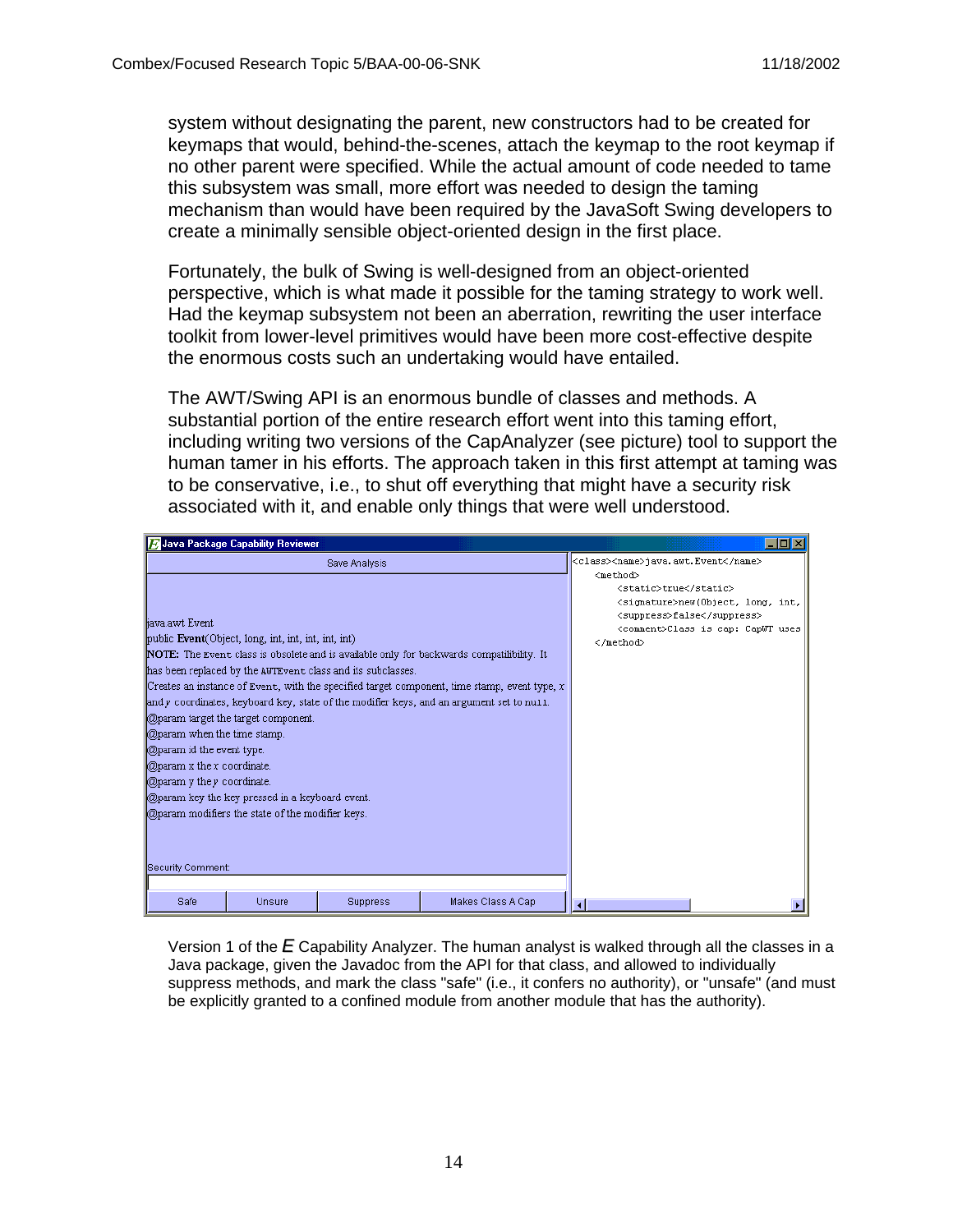#### **Limitations On the Approach**

Before plunging into the experiment and its results, we should carefully note the limitations on the approach taken in the DarpaBrowser effort.

- **Goal Limitations:** As explicitly noted in the original proposal, Denial of Service attacks were out of scope, as were information leaks. The goal was to prevent the renderer from gaining authorities, such as the power to reset the clock or delete files. While as a practical matter the most dangerous kinds of information leaks were also prevented by capability confinement, some types of leaks, such as covert channels, were not even challenged, much less prevented. For more information about the details about the goals, see the Project Plan in the Appendix.
- E**LM Limitations:** The ELM is the world's first capability secure computing platform with a point-and-click user interface. It is a remarkable by-product of building the DarpaBrowser. We would be remiss not to note, however, that it has significant disadvantages compared to a true capability-secure operating system. Notably, the TCB is extremely large. The size of the TCB attracts risk of embodying security vulnerabilities. Furthermore, the architectural complexity of this TCB probably makes it too ungainly ever to pass a full security audit. Despite these limitations, however, the ELM still represents a substantial leap forward in the integration of security, flexibility, and usability.
- **Benign Renderer Limitations:** During the last days leading up to the experiment, it became clear that the benign renderer in particular was a weak experimental platform. This renderer was built, as specified in the proposal, using the Swing HTML widget. This gave us a professionallooking rendering at extremely little cost. One disappointment was that this HTML widget was extremely fickle about the HTML it would accept; as a consequence, very few pages on the Web will actually render through it.

However, for our experimental purposes, this was not the major failing. More serious was that this widget used authority conveyed to it as a part of the Trusted Computing Base for much of its interaction with web pages. Consequently, the benign renderer exercised almost none of the authority confinement elements of the Browser: being a TCB HTML widget, it would just go out to the Web and get its own images based on the textual string of the URL, for example, without having to negotiate with the browser for actual authority. This was the reason we built the text renderer, as a proof that "real" rendering could be done without using TCB powers.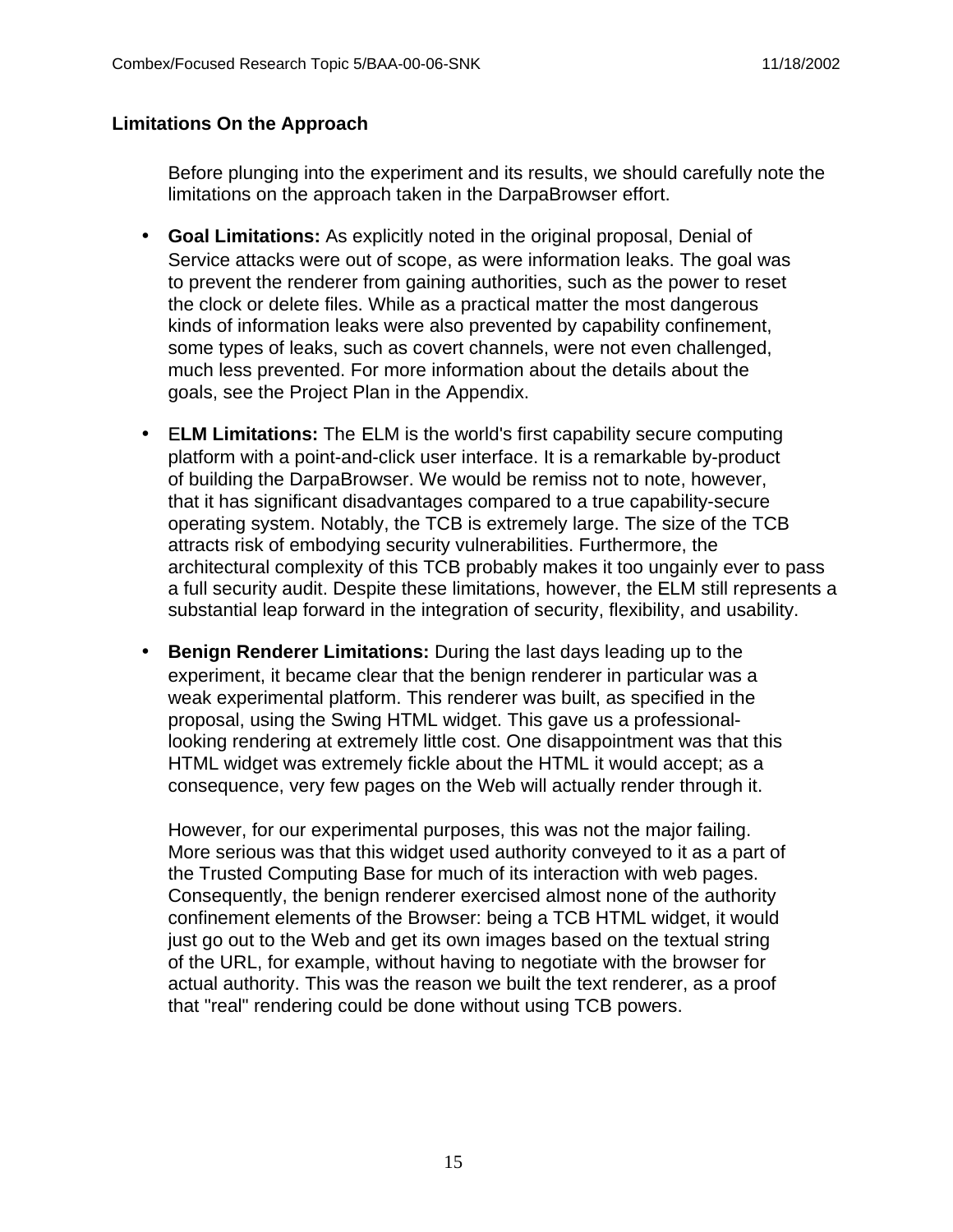#### **The Experiment**

A snapshot was taken of the E/CapDesk system to use as a baseline for the security review. This baseline version of the system can be found at **http://www.erights.org/download/0-8-12/index.html**

The reviewers were given documentation on the system, goals, and infrastructure well in advance of the actual review, so that they could arrive with a reasonable familiarity and start fast.

For five consecutive days, the review team and the development team ate, slept, and drank DarpaBrowser security. On the first day the overall architecture was reviewed, and the schedule was made out for all the successive days of the review. The schedule ensured that no pieces of the system with signficant security sensitivities were excluded. Actual selection of what to review, how to review it, and how long to take reviewing it, were strictly driven by the reviewers; the development team assisted in every way possible, but they were only there to assist. Everyone took notes, and those notes were merged on the final day.

After the week of in-depth scrutiny, the review team wrote the security report that can be found in the Appendix.

#### **Results**

The written security review can be read in the Appendix. Anyone interested in the details of the results is encouraged to read the full report. To be extremely brief, the results were in line with our expectations: For the security goals specified in the project plan (which included goals from the original DARPA solicitation and our original proposal), we did find a number of security vulnerabilities (twenty-one in total) in our first implementation of the DarpaBrowser. Most of these vulnerabilities were simple programming errors that were easy to correct. Two of them have proven to be too hard/too unimportant/too irrelevant to the future development path of the E platform to fix within the limits of this contract; these two are described in detail the Post Experiment Development section below. However, not even the two unfixed vulnerabilities expose flaws in the fundamental capability security architecture. All can be straightforwardly repaired once the capability paradigm is embraced.

The crucial outcome of the experiment was of course the lessons learned, which are detailed in the next section. But for completeness' sake, we mention here an issue found in the memoryless version of the DarpaBrowser. By toggling the "Allow Memory" box on and off while browsing the Web, it becomes clear that the browser suffers a significant performance penalty when the renderer is made memoryless by creating a new renderer instance each time a new page is loaded. The performance analysis tools available with E at this time are too crude for us to state a conclusive explanation for this. We hypothesize that the problem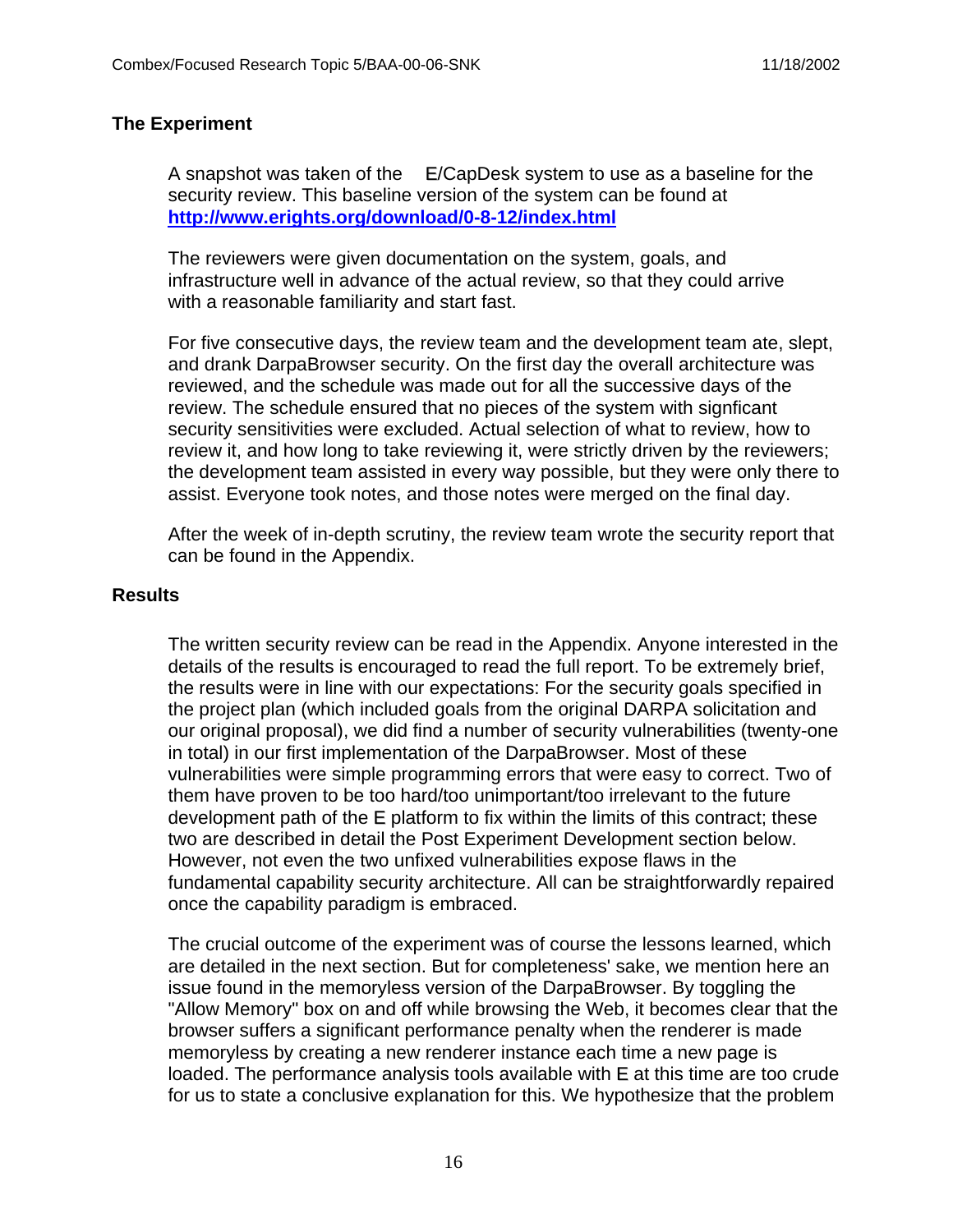lies in the way Java Swing discards and replaces subpanels. Regardless of whether the problem lies in Swing or in the current implementation of E, however, there is no reason that this should be an expensive operation, i.e., there is nothing about the capability paradigm that imposes a significant performance penalty for discarding objects, either within or across a trust boundary. We therefore do not say anything more about this discovery in this report, though it is another reason why we are eager to move from Swing to SWT, as described later.

#### **Lessons Learned**

## **General Truth**s

- **Acquisition of Dangerous/Inappropriate Authority Can Be Prevented by Capability Based Security.** All the vulnerabilities found in the experiment can be easily remedied within the capability architecture. Indeed, it can be argued that these vulnerabilities can only be remedied in the capability architecture, as suggested by the second general truth:
- **Leaving the capability paradigm invites grave security risks.** One of the two significant sources of vulnerabilities in the DarpaBrowser itself was the code for analyzing HTML. HTML is a simple text format that embodies implicit authority demands (for more detail, see the section below about HTML and the Confused Deputy problem). As a consequence, to deal with HTML--or to deal with any of the many other non-capability protocols now in use on the Web--you must depart from the capability paradigm long enough to process the protocol into a capability form. Through the DarpaBrowser investigation, we have learned just how important it is to enforce the following rules:
	- *o* When you must leave the capability paradigm, get back as quickly (with as few lines of code) as possible.
	- *o* Use the most rigorous techniques available for managing noncapability representations of authority.
	- *o* Model the other forms of authority as capabilities whenever possible.

In the DarpaBrowser, the strings embedded in the HTML that represent URLs were initially identified by using string matching. As discussed at length in the security review, this proved far too vulnerable. In the end an HTML parser was substituted for the string matcher, essentially eliminating this issue.

• **Taming a large API takes substantial resources.** The amount of time and effort required to tame Java AWT/Swing was significantly underestimated. Even taking the conservative approach described earlier (to shut off parts of the API that were not well understood), the speed with which taming was performed was too great, introducing vulnerabilities. The security review team concluded that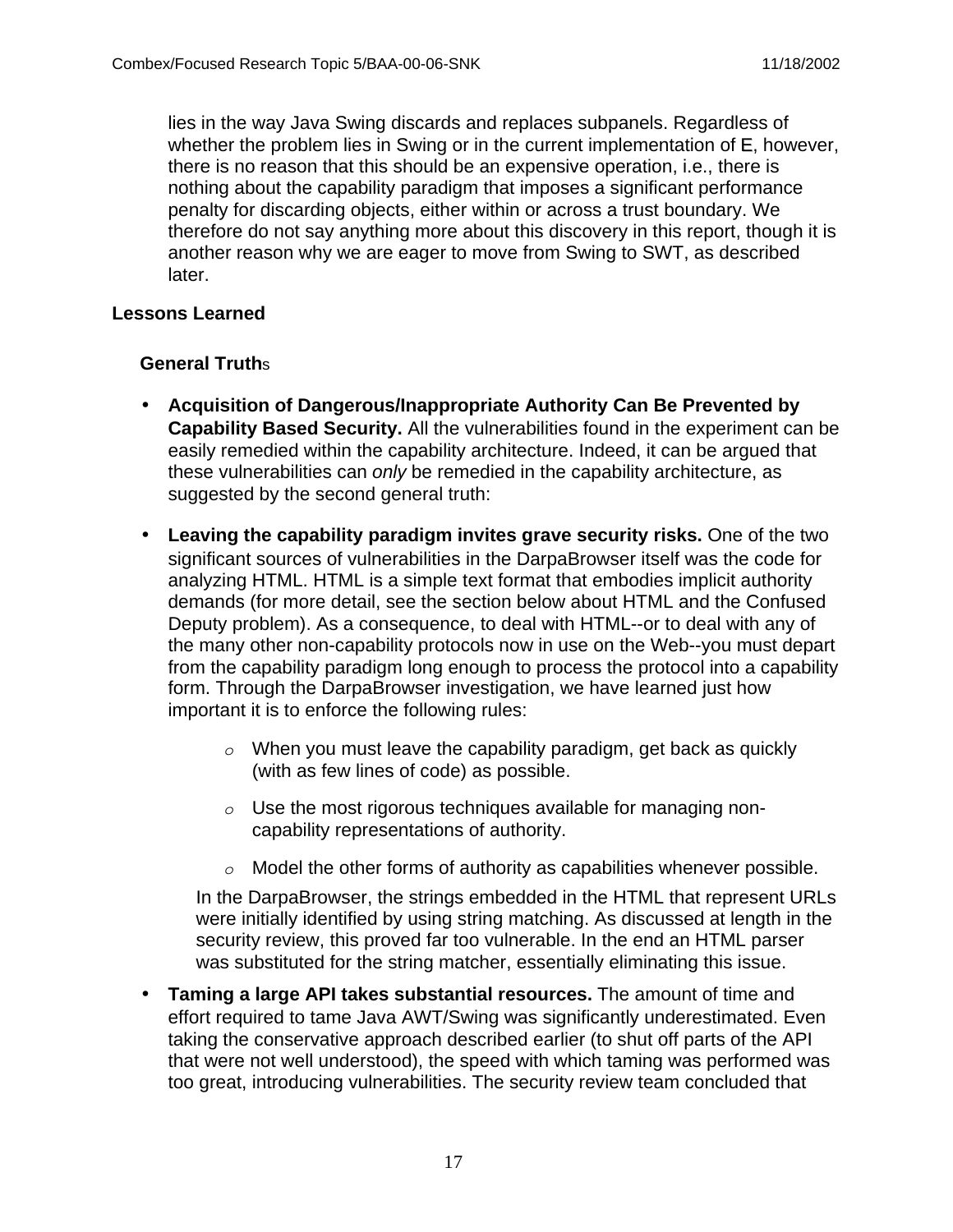taming was the most significant overall risk to the E capability implementation strategy, and we concur. A whole new tool should be written to support taming, and considerably greater resources must be committed to complete the taming process in such a fashion that the security community can feel confident in the result. A draft specification for the taming support tool can be found in the Appendix**.**

Capability confinement can significantly improve the cost/benefit ratio of security reviews. By following the flow of authority down capability references, even without any tool except the human eye, one can quickly identify large sections of code that cannot possibly have dangerous authority and do not need security review. The ability to cut off the review at the point where capabilities ceased flowing appeared repeatedly in the course of the experiment as a substantial time savings. This strength of capabilities was highlighted by the use of the powerbox pattern discussed below, though this was far from the only place in which the technique played a powerful role.

Significant opportunities for research in capability-based security patterns still exist. Capability based security has been known to the computer security field for decades as chronicled in [Levy84]; an update of Levy's chronology of capability milestones can be found in the Appendices. However, a relatively small percentage of the resources spent in computer security have been invested in the capability paradigm. As a consequence, within the capability field lie rich veins of security innovations still waiting to be mined.

Capability-Based Secure Programming is, with a few key exceptions, little different from Object-Oriented Programming. As suggested by the JTextComponent Keymap example described in the Taming section earlier, capability secure designs have a great deal in common with clean, modular object-oriented designs. Often a clean modular design is all one needs to secure a subsystem; the same minimization of object reference that reduces risk of accident and simplifies maintenance also implements much of POLA. Ironically, one of the differences between objects and capabilities is that, for capabilities, one must be more rigorous about applying object-oriented modularity: while the non-security-aware programmer can trade off modularity against other goals (even if the other goals are bad, as exemplified by the keymap), the capabilitysecure programmer needs to enforce modularity discipline pervasively. This has a number of specific consequences, described in detail in the Specific Insights section below. With those exceptions, however, the object oriented programmer will find little difference between object-oriented programming and capabilitybased programming when using a capability-based language such as E.

Within a capability-confined realm, even horrifically poor, security-oblivious programming can do little or no harm. This is one of the lessons of the confinement of the malicious renderer. Even if every bit of the architecture and implementation of the malicious renderer abandoned both capability and object-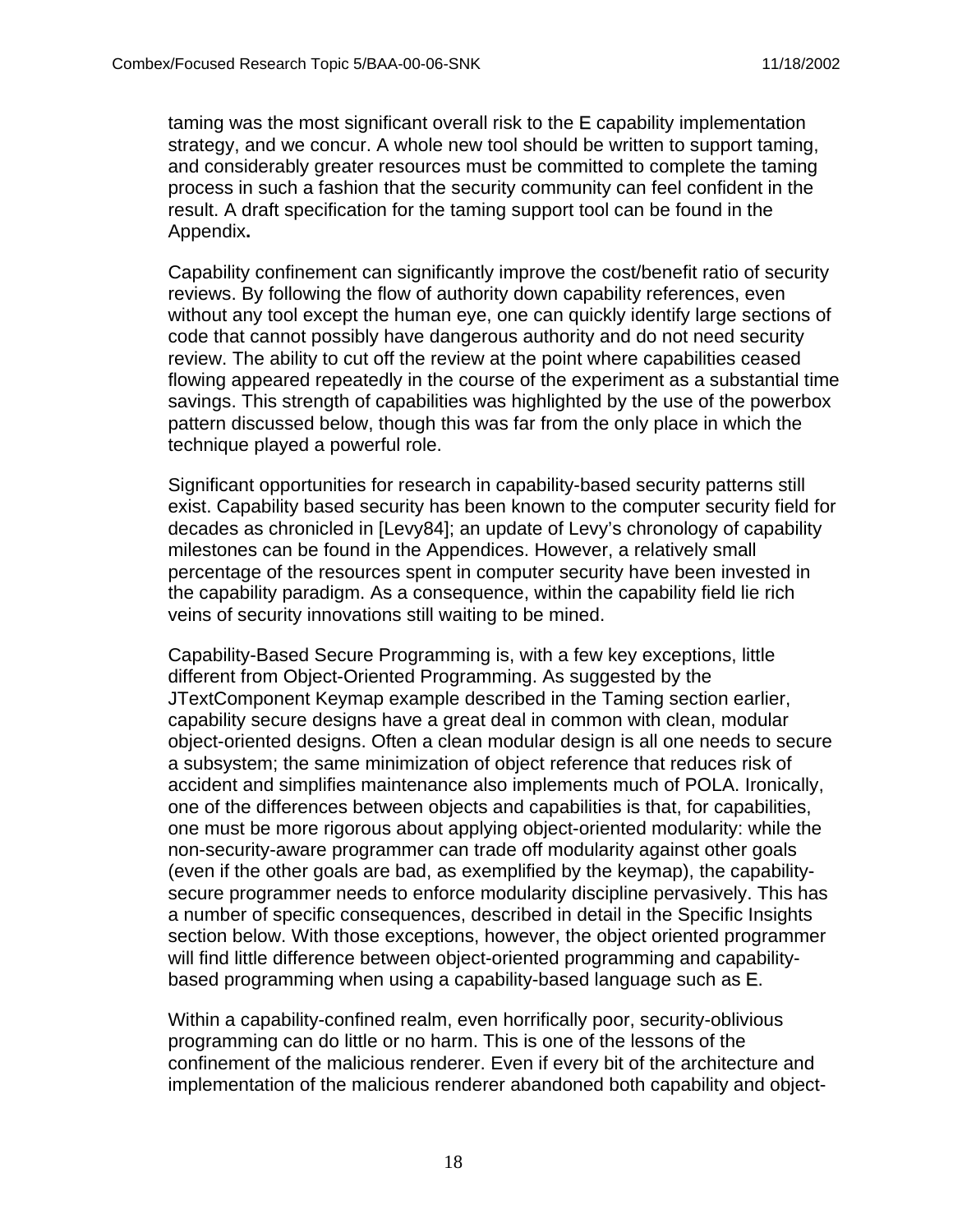oriented design, little harm could come of it. The worst it could do is render the HTML poorly, i.e., it could be broken. It could not, however, harm the DarpaBrowser or the underlying system. The designer of the interface from the browser to the renderer needs to have skill as a capability-oriented programmer, but programmers without any special training can write the bulk of the code in a typical (secure) system.

## **Specific Insights**

• **The Powerbox Pattern is a significant new invention**. The powerbox mediates authority grants for the confined module on behalf of the powerbox owner. If the module requests an authority with which the module has been endowed at creation, the authority is simply granted. If the module needs a new authority during operations, the powerbox negotiates with its owner for such authority. If the owner decides to change authorities during operations (either grants or revocations), the powerbox fulfills these changes.

The Powerbox security pattern proved to be a powerful ingredient in leveraging the security review resources for maximum productivity. It effectively collects the security issues at the boundary between a pair of trust realms into a small body of code. Consequently, the bulk of the code inside a single trust realm does not have to be reviewed for security issues. The vast majority of the CapDesk code went un-reviewed, yet we have reasonable confidence that no vulnerabilities were missed because of this decision.

This pattern was invented in the course of the DarpaBrowser research. We first developed the pattern for the CapDesk Powerbox, from which the pattern gets its name. The CapDesk Powerbox is the software module that mediates the granting of authorities to a capability confined application from the user. This pattern was reused (though incorrectly, as discussed in the General Truths earlier), at the interface between the DarpaBrowser and the renderer (embodied as the renderPGranter component). By following the now-well-understood pattern henceforth, future developers will be able to build more secure systems at less cost and with greater reliability. The Powerbox pattern is elaborated in the Appendix.

• **HTML embodies the classic Confused Deputy security dilemma.** HTML uses text to designate a page to be accessed without actually conveying the authority to access that page. Both the HREF attribute and the IMG tag are examples of places where the HTML text assumes the browser will use its own authority to fulfill the intent, not of the browser owner, but of the HTML author. This is the classic characterization of the Confused Deputy problem, which occurs when designation is separated from authority [Hardy88]. As a simple example, suppose a page from outside your firewall specifies a URL that is interpreted, inside your firewall, as connoting a particular page available inside the firewall. The page author beyond the wall almost certainly does not have authority to reach this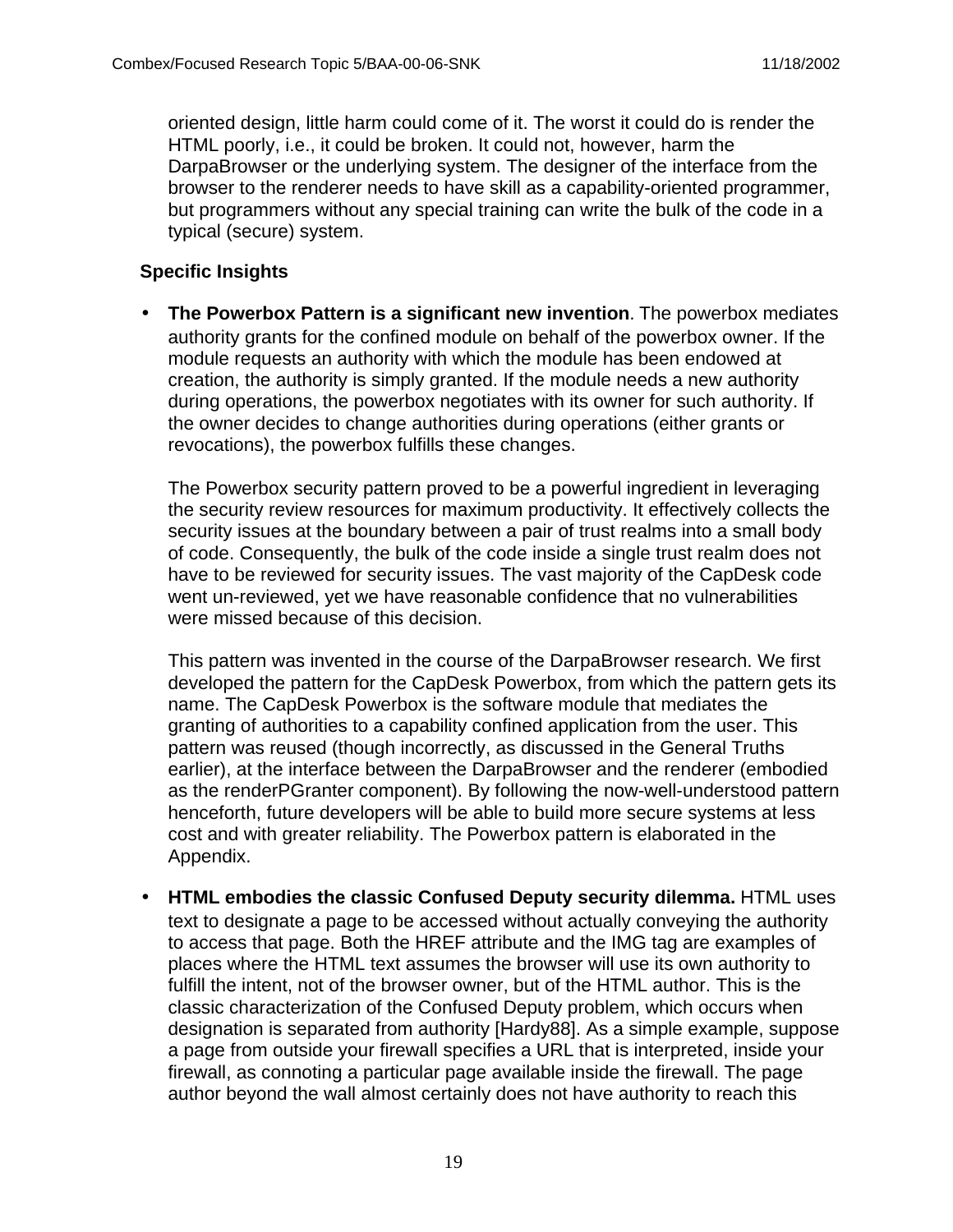page, but the browser does. In this circumstance, the HTML from that outside page, possibly written by an adversary and in collaboration with the malicious renderer, can use the browser's authority on its own behalf. This did not, as it turned out, violate any of the security goals of the project, but it is a disappointment.

Encountering the Confused Deputy problem was the proximate cause for Norm Hardy, the founder of modern capability thinking, to turn to capabilities in the first place. There is no solution except to totally embrace capabilities, by ubiquitously using capabilities not only in the browser, but in the HTML language itself.

It is possible to build a capability-oriented protocol derived from HTML that has many of the desireable properties of HTML, but which enables proper security enforcement. However, such a protocol would not be backwards-compatible with HTML (though note that one can layer a capability protocol on top of HTML [Close99]). Since this project explicitly called for working with HTML as it exists now, this line of research stopped when the problem had been identified.

- **Event-loop models of concurrency have a synergistic relationship with capabilities for ensuring security.** One of the more common causes of vulnerability is the Time Of Check To Time Of Use (TOCTOU) hole. In a TOCTOU vulnerability, a value is checked to confirm that it is valid, and then before it is used the malicious client changes it. TOCTOU vulnerabilities are exquisitely difficult to detect and fix in systems that use threads as part of their concurrency model, since the value change can happen in between the execution of individual lines of code. The E promise-based architecture, which puts a programmer-friendly face on event loops, guarantees that this path to sneaking in a change cannot occur. All the actions in a single event execute as an atomic operation. This greatly simplifies TOCTOU analysis, detection, and correction.
- **Drag/drop authority must be explicitly granted.** Authority for drag/drop must be explicitly conferred as a launch-time grant, not as a safe non-authority conveying operation. At first glance, it would appear that being a drag source or a drop target is not authority conveying: after all, the user, in performing a drag and a drop, is engaging in the kind of explicit action that can be used in the capability paradigm to identify and convey appropriate authority. However, there is a subtle problem with automatically granting the authority to be a drag source or a drop target to all comers. If components from different trust realms are granted authority inside a single window frame (as in the DarpaBrowser), the differently trusted component can engage in spoofing: it can trick the user into believing it is a part of the main application, not a separate application that must be treated differently. For example, in the DarpaBrowser, if the renderer could designate itself as a drop target, a user drop of a file on the renderer's panel would enable the renderer to present the data in that file without informing the browser. At that point the browser's URL field would be out of sync with the page being displayed.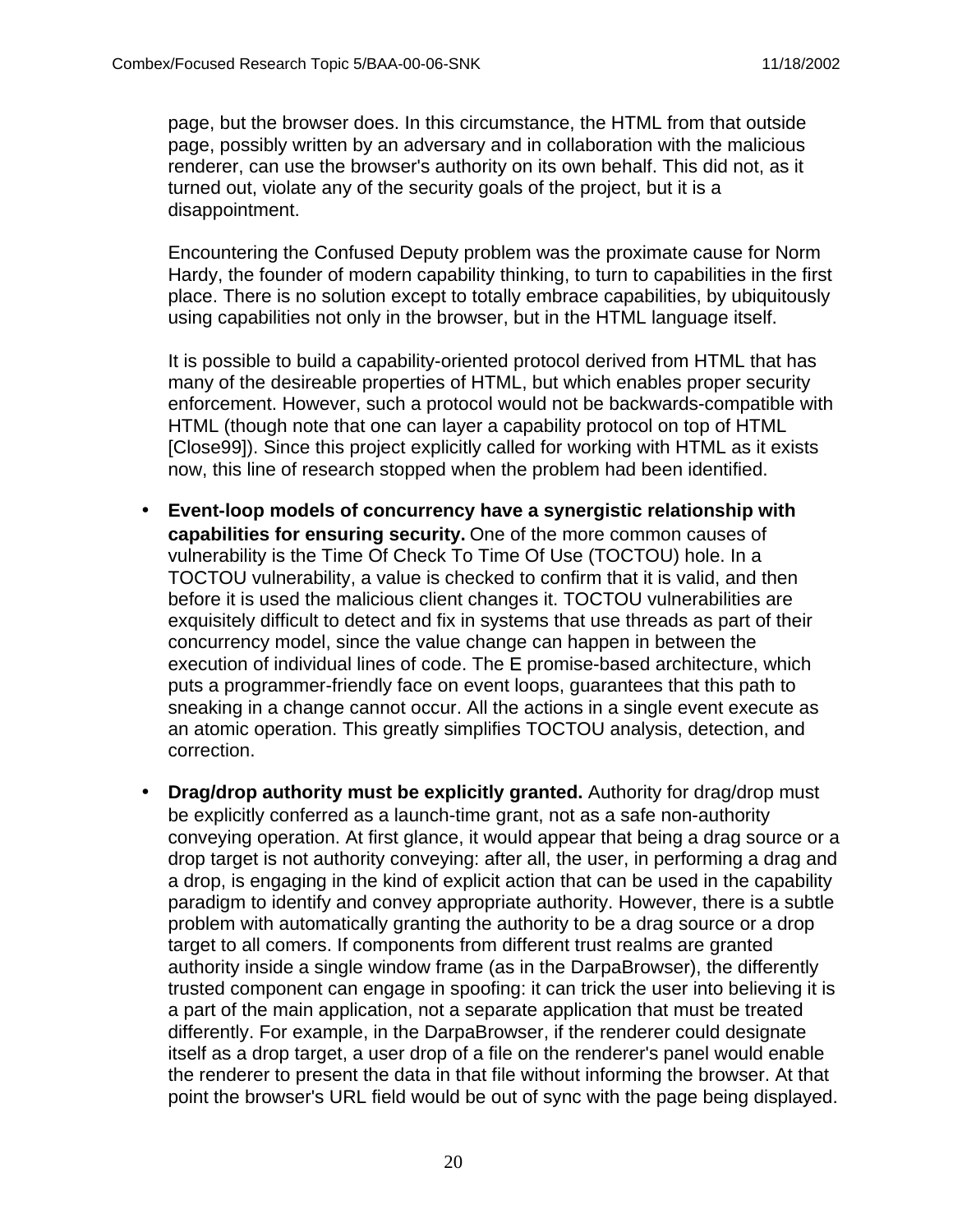This would explicitly breach the security goals of the project. It is fortunate for the overall E effort that the DarpaBrowser exercise was the context for making these first authority-distinguishing decisions, otherwise the E platform might well have had to make an upwards-compatibility break to close this vulnerability after it had been more extensively deployed.

- **Explicit Differences between Capability-Oriented Programming and Object-Oriented Programming include:**
	- *o* **No static (global) public mutable state is allowed.** The E programming language enforces this, since there are no static public mutables. This has a minor but real impact on system design: an object such as the java.lang.System.out object cannot be created.
	- *o* **Object instantiation sometimes requires more steps.** In a capability system enforcing POLA, there tend to be more levels of instantiation for an object: the work normally done by a single powerful constructor will, as a part of POLA, often be broken into a series of partial constructors as the final user of the constructed object gets just enough power to perform local customizations of the object. An explicit recognition of this multiple-level instantiation is the Author pattern followed by many emakers (E library packages). An E constructor will often run in the scope of an Authorizer that is first created and granted the needed authorities; then the constructor itself can be handed to less-trusted objects without having to give the less-trusted object the authorities needed to make the constructor. The most complex current example of this pattern is the FrameMakerMakerAuthor in the CapDesk Powerbox. An individual Caplet is granted an individual frameMaker for making windows. To create the frameMaker, there is first an authorization step in which authority to create JFrames (the underlying Swing windows) is granted. Then an intermediate Maker step customizes the frameMaker with an unalterable caplet pet icon and pet name so that the caplet cannot use its power to make frames to spoof the user.

The Authorization step, and other intermediate levels of instantiation, can be disconcerting for the first-time capability programmer with an object-oriented background. It is, however, a simple extension of standard object-oriented practice. Indeed, between the start of this project and its completion we observed that the use of inner classes in Java has become increasingly ubiquitous in the example code from major vendors such as Sun and IBM. For the Java programmer who has become comfortable with these nested classes, the leap to multiple levels of instantiation is not even a speed bump, but more a pebble on the road. Meanwhile, the benefits of multi-layer POLAoriented instantiation make it possible to be extremely confident, during debugging, that the majority of the library packages in a system could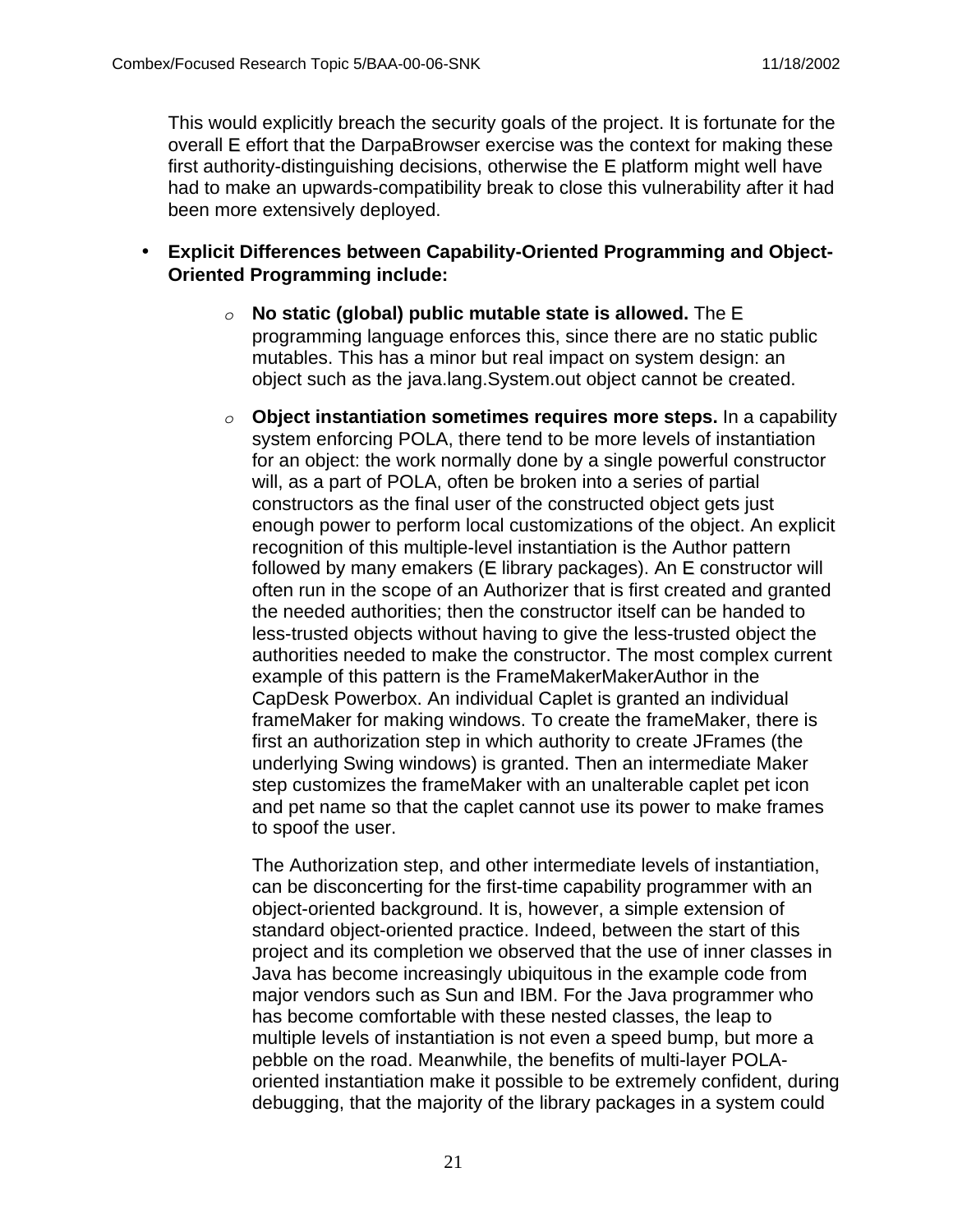not have caused a surprising authority-requiring problem: one can see at a glance that the package did not have the authority, and move on to the next candidate for inspection.

*o* **Facets and Forwarders are common patterns and must be easily supported.** In capability programming, on the boundaries between trust realms, facets and revokable transparent forwarders are often used to grant limited access to powerful objects. The frameMaker above is an example, it is a facet on the Swing JFrame that does not allow the icon or the title prefix to be changed. Fortunately, the E programming language makes the construction of facets and forwarders painless. This implements the following user interface rule that is older than programming, and indeed, older than the printed word: "If you want someone to do something the right way, make the right way the easy way." Forwarders and facets have been made very easy. In E, the code for a general-purpose constructor for revokable forwarders can be written in as little as six lines of code:

```
def makeRevokableForwarderPair(obj) :any {
  var innerObj := obj
  def forwarder {match [verb, args] {E call(innerObj, verb, args)}}
  def revoker {to revoke() {innerObj := null}}
  [revoker, forwarder]
}
```
- *o* **Encapsulation must be strictly enforced.** As noted earlier, modularity discipline must be followed pervasively. It cannot be broken for convenience.
- *o* **In capability style, there can be no unchecked preconditions on the client in a lesser trust realm.** If a client does not fulfill the preconditions in a contract with an interface, and if the implementation of the interface does not check and detect this failure, the results are unpredictable. Such unpredictability is the enemy of security, and cannot be tolerated. In the context of E, a large part of this principle can be implemented through the following E-specific rule:
- *o* **Rigorous guards should be imposed on arguments received across a trust boundary.** Due to the nature of E semantics, a malicious component can send an object across the trust boundary which changes its nature as it is used, essentially spoofing the recipient. E has the most flexible and powerful dynamic type checking system yet devised for a programming language (using *quards*). However, to support rapid prototyping, these guards are optional in E. Therefore a best practice for E objects on the trust boundary is to impose the most restrictive guards possible on every argument received. Because of the DarpaBrowser experience, an experimental feature has been implemented for E that would, on a module-by-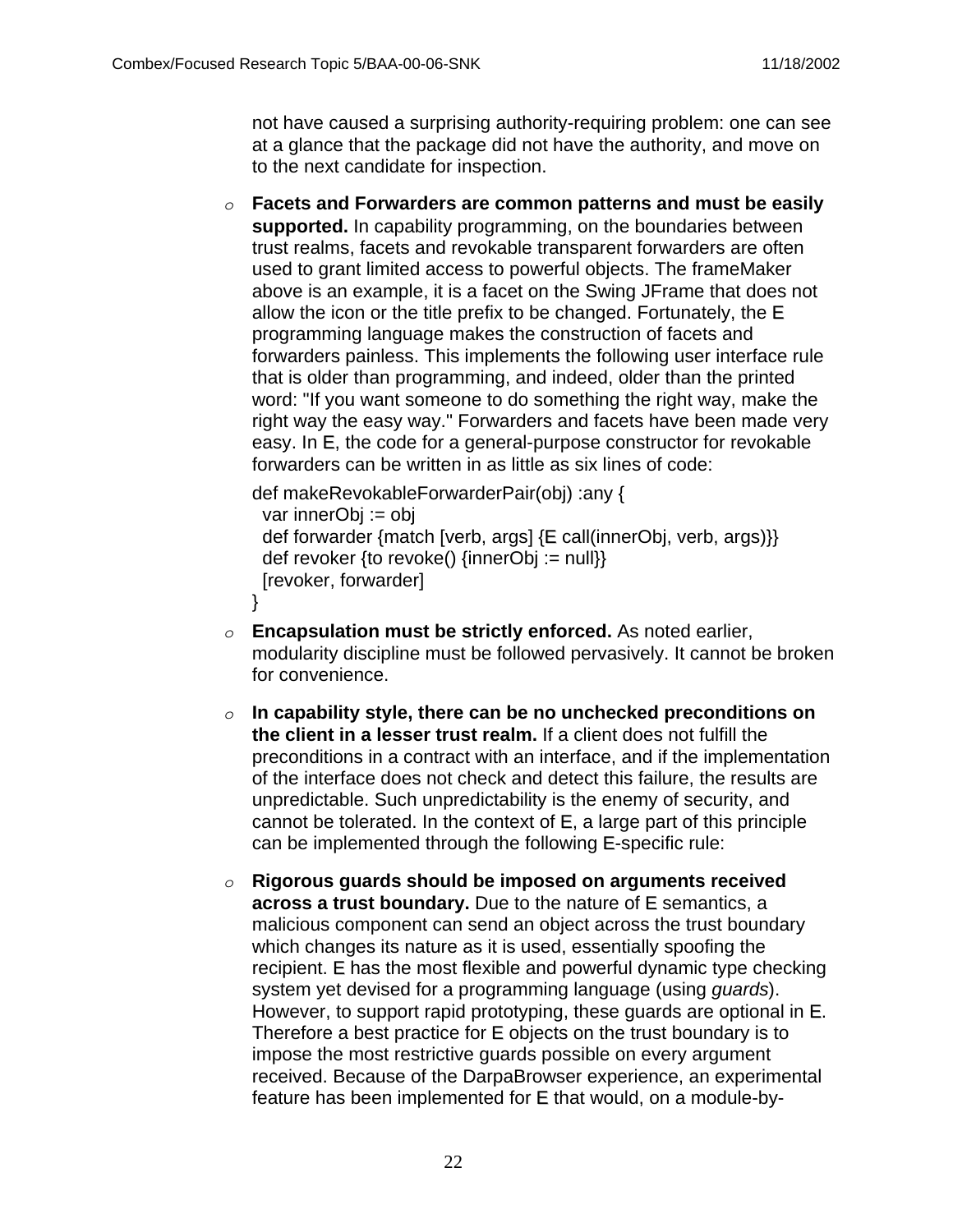module basis, allow the developer to require guards on all variables in the module. A powerbox module, for example, should probably operate with this extra requirement imposed upon it.

#### **Post-Experiment Developments**

#### **Closing Vulnerabilities**

The major effort after the security review was to clean up as many of the security vulnerabilities identified in the review as possible for the final deliverable. The single most time consuming part of that effort was to alter the interface between the DarpaBrowser and its renderer to use a parse tree with embedded capabilities for describing the page to the renderer, rather than using text strings and raw URLs.

The DarpaBrowserMemless was the result of that effort. It uses parse trees rather than string matching, and embeds the correct capabilities in the parse tree handed to the renderer rather than playing a "guessing game" by trying to validate the url strings sent back to it from the renderer.

In addition to upgrading the benign and evil renderers to work with the new browser, a new renderer was built, the "capTreeMemless" renderer. This renderer addressed a desire expressed by the security review team, which was that at least one render that did not have special TCB authority be created that demonstrated that authority conveyance for items other than links, in particular images, operated correctly inside the capability paradigm.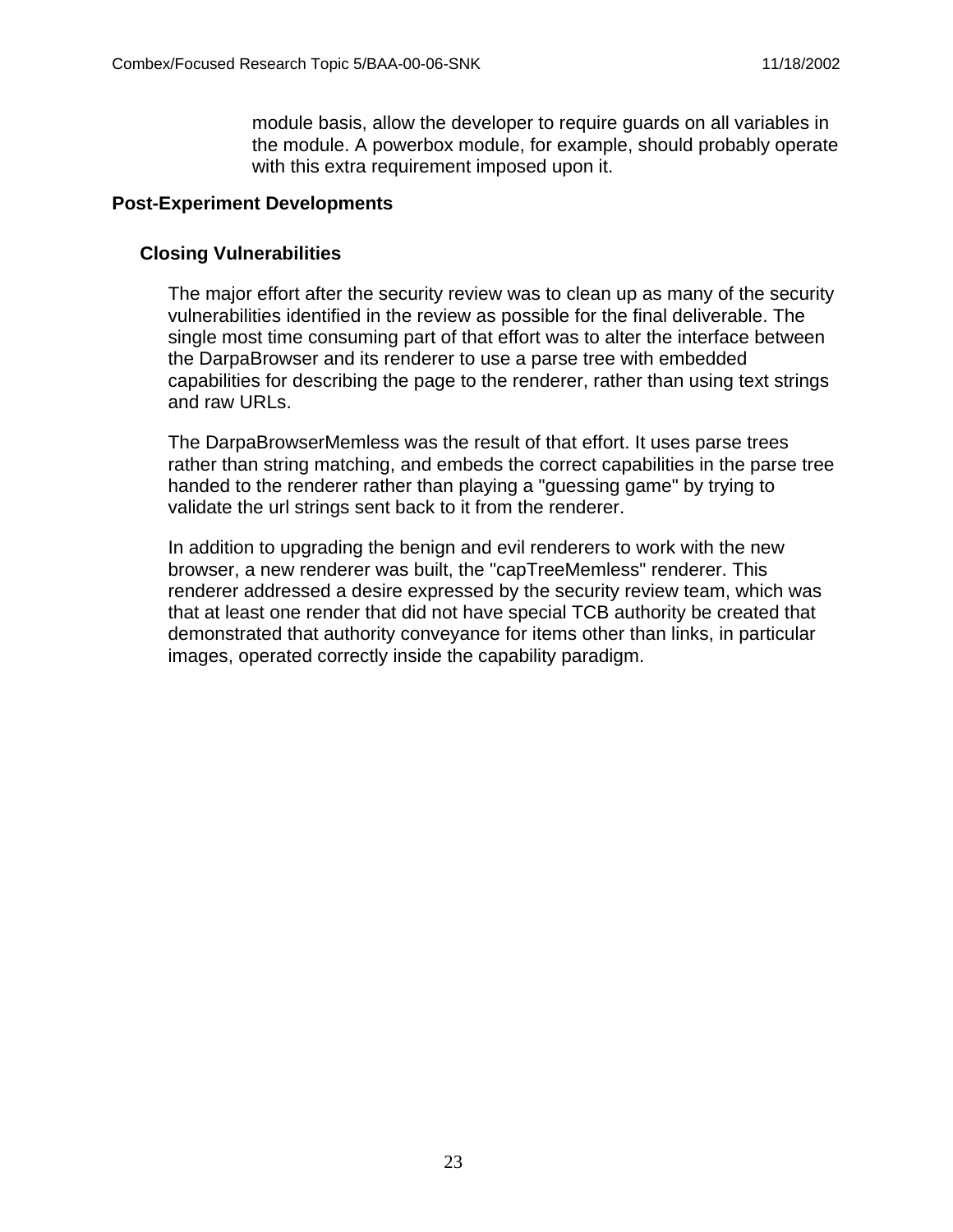

CapTreeMemLess renderer at work. While not visually attractive, it does demonstrate the use of an HTML parse tree with embedded capabilities for rendering images and enabling links.

The status of all the vulnerabilities identified in the security review can be tracked through links embedded in the HTML version of the review found at **http://www.combex.com/papers/darpa-review/index.html**. These links tie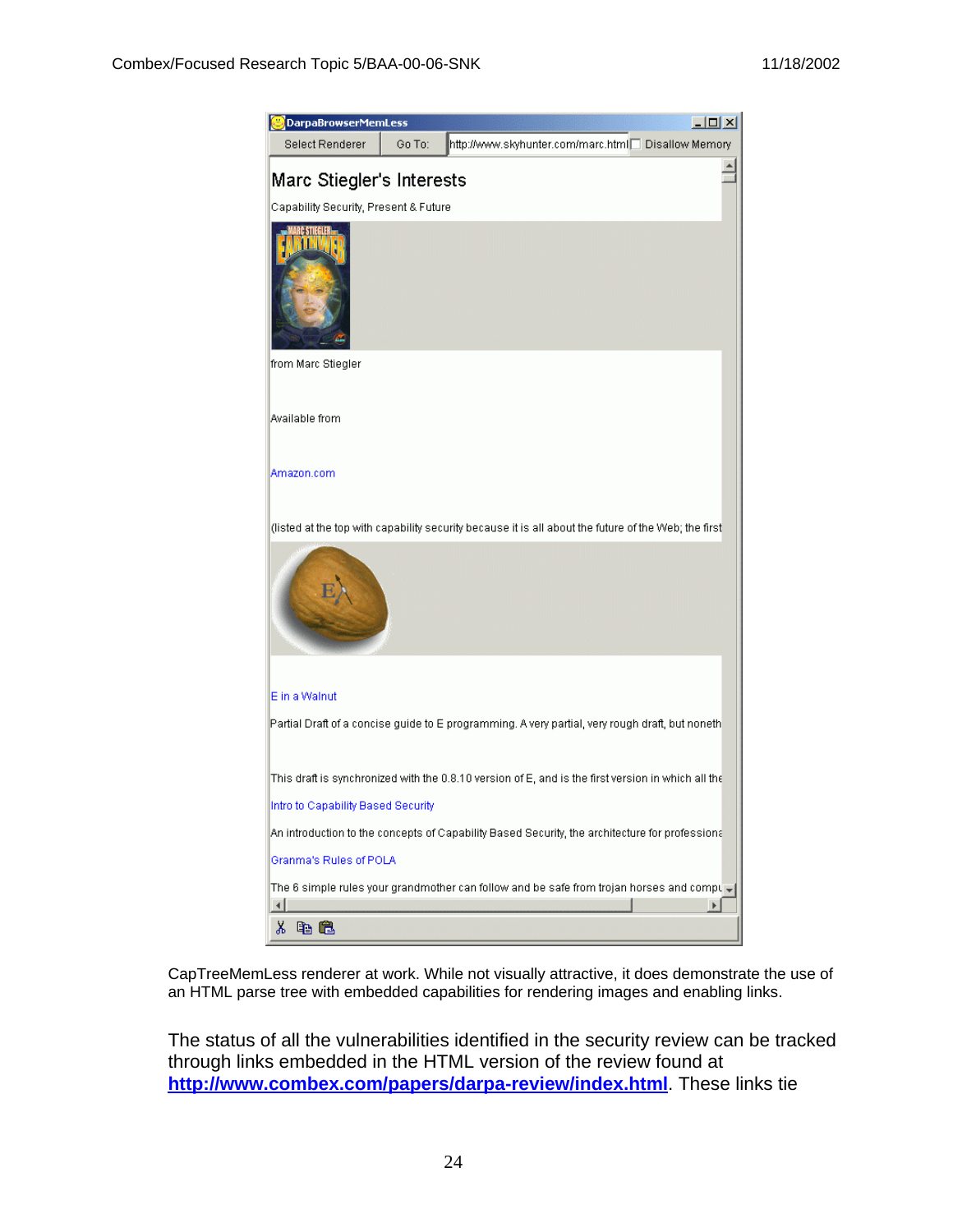directly into the bug tracking system for the E platform. As can be seen there, nineteen of the twenty-one vulnerabilities have been closed. The two vulnerabilities left unaddressed, and the reasons for leaving them unrepaired, are:

- **125505 Suppress show while allowing frame display:** An application with minimal window-creation authority can, by creating a window, steal the focus from the currently active application, and possibly receive sensitive data being typed by the user before the user realizes that he is no longer working with the intended window. This vulnerability does not impact the DarpaBrowser's ability to confine the renderer (the render does not have window creation authority), but it is a true vulnerability that should be repaired. However, due to the way in which Swing bundles the window opening and window activation operations, it is not trivial to fix: the JFrame uses a single operation, show() to open the window, bring it to the front, and steal the focus. Simply suppressing the show() method is not one of the choices, since it is a required operation. We would still proceed to fix this problem (by building an experimental subclass of JFrame and reimplementing as much as it takes to unbundle the opening of the window from the stealing of the focus) if it were not for an additional development that occurred late in the course of the project: IBM brought out an alternative windowing kit, SWT, that can replace Swing and appears to be superior in many ways to Swing. SWT is described later in this report. Since we now tentatively plan to replace Swing with SWT for E programming, a major undertaking to build a better JFrame would be a waste of effort.
- **125503 Prevent backtrace revealing private data:** A thrown exception could in principle carry sensitive information across a trust boundary. Once again, this does not effect the DarpaBrowser and its goals: the renderer is never in a position to receive sensitive data that it does not have more straightforward access to anyway (i.e., the browser may be used to read a sensitive page, in which case the renderer gets it directly anyway, for rendering). Furthermore, the description of this vulnerability as written in the security review has been found to be erroneous: the bug is both much less dangerous (it cannot leak authority) and much more difficult to fix than had been understood at the time of the review. As a consequence, we have allocated resources to more urgent requirements at this time.

## **Development of Granma's Rules of POLA**

As a consequence of the demonstrability of the CapDesk/DarpaBrowser system, we have been able to present capability security principles to large audiences of people who previously would have found the topic too academic to appreciate. As people grasped that security really was possible, a few retreated into complaints that, except in very simple examples (like the current CapDesk/DarpaBrowser example), the management of the security features of the system would be too complicated for "normal" people to use. Fortunately,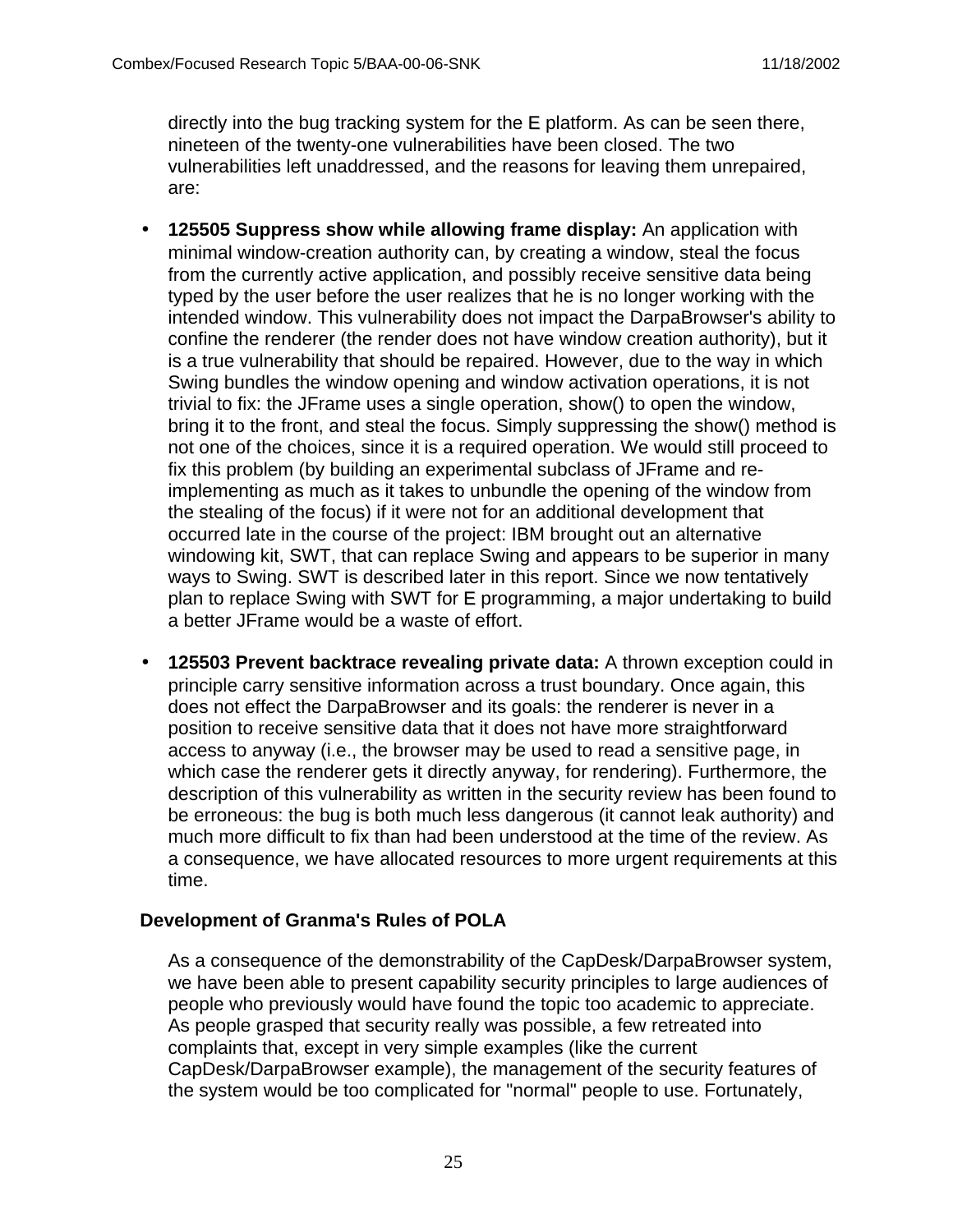developing the CapDesk system gave us sufficient insight into the "normal security needs" for the "normal user", that we were able to develop a simple set of guidelines with the following features:

- Can be quickly taught to people of only modest computer skill,
- Allows people to get their work done easily and without barriers,
- Nevertheless guarantees that effective security (for "normal" needs) is maintained.

Having been given a serious review by the E language community in the E language discussion group, these guidelines are now known as Granma's Rules of POLA. Their description can be found in the Appendix. Much research remains to be done in the area of making capability security user friendly, but this document points in a promising direction.

#### **Introduction of SWT**

In the closing months of this contract, a new technology came to our attention. IBM has released an alternative to JavaSoft's AWT/Swing user interface toolkit, the Standard Widget Kit (SWT). This widget kit has already been used for a very sophisticated user-interface application, the Eclipse software development environment. SWT has the following advantages over AWT/Swing:

- SWT is much smaller than AWT/Swing. This has tremendous ramifications for the taming process, which was highlighted in the security review as the single greatest risk in the E platform. Reducing the size of the toolkit has a more-thanlinear and critical impact on both feasibility and risk.
- SWT engages the native widget kit at a higher level of abstraction than does Swing. As a consequence, applications written in Java/SWT really do look and feel exactly like any other application written specifically for the platform, since it is usually using the native widgets. The difference in attractiveness and comfort for the user is, all by itself, a compelling reason to switch. Java with SWT is an enormous step forward in the land of "Write once, run anywhere".
- SWT uses a true open source license, unlike the Swing SCSL license. This has two important advantages: if it turns out during taming that simple taming is complicated and problem-laden (as with the JFrame grab-focus-on-opening behavior in Swing, described earlier), we have the option of simply modifying the problematic class rather than attempting a poor taming effort. The second advantage is that the license allows us to compile SWT into native and dot-net forms, allowing us to use a single standard toolkit across all three of the E implementations requested by the E user base: Java, native binary, and dot-net. This too would be, all by itself, a compelling reason to switch.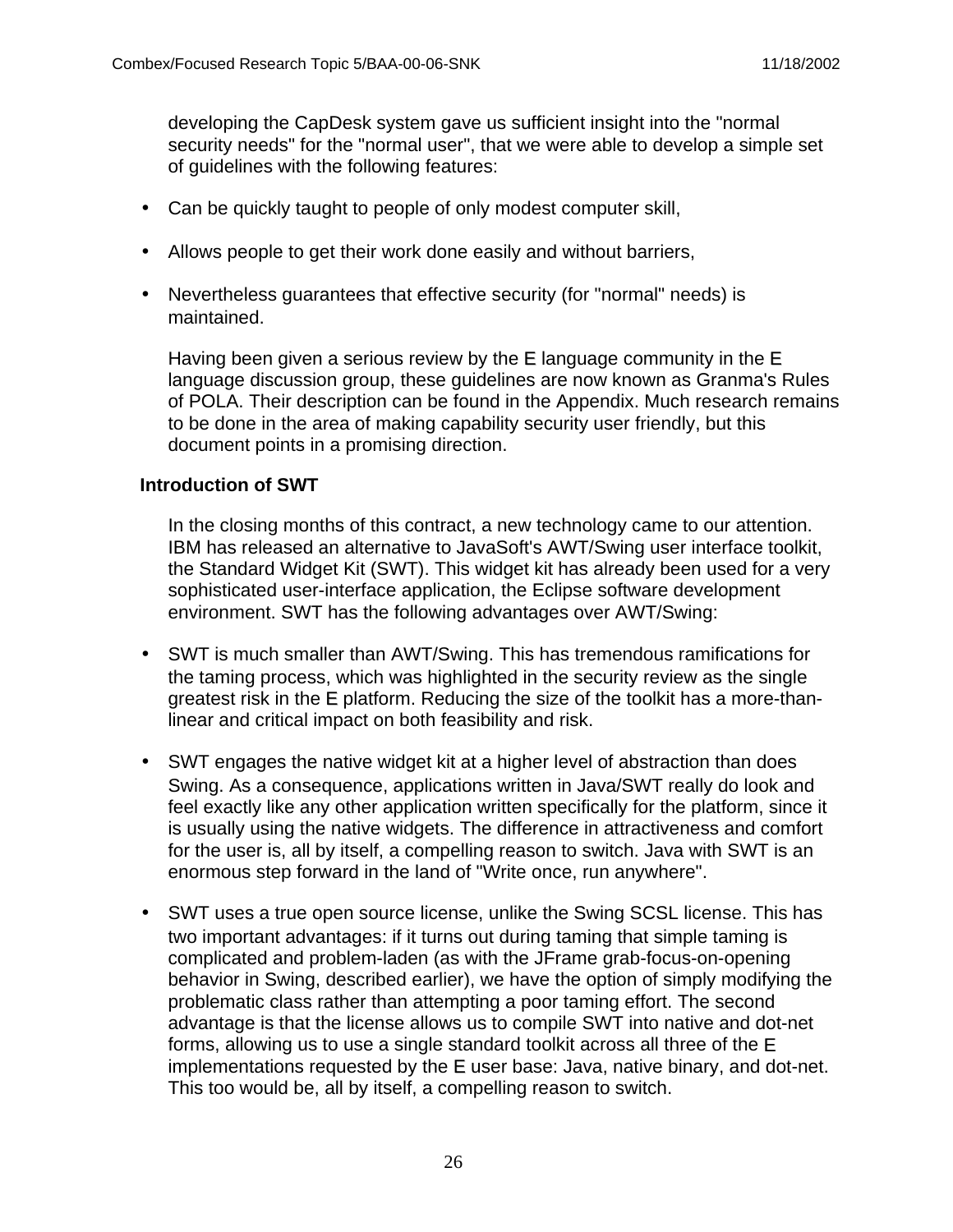• It uses a very different garbage collection strategy than Swing. We uncovered a significant garbage collection hole in Java for Windows and Linux (Java on the Mac seems fine) during the course of this effort. While everything worked well enough for the prototyping work done in this project, for a production environment this memory leak would be unacceptable. We believe the memory leak lies in Swing and its interface to the native graphics system. The SWT garbage collection strategy, while more primitive, is also more likely to work correctly. Once again, this all by itself would be a compelling reason to switch.

Our exploration of SWT has not yet progressed to the point where we are certain that it meets our needs for functionality and capability-compatible modularity, but it looks very promising. The Eclipse development environment is de facto evidence that the toolkit has extensive functionality, so it is unlikely that a problem will be identified in this realm. The capability-compatibility remains the greatest risk, though preliminary investigation has not identified any fatal problems (though we have identified one place, in the drag and drop formats supported, where more work will be required than is required in Swing).

#### **Assessment of Capabilities for Intelligent Agents and User Interface Agents**

One of the enhancements made to the DarpaBrowser that went above and beyond the minimum requirements of the contract was the embedding of a caplet launching framework inside the browser itself. If the DarpaBrowser encounters a page whose url ends with ".caplet", the browser not only renders the text from that page, but also launches a capability confined application from it. This application lives in a separate trust realm from the browser itself; it is guaranteed that the new caplet cannot use the browser's authorities, and it is also guaranteed that the browser cannot use any authorities later granted to the new caplet.

The use of the DarpaBrowser to launch caplets from across the web in safety is a simple demonstration of the potential of capability security for enabling the development of a new generation of harmless yet powerful mobile software agents. Cooperating members of a community could grant sensible authorities (such as, the authority to read a document folder) to mobile agents confidently and painlessly. These software agents could delegate their authority to more evolved agents without either user intervention or user concern. There is no security or usability reason such agents could not evolve to the point where they, not the human beings, were doing the most work on the Web, informing us about results when they reached a threshold of value relevant to us.

Let us look at a simple example, the SETI screensaver project, in a capability context. The SETI screensaver is effectively an agent seeking computing resources. The authorities it needs are reasonably simple: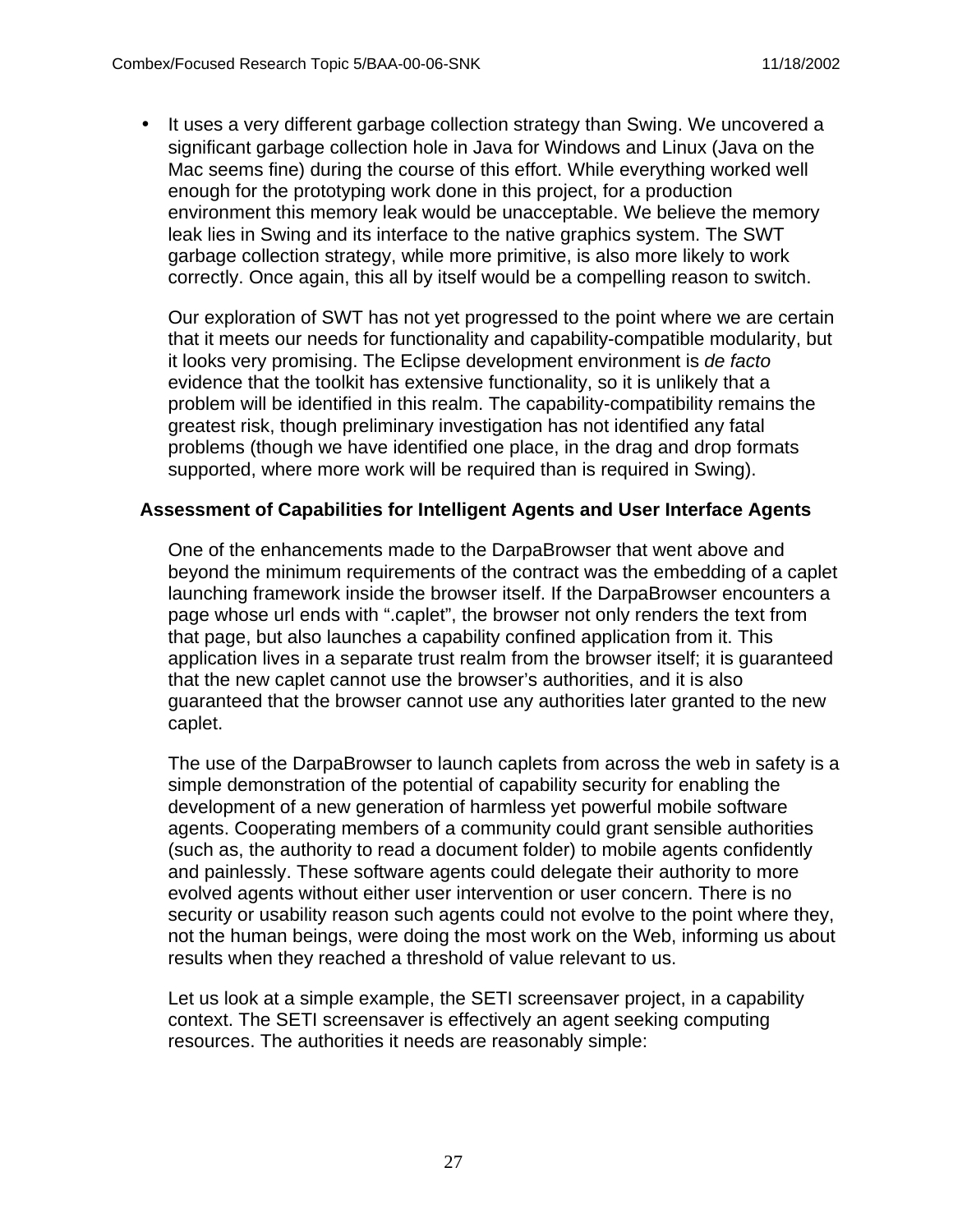Authority to communicate with a single Web site (the SETI central coordination site)

Authority to write to the screen until a keystroke or mouse click occurs (i.e., an authority on a revokable forwarder to the display, with the forwarder automatically revoking itself on KeyPress or MouseDown)

These authorities run little risk of compromising the computer. Indeed, these authorities fall easily inside Granma's Rules of POLA: running the SETI screensaver requires no breaking of the basic security principles. Yet the current SETI software, because it must run with standard Windows ambient authority, is as dangerous as the possibly-malicious renderer in the DarpaBrowser. Large numbers of people who would otherwise run SETI will not do so because of the security implications. And the caution about allowing software agents to run on the individual home computer is necessarily multiplied by orders of magnitude if the desire is to run agents on large databases. As a consequence, we believe that capability security is not merely a good idea for software agents. We believe capability security is a requirement if this kind of computing is ever to achieve its destiny.

To support software agents properly, the capability management system embodied in the CapDesk Powerbox must be fleshed out to support all the different kinds of authority grants that make sense. A particular area where some research is required is in the general-purpose designation of authority to speak to other objects, as distinct from the authority to access system resources (the authority to read a directory is access to a system resource; the authority to talk to a third party spell checker requires a general-purpose object-to-object granting framework). But the principles have already been demonstrated. The road to a flexible capability framework is generally smooth, with only a few twists and turns remaining before software agents can be properly and fully supported.

## **Conclusions**

Capability based security enables software developers to achieve computer security goals that cannot be reached with conventional security systems. The capability paradigm also enables more cost-effective security reviews that can provide better confidence that these security goals have been achieved. Furthermore, early indications are that these security goals can be achieved with neither undue hindrance of the user, nor with noticeable constriction of the functionality of the computing platform. The user-friendly power of capability security is demonstrated in the picture below.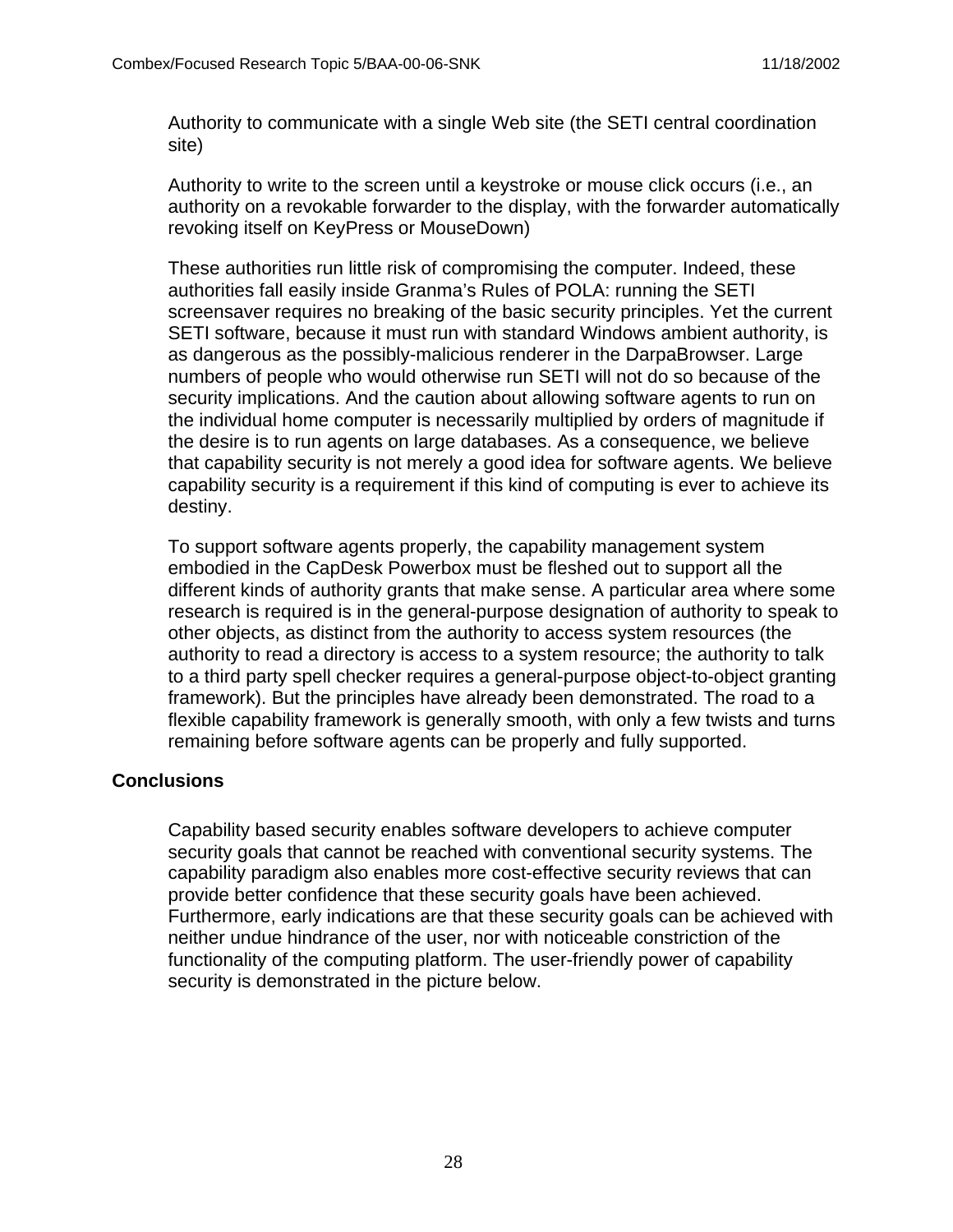

In this picture four different trust realms interact flexibly, securely, and in a user-friendly fashion. The CapDesk in the background is running with TCB authority; the DarpaBrowser is in a confined trust realm with only an HTTP protocol authority; the renderer inside the browser is running in a trust realm with only access to a single window panel, and a single URL at any given time as specified by the browser; the text-editing Caplet is running in a trust realm with read/write authority to a single file. The applications all look and feel like ordinary unconfined applications; no passwords are needed, no certificates need to be studied for validity; interaction between the trust realms proceeds smoothly and intuitively, but only at the behest of the user, never under the control of the less-trusted applications.

However, even with the power of capability security, truly securing our computers from cyberattack is hard work. In particular, the core infrastructure--components such as CapDesk, the Powerbox and the E Language itself--must be developed by seasoned capability security professionals, and must be reviewed by peers of equal skill. We suggest that, for this reason among others, such infrastructure needs to be built under public scrutiny, using open source licenses, and that professional security reviews are still a crucial part of the process of building secure systems.

Nonetheless, one of the truly remarkable powers capability security gives us is the ability to turn the bulk of the work in building secure systems over to people who have no security expertise whatsoever. Indeed, untrusted developers (even professional crackers!) can build large parts of the most sensitive computing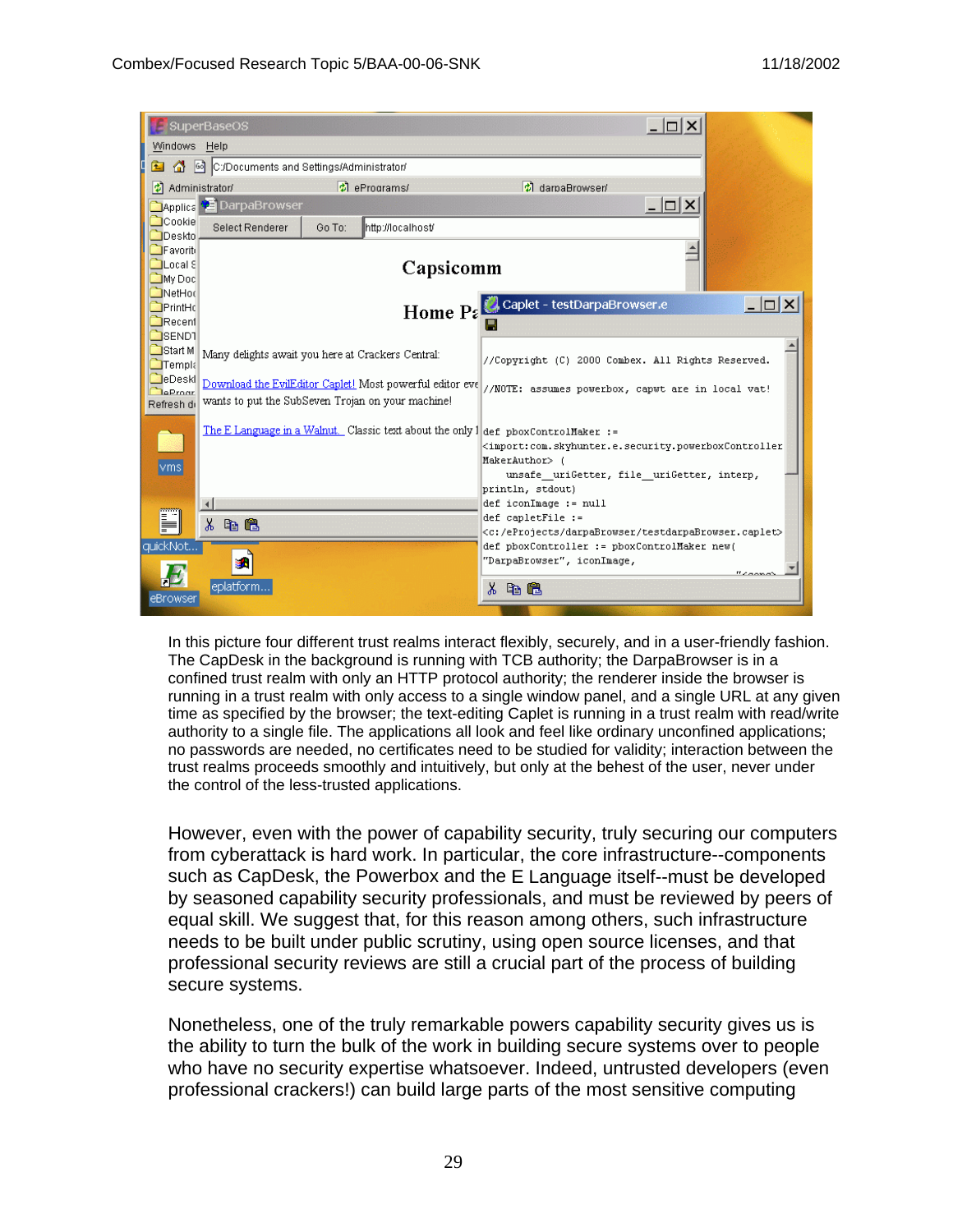systems. How can this be? It can be because any module that does not receive powerful authorities can be written by anyone in the world with no security consequences. This is explicitly demonstrated by the Malicious Render's inability to achieve authority-stealing security penetrations.

Capability patterns of software modularization as simple as the basic E module mechanism (which grants no authority whatsoever upon importation) and as sophisticated as the Powerbox developed to confine the DarpaBrowser can isolate untrusted subsystems, be they modules written by subcontractors of the British government or agents of the Chinese intelligence services. While we do not expect to see our military depending on the Chinese government for sensitive software development any time soon, this scenario demonstrates the power of the capability paradigm, and the brightness of the future in which capabilities become ubiquitous.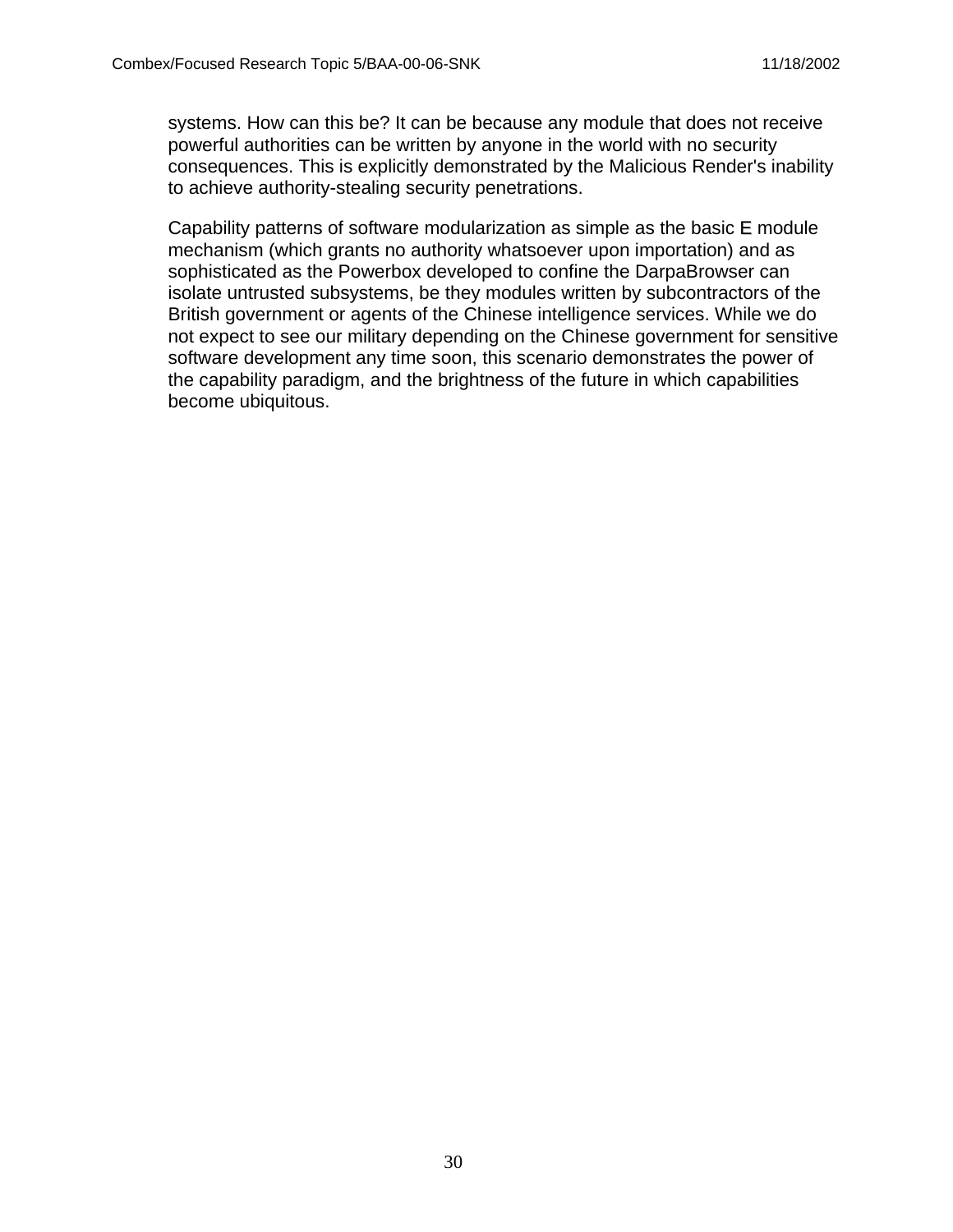## **References**

[Bishop79] Matt Bishop, "**The Transfer of Information and Authority in a Protection System**", in Proceedings of the 7th ACM Symposium on Operating Systems Principles, published as Operating System Review, vol. 13, #4, 1979, pp 45-54.

[Boebert84] W. E. Boebert, "**On the Inability of an Unmodified Capability System to Enforce the \*-Property**", in Proceedings of the 7th DoD/NBS Computer Security Conference, 1984.

[Chander01] Ajay Chander, Drew Dean, John Mitchell, "**A State Transition Model of Trust Management and Access Control**", 14th IEEE Computer Security Foundations Workshop, Online at **http://citeseer.nj.nec.com/rd/95292128%2C502365%2C1%2C0.25%2CDownl oad/http%3AqSqqSqciteseer.nj.nec.comqSqcacheqSqpapersqSqcsqSq257 23qSqhttp%3AzSzzSzcrypto.stanford.eduzSzdczSzpaperszSzacl-captm.pdf/chander01statetransition.pdf**.

[Close99] Tyler Close, "**Announcing Droplets**", 1999. email archived at **http://www.eros-os.org/pipermail/e-lang/1999-September/002771.html**.

[Dennis66] Jack Dennis, E. C. van Horn, "**Programming Semantics for Multiprogrammed Computations**", in Communications of the ACM, vol. 9, pp. 143-154, 1966.

[Donnelley81] Jed E. Donnelley, "**Managing Domains in a Network Operating System**" (1981) Proceedings of the Conference on Local Networks and Distributed Office Systems, pp. 345-361. Online at **http://www.nersc.gov/~jed/papers/Managing-Domains/**.

[Ellison99] Carl Ellison, Bill Frantz, Butler Lampson, Ron Rivest, B. Thomas, and T. Ylonen, "**SPKI Certificate Theory**" IETF RFC 2693. Online at **http://www.ietf.org/rfc/rfc2693.txt**.

[Gong89] Li Gong, "A Secure Identity-Based Capability System", IEEE Symposium on Security and Privacy, 1989. Online at **http://citeseer.nj.nec.com/rd/95292128%2C3427%2C1%2C0.25%2CDownloa d/http%3AqSqqSqciteseer.nj.nec.comqSqcacheqSqpapersqSqcsqSq1728q Sqhttp%3AzSzzSzweb3.javasoft.com%3A81zSzpeoplezSzgongzSzpaperszS zcap.pdf/gong89secure.pdf**

[Granovetter73] Mark Granovetter, "**The Strength of Weak Ties**", in: American Journal of Sociology (1973) Vol. 78, pp.1360-1380.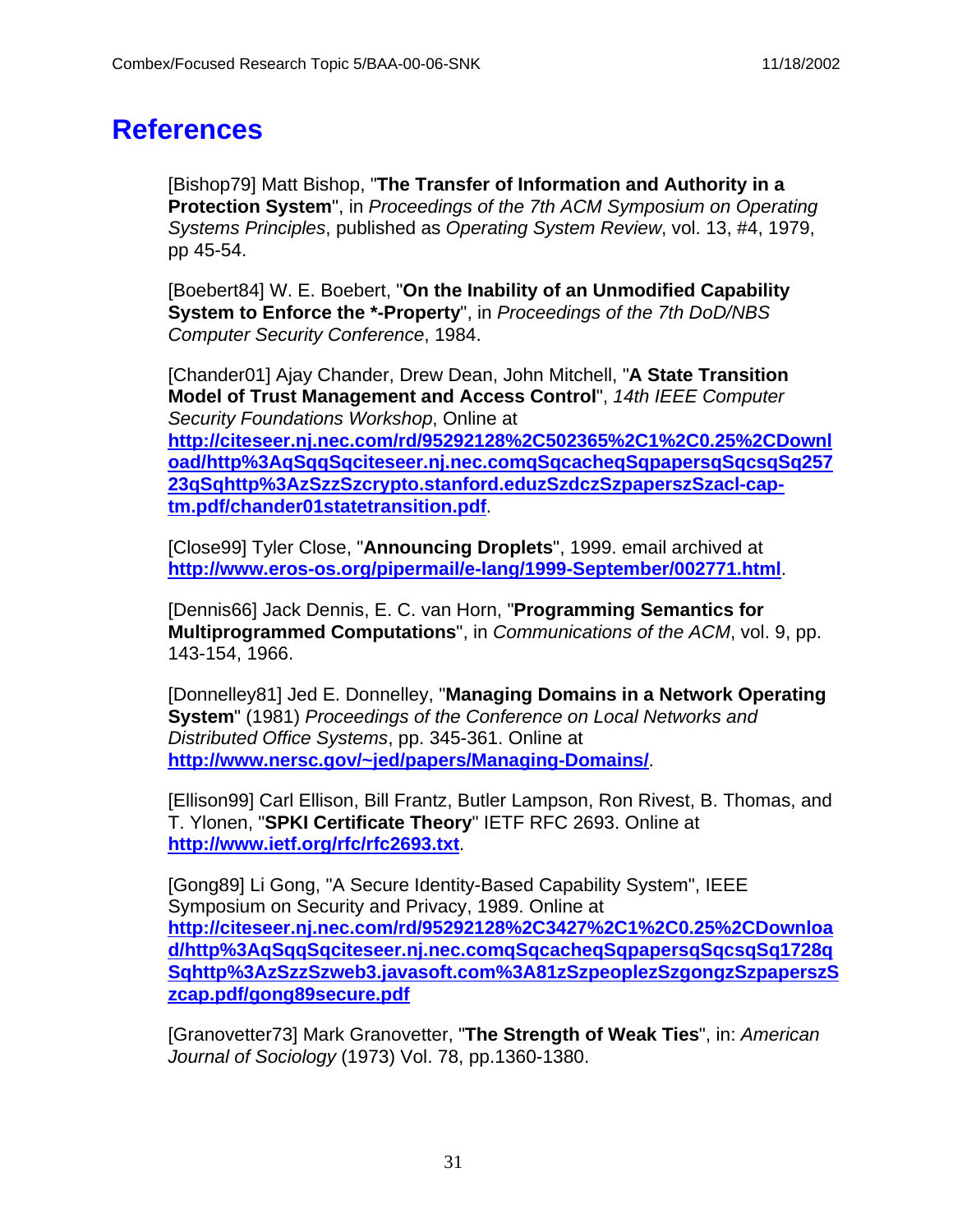[Hardy85] Norm Hardy, "**The KeyKOS Architecture**", Operating Systems Review, September 1985, pp. 8-25. Updated at **http://www.cis.upenn.edu/~KeyKOS/OSRpaper.html**.

[Hardy86] Norm Hardy, " **U.S. Patent 4,584,639: Computer Security System**", Key Logic, 1986 (The "Factory" patent) , Online at **http://www.caplore.com/CapTheory/KK/Patent.html**.

[Hardy88] Norm Hardy, " **The Confused Deputy, or why capabilities might have been invented**", Operating Systems Review , pp. 36:38, Oct., 1988, **http://cap-lore.com/CapTheory/ ConfusedDeputy.html**.

[Harrison76] Michael Harrison, Walter Ruzzo, Jeffrey Ullman., " **Protection in Operating Systems**", Comm. of ACM, Vol. 19, n 8, August 1976, pp.461-471. Online at **http://www.cs.fiu.edu/~nemo/cot6930/hru.pdf**.

[Hewitt73] Carl Hewitt, Peter Bishop, Richard Stieger, " **A Universal Modular Actor Formalism for Artificial Intelligence**", Proceedings of the 1973 International Joint Conference on Artificial Intelligence , pp. 235-246.

[Jones76] A. K. Jones, R.J. Lipton, Larry Snyder, " **A Linear Time Algorithm for Deciding Security**", in Proceedings of the 17th Symposium on Foundations of Computer Science , Houston, TX, 1976, pp 33-41.

[Kahn87] Kenneth M. Kahn, Eric Dean Tribble, Mark S. Miller, Daniel G. Bobrow: " **Vulcan: Logical Concurrent Objects**", in Research Directions in Object-Oriented Programming , MIT Press, 1987: 75-112. Reprinted in Concurrent Prolog: Collected Papers , MIT Press, 1988.

[Kahn96] Kenneth M. Kahn, " **ToonTalk - An Animated Programming Environment for Children**", Journal of Visual Languages and Computing in June 1996. Online at **ftp://ftp-csli.stanford.edu/pub/Preprints/tt\_jvlc.ps.gz**. An earlier version of this paper appeared in the Proceedings of the National Educational Computing Conference (NECC'95) .

[Kain87] Richard Y. Kain, Carl Landwehr, "On Access Checking in Capability-Based Systems", in IEEE Transactions on Software Engineering SE-13, 2 (Feb. 1987), 202-207. Reprinted from the *Proceedings of the 1986* IEEE Symposium on Security and Privacy , April, 1986, Oakland, CA; Online at **http://chacs.nrl.navy.mil/publications/CHACS/Before1990/1987landwehrtse.pdf**.

[Karp01] Alan Karp, Rajiv Gupta, Guillermo Rozas, Arindam Banerji, " **Split Capabilities for Access Control**", HP Labs Technical Report HPL-2001-164, Online at **http://www.hpl.hp.com/techreports/2001/HPL-2001-164.html**.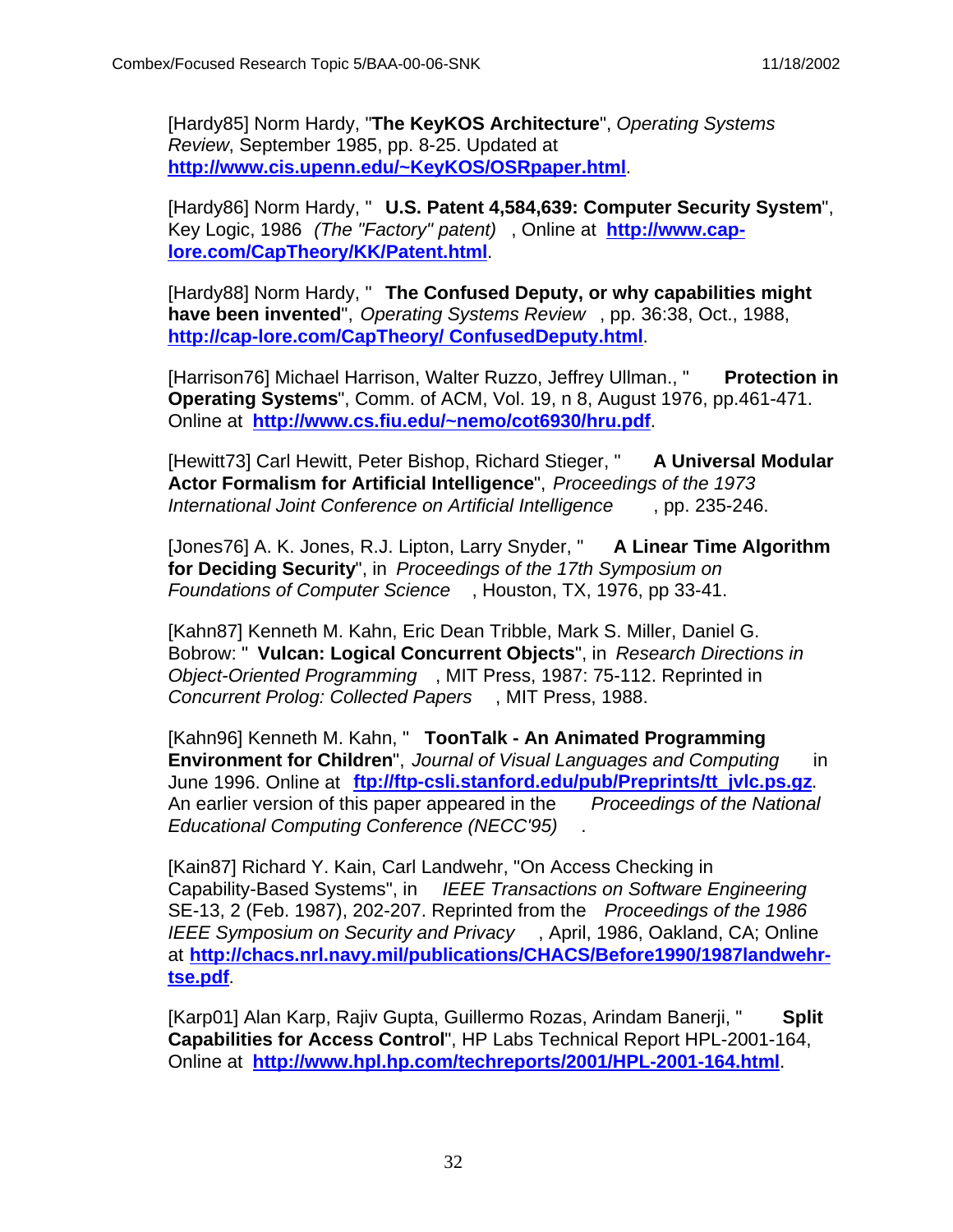[Lampson71] Butler Lampson, "**Protection**", in Proceedings of the Fifth Annual Princeton Conference on Informations Sciences and Systems, pages 437-443, Princeton University, 1971. Reprinted in Operating Systems Review, 8(l), January 1974. Online at **http://citeseer.nj.nec.com/rd/95292128%2C287804%2C1%2C0.25%2CDownl**

**oad/http%3AqSqqSqciteseer.nj.nec.comqSqcacheqSqpapersqSqcsqSq132 82qSqhttp%3AzSzzSzwww.cs.purdue.eduzSzhomeszSzjvzSzsmczSzpubsz SzLampson-OSR74.pdf/protection.pdf**.

[Levy84] Henry Levy, "**Capability-Based Computer Systems**", Digital Press, 1984. Online at **http://www.cs.washington.edu/homes/levy/capabook/**.

[Miller00] Mark S. Miller, Chip Morningstar, Bill Frantz, "**Capability-based Financial Instruments**", in Proceedings of Financial Cryptography 2000, Springer Verlag, 2000. Online at **http://www.erights.org/elib/capability/ode/index.html**.

[Morningstar96] Chip Morningstar, "**The** E **Programmer's Manual**", Online at **http://www.erights.org/history/original-e/programmers/index.html**. (Note: The "E" in the title and in this paper refers to the language now called "Original-E".)

[Raymond99] Eric Raymond, "**The Cathedral and the Bazaar**", O'Reilly, 1999, Online at **http://www.tuxedo.org/~esr/writings/cathedral-bazaar/**.

[Rees96] Jonathan Rees, "**A Security Kernel Based on the Lambda-Calculus**", (MIT, Cambridge, MA, 1996) MIT AI Memo No. 1564. Online at **http://mumble.net/jar/pubs/secureos/**.

[Saltzer75] Jerome H. Saltzer, Michael D. Schroeder, "**The Protection of Information in Computer Systems**", Proceedings of the IEEE. Vol. 63, No. 9 (September 1975), pp. 1278- 1308. Online at **http://caplore.com/CapTheory/ProtInf/**.

[Sansom86] Robert D. Sansom, D. P. Julian, Richard Rashid, "**Extending a Capability Based System Into a Network** Environment" (1986) Research sponsored by DOD, pp. 265-274.

[Shapiro83] Ehud Y. Shapiro, "**A Subset of Concurrent Prolog and its Interpreter**". Technical Report TR-003, Institute for New Generation Computer Technology, Tokyo, 1983.

[Shapiro99] Jonathan S. Shapiro, "**EROS: A Capability System**", Ph.D. thesis, University of Pennsylvania, 1999. Online at **http://www.cis.upenn.edu/~shap/EROS/thesis.ps**.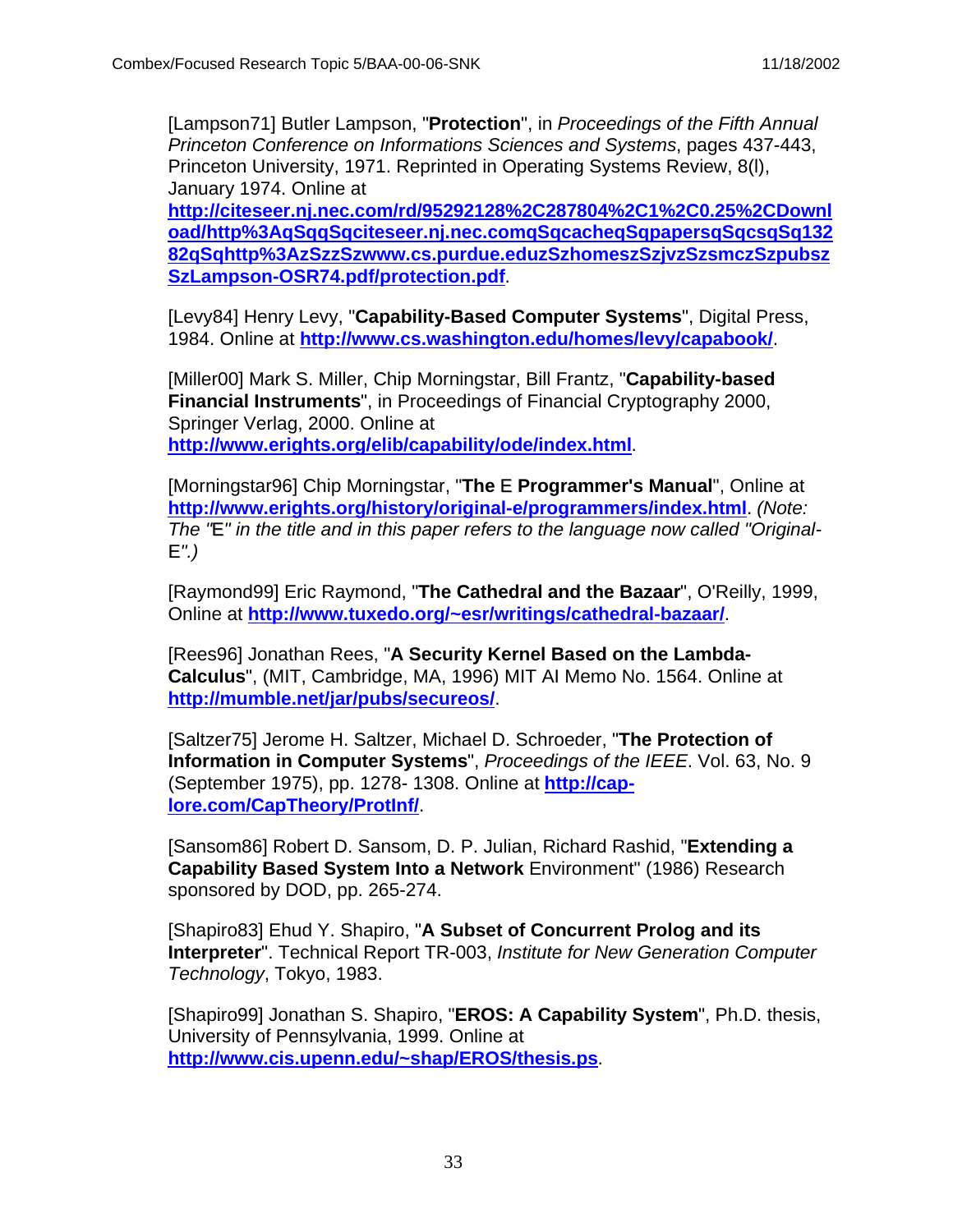[Shapiro00] Jonathan Shapiro, "**Comparing ACLs and Capabilities**", 2000, Online at **http://www.eros-os.com/essays/ACLSvCaps.html**.

[Shapiro01] Jonathan Shapiro, "**Re: Old Security Myths Continue to Mislead**", email archived at **http://www.eros-os.org/pipermail/e-lang/2001- August/005532.html**.

[Sitaker00] Kragen Sitaker, "**thoughts on capability security on the Web**", email archived at **http://lists.canonical.org/pipermail/kragen-tol/2000- August/000619.html**.

[Snyder77] Larry Snyder, "**On the Synthesis and Analysis of Protection Systems**", in Proceedings of the 6th ACM Symposium on Operating System Principles, published as Operating Systems Review vol 11, #5, 1977, pp 141- 150.

[Stiegler00] Marc Stiegler, "E **in a Walnut**", Online at **http://www.skyhunter.com/marcs/ewalnut.html**.

[Tanenbaum86] Andrew S. Tanenbaum, Sape J. Mullender, Robbert van Renesse, "**Using Sparse Capabilities in a Distributed Operating System**" (1986) Proc. Sixth Int'l Conf. On Distributed Computing Systems, IEEE, pp. 558- 563. Online at **ftp://ftp.cs.vu.nl/pub/papers/amoeba/dcs86.ps.Z**.

[Tribble95] Eric Dean Tribble, Mark S. Miller, Norm Hardy, Dave Krieger, "**Joule: Distributed Application Foundations**", Online at **http://www.agorics.com/joule.html**, 1995.

[Wagner02] David Wagner & Dean Tribble, " **A Security Analysis of the Combex DarpaBrowser Architecure**", Online at **http://www.combex.com/papers/darpa-review/**.

[Wallach97] Dan Wallach, Dirk Balfanz, Drew Dean, Edward Felten, "**Extensible Security Architectures for Java**", in Proceedings of the 16th Symposium on Operating Systems Principles (Saint-Malo, France), October 1997. Online at **http://www.cs.princeton.edu/sip/pub/sosp97.html**.

[Yee02a] Ka-Ping Yee, " **User Interaction Design for Secure Systems**", Berkeley University Tech Report CSD-02-1184, 2002. Online at **http://www.sims.berkeley.edu/~ping/sid/uidss-may-28.pdf**.

[Yee02b] Ka-Ping Yee, Mark Miller, " **Auditors: An Extensible, Dynamic Code Verification Mechanism**", Online at **http://www.sims.berkeley.edu/~ping/auditors/auditors.pdf**.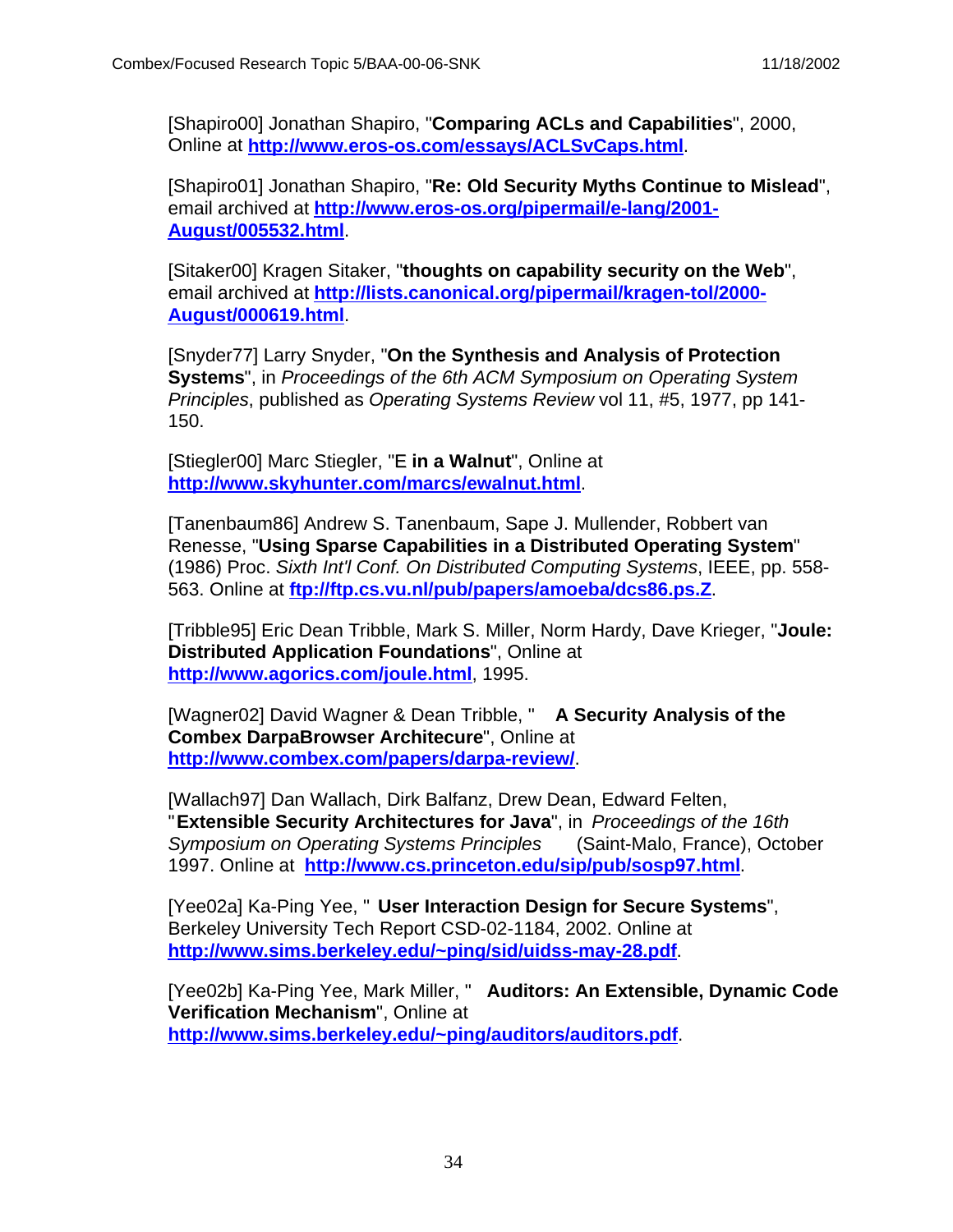# **Appendices**

| <b>Table of contents</b>                                                                                                                                                                                                                                                                                                                                |                                                                |
|---------------------------------------------------------------------------------------------------------------------------------------------------------------------------------------------------------------------------------------------------------------------------------------------------------------------------------------------------------|----------------------------------------------------------------|
| <b>Table of Contents</b>                                                                                                                                                                                                                                                                                                                                |                                                                |
| <b>Executive Summary</b>                                                                                                                                                                                                                                                                                                                                | 1                                                              |
| <b>DarpaBrowser Capability Security Experiment</b>                                                                                                                                                                                                                                                                                                      | 5                                                              |
| <b>Appendix 1: Project Plan</b>                                                                                                                                                                                                                                                                                                                         | 38                                                             |
| <b>Introduction and Overview</b>                                                                                                                                                                                                                                                                                                                        | 38                                                             |
| <b>Hypotheses</b>                                                                                                                                                                                                                                                                                                                                       | 38                                                             |
| <b>Experimental Setup</b>                                                                                                                                                                                                                                                                                                                               | 39                                                             |
| <b>Proof of Hypotheses</b>                                                                                                                                                                                                                                                                                                                              | 41                                                             |
| <b>Demonstrations</b>                                                                                                                                                                                                                                                                                                                                   | 41                                                             |
| <b>Appendix 2: DarpaBrowser Security Review</b>                                                                                                                                                                                                                                                                                                         | 43                                                             |
| <b>Introduction</b>                                                                                                                                                                                                                                                                                                                                     | 43                                                             |
| 1. DarpaBrowser Project                                                                                                                                                                                                                                                                                                                                 | 43                                                             |
| 1.1 General goals                                                                                                                                                                                                                                                                                                                                       | 43                                                             |
| <b>2. Review Process</b>                                                                                                                                                                                                                                                                                                                                | 46                                                             |
| 3. Their Approach<br>3.1 Capability model<br>3.2 Security Boundaries<br>3.3 Non-security Elements that Simplified Review                                                                                                                                                                                                                                | 47<br>47<br>50<br>50                                           |
| 4. Achieving Capability Discipline<br>4.1 UniversalScope<br>4.2 Taming the Java Interface<br>4.3 Security holes found in the Java taming policy<br>4.4 Risks in the process for making taming decisions<br>4.5 E<br>4.6 Summary review of Model implementation                                                                                          | 52<br>53<br>54<br>56<br>60<br>62<br>64                         |
| 5. DarpaBrowser Implementation<br>5.1 Architecture<br>5.2 What are all the abilities the renderer has in its bag.<br>5.3 Does this architecture achieve giving the renderer only the intended power?<br>5.4 CapDesk<br>5.5 PowerboxController<br>5.6 Powerbox<br>5.7 CapBrowser<br>5.8 RenderPGranter<br>5.9 JEditorPane (HTMLWidget)<br>5.10 Installer | 65<br>65<br>66<br>67<br>67<br>67<br>67<br>68<br>69<br>71<br>72 |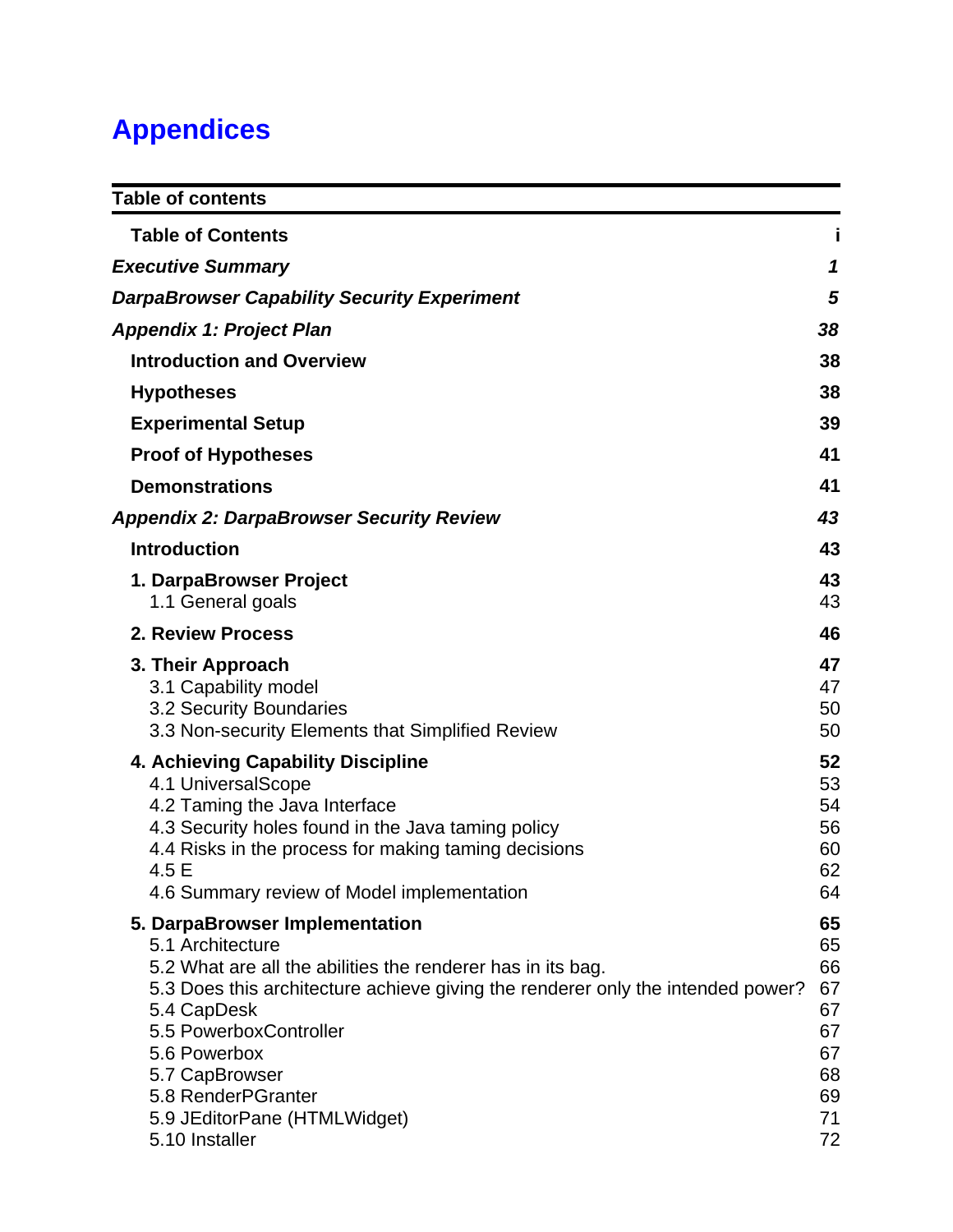| 6. Risks                                                                            | 72 |
|-------------------------------------------------------------------------------------|----|
| 6.1 Taming                                                                          | 72 |
| 6.2 Renderer fools you                                                              | 73 |
| 6.3 HTML                                                                            | 75 |
| 6.4 HTML Widget complexity                                                          | 75 |
| <b>7. Conclusions</b>                                                               | 76 |
| <b>Appendix 3: Draft Requirements For Next Generation Taming Tool (CapAnalyzer)</b> |    |
|                                                                                     | 78 |
| Appendix 4: Installation Procedure for building an E Language Machine               | 80 |
| <b>Introduction</b>                                                                 | 80 |
| <b>Installation Overview</b>                                                        | 80 |
| Step One: Install Linux                                                             | 81 |
| Step Two: Install WindowMaker, Java, and E                                          | 83 |
| Step Three: Secure Machine Against Network Services                                 | 84 |
| Step Four: Configure WindowMaker/CapDesk Startup                                    | 84 |
| Step Five: Confined Application Installation and Normal Operations                  | 85 |
| Step Six: Maintenance                                                               | 88 |
| In Case Of Extreme Difficulty                                                       | 89 |
| <b>Appendix 5: Powerbox Pattern</b>                                                 | 90 |
| <b>Appendix 6: Granma's Rules of POLA</b>                                           | 95 |
| <b>Granma's Rules</b>                                                               | 96 |
| <b>Excerpt from Original Email, Granma's Rules Of POLA</b>                          | 96 |
| <b>Appendix 7: History of Capabilities Since Levy</b>                               | 99 |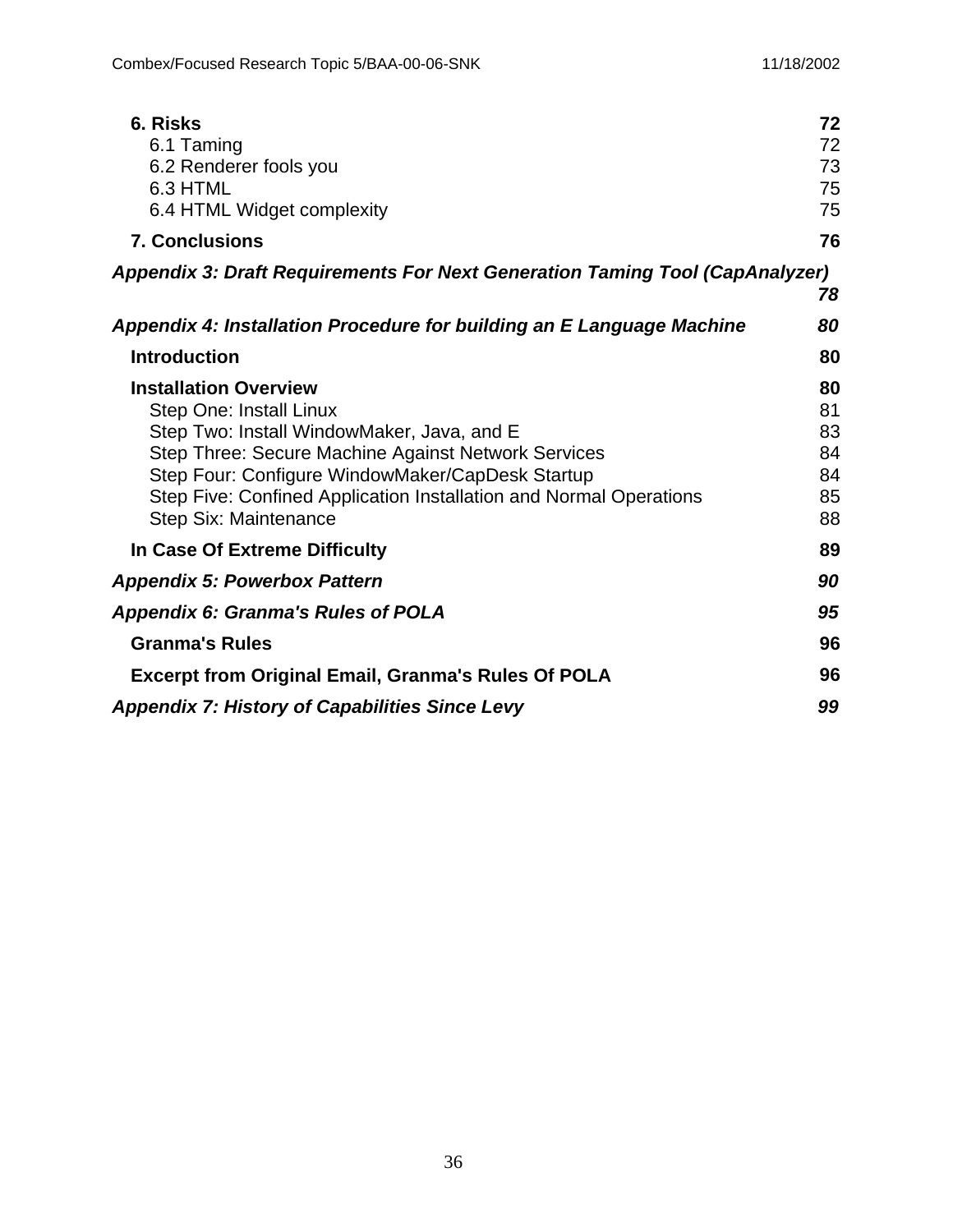# **Appendix 1: Project Plan**

**Project Plan Capability Based Client Combex Inc.**

# **BAA-00-06-SNK; Focused Research Topic 5**

Technical Point of Contact: Marc Stiegler marcs@skyhunter.com

#### **INTRODUCTION AND OVERVIEW**

Capability security is Combex will develop a capability-secure Web browser that confines its rendering engine so that, even if the rendering engine is malicious, the harm which the renderer can do is severely limited.

#### **HYPOTHESES**

We hypothesize that capability secure technology can simply and elegantly implement security regimes, based on the Principle of Least Authority, that cannot be achieved with orthodox security architectures including firewalls and Unix Access Control Lists. Specifically, we hypothesize that capability security can confine the authority granted to an individual module of a Web Browser, the rendering engine, such that the rendering engine has no authority over any component of the computer upon which it resides except for:

authority over a single window panel inside the web browser, where it has full authority to draw as it sees fit

authority to request URLs from the web browser in a manner such that the web browser can confirm the validity of the request

authority to consume compute cycles for its processing operations.

We cannot directly test and prove that all theoretically possible authorities beyond these three are absent. Therefore, for experimental purposes, we invert our experimental basis to specifically prove that several other traditionally easyto-access authorities are unavailable: We hypothesize that the rendering engine will not have any of the following specific authorities:

No authority to read or write a file on the computer's disk drives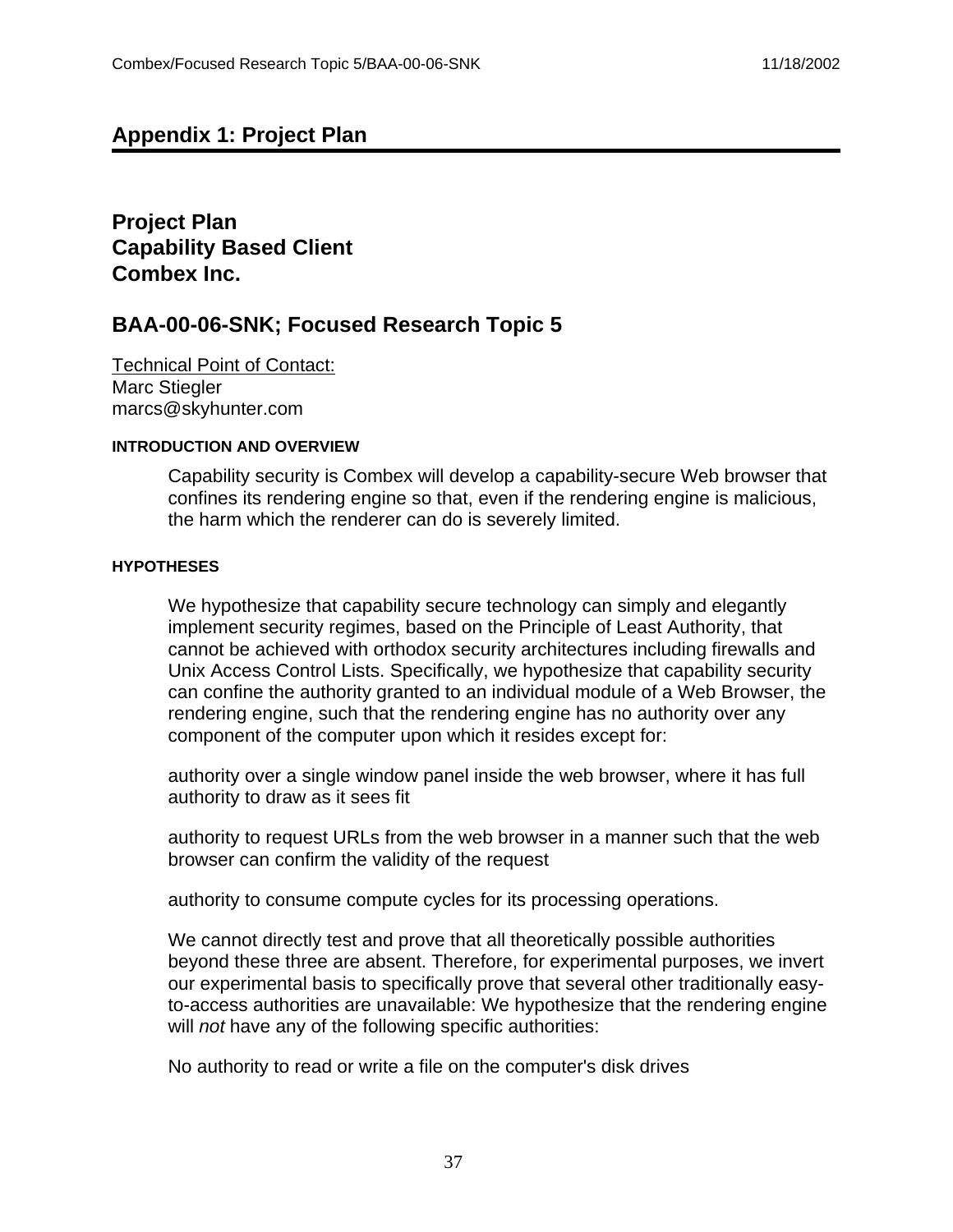No authority to alter the field in the web browser that designates the URL most recently retrieved

No authority to alter the web browser's icon image in the top left corner of the window

No authority to alter the title bar in the web browser's window

No authority to receive information from an URL that is not on the most recently requested web page (the HTML text URL, the image URLs for that page, and other URLs that specify page content for the main HTML text URL; it may also request a change of URL to another page specified by a hyperlink on the page).

No authority to move to another URL (via hyperlink) without having the web browser update the browser field that designates the current page being displayed

No authority to send information to any URL on the Web

Even with the limited set of authorities granted to the renderer, there are a couple of malicious acts it can perform, though these acts are severely constrained. In particular, we hypothesize that the renderer can:

Undertake a Denial of Service attack by consuming as many compute cycles as it can acquire; the counterstrategy for the computer owner will be to shut down the application.

Render the current web page incorrectly. Incorrect rendering may even take the form of rendering what appears to be a different page, though this false page must be based on data embedded in the renderer's source code, and cannot be a true live representation of another actual page off the Web.

#### **EXPERIMENTAL SETUP**

To conduct the experiment, we shall first build a web browser that supports modularly pluggable alternate rendering engines on top of an E Language Machine(ELM).

The E programming language supplies a capability secure, strongly encrypted software development infrastructure, along with a deadlock free promise-based concurrency architecture. Using E and the Capability Windowing Toolkit API which comes with E, one can built software applications, known as *caplets*, that have individually confined authority to separate window panels, and unforgeable, unspoofable window frames. The E Language Machine will be built by putting an E virtual machine on top of a sanitized Linux kernel as the only application running on the platform; in effect, this turns the entire computer into a pure capability secure system (See Diagram below).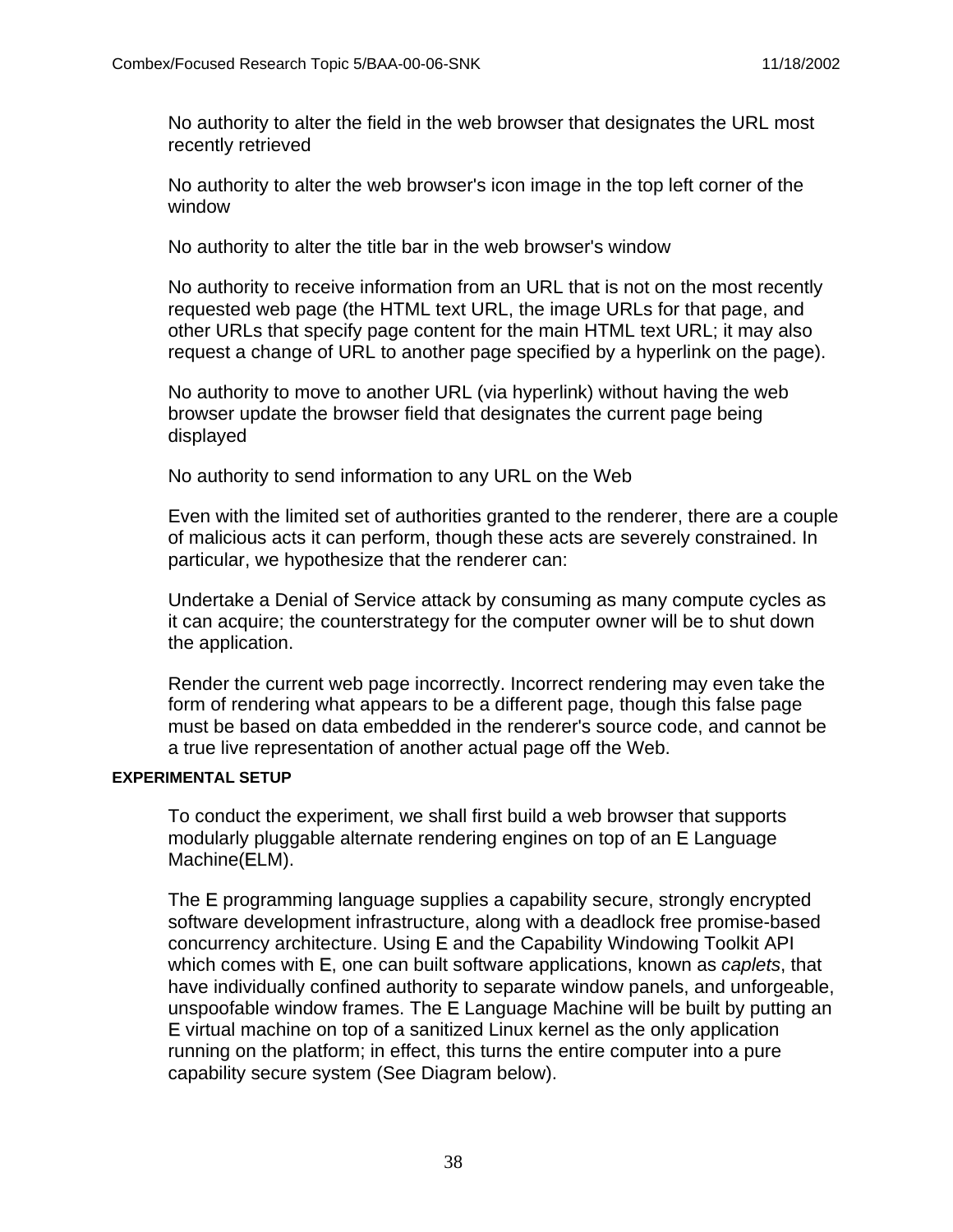

Having built a modular web browser on ELM, we shall prove the basic operational success of the browser by building a simple Benign Renderer that merely performs its rendering function, presenting Web pages to the best of its ability within the context of its understanding of HTML syntax and semantics. Since this Benign Renderer will be plugged in using the same modular interface, it will be living in the same capability confinement as the confinement in which the Malicious Renderer will later operate.

Once this has been demonstrated successfully, we will build a Malicious Renderer that will attempt to exercise the authorities explicitly disallowed in the Hypotheses. This Renderer will also exercise the two types of malicious behavior that are allowed by the granted authorities.

#### **PROOF OF HYPOTHESES**

Having built a basic Malicious Renderer, we shall invite two prominent members of the security community to consult with us by exploring the capability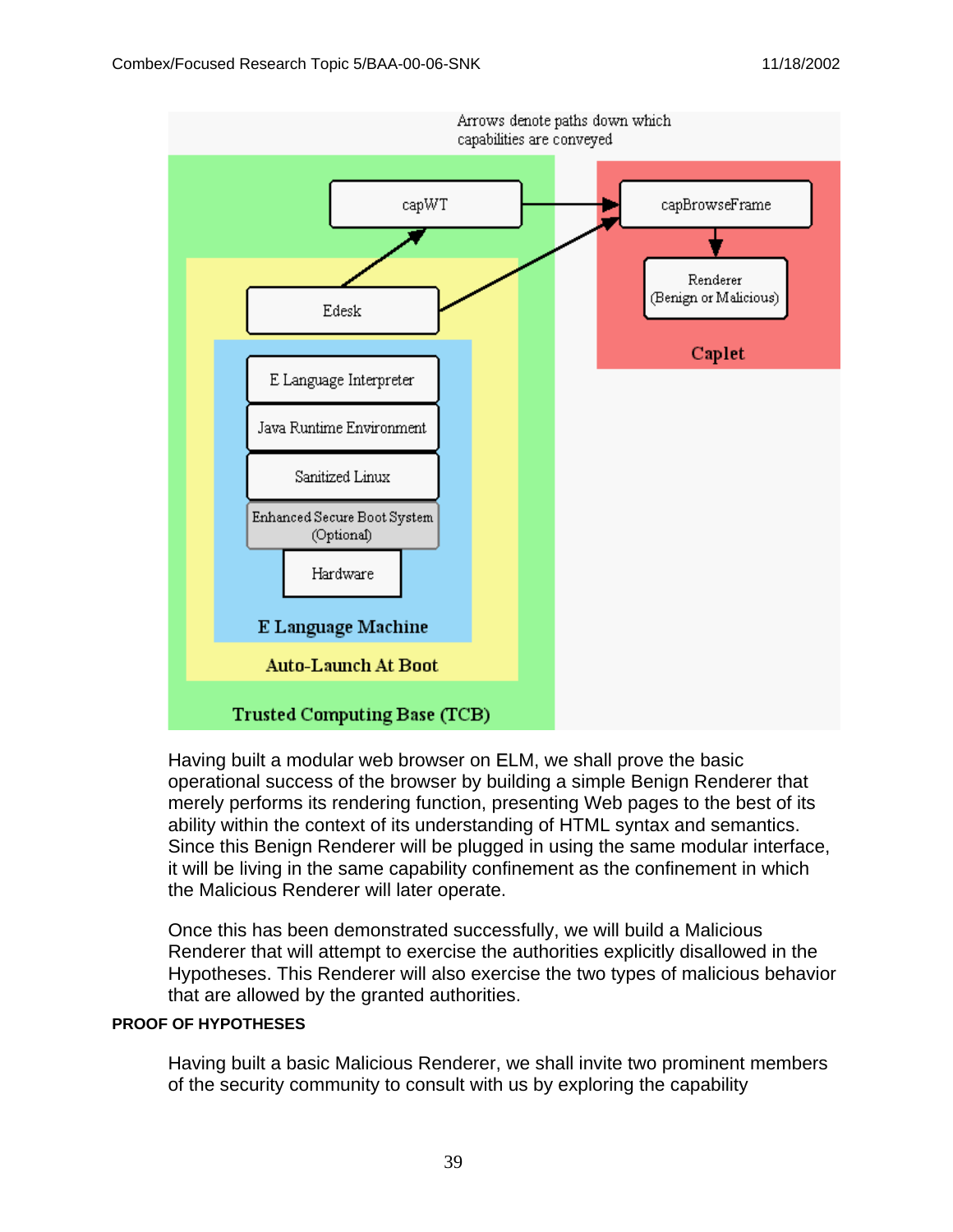confinement around the Renderer, and modifying the Renderer as they see fit to exploit any opportunities for malicious activity we have missed. We anticipate that security breaches identified by the consultants may fall into one of these categories:

Simple implementation flaws: An easily corrected implementation flaw caused by an error in the implementation of the capability architecture. Should our security consultants identify such flaws, we will fix them prior to final delivery and demonstration, though we will report them in the final report. Such flaws are not considered to be proofs of invalidity of the hypothesis.

Complex implementation flaws: An implementation flaw that is not easily corrected in the experimental system. Such a flaw will be not be corrected for final delivery, will be reported, but will not be considered a proof of the invalidity of the hypothesis.

Architectural flaws: An architectural flaw is a flaw that cannot be corrected within the domain of a pure capability system. Such a flaw would be considered proof that the hypotheses were invalid.

Because the distinction between a complex implementation flaw and an architectural flaw could be blurry, if a flaw is identified that falls into either of these two categories, the consultants themselves will write sections of the final report detailing their assessment of the correct categorization and the reasons for that categorization.

#### **DEMONSTRATIONS**

**Demonstration 1:** Our first demonstration will present a web browser using a Benign Renderer, to show that we have achieved the construction of a web browser with pluggable rendering engines. We expect to make this demonstration on or about November 4, 2001.

**Demonstration 2:** Our second demonstration will present the web browser using the Malicious Renderer. This Malicious renderer will attempt to exercise the disallowed authorities specified under Hypotheses, and will demonstrate the two allowed types of malicious behavior described in the Hypotheses. We expect to make this demonstration on or about March 1, 2002.

**Demonstration 3:** Our third demonstration will present the web browser using the enhanced Malicious Renderer, i.e., the Renderer as altered by our security consultants to exploit security weaknesses they have identified. This demonstration will highlight flaws in the categories of "complex implementation flaws" and "architectural flaws". We expect to make this demonstration on or about June 28, 2002.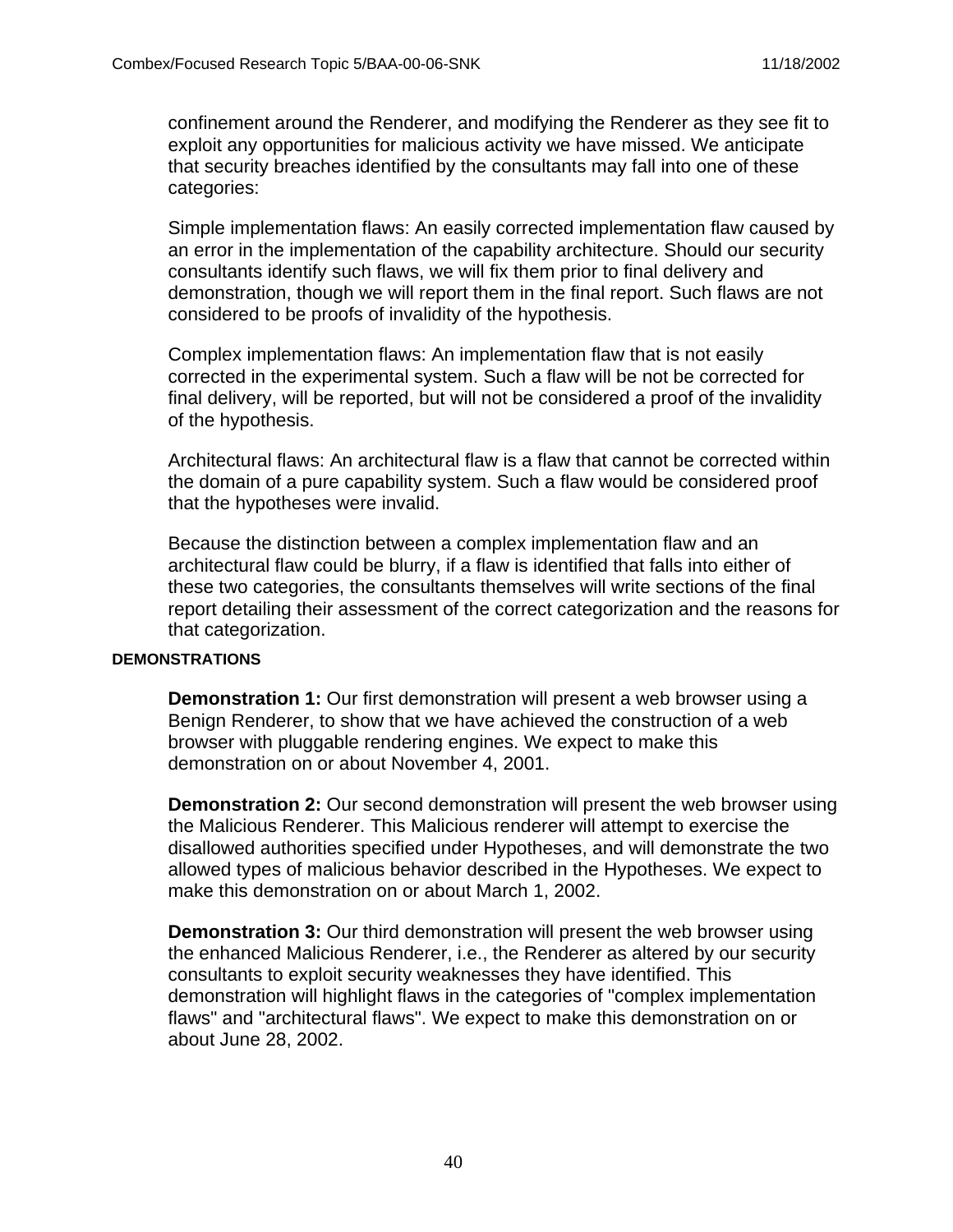# **Appendix 2: DarpaBrowser Security Review**

# A Security Analysis of the Combex DarpaBrowser Architecture

**David Wagner Dean Tribble March 4, 2002**

#### **INTRODUCTION**

We describe the results of a limited-time evaluation of the security of the Combex DarpaBrowser, built on top of Combex's E architecture. The goal of our review was to evaluate the security properties of the DarpaBrowser, and in particular, its ability to confine a malicious renderer and to enforce the security policy described in the Combex Project Plan. Our mission was to assess the architecture. We were also asked to analyze the implementation, but only for purposes of identifying whether there were implementation bugs that could not be fixed within the architecture.

This report contains the results of in excess of eighty person-hours of analysis work. Tribble and Wagner spent a week intensively reviewing E version 0.8.12c and the DarpaBrowser implementation contained therein. Stiegler and Miller were on hand to answer questions.

#### **1. DARPABROWSER PROJECT**

This section restates the security goals to be accomplished and expands on the detailed threats to be considered in the review process.

#### **1.1 General goals**

As described in the original Focused Research Topic (FRT) for which this capability based client was developed,

*"The design objective for the client is to render pages in such a manner that pages are effectively confined and prevented from corrupting each other or the underlying operating system. The capability-based protection is to be afforded by the confinement mechanism even in the presence of vulnerabilities in the rendering engine, presence of malicious code, or malicious data as input. Moreover, under all circumstances the Universal Resource Locator (URL) must either be accurately displayed or an appropriate fault condition displayed as to why the URL cannot safely or accurately be displayed."*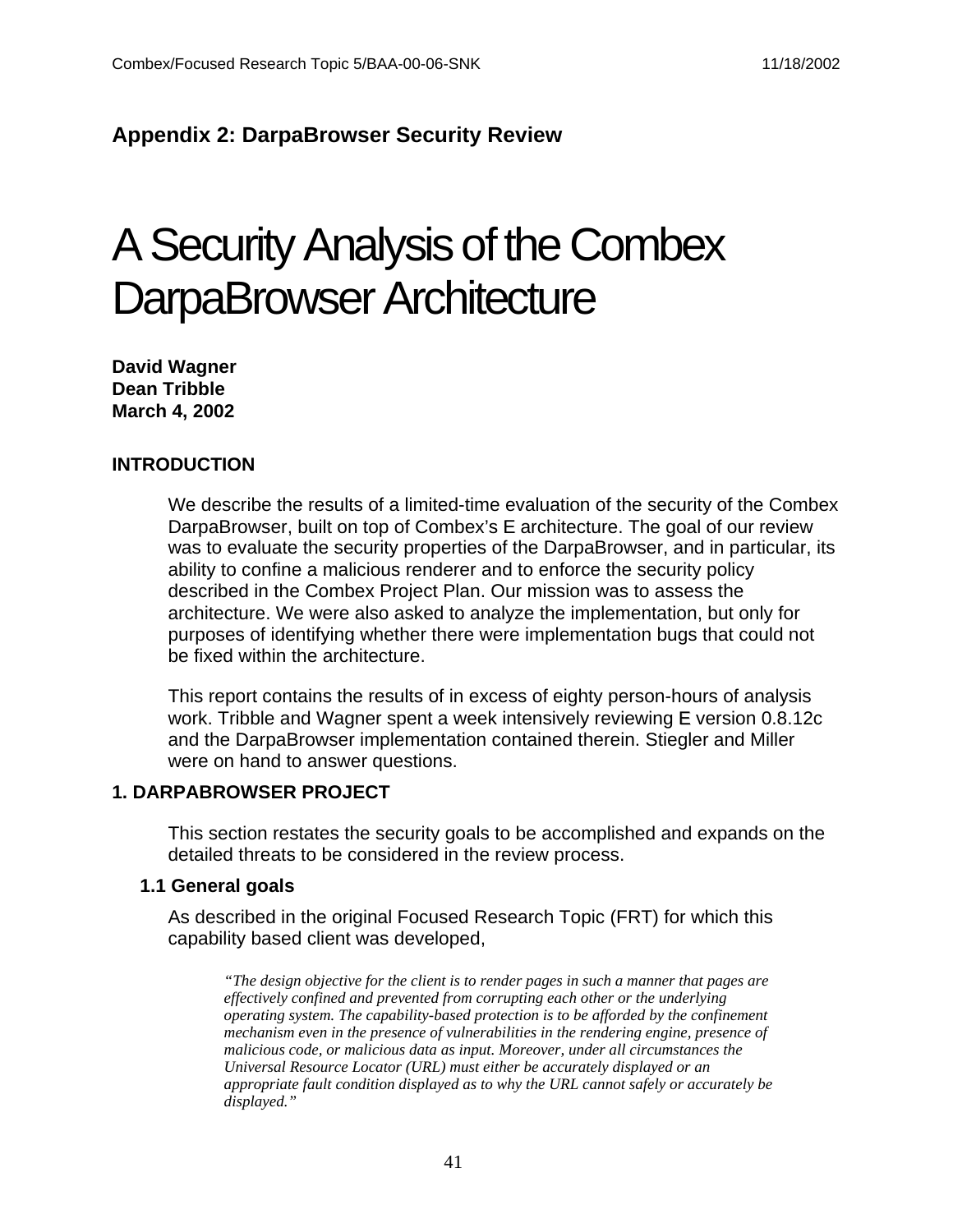As delineated in more detail in the Combex Project Plan, the renderer for the capability based client shall be confined to the extent of not having any of the following abilities:

- 1. No ability to read or write a file on the computer's disk drives
- 2. No ability to alter the field in the web browser that designates the URL most recently retrieved
- 3. No ability to alter the web browser's icon image in the top left corner of the window
- 4. No ability to alter the title bar in the web browser's window
- 5. No ability to receive information from an URL that is not on the most recently requested web page (the HTML text URL, the image URLs for that page, and other URLs that specify page content for the main HTML text URL; it may also request a change of URL to another page specified by a hyperlink on the page). See note below.
- 6. No ability to move to another URL (via hyperlink) without having the web browser update the browser field that designates the current page being displayed
- 7. No ability to send information to any URL on the Web. See note below.

For item 5, as mentioned in the Project Plan, it is important to draw a distinction between a renderer that is rendering badly, as opposed to a renderer that is rendering based on information from unauthorized sources. A renderer could simply display "Page not available" regardless of what input it receives; this would be an example of bad rendering, rather than a breach of security. In a subtler example, if the renderer draws only a single image that has been specified in the authorized Web page, it could in principle be viewed as a rendering of an URL other than the designated one; nonetheless, we consider it to be a bad rendering, since it is displaying a piece of the specified page.

For item 7, we interpret the phrase "any URL" to mean "any arbitrary URL, or any URL not specified in the HTML of the current page to receive information"; clearly if the HTML of the current page specifies a form to be filled out, it is valid to send the form data to the specified location.

We consider these objectives in the presence of two threat models:

#### **1.1.1 Threat 1: The Lone Evil Renderer**

In this threat model, the renderer is acting alone to breach its confinement. It will attempt to compromise the integrity of the user's system, collect private data, use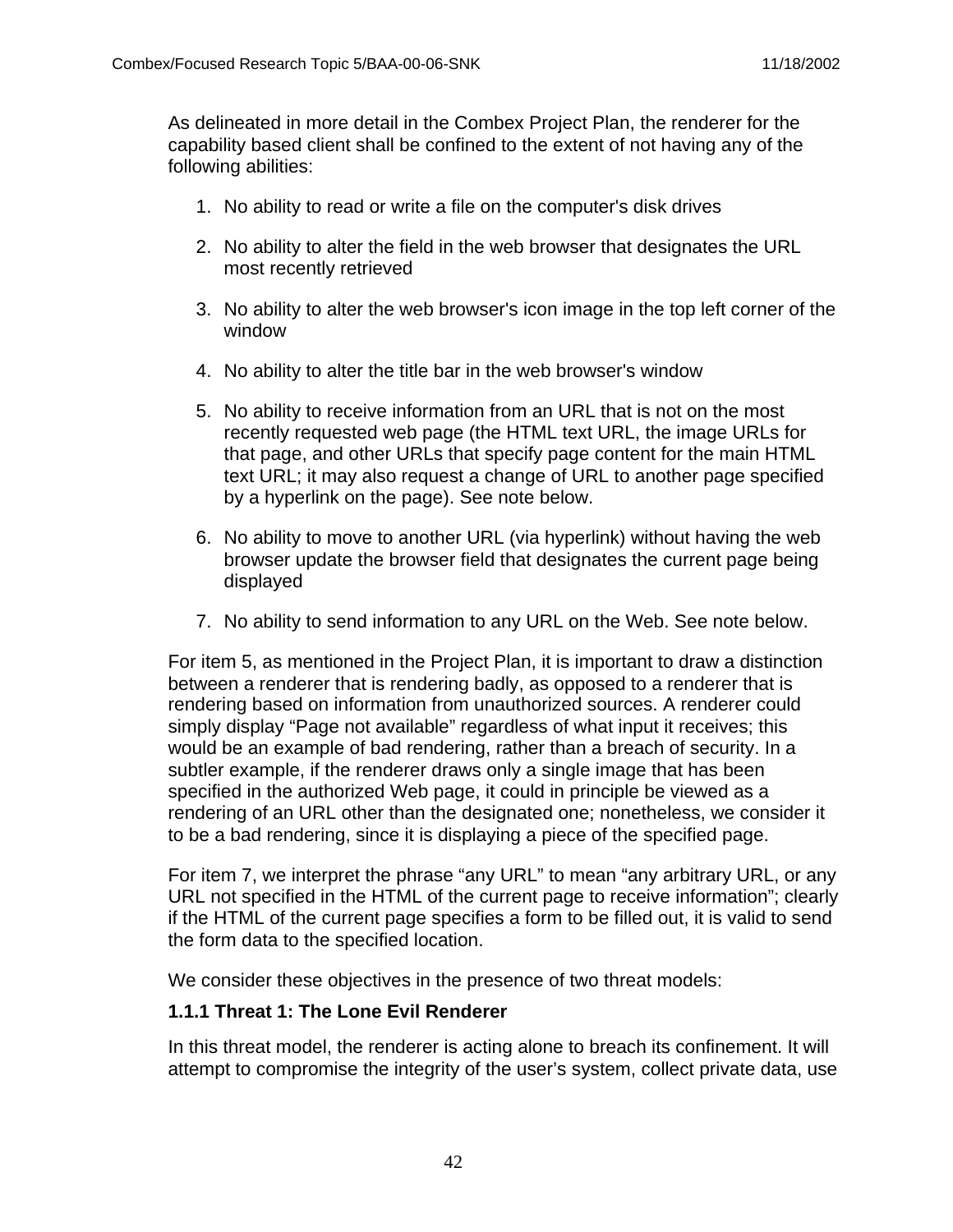the user's authority to reach unrelated web pages, and attempt to sniff passing LAN traffic, without outside assistance.

# **1.1.2 Threat 2: Conspiring Server**

In this scenario, the malicious renderer is working with a remote web site to breach confinement. At first it might seem that such a match-up of a malicious renderer with a malicious server is unlikely: why would a user happen to wander over to the conspiring Web site? In fact, this scenario is quite reasonable: if the renderer starts drawing poorly, what could be more natural than to go to the developers' Web site to see if there is an upgrade or patch available? In any case, this is the extreme version of the simpler scenario in which a benign but flawed renderer is attacked by a malicious web page: in principle, a sufficiently vulnerable benign renderer could be totally subverted to do the web site operator's bidding, becoming a malicious renderer with a conspiring server.

In the context of this threat model, it is important to discriminate the meaning security can have within the scope of the basic nature of HTML. First of all, there is necessarily an explicit overt channel available to the web site, using the form tag as defined in HTML. Using this channel does not violate any of the criteria set forth in the FRT or the Project Plan, but it does impose an important constraint on the quality of security when faced with a conspiring server.

An even more interesting related issue was identified early in the review: HTML itself assumes the ubiquitous usage of designation without authority, a fundamental violation of capability precepts. As a consequence, any correctly designed renderer suffers from the *confused deputy* problem, first elaborated by Norm Hardy, described at http://www.caplore.com/CapTheory/ConfusedDeputy.html.

A worst-case example of this problem can be found in the following situation. Suppose the malicious web site is operated by an adversary who knows the URL of a confidential page on the user's LAN, behind the firewall. When the user comes to the web site (perhaps in search of an upgrade version of the renderer), the site sends a framed page using the HTML frame tag. The frame designates two pages: one page is a form to be submitted back to the malicious web site, and one page is the confidential page whose URL is known to the adversary. Given this framed set of pages, the malicious renderer has all the authority it needs to load the confidential data (in framed page 2) and send it to the adversary (as the query string submitted with the form of framed page 1).

Even this does not violate the goals stated in the FRT or the Project Plan, as outward communication to the operator of the current page is not required to be confined. But it does highlight a need to be clear about what can and cannot be achieved without redefining HTML and other protocols whose strategy of unbundling designation and authority leave users vulnerable to confused deputy attacks.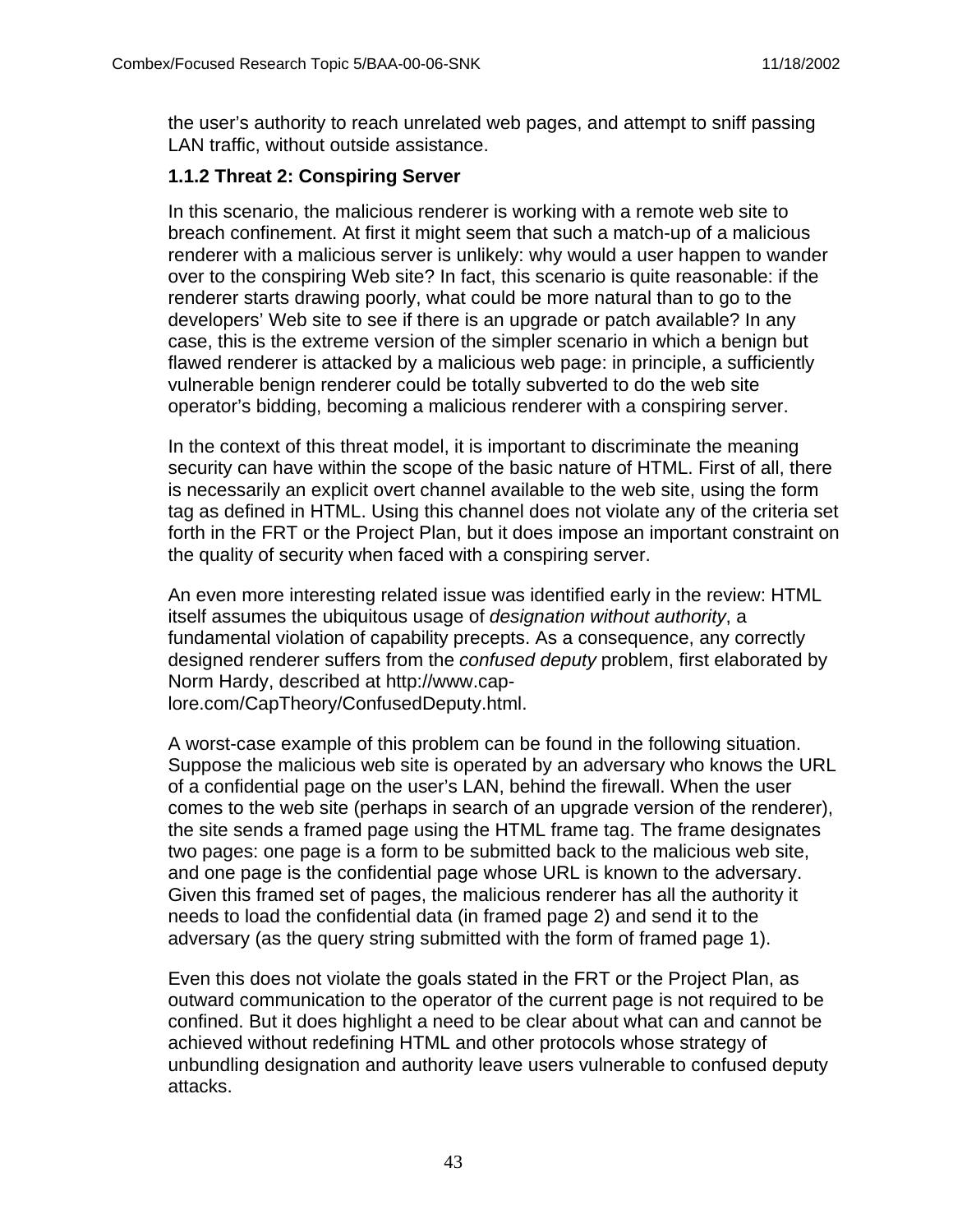# **1.1.3 Other Threat Models**

Several other threat models were rejected as part of the analysis since they were not included, explicitly or even implicitly, in either the FRT or the Project Plan. Conspiracies of confined malicious renderers, using wall-banging or other covert channels to communicate, are considered out of scope. Conspirators playing a man-in-the-middle role on the network (at the user's ISP, for example) are out of scope. And denial of service is explicitly stated to be out of scope in the Project Plan.

# **2. REVIEW PROCESS**

The first day of the review was spent walking through the overall architecture of the system, starting from the User Interface components, identifying the underpinning elements and their interrelationships. This overall architecture was assessed for "hot spots", i.e., critical elements of the system whose failure could most easily create the most grievous breaches. The hot spots identified were

- Kernel E: the compact representation into which all E code is translated before execution. A flaw in Kernel E could produce unpredictable vulnerabilities throughout the system.
- Universal Scope: if the Universal Scope, to which all caplets and library packages are granted access at startup, contained an inappropriate authority, this authority would undermine the confinement.
- Taming: The taming mechanisms are a wrapper for the Java API that suppress improperly conveyed authority, making it possible to acquire authority only through proper interaction with the user (typically through the Powerbox, described next). Improper authorities that escape suppression by taming are immediately available for all caplets and libraries, including the renderer. Two taming mechanisms are present in E: a legacy mechanism that is being phased out, and the SafeJ mechanism that is replacing it.
- The Powerbox: this is the component through which special powers are conveyed to caplets. If the Powerbox granted improper authority to the caplet (the DarpaBrowser in this case), there would be a risk that it could leak to the renderer, where it could be exploited.
- The Browser Frame: if the browser frame, which controls confinement of the renderer, leaks authority to the renderer, this is the basis for an immediate security breach.

The Browser Frame and the Powerbox were small enough to be reviewed lineby-line for risks. Kernel E and the Universal Scope were small enough to allow direct review of the critical core elements where the most serious risks were most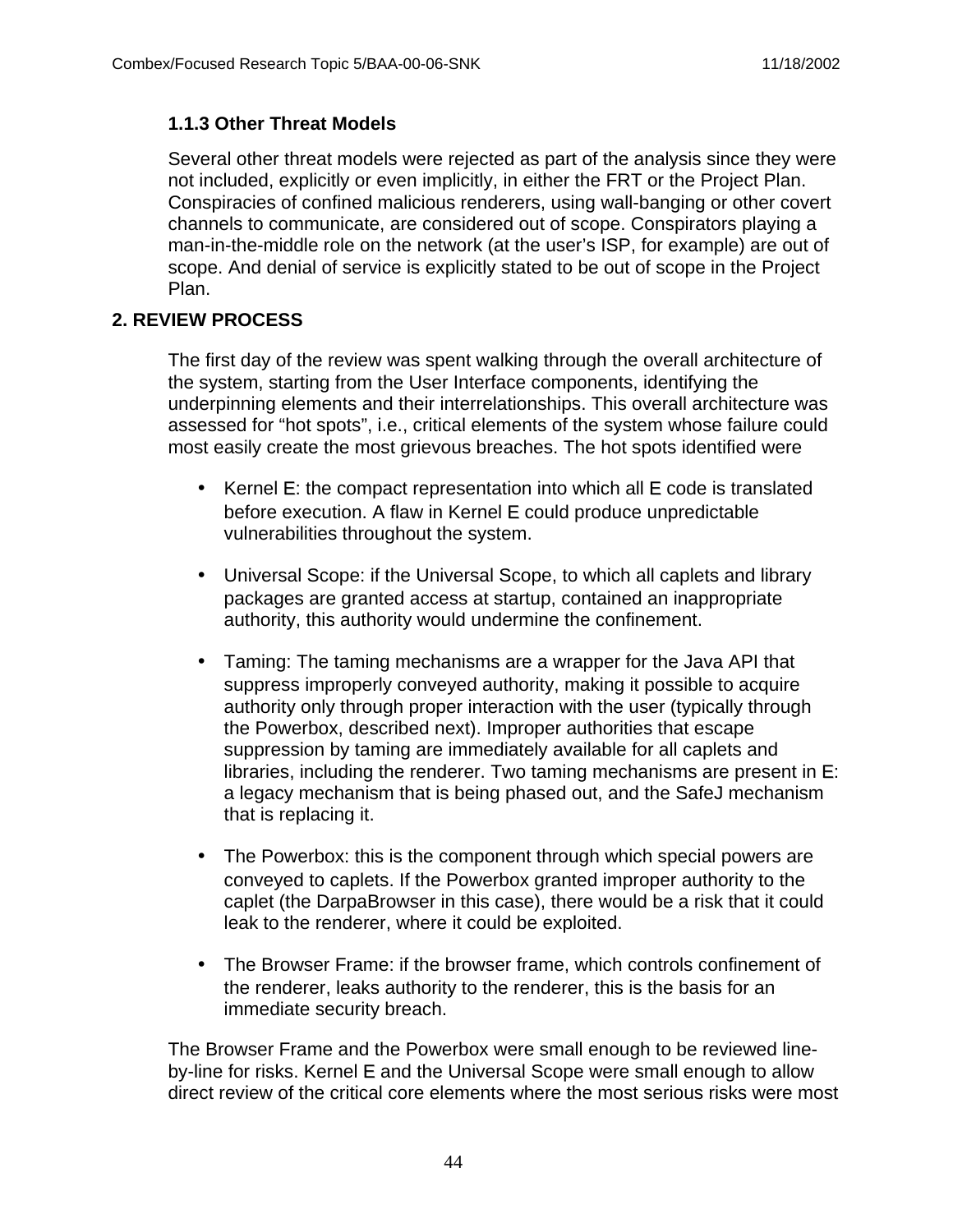likely to occur. The SafeJ system was too large for such a targeted review in the time available. Instead, it was analyzed by inspection of the documentation automatically generated for it from the SafeJ sources, and by "dipping in" at places that seemed likely to convey authority. Potential attacks were often confirmed or denied using the Elmer scratchpad that allowed the construction of quick experimental code passages in E.

# **3. THEIR APPROACH**

This section describes the approach taken by Combex to build a system that could achieve the security goals of the project.

### **3.1 Capability model**

The Combex team's architecture is fairly simple from a high-level view: they build an execution environment that restricts the behavior of untrusted code—i.e., they build a "sandbox"—and they use this to appropriately confine the renderer. Once we have a sandbox that prevents the renderer from affecting anything else on the system, we can then carefully drill holes in the hard shell of the sandbox to let the renderer access a few well-chosen services (e.g., to allow it to draw polygons within the browser window). The crucial feature here is that by default the renderer starts with no access whatsoever, and then we allow only accesses that are explicitly granted to it. This is known as a "default deny" policy, and it has many security advantages: by following the principle of least privilege (also known as the principle of least authority, or POLA), it greatly decreases the risk that the renderer can cause harm by somehow exploiting the combination of powers granted to it. We want to emphatically stress that Combex's "default deny" policy seems to be the right philosophy for the problem, and in our opinion anything else would carry significant risks.

So far this is fairly standard, but the real novelty comes in how Combex has chosen to implement its sandbox. Combex uses a capability architecture to restrict the behavior of the sandboxed renderer. In particular, every service an application might want to invoke is represented by an object, and each application can only use a service if it has a reference to that service. In E, references are unforgeable and are known as capabilities.

A crucial point of the capability architecture is that every privilege an application might have is conveyed by a capability. The set of operations an application can take is completely defined by the capabilities it has: i.e., there is no other source of "ambient authority" floating around that would implicitly give the application extra powers. To sandbox some application, then, we can simply limit the set of capabilities it is given when it comes to life. An application with no capabilities is completely restricted: it can execute E instructions of its choice (thereby consuming CPU time), allocate memory, write to and read from its own memory (but not memory allocated by anyone else), and invoke methods (either synchronously or asynchronously) on objects it has a capability/reference to.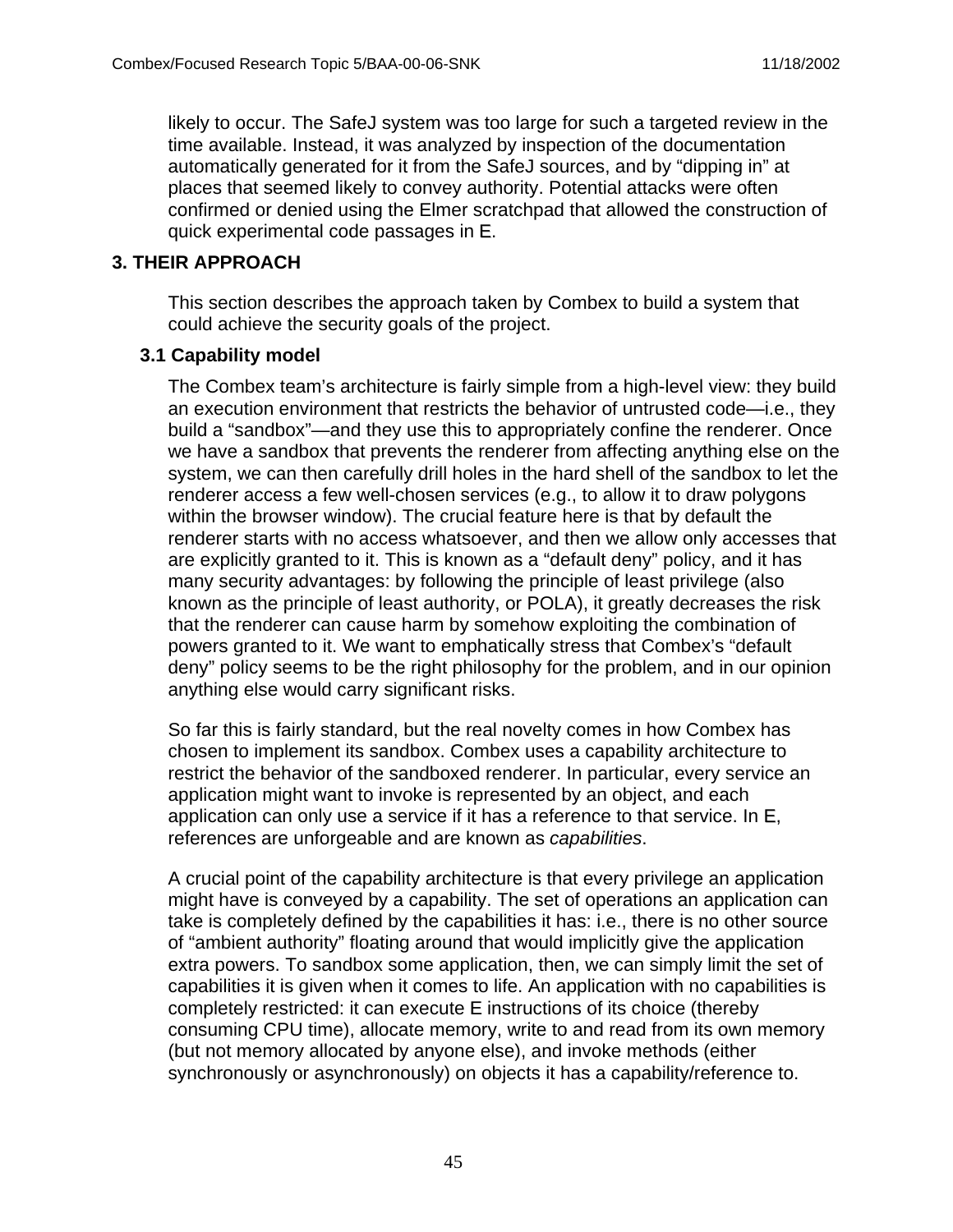Applications can be partially restricted by giving them a limited subset of capabilities. The E architecture enforces the capability rules on all applications.

Now the Combex game plan for confining malicious renderers is apparent. To prevent a malicious renderer from harming the rest of the system, we must simply be sure it can never get hold of any capability that would allow it to cause such harm. Note that this has a very important consequence for our security review. We need only consider two points:

- Does the E implementation correctly enforce capability discipline?
- Can a malicious renderer gain access to any capability that would allow it to violate the desired security policy?

Our review was structured around verifying these two properties.

The first point—full enforcement of capability discipline—requires reviewing the E interpreter and TCB (trusted computing base). We will tackle this in the next section.

The second point—evaluating the capabilities a malicious renderer might have—requires studying every capability the renderer is initially given and every way the renderer could acquire new capabilities. We will consider this in great detail later, but a few general comments on our review methodology seem relevant here.

First, listing all capabilities that the renderer comes to life with is straightforward. Because the renderer is launched by the DarpaBrowser, we simply examine the parameters passed into the renderer object when it is created, and because applications do not receive at startup time any powers other than those given explicitly to them (the "default deny" policy, as implemented by E's "no ambient authority" principle), this gives us the complete list of initial capabilities of the renderer.

Identifying all the capabilities that a malicious renderer might be able to acquire is a more interesting problem. A malicious renderer who can access service S might be able to call service S and receive as the return value of this method a reference to some other service T. Note that the latter is a new capability acquired by the renderer, and if service T allows the malicious renderer to harm the system somehow, then our desired security policy has been subverted. In this way, a renderer can sometimes use one capability to indirectly gain access to another capability, and in practice we might have lengthy chains of this form that eventually give the renderer some new power. All such chains must be reviewed.

This may sound like a daunting problem, but there was a useful principle that helped us here: an application can acquire capability C only if the object that C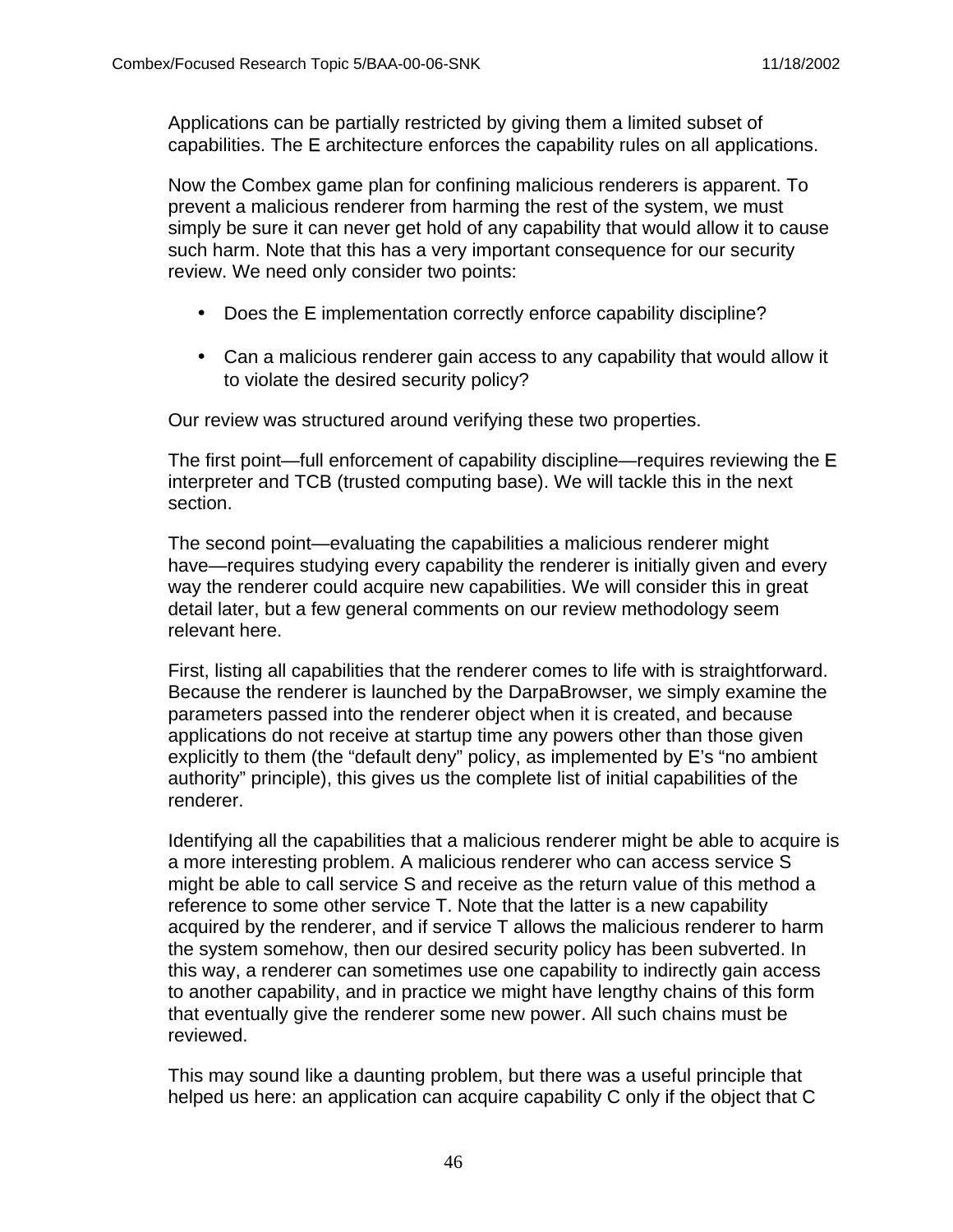refers to is "reachable" from the application at some time. By reachability, we mean the following: draw a directed graph with an edge from object O to object P if object O contains a reference to P (as an instance variable or parameter), and say that object Q is reachable from object O if there is a sequence of edges that start at O and end at Q. Consequently, reachability analysis allows us to construct a list of candidate capabilities that a malicious renderer might be able to gain access to, with the following guarantee: our inferred list might be too large (it might include capabilities that no malicious renderer can ever obtain), but it won't be too small (every capability that can ever be acquired by any malicious renderer will necessarily be in our list). Then this list can be evaluated for conformance to the desired security policy.

We used static reachability analysis on E code frequently throughout our review. The nice feature of reachability analysis is that it is intuitive and quite easy to apply to code manually: one need only perform a local analysis followed by a depth-first search. In many cases, we found that some object O was not reachable from the renderer, and this allowed us to ignore O when evaluating the damage a renderer might do. We'd like to emphasize that knowing which pieces of code we don't need to consider gave us considerable economy of analysis, and allowed us to focus our effort more thoroughly on the remaining components of the system. We consider this a decidedly beneficial property of E, as it allows us to improve our confidence in the correctness of the Combex implementation and thereby substantially reduce the risk of vulnerabilities.

In addition, since most components start with no authority (beyond the ability to perform computation, such as creating lists and numbers), even though they are transitively reachable from another component, they cannot provide additional authority to their clients (because they do not have any authority to give), and so cannot lead to a security vulnerability.

#### **3.2 Security Boundaries**

Confinement is not sufficient for the DarpaBrowser (and many other systems). Instead, a mostly confined object (the renderer) must be able to wield limited authority outside itself, across a security boundary that restricts the access of the confined object. The object that provides it that limited authority (the security management component) has substantially more authority (for example, the authority to render into the current GUI pane is a subset of the authority to replace the pane with another). Transitive reachability shows that the confined component could potentially reach anything that the security management component could reach, and indeed a buggy or insecure security management component could provide precisely that level of access to the intended-to-beconfined component.

In general, security boundaries between each of the components of the system are achieved almost for free using E. To allow object A to talk to B, but in a restricted way, we create a new object BFacet exporting the limited interface that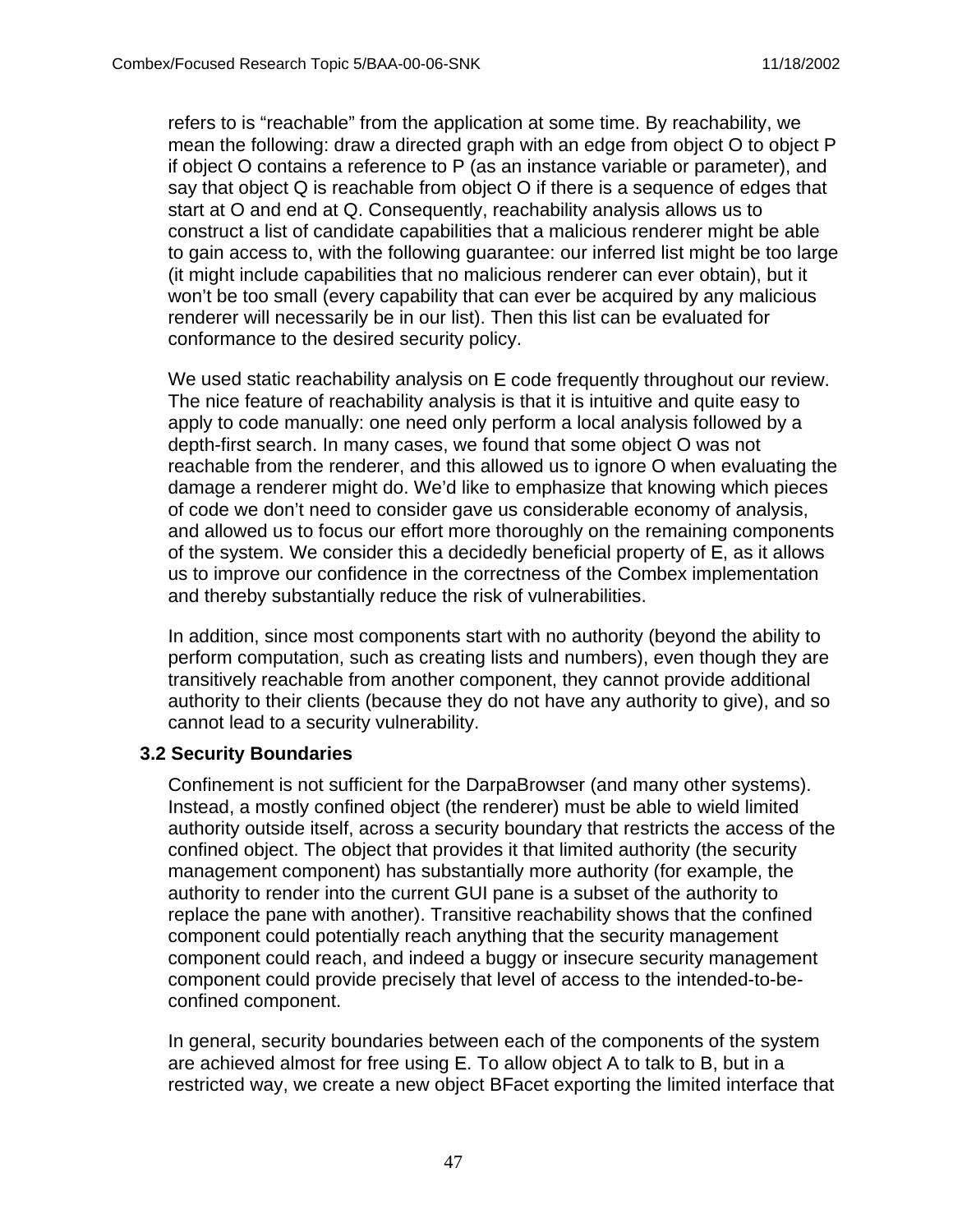A should see, and give A a reference (a capability) to BFacet. Note that E's capability security ensures that A can only call the methods of BFacet, and cannot call B directly, since A only has a reference to BFacet and not to B.

The Combex system extends this style into a pattern that further simplifies analysis of confined components. The target component is launched with no initial authority, and is then provided a single capability analogous to the BFacet above, called the Powergranter, that contains the specific authorities that the confined component may use. The Powergranter becomes the only source of authority for the confined component and embodies the security policy across the boundary. Thus, the pattern makes it clear which code must be reviewed to ensure that the security policy is enforced correctly.

### **3.3 Non-security Elements that Simplified Review**

This section describes some elements of the E design that were not motivated by security, but that contributed either to security or the ease of reviewing for security.

### **3.3.1** E **Concurrency Model**

The review was substantially simplified by the concurrency model in E. In the E computational model, each object only ever executes within the context of a single Vat. Each Vat contains an event queue and a single thread that processes those events. Messages between objects in different vats use an "eventual" send, that immediately returns to the sender after posting an event on the receiver's vat for the message to be delivered synchronously within that vat. As a result, objects in E never deal with synchronization. Consequently, all potential time-of-check-to-time-of-use (TOCTTOU) vulnerabilities could be evaluated within a single flow of control, and thus took little time to check for. By contrast, in systems in which multiple threads interact within objects, such determinations can be extremely difficult or infeasible to determine.

# **3.3.2 Mostly-functional Programming Support**

An interesting side note is that E's support for mostly functional programming seems to have security benefits. Mostly-functional programming is a style that minimizes mutable state and side effects; instead, one is encouraged to use immutable data structures and to write functions that return modified copies of the inputs rather than changing them in place. (Pure functional programming languages allow no mutable state, and often also stress support for higher-order functions and a foundation based on the lambda calculus. E does provide similar features; however, these aspects of functional programming do not seem to be relevant here.) The E library provides some support for functional programming in the form of persistent (immutable) data structures, and we noticed that E code also seemed to often follow other style guidelines such as avoiding global variables. This seems to provide two security benefits.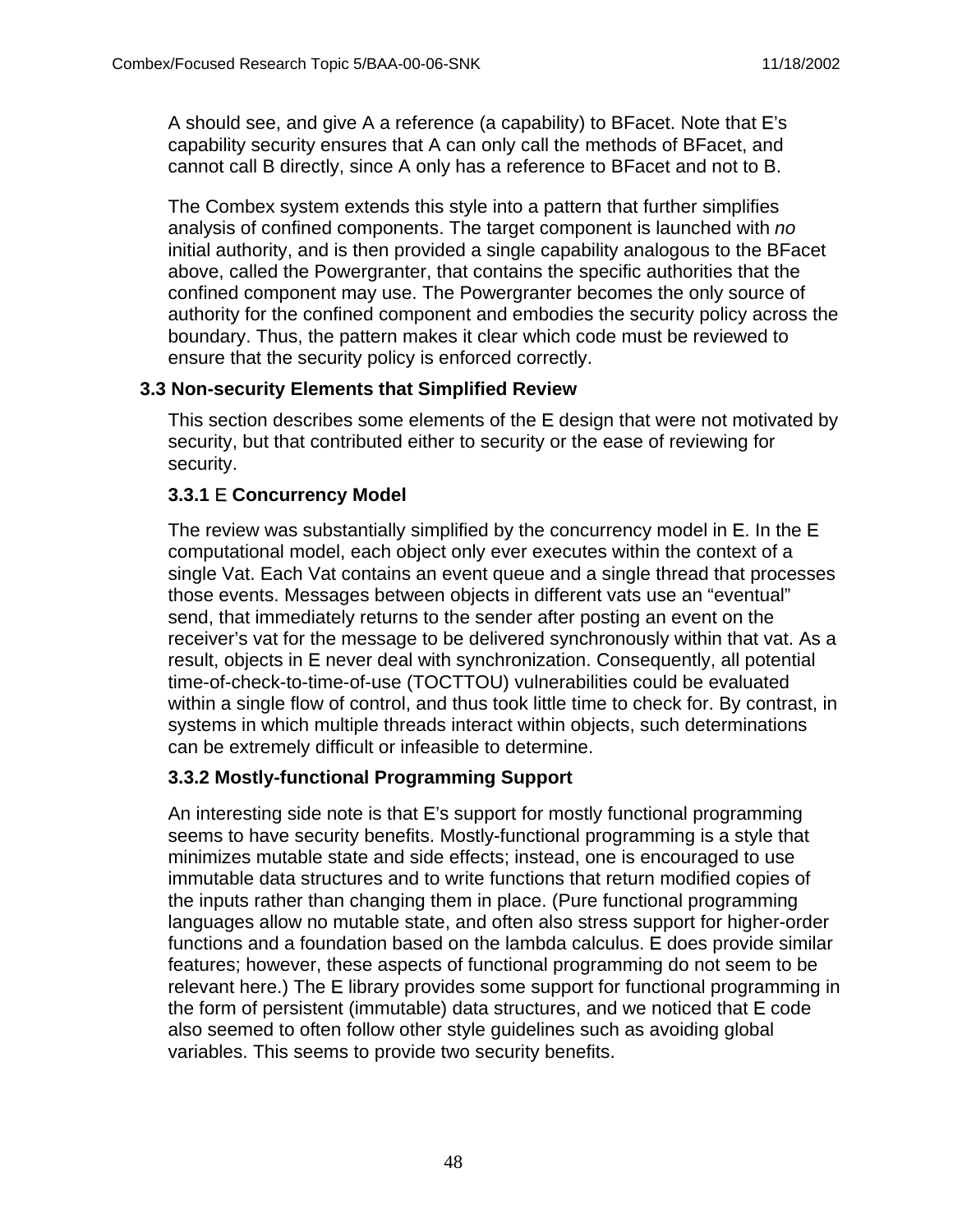First, immutable data structures reduce the risk of race conditions and time-ofcheck-to-time-of-use (TOCTTOU) vulnerabilities. When passing mutable state across a trust boundary, the recipient must exercise great caution, as the value of this parameter may change at unexpected times. For instance, if the recipient checks it for validity and then uses it for some operation if the validity check succeeds, then we can have a concurrency vulnerability: the sender might be able to change the value after the validity check has succeeded but before the value is used, thereby invalidating the validity check and subverting the recipient's intended security policy. Similarly, when passing mutable state to an untrusted callee, the caller must be careful to note that the value might have changed; if the programmer implicitly assumed its value would remain unchanged after the method call, certain attacks might be possible. Our experience is that it is easy to make both of these types of mistakes in practice. Using immutable data structures avoids this risk, for if the sender and recipient know that all passed parameters are immutable then there is no need to worry about concurrency bugs. To the extent that E code uses immutable data structures, it is likely to be more robust against concurrency attacks; we observed in our review that when one uses mutable state, vulnerabilities are more common.

Second, the use of local scoping (and the avoidance of global variables) in the E code we reviewed made it easier to analyze the security properties of the source code. In particular, it was easier to collect the list of capabilities an object might have when we only had to look at the parameters to its method calls and its local instance variables, but not at any surrounding global scope. Since finding the list of possessed capabilities was such an important and recurring theme of our manual code analysis, we were grateful for this aspect of the Combex coding style, and believe that it reduced the risk of undiscovered vulnerabilities.

#### **4. ACHIEVING CAPABILITY DISCIPLINE**

In this section, we evaluate how well E achieves capability discipline, i.e., how effective it is as a sandbox for untrusted code. The crucial requirement is that the only way an application can take some security-relevant action is if it has a capability to do so. In other words, every authority to take action possessed by the application must be conveyed by a capability (i.e., an object reference) in the application's possession.

There is a single underlying principle for evaluating how well E achieves this objective: there must be no "ambient authority". Ambient authority refers to abilities that a program uses implicitly simply by asking for resources. For example, a Unix process running for the "daw" user comes to life with ambient authority to access all files owned by "daw", and the application can exercise this ability simply by asking for files, without needing to present anything to the OS to verify its authority. Compare to E, where any request for a resource such as a file requires not just holding a capability to the file (and applications typically start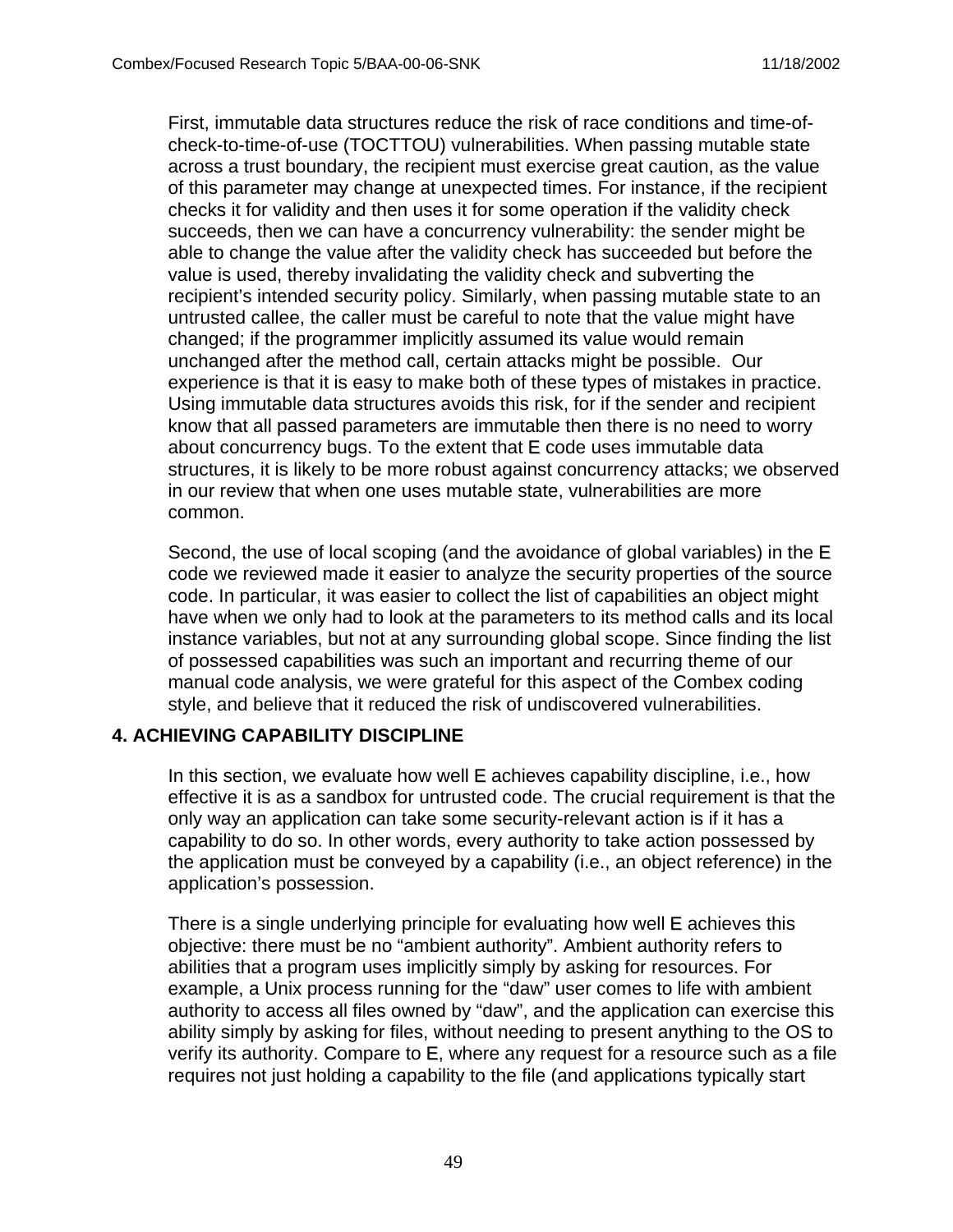with few authorities handed to them by their creator), but also explicitly using the capability to the file in the request.

We start by looking at the default environment when an application is started. In E, the environment includes the universal scope, a collection of variable/value bindings accessible at the outermost level. If the universal scope included any authority-conveying references, the "no ambient authority" principle would be violated, so we must check every element of the universal scope. We discuss this first. We shall also see that a critical part of the universal scope is the ability to access certain native Java objects, so we devote considerable attention to this second. Finally, we examine the E execution system, including the E language, the E interpreter, the enforcement of memory safety, and so on.

### **4.1 UniversalScope**

The E language is quite spare, and many programming features that would be part of the language syntax in other languages are pushed to the universal scope in E. The E universal scope contains values for constructing basic values (such as integers, strings, lists of integers, and so on), promises, references, and exceptions. It also contains some utility functionality, for regexp matching, parsing of E scripts ("eval"), and so on. It contains support for control-flow constructs: loops, and the ability to throw exceptions. It also contains objects that let one control the behavior of E. All of these seemed appropriate and safe to grant to untrusted applications.

The universal scope also allows applications to create a stack trace, for debugging purposes. Such a backtrace would not reveal the value of internal variables of other stack frames, but could potentially reveal information present at the site of the exception. For example, an inner confined object could throw an exception containing a capability that was confined (e.g., a private key or database), through an intermediate caller, to a colluding outer object, thus breaking confinement. Also, the depth of the execution stack is visible, which could pose a risk in certain scenarios: for instance, consider trusted code containing a recursive function whose level of recursion depends on some sensitive data (e.g., a secret cryptographic key), and suppose the recursive function is called with arguments that induce it to hit an error condition and throw an exception from deep within the recursion. In such a case, the caller might be able to learn something about the callee's secrets by catching the exception, examining the resulting stack trace, and recovering the stack depth. These scenarios do not occur in the DarpaBrowser, but have been used in exploits on other systems. Accordingly, though the risk for DarpaBrowser is small, it should probably be repaired (Fixing this was determined not to be hard).

We note that the universal scope provides no way to gain access to the network, to remote objects, or to the hard disk (apart from the *resource\_\_uriGetter*; see below). Moreover, it is an invariant of the DarpaBrowser implementation that the renderer never receives any remote references nor any way to create them;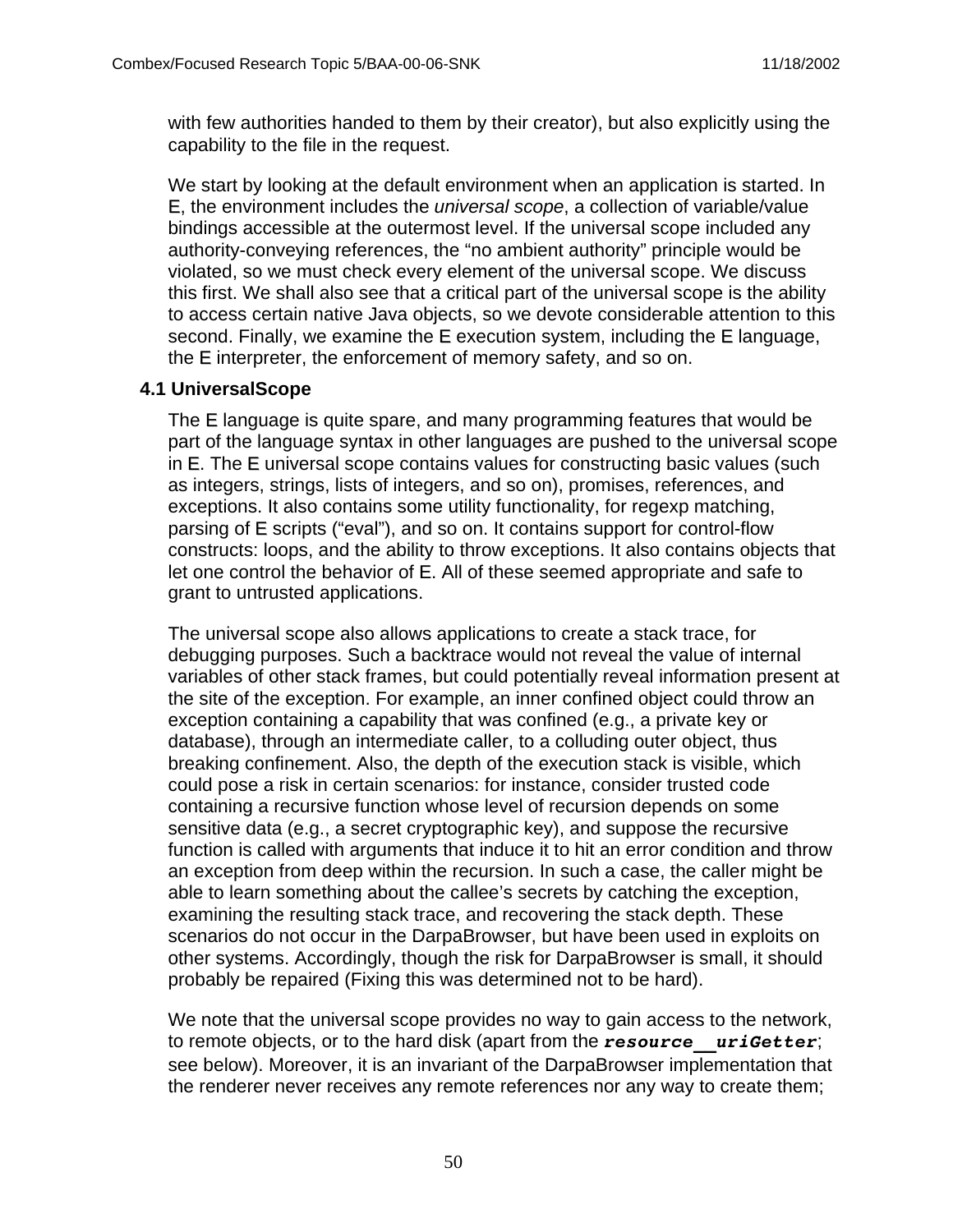consequently, though the E language contains support for distributed computation, we do not need to consider this aspect in our review of the renderer sandbox.

There is one detail we have not discussed yet: the universal scope also contains several objects known as *uriGetters*, which deserve extra attention. Every application receives two such uriGetters: a *resource\_\_uriGetter*, and an *import\_\_uriGetter*.

The **resource** uriGetter allows applications to load application-specific resources, such as an image file containing their icon and so on. The application is not (by default) allowed to modify those resources, and the resources are supplied when the application is installed on disk. This data is stored in a special directory on disk. Thus, the application can effectively read to this very special part of the file system, but not to any other files, nor can the application write to these files. Given the contents of these resources, the *resource\_\_uriGetter* seems to pose little risk.

The *import* uriGetter gives the application access to the E library (collections, messages, and more, all in E), the E interpreter and parser, and various utility code (e.g., a Perl5 regexp matcher and a XML parser). The *import* uriGetter also allows the application to load certain Java classes, instantiate them, and obtain a reference to the resulting Java object. Once the application has a reference to such a Java object, the application can make method calls on that object and interact with it. Such Java objects run unrestricted, not under the control of the E architecture, and hence must be trusted not to violate capability discipline or otherwise convey authority. Since interaction with Java objects obviously provides a potential way in which a malicious renderer might be able to subvert the E sandbox, we discuss this very important aspect of E in detail next.

#### **4.2 Taming the Java Interface**

One of the goals of the E architecture is to allow Java programmers to easily transition to writing E code, and in particular, to continue using familiar Java libraries. For example, E lets programmers use the Java AWT and Swing toolkits for building graphical user interfaces. This means that E code needs access to legacy Java classes. This comes with significant risks, as the Java code may not have been written in accordance with capability discipline, and since Java code is not subject to E's capability enforcement mechanisms, this might allow security breaches if care is not taken. Unfortunately, not all Java classes are safe to give to untrusted applications: some would allow the renderer to escape the sandbox. For instance, calling *new File("/etc/passwd")* would give the renderer access to the password file on Unix, and hence sandboxed applications must not be allowed to call the constructor method on *java.io.File*.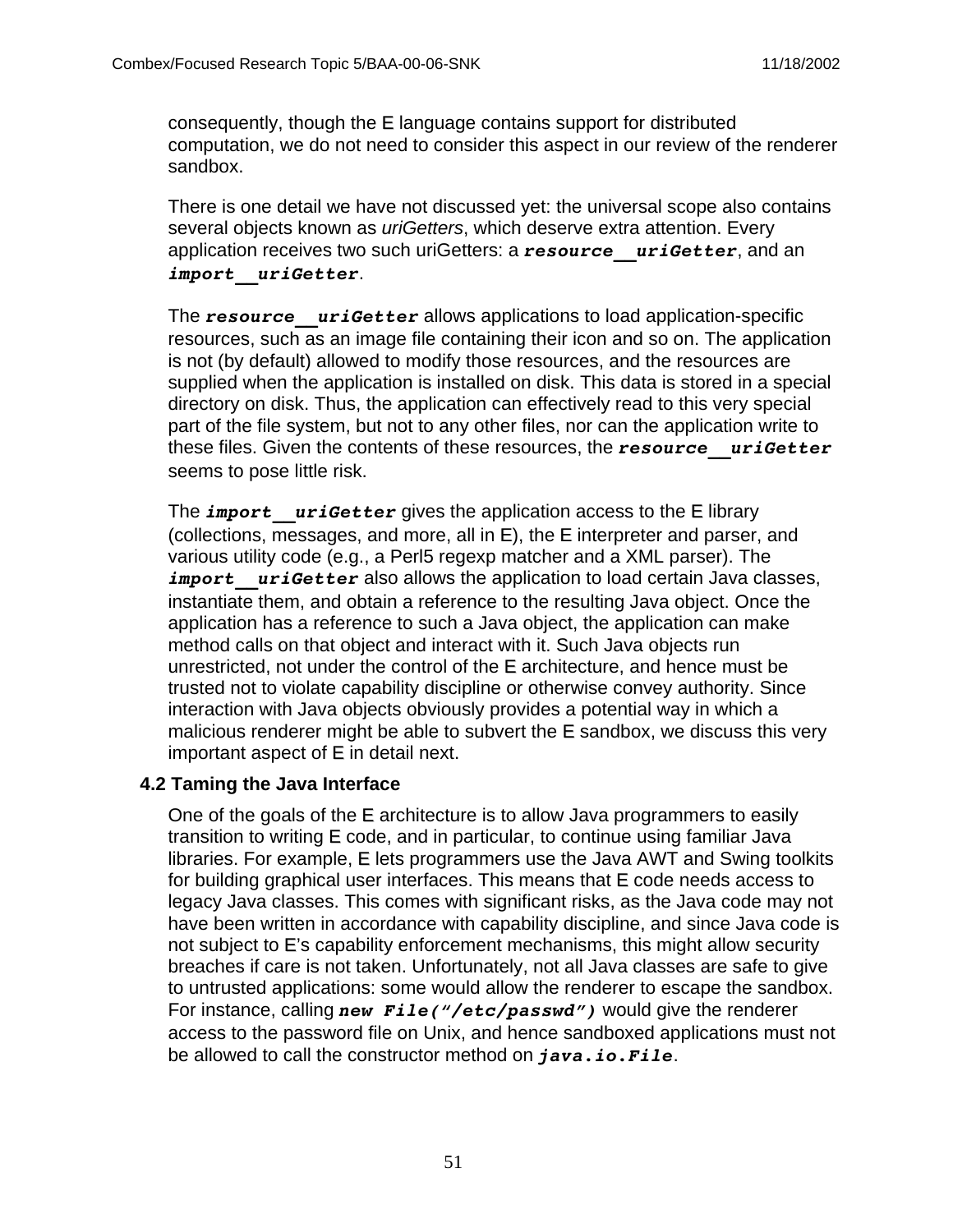The E solution is to restrict the application's access to Java classes and methods. There are several mechanisms for enforcing these restrictions: SafeJ, the legacy mechanism, and fall-through behavior. The legacy mechanism hardcodes policy for a few Java classes. (The listed classes are considered as safe but with all methods allowed, unless there is a specific annotation giving the list of allowed methods, in which case all unmentioned methods are suppressed.) SafeJ, the successor mechanism, is more flexible, and will be described next.

In SafeJ, Java classes can be marked either safe or *unsafe*. All applications are allowed to invoke the allowed static methods and constructors of any class marked safe via the *import* uriGetter, which is available to all applications from the universal scope. Consequently, classes marked safe can typically be instantiated freely by all applications. In contrast, the only way to invoke static methods or constructors of unsafe classes is through the *unsafe* uriGetter, which is not part of the universal scope and should not be available to untrusted applications. Consequently, this lets us control which Java classes can be instantiated (e.g., by calling their constructor) by untrusted applications.

This coarse-grained measure is not enough by itself, of course, because some Java classes have a few methods that follow capability discipline and a few that do not**<sup>1</sup>** . We could simply mark these classes unsafe, but such a conservative approach would deny applications access to too much useful functionality. Instead, SafeJ allows each public method to be marked either suppressed or allowed. (Private and package-scope methods are treated as implicitly suppressed. Public constructors are handled as static methods with the method name "*new*", and suppressed or allowed as with any other method. Instance variables are wrapped with getter and setter methods, and then the methods are handled as before, with one exception: public final scalar variables are always implicitly marked allowed. Methods that aren't listed in the SafeJ database but are part of a class that is listed in the database are treated as implicitly suppressed.) Applications are only allowed to call unsuppressed methods. (No E application can directly call a suppressed method, no matter what capabilities it

<sup>&</sup>lt;sup>1</sup> It is a little tricky to define exactly what it means for a method to follow capability discipline. Imagine if java.lang.String had a static method called formatHardDrive() that erased the entire filesystem. Would this be a failure of capability discipline? One could argue that the java.lang.String class is an abstraction of the entire hard disk and hence any reference to it conveys authority to delete the entire hard disk; this would be following capability discipline. (Such an interpretation would undoubtedly be surprising and confusing to many programmers: one might expect an instance of a class named java.io.HardDisk to represent the hard disk, and a java.io.HardDisk.formatHardDrive() method would be reasonable and expected, but surely not on a java.lang.String. This highlights the difficulty of declaring java.lang.String.formatHardDrive() a violation of capability discipline in any principled way, as the only real difference between java.lang.String and java.io.HardDisk is the name of the class.) However, in practice it is easy to detect a violation of capability discipline. We expect each Java object to represent some abstract or real-world entity, service, or resource; a reference to that Java object conveys authority to the represented entity, and we may reasonably insist that method calls should only allow the caller to affect the represented entity, and nothing else. Thus, a java.io.File object represents a file on the hard disk, a javax.swing.JEditorPane represents an editing window on the screen, and so on. Many—but not all—Java objects mostly respect this intuitive notion of capability discipline.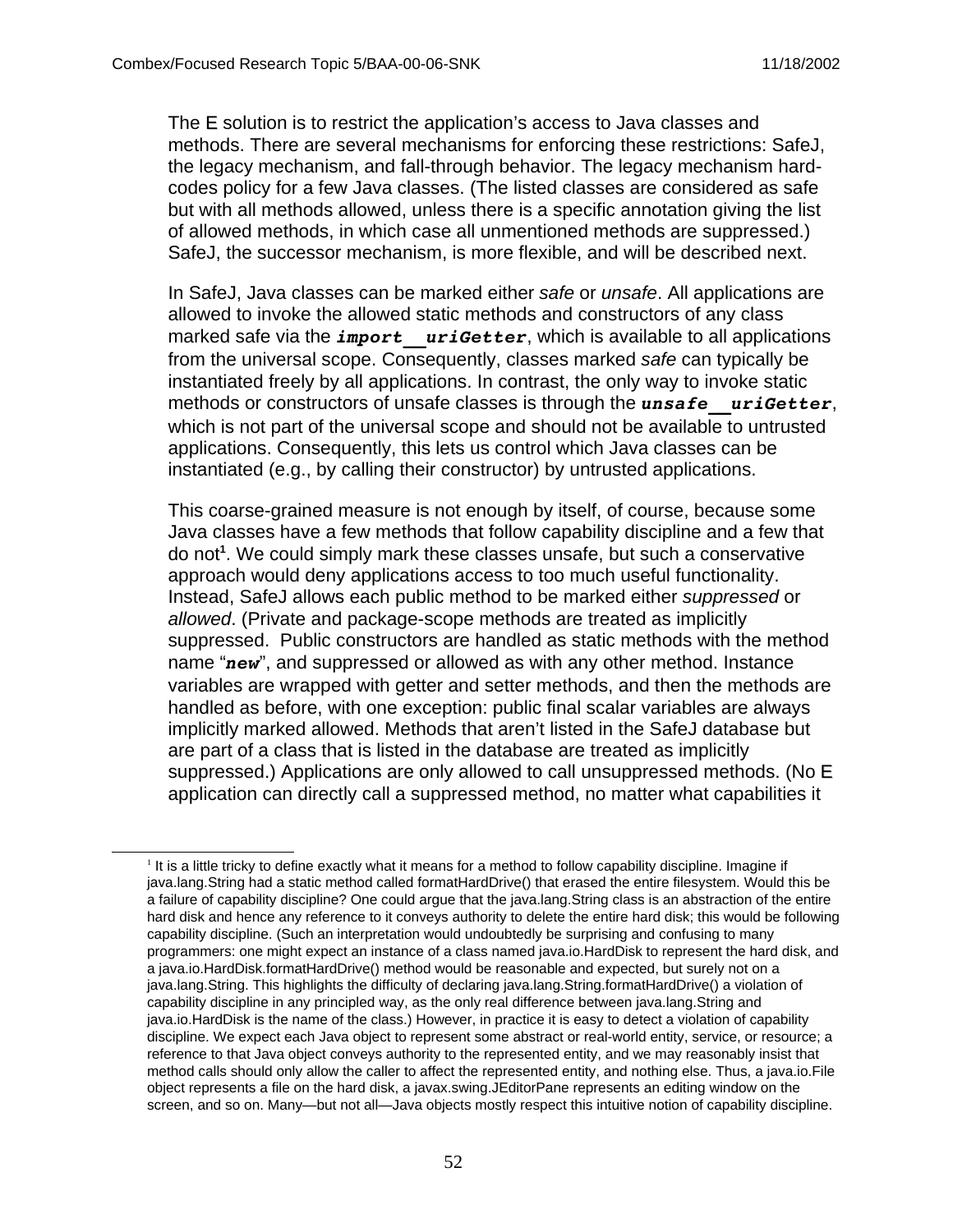has.) Java classes that have been made safe to export to E in this way are sometimes known as tamed classes.

Finally, if a class is not listed in the SafeJ database and not controlled by the legacy mechanism, the fall-through behavior applies. In particular, the default for such classes is that they are treated as though they had been marked unsafe (so they can only be instantiated by applications trusted with the *unsafe\_\_uriGetter*), but all methods are treated as allowed.

Consequently, the presence of the *import* uriGetter in the universal scope and the other ways of obtaining references to Java objects give all applications access to a great deal of trusted Java code, and this must be carefully reviewed. In particular, a sandboxed application can invoke any allowed static method or constructor on any Java object marked safe, and so can typically instantiate these, and can call any unsuppressed method on any object it has obtained a reference to (either by instantiating that object itself, or by obtaining such a reference indirectly from other objects). To ensure that untrusted applications cannot escape the sandbox, we must examine every unsuppressed method on every safe Java class to be sure that they do not contain ambient authority.

An additional design goal of E was that unsuppressed methods do not permit reading covert channels: for example, E applications should not be able to get access to any information about the current time or to access any form of nondeterminism (the latter restriction helps avoid covert channels, and also makes deterministic checkpointing easier), and there should be no global mutable state shared between applications (except where such state is explicitly exchanged between communicating applications). Java code can potentially violate these restrictions, and we spent a little time on reviewing these properties. However, because these restrictions are not necessary for the security of the DarpaBrowser exercise, we did not put much attention into them.

We reviewed a great deal of Java code. However, there is simply too much accessible Java code to review it all. Therefore, we used various methods to identify classes likely to be at greatest risk for security breaches, and focused our effort there. Also, we reviewed the process by which Combex authorized classes as safe and methods as unsuppressed to look for any systematic risks. We will describe first the result of our focused code analysis efforts, and then discuss the process.

#### **4.3 Security holes found in the Java taming policy**

We found a vulnerability: *java.io.File* does not follow capability discipline, yet its methods are allowed by the legacy mechanism. In particular, the getParentFile() method returns a File object for the parent directory, and thus given a reference to any one file on the filesystem a malicious application could use this method to get a reference to any other file on the filesystem, breaking confinement or worse. Obviously the getParentFile() method ought to be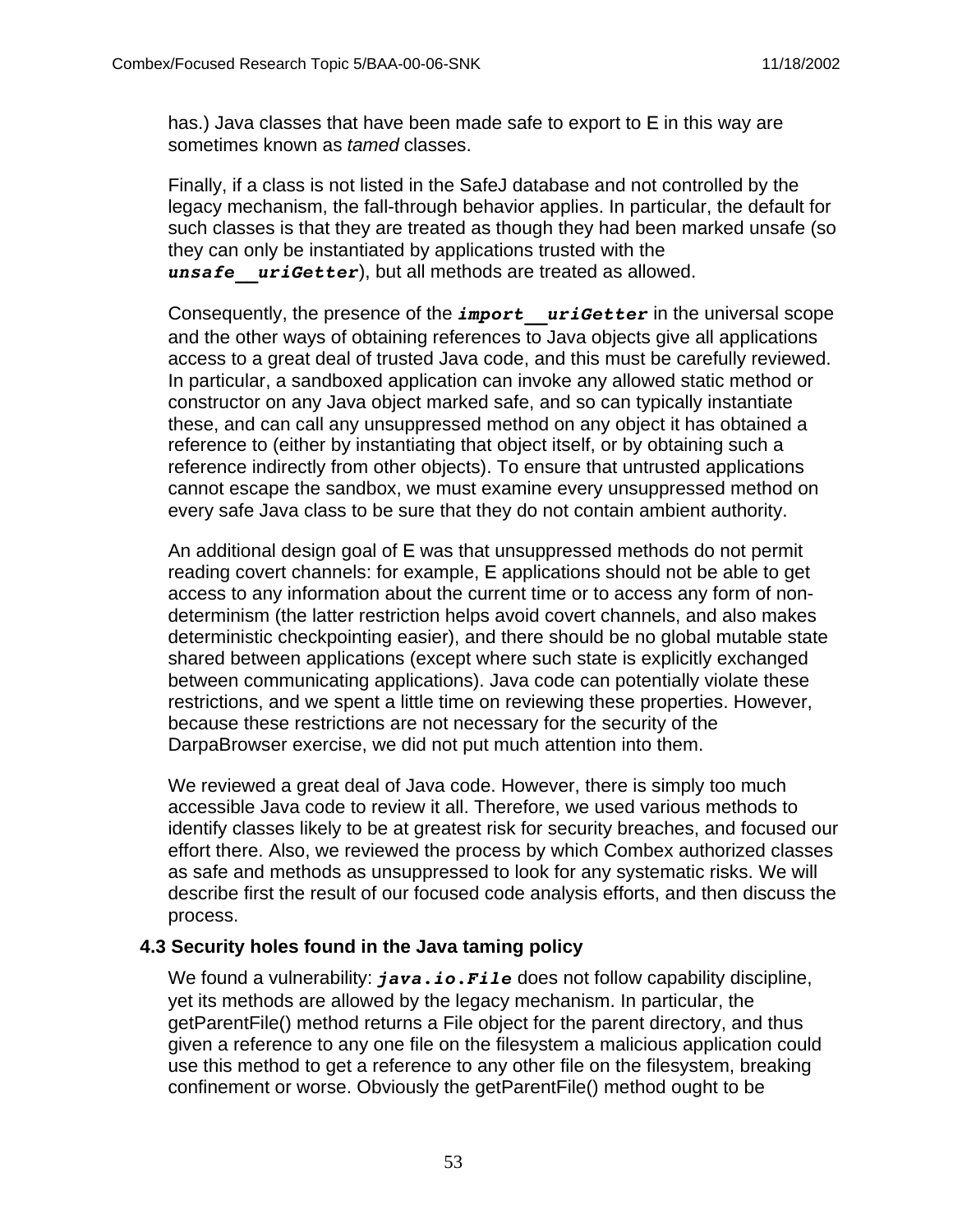suppressed. Moreover, we suggest that File objects should be fully opaque with respect to their location in the filesystem, and methods such as getAbsolutePath(), etc., should also be suppressed. How did this error arise? The *java.io.File* class was mediated by the legacy mechanism, and because no method was annotated, by default all methods were inadvertently allowed. This illustrates a general risk in the legacy mechanism: it uses a "default allow" policy, which is very dangerous and should be avoided; in contrast, SafeJ uses a "default deny" policy, which is much better suited to security.

We found a second security weakness: sandboxed applications can call show() on their AWT and Swing windows and grab the focus. As a result, a malicious renderer could steal the input focus from some other window; for instance, if the user is typing her password into some other window, a malicious renderer might be able to steal the focus from the other window and thereby observe the user's next few keystrokes before the user notices what has happened. The show() method was suppressed in some classes, but unsuppressed in others, so there are some holes. We suggest that all show() methods should be suppressed. Moreover, it may be a good idea to check if any other methods internally call show(); if so, they should be suppressed, too.

#### We found a significant vulnerability: the

*javax.swing.event.HyperlinkEvent* class, which is marked safe, contains an allowed method getURL() that returns a *java.net.URL* object. Since *java.net.URL* objects convey the authority to open a network connection and fetch that URL, returning such an object gives the application considerable power. We believe that this was not intended, and in particular, it may allow a malicious renderer to violate the desired security policy as follows. Suppose the malicious renderer registers itself to receive *HyperlinkEvent* callbacks whenever the user clicks on a link in the renderer window. Then if the malicious renderer can lure the user into clicking on some link in this window, the renderer can receive authority to fetch the corresponding URL. In this way, a malicious renderer could arrange to fetch any URL linked to on the current web page, without involving the *CapBrowser*. This allows a malicious renderer to download such a URL and display it, even though the URL field in the browser is not updated. The renderer can continue in this way, fetching any URL transitively reachable among the tree of links rooted at the current page, and thus can gain access to all of the web that is reachable from the current page. This would allow a malicious renderer to violate the "synchronization" security goal by rendering one web page while the URL displayed above refers to another.

We found another, much less serious, weakness: *java.awt.ComponentEvent* contains an allowed method, *getComponent()*, that works as follows. If the user interacts with some AWT component (e.g., the browser window) in some way (say, by resizing it or clicking within it), then an AWT event is generated and sent to all listeners. The listener can find out which component this event is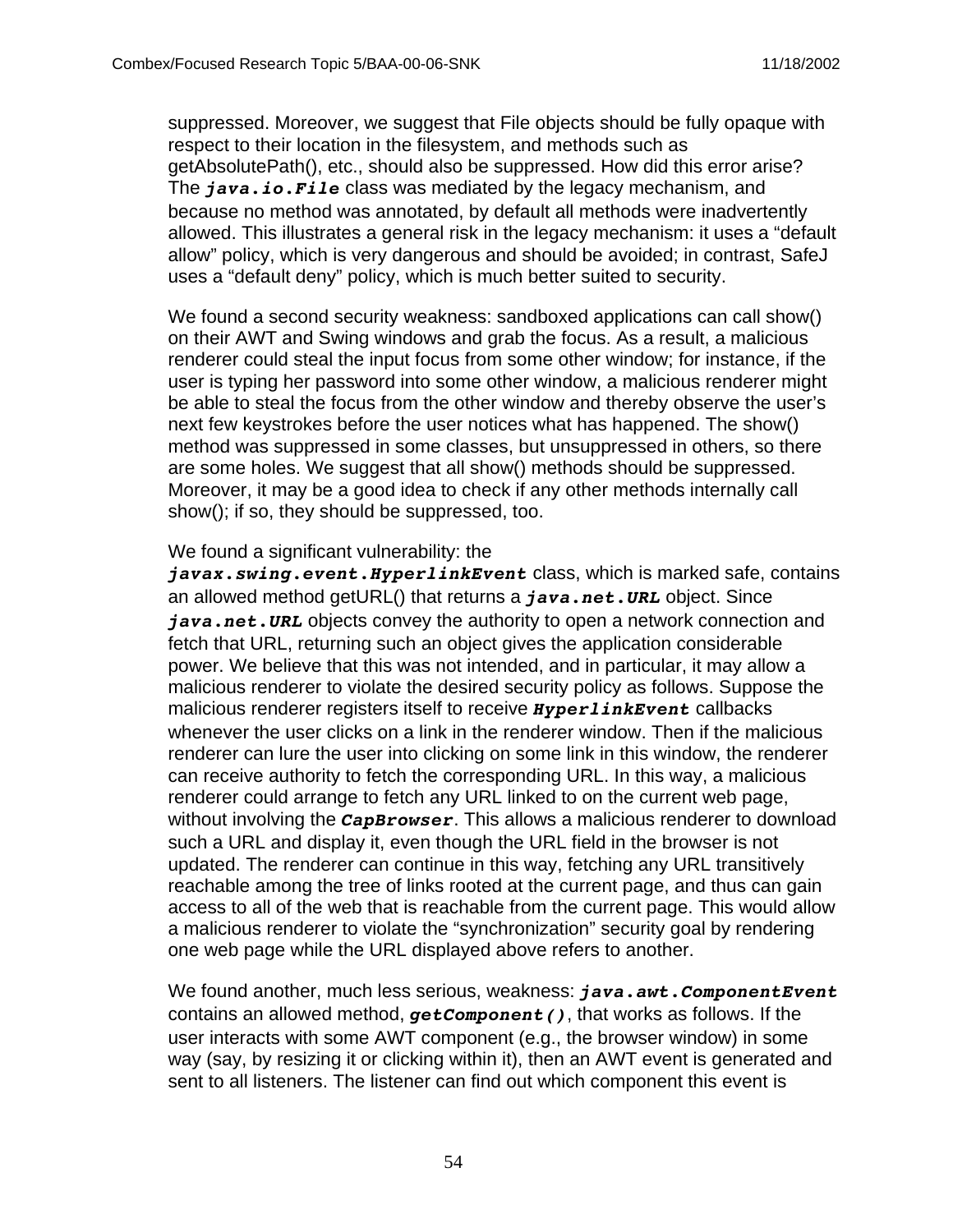relevant to by calling the *getComponent()* method to get a reference to the appropriate AWT component object. Note that the *CapBrowser* is able to register a listener on its containing window. This could allow a malicious browser to escape its confinement and draw outside its window. Our hypothetical malicious browser would first register a listener on its parent window. Modifying the parent window is off-limits for the browser, because the parent window contains elements mediated by the PowerGranter. . If the user can be lured into clicking or otherwise generating an event relevant to the parent window, the malicious browser will receive a *java.awt.ComponentEvent* object that can be queried via the *getComponent()* method to return a reference to the parent window. Please note that this affects only the confinement of the *CapBrowser*, and not of the renderer, because the renderer has no way to set a listener on the parent window. Since confining the browser was not a goal of this project, this weakness seems to have no impact on the security of the Combex DarpaBrowser. We mention it only for completeness. We re-discovered a vulnerability that was already known to the Combex team: the *java.awt.Component* class has *getDropTarget()* and *setDropTarget()* methods, marked allowed. This allows a malicious renderer to subvert the trusted path to the user, spoof drag-and-drop requests from the user, and steal capabilities that the renderer should not be able to get access to. In the Combex CapDesk system, the user is considered trusted, and if the user uses the mouse to drag-and-drop a file onto an application, this is considered as a request by the user to authorize that application to access the corresponding file. In Java, when a window is the target of a user's drag-and-drop request, if that window has a DropTarget enabled (which can be done by calling *setDropTarget()*), then a drag-and-drop event will be created and sent to the DropTarget object. Consequently, drag-and-drop events are treated as trusted designators of authority, and thus Java's DropTarget management is a critical part of the trusted path to the user. However, an E malicious renderer might be able to spoof dragand-drop requests by calling *getDropTarget()* and then sending a synthetic drag-and-drop event to the drop target. More seriously, a malicious renderer could steal file capabilities by registering itself as a DropTarget for some window (note that effectively all windows and GUI elements are subclasses of *java.awt.Component* and thus have their *setDropTarget()* method allowed) and then proceeding to receive each drag-and-drop event and extracting the capability for the file designated by the user. This may give the malicious renderer access to files it should not have received, and the user may not even realize that the malicious renderer is gaining access to these files, as the user may have intended to drop that file onto the DarpaBrowser, not the renderer.

We found an unimportant minor violation: *java.lang.Object.toString()* may enable covert channels, since it can reveal the hash code of the object, an undesired property (it ruins the equivalence of transitively immutable objects). Similarly, by grepping the SafeJ database we found about four unsuppressed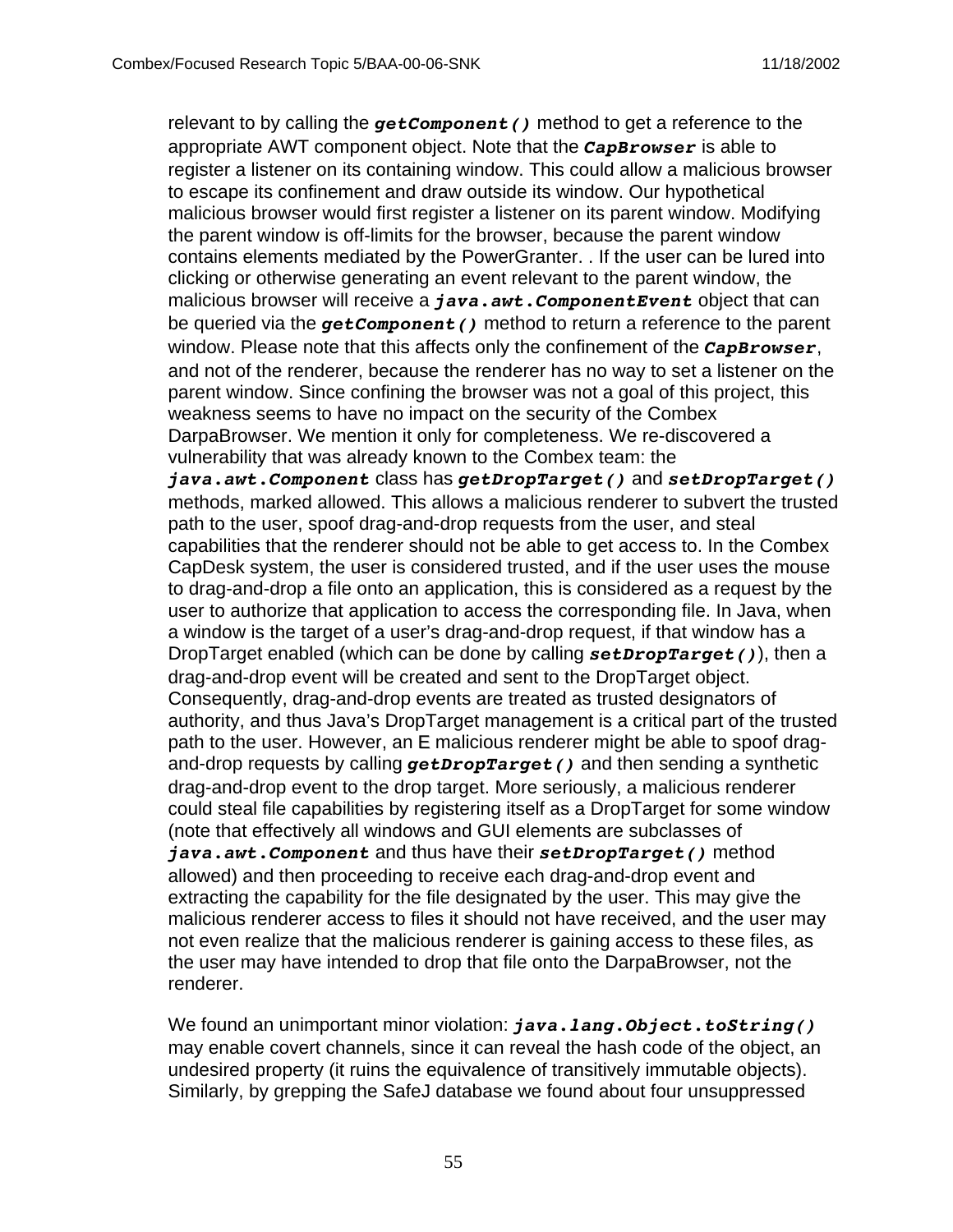*hashCode()* methods, about 20 unsuppressed *equals()* methods, and about thirteen unsuppressed *toString()* methods. (Most *hashCode()*, *equals()*, and *toString()* methods were correctly suppressed, but a few apparently slipped through the review process.) We note that this does not affect the security of the DarpaBrowser. We mention it only to point out the difficulty of perfectly taming the Java interface: though suppressing these types of methods seemed to be a goal of the taming process, a few instances were overlooked inadvertently during the taming process, and so one might reasonably conclude that the taming process is potentially somewhat error-prone.

We found another similar minor violation: it may be possible to use the java.awt.Graphics2D class as a covert channel, because the *java.awt.RenderingHints* object stored in the graphics context acts as globally accessible, mutable state. In particular, the *RenderingHints* class behaves much like a Java hashtable, with put() and get() methods. To remedy this, the get() methods were all suppressed, apparently in an effort to make *RenderingHints* behave like a piece of write-only state (more precisely, the intent was apparently that E applications should only be able to write to it, whereas Java objects could both read from and write to it). However, this intent was not carried out perfectly, as we found that *RenderingHints* has an unsuppressed remove() method that takes a key and returns the value previously associated with that key. This can allow E applications to read the contents of this pseudo-hashtable. Similarly, a put() method also returned the previous value associated with a key, and this unsuppressed method could also create a covert channel. Because covert channels are not relevant to the DarpaBrowser, this small bug does not affect the security of the DarpaBrowser; we mention it only for completeness.

Along similar lines, it turned out that though the get() methods of *RenderingHints* were marked suppressed in the SafeJ database for the *RenderingHints* database, they weren't actually denied to the application. In fact, the application could call the get() methods nonetheless, and this seems to be because a superclass of *RenderingHints*, Map, controlled by the legacy taming mechanisms, effectively marked get() as allowed and the superclass's annotation took precedence in this case. Again, this does not affect the security of the DarpaBrowser, but is a defect that should be repaired.

We found a minor risk: the AWT keyboard focus manager

(*java.awt.KeyboardFocusManager*) was declared safe and allows the *getFocusKeyboardManager*() method, which might allow stealing the focus or even stealing certain keypress events—while we do not know of any attacks, we do not have any confidence that attacks are impossible, and so we recommend that this be marked unsafe. (Also, the Swing keyboard focus manager, *javax.swing.FocusManager*, is declared unsafe but has other similar methods allowed.) This does not appear to cause a risk for the DarpaBrowser,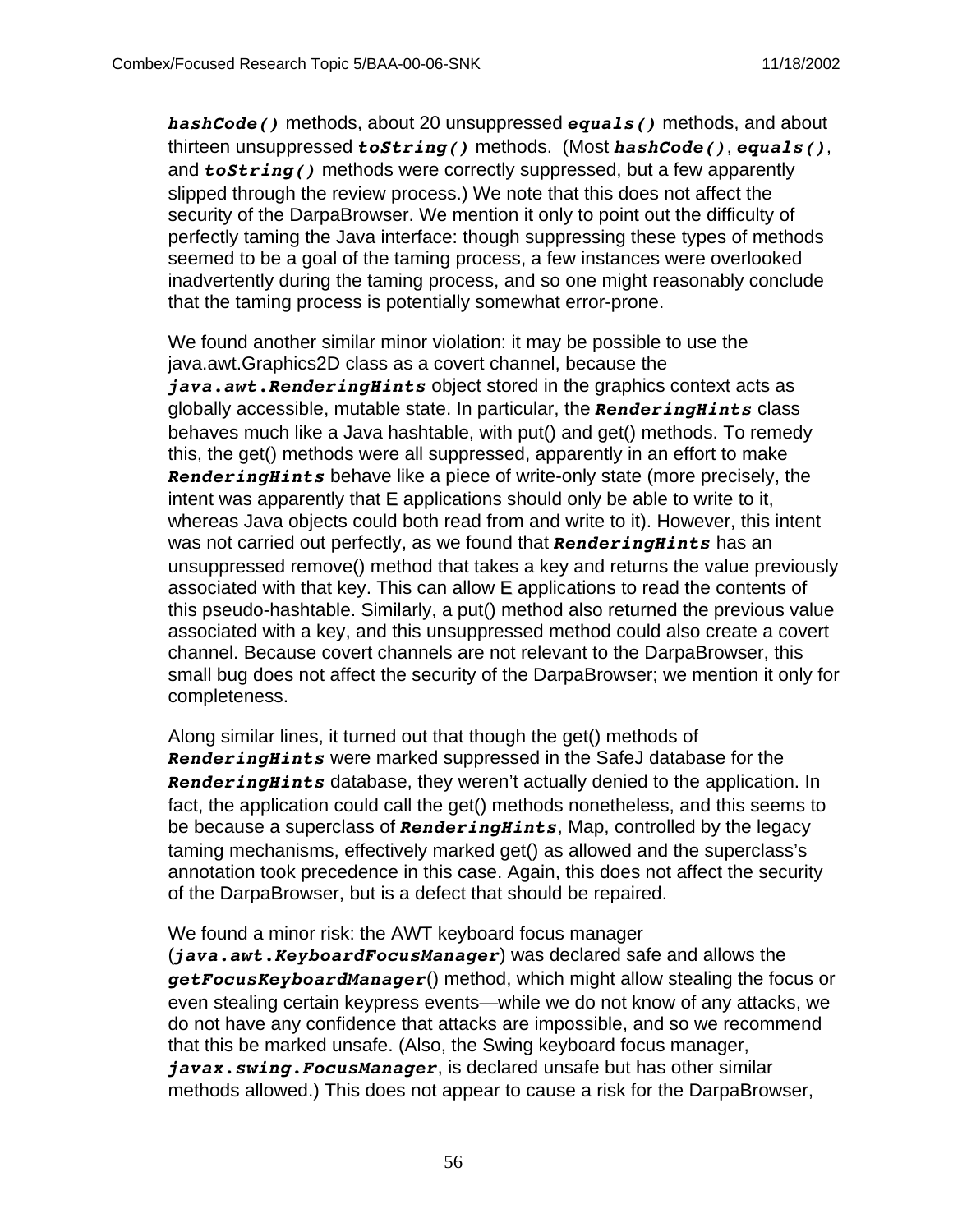because these methods are only implemented in JDK 1.4 while the Combex system is designed to run on JDK 1.3. However, there does seem to be an important lesson here. The Java taming decisions are specific to a single version of Java, and upgrading the Java libraries could create significant vulnerabilities if those decisions are no longer appropriate. (We noticed several instances of this risk: for instance, *java.awt.event.MouseEvent.getButton()* is allowed and is dangerous, but fortunately appears only in JDK 1.4 so cannot be used in an attack when E is run using JDK 1.3, as it is for the DarpaBrowser.) Consequently, we recommend that Combex warn users that E should only be used on the intended version of Java and take steps to defend against this risk if Combex should ever decide to upgrade to a later version of Java.

We identified several risks associated with the javax.swing.Action interface, which encapsulates the ability to perform certain user interface actions (such as a cut-and-paste operation). Many classes have getAction() and getActions() methods allowed, which might leak a surprising capability to invoke one of these actions to the malicious renderer. Similarly, many classes have setAction() and setActions() methods allowed, which might allow a malicious renderer to change the action associated with a user interface event and thereby change the behavior of some trusted interface. We did not have time to look at all code paths for all possible attacks, but we are worried about the risk of exposing these capabilities to a malicious renderer: thus, this is not a known risk, but rather is a "risk of the unknown". We suggest that these methods should be suppressed unless there is a convincing argument that they are safe.

#### **4.4 Risks in the process for making taming decisions**

From the taming bugs we found, we can see several general risks associated with the E taming mechanism and the process used by the Combex team to make taming decisions.

First, the use of three different taming mechanisms is dangerous, as it can cause confusion. And the "default allow" policies of the legacy mechanism and the fallback default are quite worrisome. For instance, the java.io.File.getParentFile() vulnerability described above arose directly as a result of a "default allow" policy, and we are concerned that there may be other vulnerabilities of this sort hiding undiscovered.

Second, the complexities of Java contribute to this danger. For instance, consider subclassing. Suppose we suppress some method in the superclass using SafeJ. Later, we encounter a subclass where this same method is overridden. SafeJ will prompt us whether this should be allowed just as if it were any other method, yet it clearly is not: if we've suppressed it in the superclass, that's an indication that something unusual is going on here, and in this case, we feel that the user ought to be warned. The fact that the user is not warned in this case introduces the risk that the user might inadvertently allow this method in some subclass. Any time that humans must make the same decision several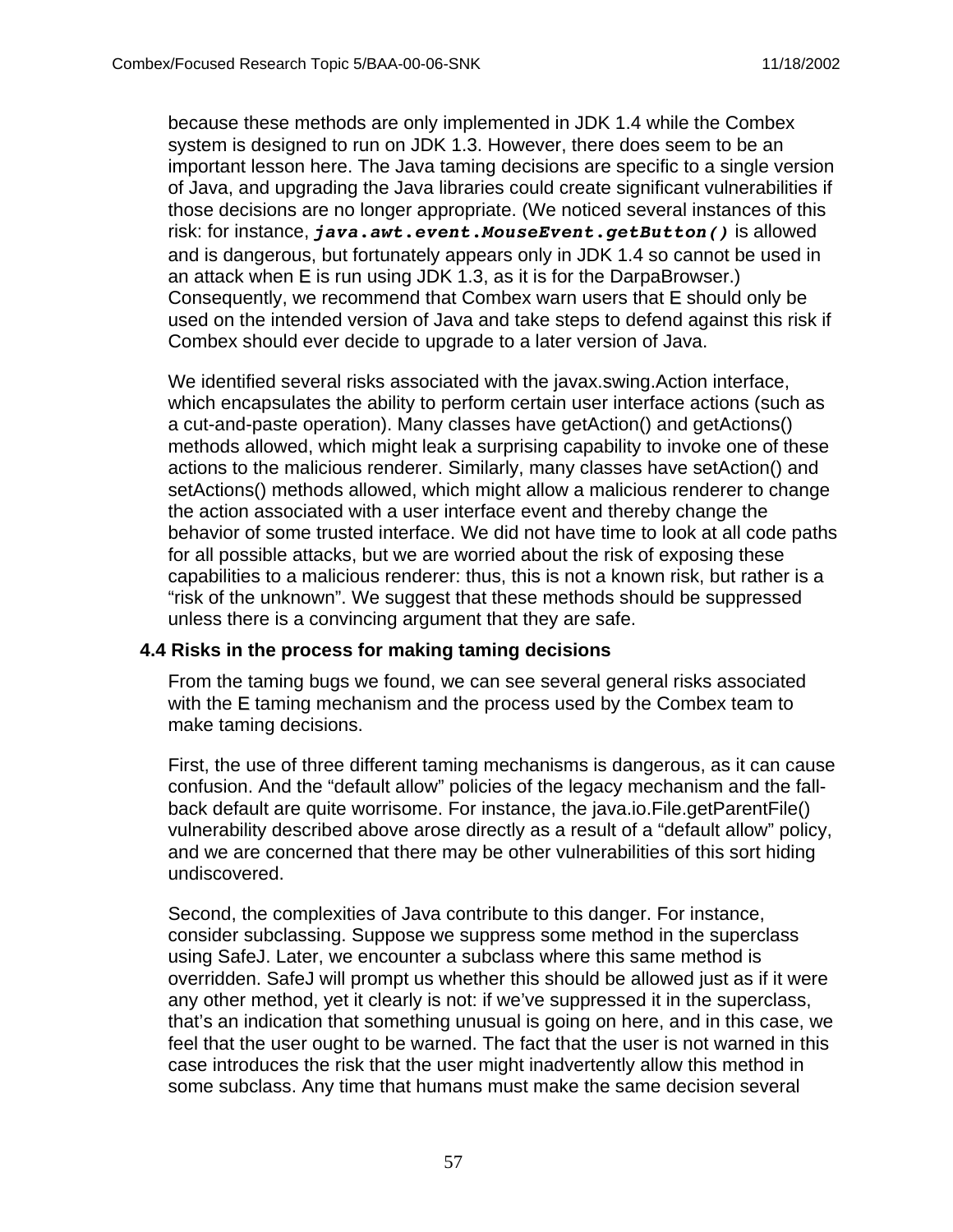times is an invitation for one of those decisions to be incorrect, and all the adversary needs is a single error. We saw several instances of this failure mode in practice: in the hashCode(), equals(), and toString() methods. A related failure can occur if subclasses have superclasses with methods that are dangerous. It may not always be obvious when reviewing the superclass that the method is dangerous, and the user might decide to allow the method while taming the superclass and never consider it again, when it should be denied in a subclass. Of course, in practice if the method is dangerous in some subclass it is prudent to suspect that it may be dangerous in other subclasses as well. We saw an example of this with the getComponent() method, which was enabled in java.awt.ComponentEvent() but suppressed in some subclasses. One possible solution to these two problems might be as follows: if a method is allowed in the superclass, then the user is still queried about it in all subclasses, but if the method is suppressed in the superclass, then it will be suppressed in all subclasses as well. More research in this area would seem to be helpful, though.

A more dangerous bug related to subclassing is that if a method is allowed in the superclass, overridden in some subclass, and marked as suppressed in that subclass, then the method is still treated by E as allowed. This was responsible, for instance, for the RenderingHints vulnerability. We view this as simply a design mistake in the semantics of SafeJ, and recommend that it be fixed.

In general, the taming mechanism is too complicated for us to have much trust in our review of it. There are special cases for public final scalar variables, for sugared classes, for unsafe classes not in the SafeJ database (the fall-through behavior), and so on. It is not easy to find a single database listing all the taming decisions (the SafeJ one is incomplete, because it doesn't handle the legacy mechanism, the fall-through behavior, or the other special cases), and this makes it hard to review earlier taming decisions. In addition, the complexity of Java adds extra potential for unexpected behavior. We are uneasy about all these possible interactions, and we urge that more attention be paid to this critical aspect of the E architecture.

#### **4.5** E

The final piece of the E architecture that is needed to build a secure sandbox is the E language. E is an interpreted language, and the interpreter is of course trusted to enforce the sandboxing restrictions. Due to time limitations, we did not review the entire implementation of the interpreter; instead, we focussed on understanding the semantics of a few critical aspects of E.

First, we examined all Kernel E constructs. The E language is actually translated down to a subset, called Kernel E, before execution, and so reviewing Kernel E is sufficient to check whether there are any instructions that might allow a sandboxed application to break out of its sandbox. We did not find any worrisome instructions.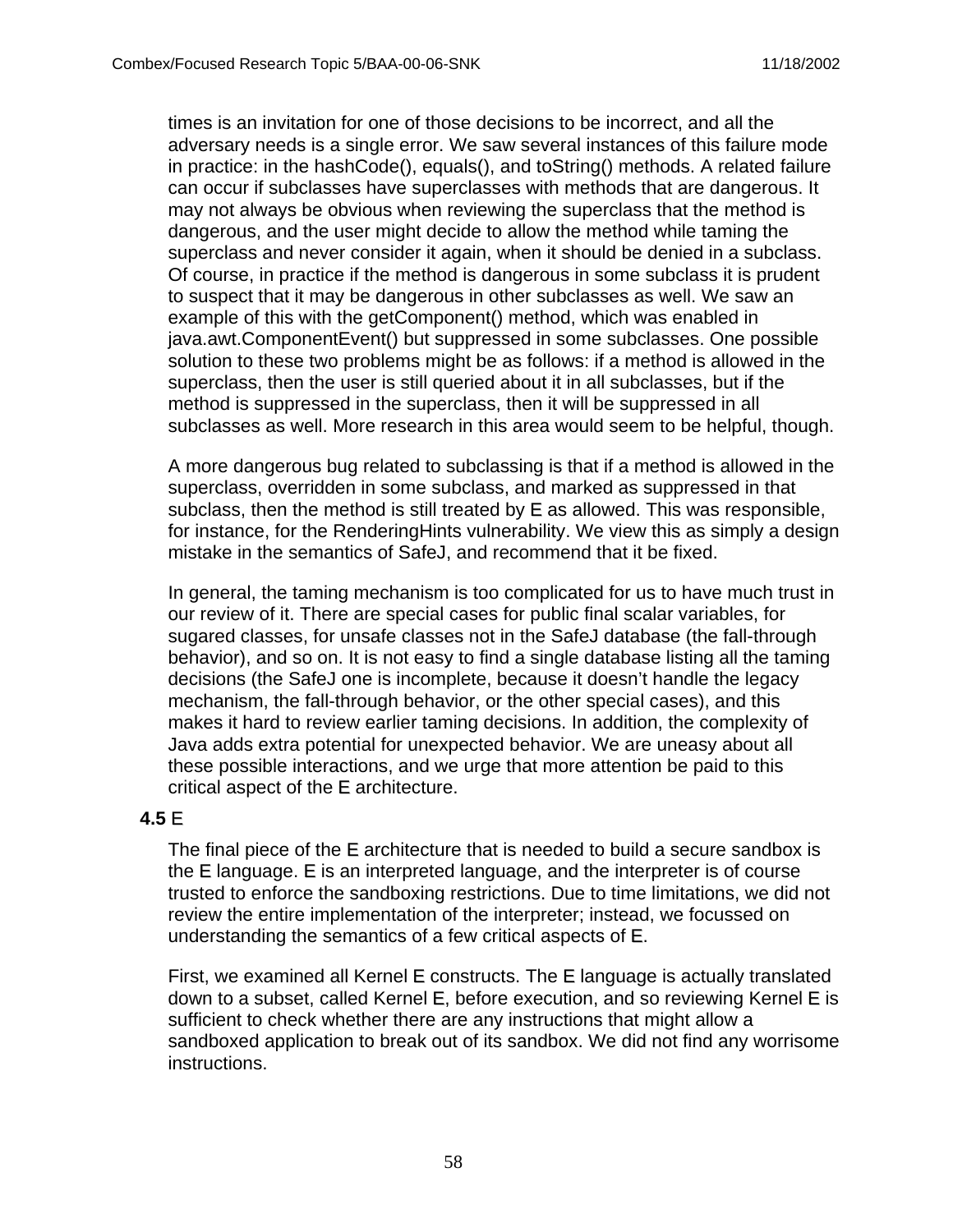We reviewed certain aspects of the E parser and interpreter. We found that the architecture seems to be well-suited to enforcing memory safety, and we would not expect to find any vulnerabilities here. We did find one bug: the E parser memorizes the result of parsing, so that parsing the same script a second time will immediately return a cached copy of the parse tree. This is an important performance optimization. However, the memo-ization was not based on all of the relevant parsing context: scripts were matched on their text but not on extra arguments that affected the parsing process. As a result, it was possible to cause the E parser to return incorrect parse trees. This does not appear to lead to a security vulnerability in the context of the DarpaBrowser, but we suggest a systematic review of all uses of caching to check for other instances of this error and to make sure that all cached data is transitively immutable.

Next, a subtle aspect of E is that a few extra synthetic methods are constructed and added to every object. These are known as Miranda methods, and they permit functionality such as asking an object to return its type. We were initially concerned that this creation of artificial methods not specified by the programmer might allow attacks, but after reviewing all the Miranda methods, we did not find any reason for concern.

Along the way, we discovered a few interesting properties of the E language. The first relates to exceptions. In Java, there are two kinds of exception-like types: exceptions, and errors. (The former are normally expected to be repairable, while the latter indicate more serious conditions.) In E, one can throw and catch any Java exception, but not Java errors. This means that if one calls a Java object inside an E try-catch construct and the Java code throws an error, the E catch construct will not be triggered, and the error will propagate up to the top-level. An obvious next question is: What is at the top level? In E, the top level is an E object that services the run queue and executes each queued task. If execution of some task throws an uncaught exception, this is caught by the E run-queue servicing routine, execution of that task halts, and the top level moves on to the next task in the queue. However, if an error is thrown during processing of some task, this is not caught by the E run-queue servicing routine (errors cannot be caught by E code), and hence the error will terminate the Vat. This means that malicious code might be able to kill the containing Vat, perhaps by calling some Java code and tricking it into throwing an error. This is a denial-of-service attack. Of course, in E denial-of-service attacks are out of scope, but we thought we would mention this unexpected property anyway for completeness.

The run-queue is an interesting entity. All E code can append tasks to it by issuing eventual sends, and the top-level run-queue servicing routine will dequeue these one by one and execute them in turn. Thus, on first glance the run-queue might appear to be a piece of mutable shared state. Fortunately, it turns out that this seems to be safe: there does not seem to be any way to use this to communicate between confined E applications, and so the existence of a global run-queue does not violate E's security goals. We suggest that verifying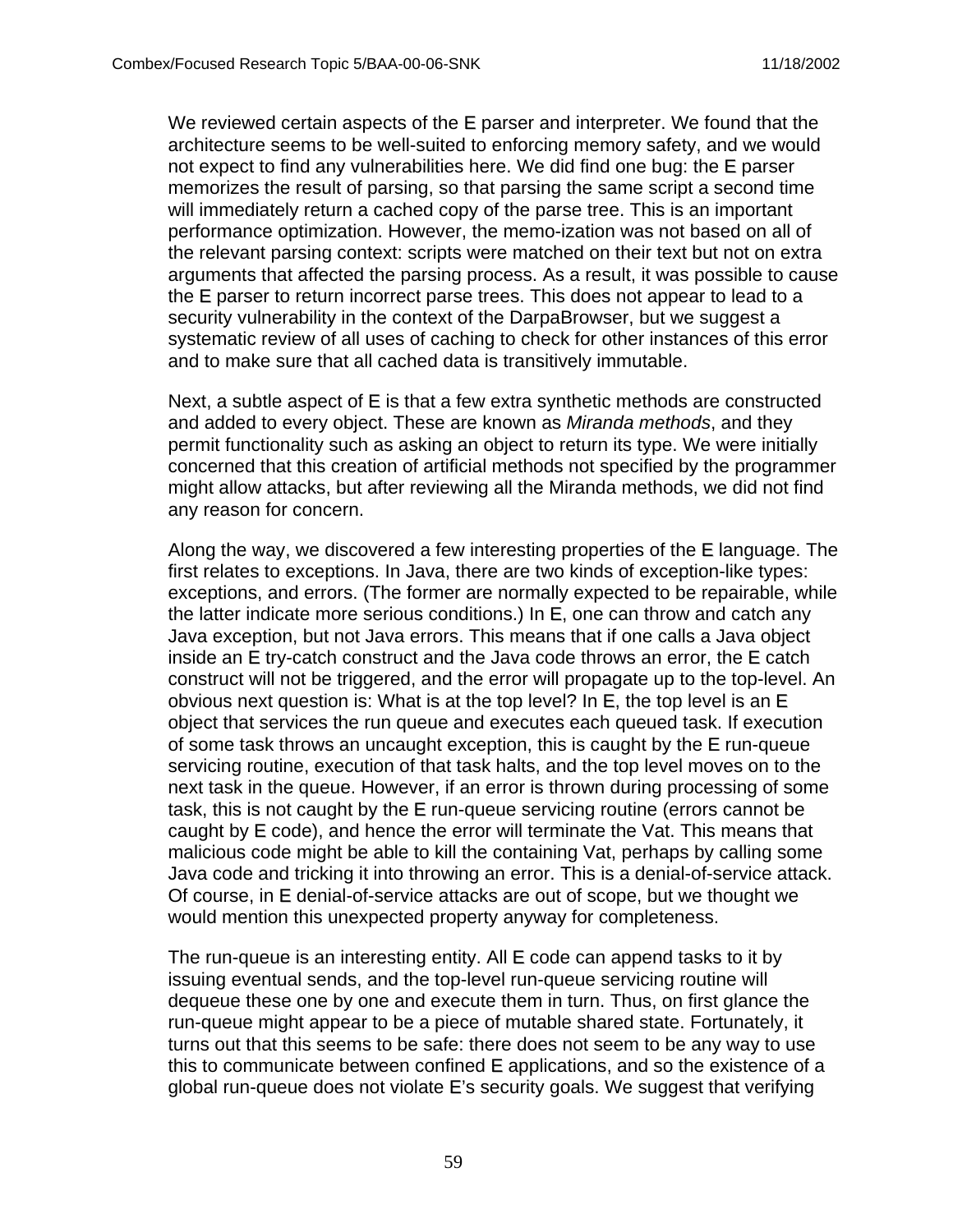and possibly generalizing this property might make for an interesting piece of research, though. Also, we note that every application can enqueue tasks for execution. This is a form of ambient authority, albeit one that does not seem to cause any harm. Nonetheless, in keeping with capability principles, we feel required to ask: should applications be required to have a "enqueue" capability before being allowed to enqueue tasks for later execution? We think the answer is "no", but perhaps there could be cases where one would like to deny an application the ability to issue eventual sends, and in this case such a capability would be useful.

The most surprising (to us) property of the E language is that nearly everything is a method call. For instance, the E code "a+b" might appear like primitive syntax that invokes the addition operator, but in fact in E it translates to a method call to object "a" asking "a" to add "b" to itself. Similarly, comparisons also translate into method calls. This has implications for the construction of trusted code. Suppose, for example, we build trusted code that accepts an integer, tests to make sure that it is not too large, and passes it on to some other entity as long as this check succeeds. Suppose also that the interface is exported to untrusted applications. Unless great care is taken, it will likely be possible to fool this trusted code: though the programmer might expect its argument to be an integer, there is typically nothing enforcing this. An attacker might pass in a specially constructed object, not an integer; this object might respond "true" to the first comparison methods, so that the trusted code's size check will succeed, but otherwise behave as though it were a very large integer, so that when the object is passed on to the final entity it will be treated as a big number. This is an example of a simple time-of-check-to-time-of-use (TOCTTOU) flaw.

Our experience was that this sort of TOCTTOU error was surprisingly easy to commit. For example, we found at least one successful attack on the DarpaBrowser based on this idea; see below for details. As a result of this analysis, we suggest a new design principle for writing secure E code: whenever one relies on values from an untrusted source, one should explicitly check that those values have the expected implementation-type (using, e.g., an E type guard on the parameter list for the method). Moreover, when executing any expression like "a+b", the result is according to object "a" and so is no more trustworthy than "a" (though "b" often does not need to be trustworthy). Though it is reasonable to trust the behavior of base implementation-types like integers and strings, one should exercise care with user-defined implementation-types. This, of course, is an issue more about how to build secure user-defined code that is exposed to untrusted applications, and does not impact sandboxed applications which have no access to any trusted services.

Finally, E separately considers confinement of capabilities (the authority to do things) from confinement of bits. For bit confinement, E also separates the consideration of outward confinement (can a process write on a covert channel?) from inward confinement (can a process read a covert channel?). The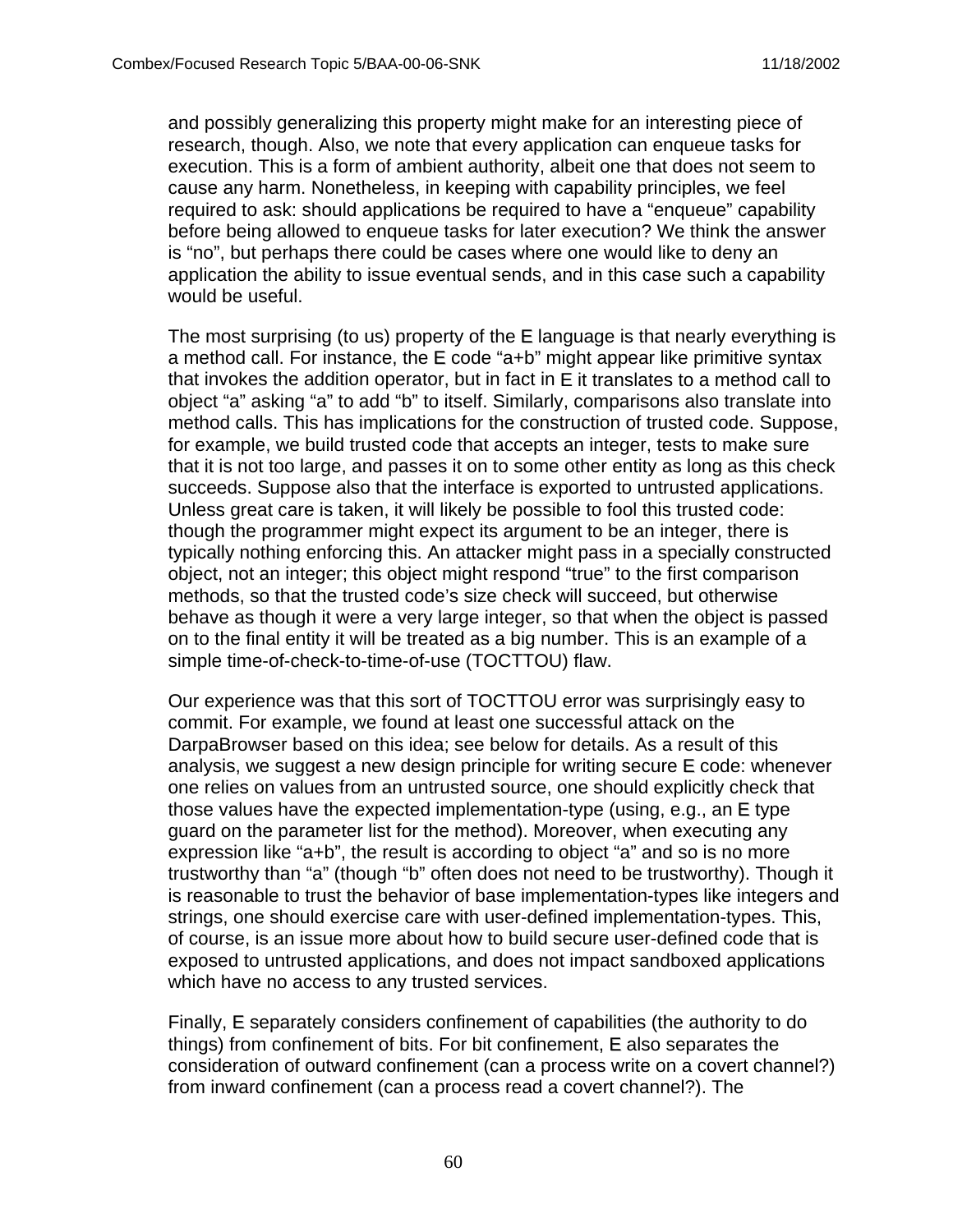mechanisms described above provide confinement of capabilities. E further supports inward bit confinement in some limited circumstances. The mechanisms for this are not described here because the requirements of the DarpaBrowser put it outside the circumstances in which bit confinement is possible (specifically, it can get to external sources of time and non-determinism) and covert bit channels are out of the project's scope.

#### **4.6 Summary review of Model implementation**

Our general conclusion is that the E architecture seems to be well-chosen for sandboxing untrusted applications. It seems to have several advantages over the more familiar Java sandbox, which might allow it to provide a higher level of security than Java does. Moreover, though we did not have time to exhaustively review all source code, we found that the implementation seems to live up to these goals (modulo a few repairable implementation bugs). E's elegant design is marred only by the need for taming: the integration with legacy Java code is a significant source of serious risks.

# **5. DARPABROWSER IMPLEMENTATION**

This section describes the DarpaBrowser architecture, and reports on the analysis and review of its implementation.

#### **5.1 Architecture**

The observed high-level architecture of the DarpaBrowser is shown below, with particular focus on where the various security features were used.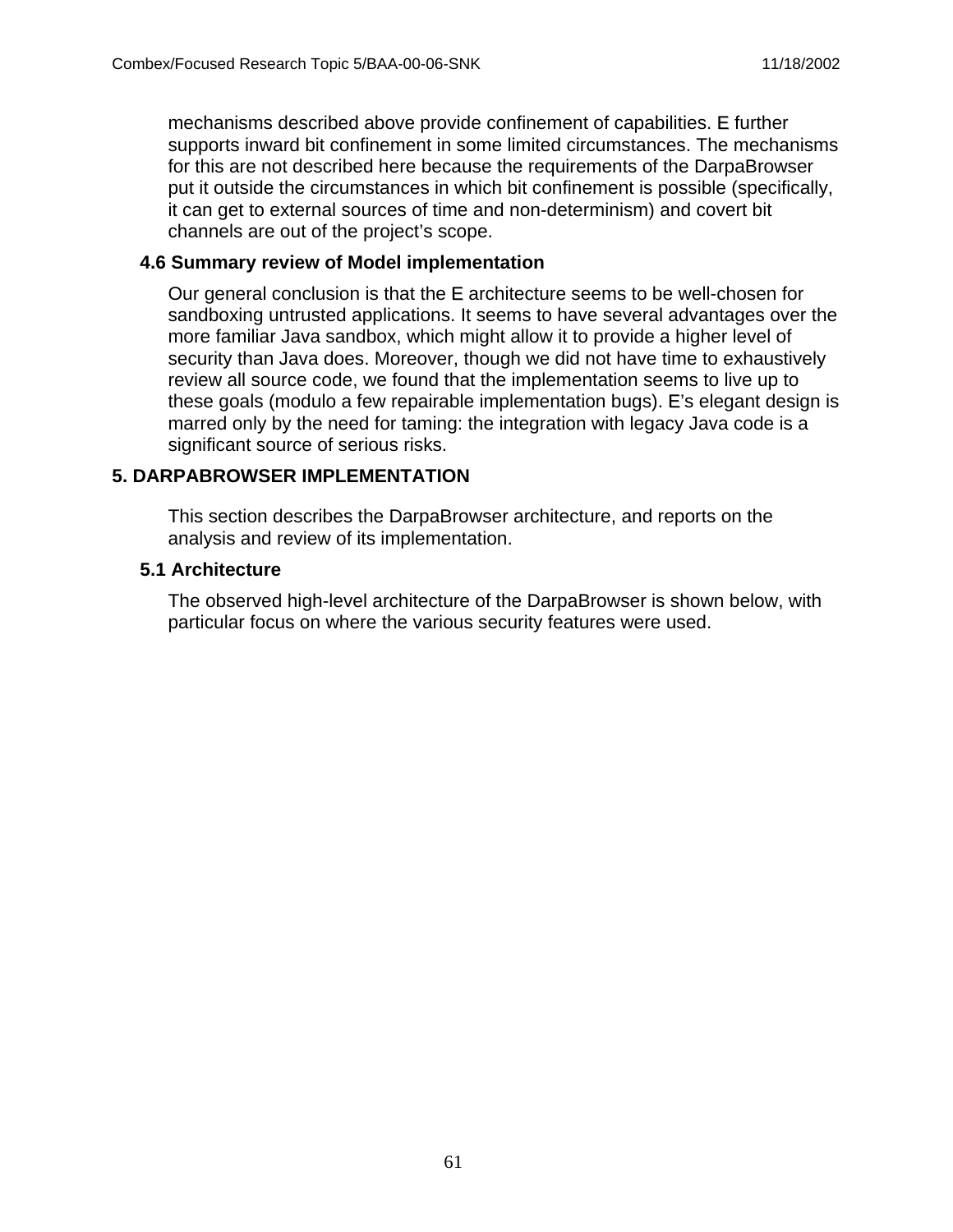

*Figure 1 DarpaBrowser Overview*

The DarpaBrowser architecture is fairly simple. The renderer is created by the *CapBrowser*, with access to the *RenderPGranter* and no other authority. The *RenderPGranter* acts as the Powergranter for the Renderer; it enforces the security boundary and ensures that the renderer stays confined. In addition, the entire browser runs as a confined object in the CapDesk system. The Powerbox acts as the Powergranter for the CapDesk system to the DarpaBrowser. Thus, the architecture diagram shows the high-level components for each of the various layers, and shows where the security boundaries are between the layers.

The security goals are accomplished as follows. When the *CapBrowser* wants to view a new web page, it instantiates a new renderer and passes it a capability (reference) to the *RenderPGranter*. In the implementation we reviewed, there is only one *RenderPGranter* per *CapBrowser*, so all renderers share the same *RenderPGranter*. The *RenderPGranter* allows renderer to invoke certain powers described below, such as changing the displayed page. When the Renderer wants to display a new page, it requests that the new page be displayed via an appropriate call to the *RenderPGranter*. This ensures that the renderer and *CapBrowser* can update the address bar prior to showing the new contents.

We can see from the diagram that the renderer has the authority of the *RenderPGranter*, and might have been handed authority from the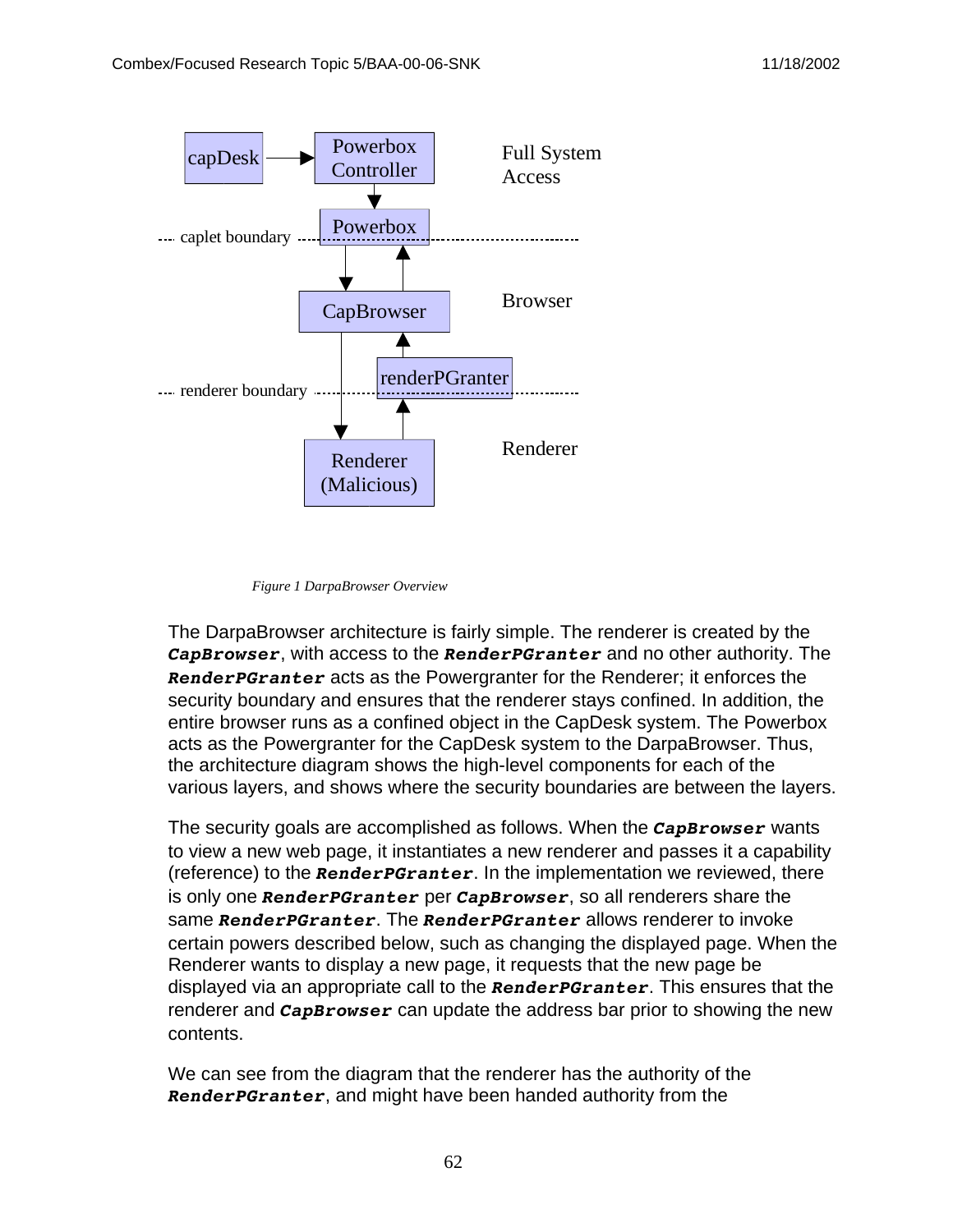*CapBrowser*. However, it cannot reach the *PowerboxController* or the *CapDesk*: there is no path from the renderer to either of these components. This illustrates the power of reachability analysis: we can already see that the only components we need to analyze are the *RenderPGranter*, the *CapBrowser*, and the *Powerbox*.

#### **5.2 What are all the abilities the renderer has in its bag.**

One of the first tasks we performed in our review was to identify all the abilities the renderer has in its "bag of powers". This was identified by a reachability analysis. We found the following:

- 1 The renderer can call a tracing service to output debugging messages.
- **2** The renderer get a reference (capability) to the **javax.swing.JScrollPane** object representing the renderer's portion of the browser window. Note that the renderer does not receive a capability to the URL field or the containing window, but does obtain a capability to the scrollbar.
- **3** The renderer can request the browser to change to a new URL by calling **RenderPGranter.gotoURL()** and passing the URL as a string. This will cause the **CapBrowser** to take several actions to keep the URL field in sync and to enforce the desired security policy. The response of the **CapBrowser** will be discussed in detail later.
- 4 The renderer can request that the browser fetch an image for it. However, this is not yet implemented, and so no action is taken other than printing a debugging message.

This is the list of all its powers. The first two are implemented as follows: the *RenderPGranter* has a hashtable of object references that the renderer can request. (In practice, the hashtable will have exactly two elements: a reference to the tracing method and a reference to the scroll pane.)

### **5.3 Does this architecture achieve giving the renderer only the intended power?**

We note that, if these services are implemented correctly by the *RenderPGranter*, the *CapBrowser*, and the *Powerbox*, then the renderer will be successfully confined. In other words, this gives a workable architecture for achieving the desired security goals.

Next, we discuss how well the implementation of these three components lives up to the architecture discussed above.

#### *5.4 CapDesk*

As mentioned above, the CapDesk is unreachable from the renderer, and hence a malicious renderer cannot exploit it in any way to escape the sandbox.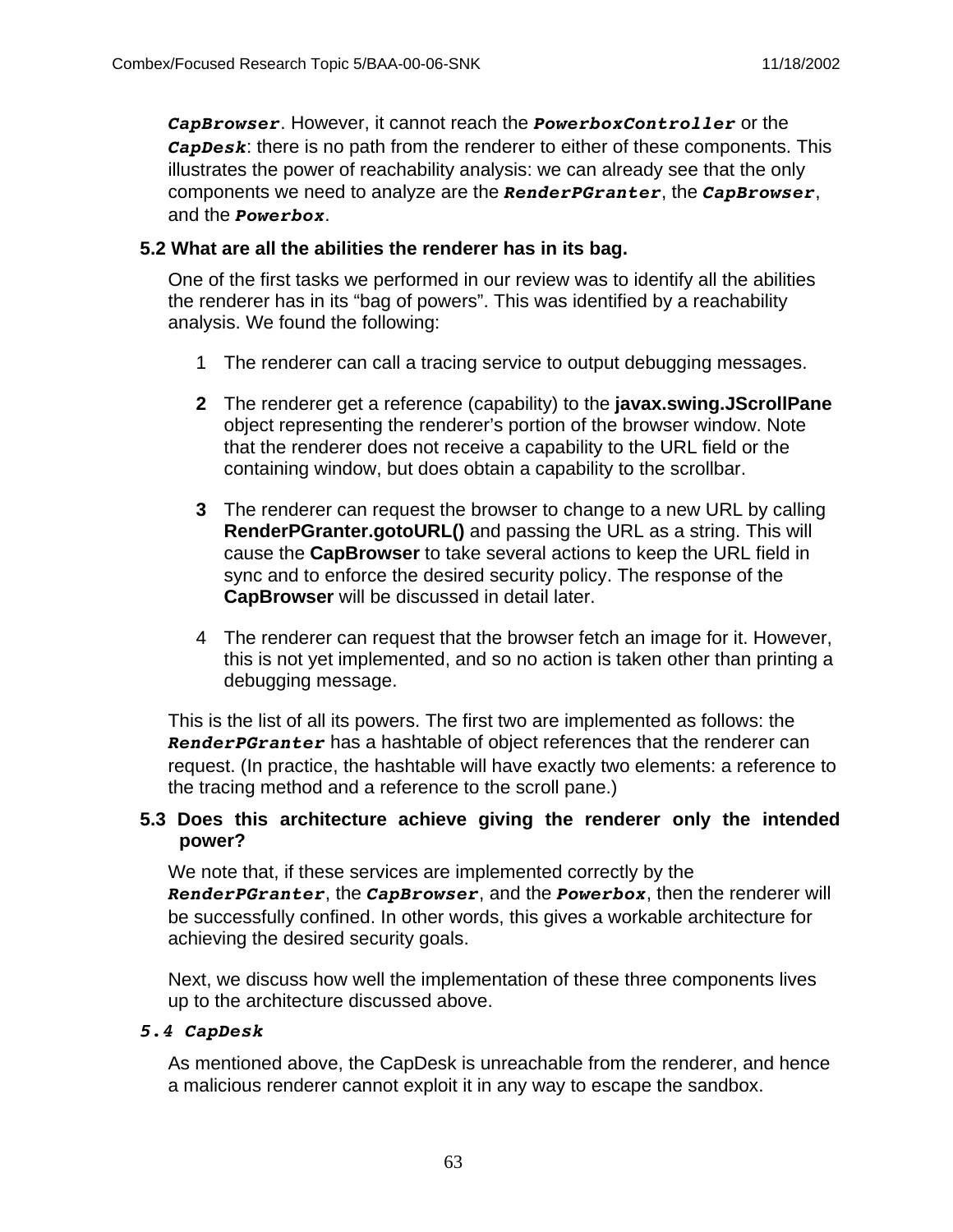#### *5.5 PowerboxController*

A similar comment goes for the *PowerboxController*. Of course, the *PowerboxController* can help us achieve extra security by giving the *CapBrowser* only the limited set of capabilities it will need. Withholding capabilities from the *CapBrower* is doing it a favor: reducing the powers of the *CapBrower* means that the *CapBrowser* cannot accidentally pass on those powers to the renderer, even if there are bugs in the implementation of the *CapBrowser*. This is a direct application of the principal of least privilege (give no more authority than necessary). It provides belt-and-suspenders security: even if the *CapBrowser* fails to implement the intended security restrictions on the renderer and somehow leaks all its powers to the renderer, the impact of such a failure will be limited to (at most) only those powers granted to the *CapBrowser* by the *PowerboxController*. In the Combex implementation, the *PowerboxController* and *Powerbox* do indeed limit the set of powers given to the *CapBrowser*, allowing it to create new windows and to fetch URLs across the network but not to write to arbitrary files on the hard disk. This "defense in depth" is a very beneficial feature.

#### *5.6 Powerbox*

The *Powerbox* further limits the capabilities granted to the *CapBrowser*. It allows the *CapBrowser* to call a restricted set of nineteen methods on Java AWT/Swing windows, to load arbitrary files under the *CapBrowser*'s directory, to load, run, and install new applications on the fly, to register itself as a target of drag-and-drop operations, to request the user to approve access to a file on the hard disk, and to request cut-and-paste operations. (The cut-and-paste operations are mediated by the *Powerbox*, and hence not under total control of the *CapBrowser*. This is because cut-and-paste operations can convey authority from the user to the *CapBrowser*.)

We found one bug in the *Powerbox*: the capability granted to the *CapBrowser* to read arbitrary files under its subdirectory was mis-implemented. In particular, the *Powerbox* implemented this restriction by building a method that took a relative filename, appended it to the *CapBrowser*'s directory, loaded this file (using the *Powerbox*'s extra powers), and returning the result to the *CapBrowser*. However, if the *CapBrowser* requested a filename of the form "../foo", then the *Powerbox* would happily let the *CapBrowser* read a file outside of its directory, in violation of the *Powerbox* programmer's intentions.

Though this flaw does not lead to vulnerabilities in the security goals of the project, it does reduce the benefit of the "defense in depth" accorded by confining the *CapBrowser*. If some security hole in the *CapBrowser* interface were found that allowed a malicious renderer to compromise the *CapBrowser*, the flaw in the *Powerbox* would heighten the impact of the second security hole. However,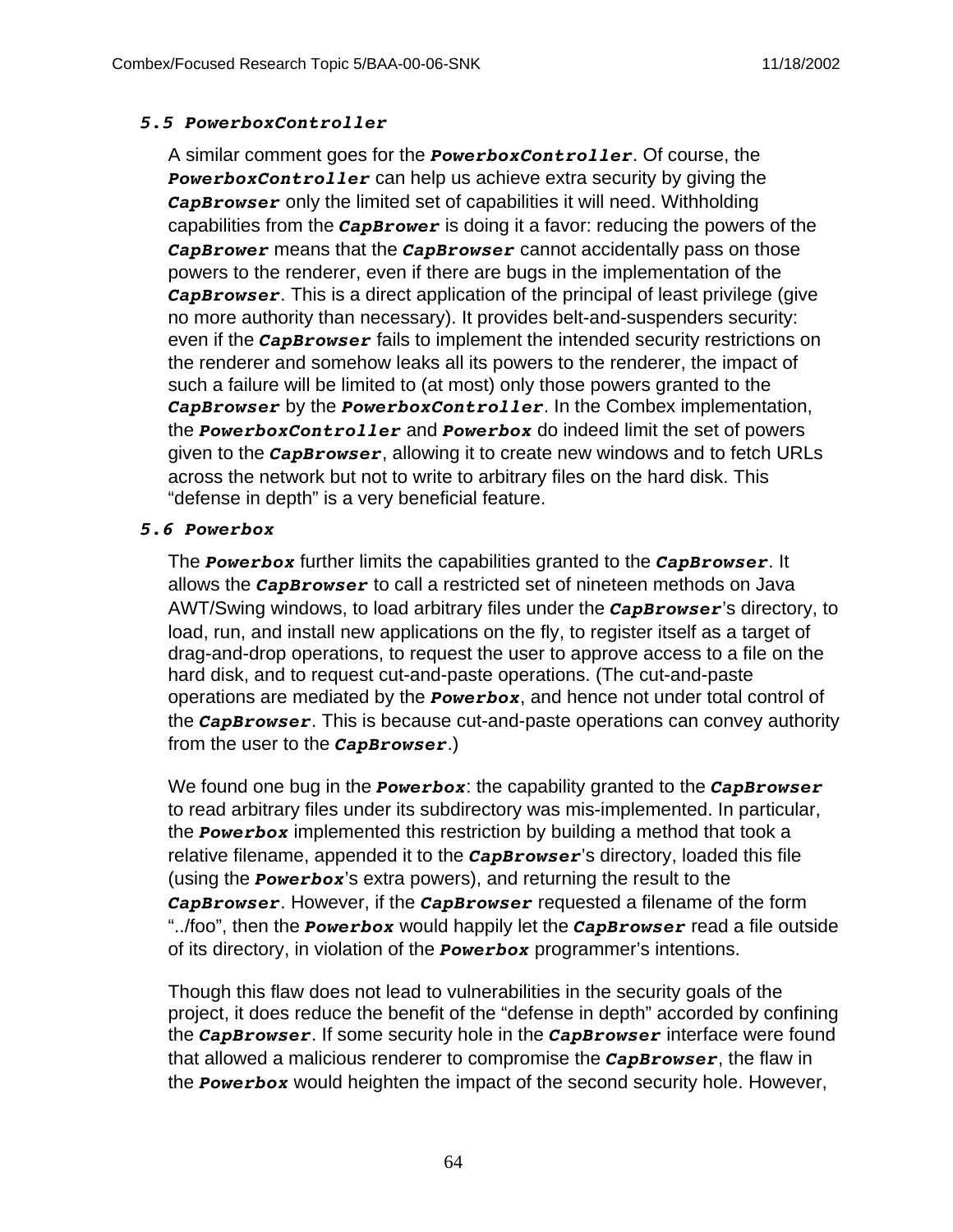as we did not find any flaw of this sort in the *CapBrowser*, this flaw in the **Powerbox** can be best seen as a reduction in assurance (the level of confidence we have that the system is secure) rather than a serious security problem.

In any case, this bug was merely an implementation flaw, and in fact can be seen as further substantiation for the value of the E capability architecture. This bug came from a failure to follow capability discipline. Capability discipline would be to return a *java.io.File* object representing the *CapBrowser*'s directory, rather than using strings to designate files; doing checks on endpoint objects is usually safer than doing checks on strings.

#### *5.7 CapBrowser*

The *CapBrowser* exports a method, *gotoURL()*, to the *RenderPGranter*. This method takes a URL as a string, confirms that this URL is a valid URL that appears on the current page, adds this string to the history list, creates a *java.net.URL* object for this URL (which conveys authority to fetch the document named by this URL), and returns this *java.net.URL* object to the renderer. The renderer can then use this capability to fetch and display the corresponding document.

In addition, the *CapBrowser gotoURL()* method will fetch the document a second time and store it in textual format for later use by the *RenderPGranter* to validate future URL requests. (There is a special case: if the URL names a caplet, then the *CapBrowser* will download the caplet source and start it running in the background.)

Note that this interface is exported only to the *RenderPGranter*, not to the renderer. Also note that the *RenderPGranter* is allowed to ask for any URL whatsoever to be loaded, whether or not it occurs on the current page.

#### *5.8 RenderPGranter*

The *RenderPGranter* is the primary enforcer of the security policy. It provides the renderer the four powers listed above.

We found a significant vulnerability in the *RenderPGranter*'s hashtable of capabilities. There is a single hashtable for all time, and each time a new renderer is created, we create a new scroll pane for the renderer to draw in, update the hashtable to contain a reference to the new scroll pane, and start up the new renderer with a reference to the *RenderPGranter*, which will hand out a reference to the current scroll pane upon request by doing a lookup in the hashtable. Now the vulnerability is apparent: the previous renderer retains its reference to the *RenderPGranter* and hence can request the scroll pane from the *RenderPGranter*'s hashtable, thereby receiving a capability to the new scroll pane. Now both the old renderer and the new renderer share a capability to the new scroll pane. After this, all sorts of mischief are possible: for instance, the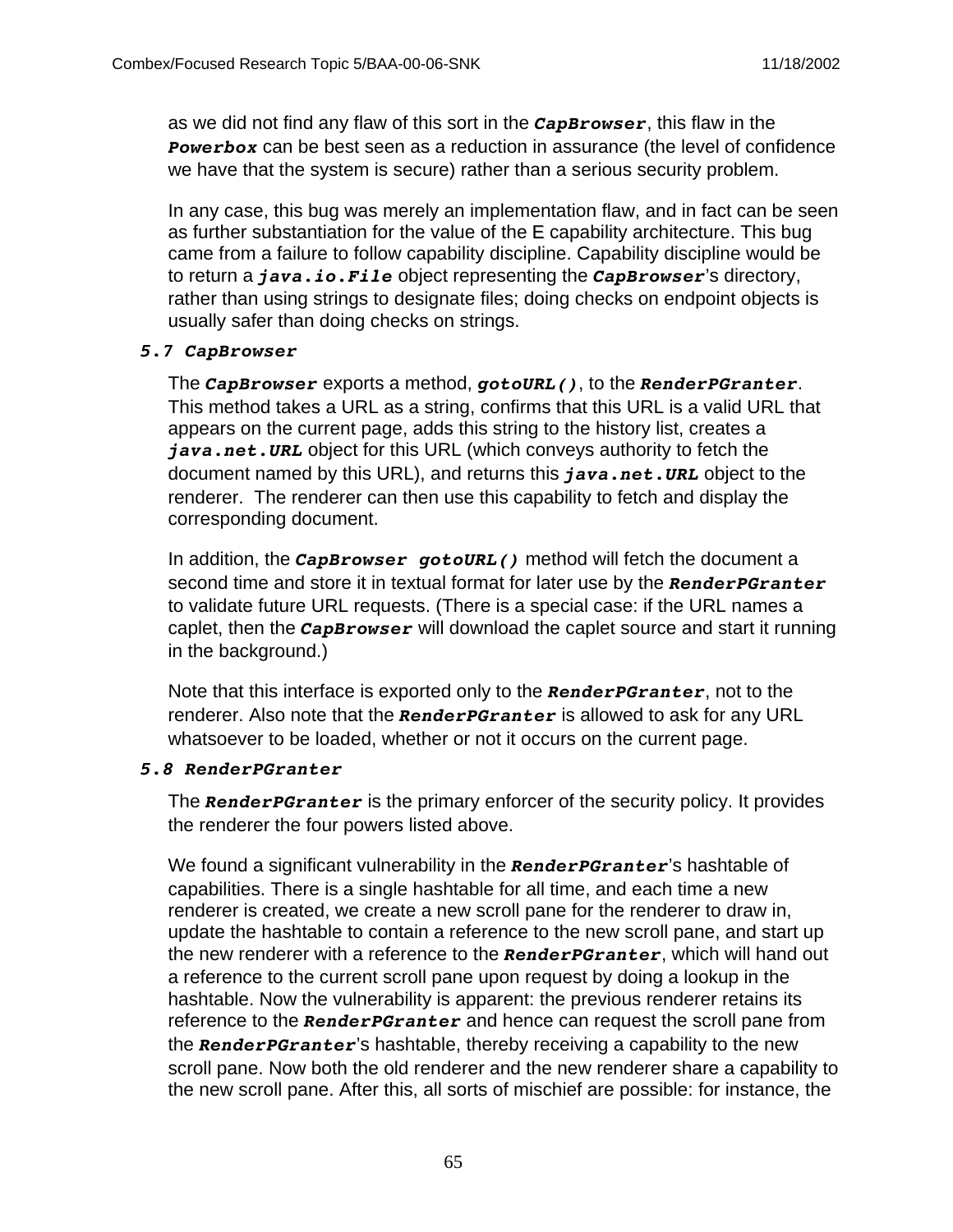old renderer can overwrite the scroll plane with the contents of a previous web page, even though the URL field shows the new URL, thereby violating the "synchronization" property. As another example consequence, the old and new renderers can now communicate and collude to violate the security policy, even though they were intended to be isolated from each other.

This was an implementation mistake that is easily repaired. The lesson we learned is twofold: first, functional programming and immutable state carry security benefits; and second, wherever multiple applications are intended to be isolated from each other yet all carry a reference to a single shared entity, we should be very careful about security flaws. (Unfortunately, the latter property is one that is not evident from the reachability graph, and so slightly more sophisticated reasoning is needed. Fortunately, the reasoning required is not too terribly difficult, and becomes considerably easier if functional programming style and transitively immutable values are used.)

We found a second significant vulnerability in the *RenderPGranter*'s enforcement of restrictions on the renderer. The *RenderPGranter* allows the renderer to request loading of a new URL, and is supposed to ensure that this URL is mentioned in the current web page; only if this check succeeds should the *RenderPGranter* pass on this request to the DarpaBrowser. The *RenderPGranter* performed this check by doing a substring match between the requested URL string and the current HTML document. However, this substring match is easily fooled: as a simple example, if the current document contains a link that has been commented out, the substring check will still succeed on this URL, and hence a malicious renderer could change to displaying this commented-out link. Though the renderer does not gain unrestricted access to the entire web, this is a violation of the security policy. The problem here can be viewed as a failure of capability discipline: security checks are being performed on strings rather than on the underlying objects that represent the entities to which access is being requested.

We found a third vulnerability in this same code: in particular, it has a TOCTTOU flaw, i.e., a race condition vulnerability. The code implicitly assumes that it is being passed a String object containing the text of the requested URL, but it does not check this assumption anywhere. Moreover, the code uses the parameter twice, with the assumption that it will have the same value both times: once in the substring check, and then later to actually ask the *CapBrowser* to fetch this URL. In fact, it appears that these assumptions are invalid, and an attack is possible. A malicious renderer could pass a specially crafted object that replies with a valid-looking URL when it is first queried (during the substring check; note that this substring check is performed using an E quasi-parser, which issues a method call to the underlying object), but replies with a maliciously chosen URL the second time it is queried. This will bypass the security policy that the *RenderPGranter* is trying to enforce and allow the malicious renderer to take the browser to any URL whatsoever it can think of, whether on the Internet at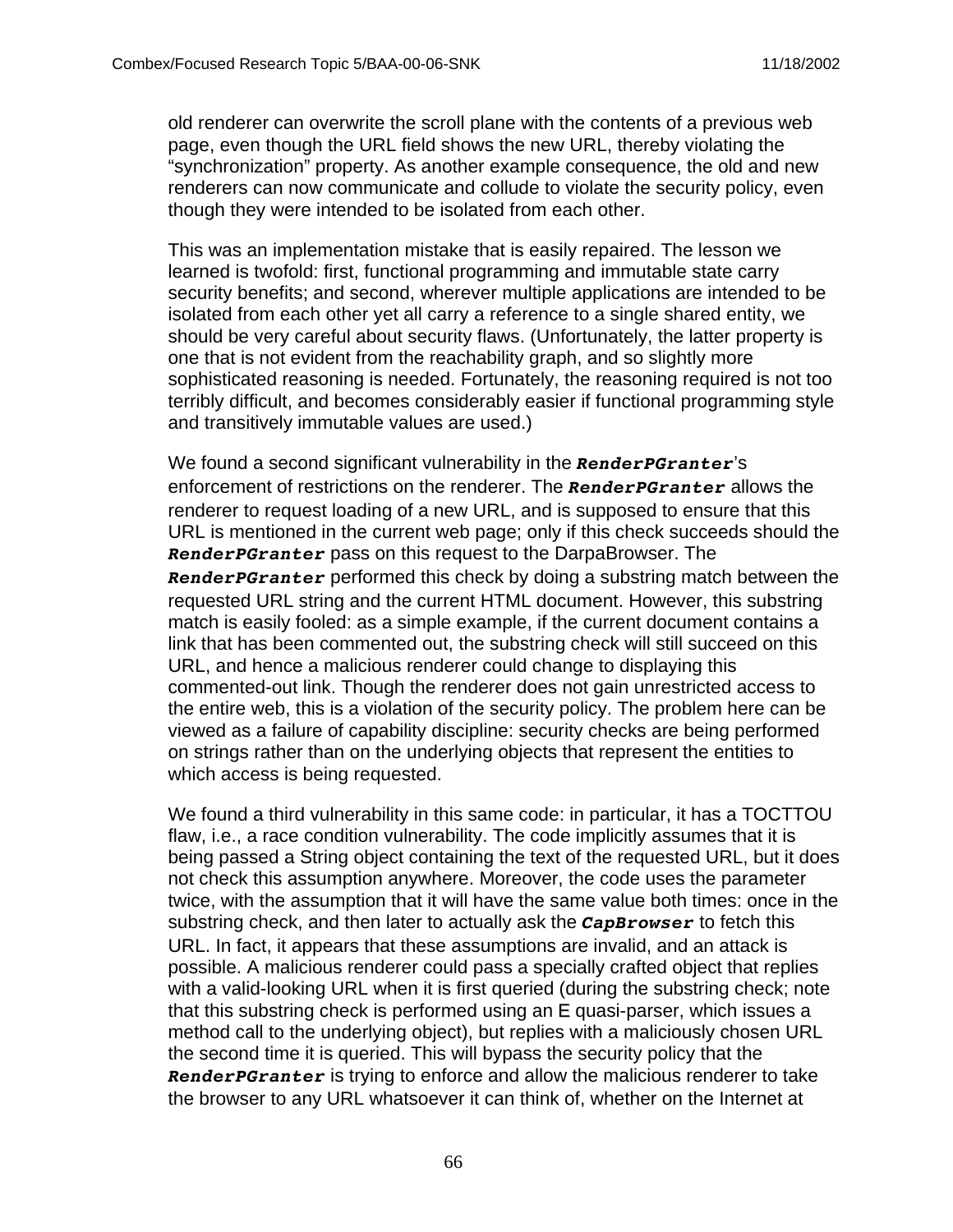large, in the local intranet, or perhaps even on the local file system. This TOCTTOU implementation bug illustrates the need for a more disciplined style of programming, such as use of type guards and care taken when handling untrustworthy objects.

We found a fourth vulnerability as well, also a concurrency bug. Note that when a new page is requested, the *CapBrowser* first calls the renderer to display the page, then loads the HTML of this page and stores it in a variable shared with the *RenderPGranter*; the *RenderPGranter* uses this variable to validate requests to change pages. The problem is that nothing guarantees that the renderer can't request a new URL before the current page's HTML has been stored in the shared variable. For instance, consider the following sequence of events. The web page for "www.yahoo.com" is currently showing. Suppose the page "www.erights.org" is now requested. The *CapBrowser* will call *renderer.reactToURL("www.erights.org")*. In executing this method call, the renderer calls *RenderPGranter.gotoURL("movies.yahoo.com"*), making sure to do this before the *CapBrowser* gets a chance to download and save the HTML for the erights.org page into the shared variable. This request will succeed, because "movies.yahoo.com" is linked to on the yahoo.com page and because the shared variable has not yet been updated to contain the contents of the erights.org web page. Yet this request should not have succeeded, according to the security policy, because "movies.yahoo.com" is not linked to on the erights.org web page. The impact of this race condition seems likely to be small in practice, but it is a small implementation bug. This bug is fixable.

We understand that the problematic code in the *RenderPGranter* will be replaced by a new implementation that follows capability discipline more closely. In particular, the idea is for the *RenderPGranter* to parse the HTML document, build a DOM tree, and replace all links by special objects representing the URL and conveying authority to call back the *RenderPGranter* and request it to change to that page. This modified parse tree will then be handed directly to the renderer, and the renderer will request display of a new URL by selecting a callback object from its parse tree and invoking it. We believe that this will greatly increase the security of the implementation: it will defend against data-driven attacks (so long as the web server is not in cahoots with the renderer), and it will avoid the attacks described above. This is yet another example where following capability discipline more closely would have protected the DarpaBrowser against various attacks; thus, this experience seems to be at least as much of a vindication of the capability architecture as it is a criticism of the current implementation.

# **5.9 JEditorPane (HTMLWidget)**

We paid special attention to the Java class *javax.swing.JEditorPane*, which contains a Java HTML parsing and rendering engine. This class was made available to all applications (by marking it "safe" in the SafeJ database) so that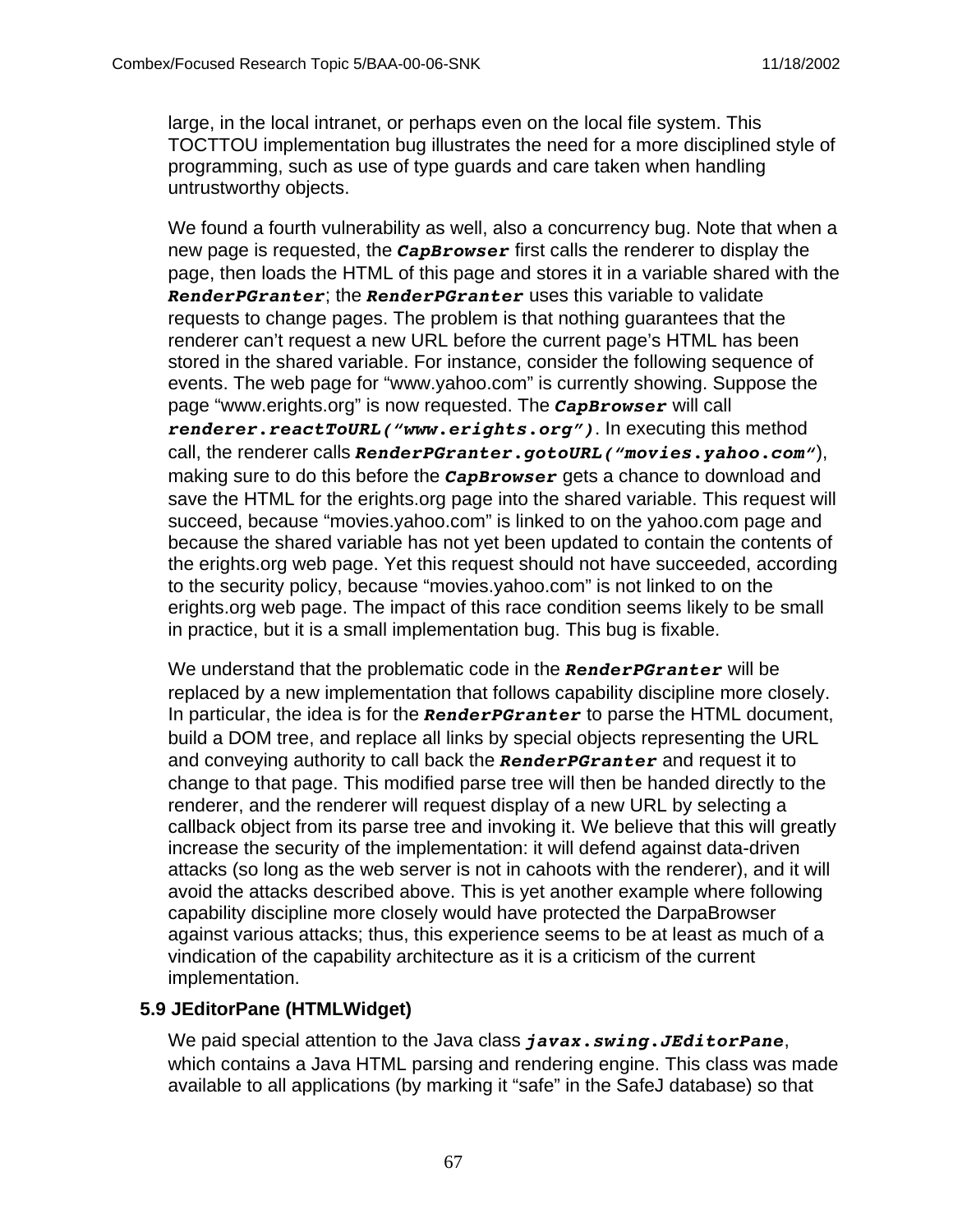one could very easily construct a simple renderer: rather than having to write a HTML parser and renderer afresh, one could simply reuse the existing Java code. However, this strategy also carried some risks, as the *JEditorPane* is a complex piece of code, not written with capability discipline in mind and potentially replete with ambient authority. For instance, when handed a HTML document, the *JEditorPane* will automatically load and display inline images mentioned in the document. Since this is done without needing a *java.net.URL* capability for the image from the caller, it means that the Java code encapsulates extra authority beyond that explicitly handed by its caller, a violation of capability discipline.

We did not identify any security vulnerabilities associated with the *JEditorPane*. However, it does come with some risk: it is difficult to be sure that the *JEditorPane* is not wielding ambient authority in some subtle way or in some unexplored corner case. We note that Combex's proposed new implementation, based on parsing the HTML in the *RenderPGranter*, seems to significantly reduce these risks, and we expect that the new implementation will have excellent security properties.

#### **5.10 Installer**

E contains a novel mechanism for downloading and installing untrusted or mobile code. However, renderers are not installed permanently: they are transient code loaded by the DarpaBrowser. Therefore, the installer seems to have no security implications for the security goals of this exercise.

#### **6. RISKS**

This section describes the highest risk areas identified during the review.

#### **6.1 Taming**

The approach of taming the Java API has several risks.

The most serious risk comes from size and complexity: because the Java API is large and growing, it is likely that incorrect taming decisions will be made, thereby giving a malicious renderer a power it would not otherwise have had in the absence of Java code. Indeed, specific incorrect taming decisions were identified during the security review, and these could enable malicious renderers to violate the intended security policy.

This risk is partially mitigated by the use of a semi-objective rule for a taming decision: "Does a particular method call use ambient authority?" Methods that don't provide the caller with any extra powers beyond that implied by the current object can be safely allowed. In contrast, methods that wield ambient authority should be suppressed. (In effect, we are trying to impose on Java the same restrictions that the E interpreter already enforces on E code.) This guideline provides a framework for thinking about taming decisions, and permits independent review of the taming decision.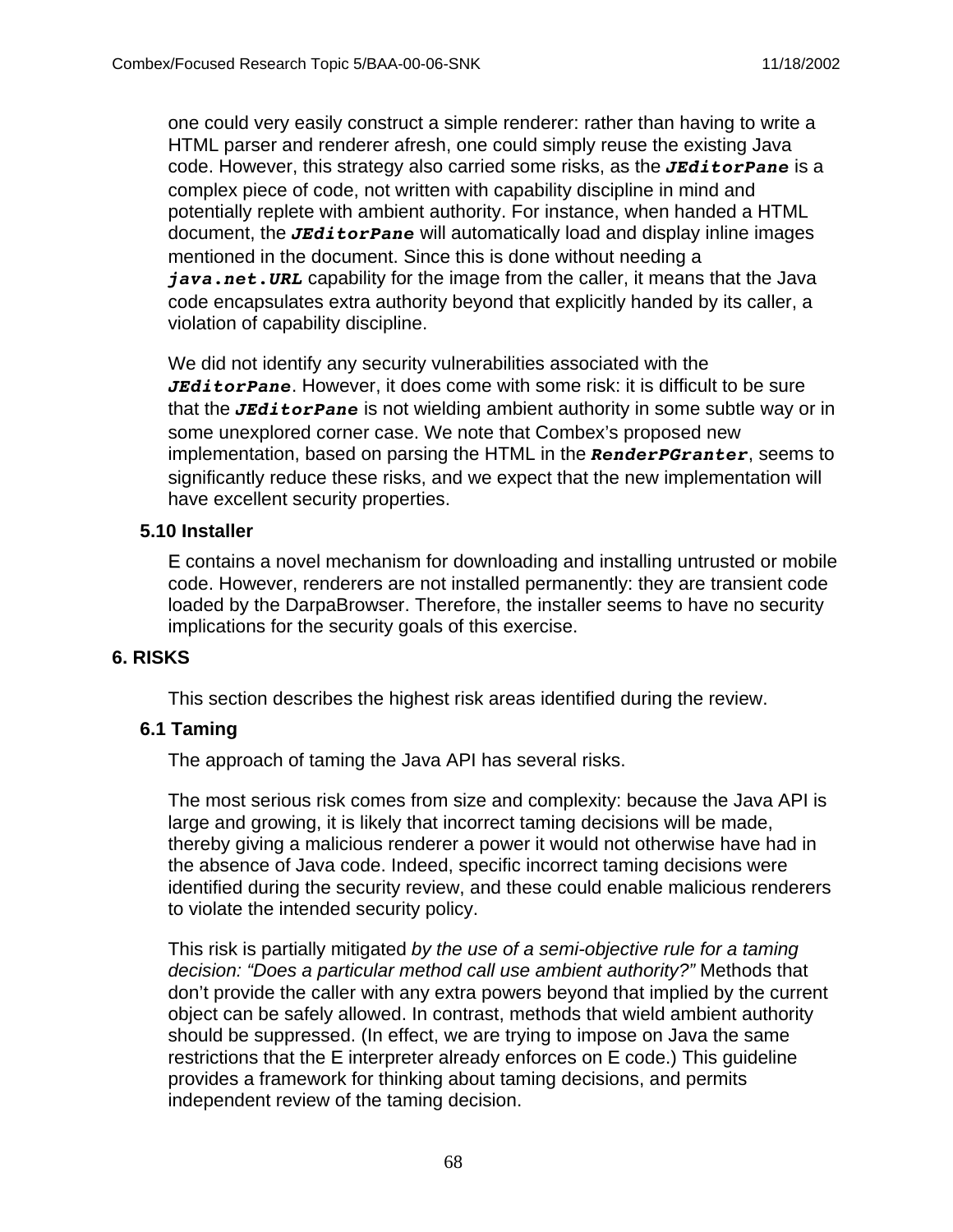It should be noted that the structure imposed by the taming question is crucial. By comparison, a question of the form, "is a function safe enough to put into a sandbox?" is hard to answer reliably (which raises the risk of incorrect taming decisions) and highly subjective (and thus less amenable to satisfactory independent review).

The taming process does not appear adequate for individual components with substantial internal complexity or that use substantial authority. The HTMLWidget illustrated this. For such cases, wrappers must be provided that explicitly manage the authority allowed to the caplet. This is not feasible for large libraries. Because of the object-oriented nature of Java, however, most of the Java libraries do not fall into this category.

All the taming risks described above are amplified because the taming interface is provided as a single bucket to applications. The result is that any incorrect decision in all tamed API is exposed to all caplets, emakers, etc. Because the Java APIs cover a broad range of applications, there is no need to allow such exposure, and indeed it seems contrary to the overall POLA approach to the system design. By factoring the Java APIs in separate tamed buckets, an incorrect taming in one part of the API (e.g., user interface components) would not be exposed to all components.

#### **6.2 Renderer fools you**

A second risk is that the renderer might try to fool you by displaying material that is not faithful to the intentions of the current web page's author. Some examples:

- 1. The renderer could display the current web page poorly. It could show images at degraded resolution, it could format the text strangely, and so on. This is unavoidable.
- 2. Similarly, the renderer could ignore the current web page and display something else entirely. One way this could happen is the renderer could come with a malicious web page hard-coded: for example, perhaps with an embedded link to your stock broker containing the "buy lots of stock symbol S" action, in an attempt to fool the stock broker into thinking this request was authorized by the user. Another example might be to include a link to "/dev/mouse"; on some Unix systems, clicking on such a link may hang your X Windows session. Alternatively, the malicious renderer might try to fool you by showing a hard-coded web page containing spoofed content: e.g., a forgery of a CNN page with a fake headline.
- 3. The renderer could show a modified version of the current web page. For example, the malicious renderer could remove all ad banners. Or, the malicious renderer could insert the word "not" randomly into a few wellchosen sentences. As a third example, a malicious renderer could remove all stories that say negative things about Democrats whenever you browse an online news site.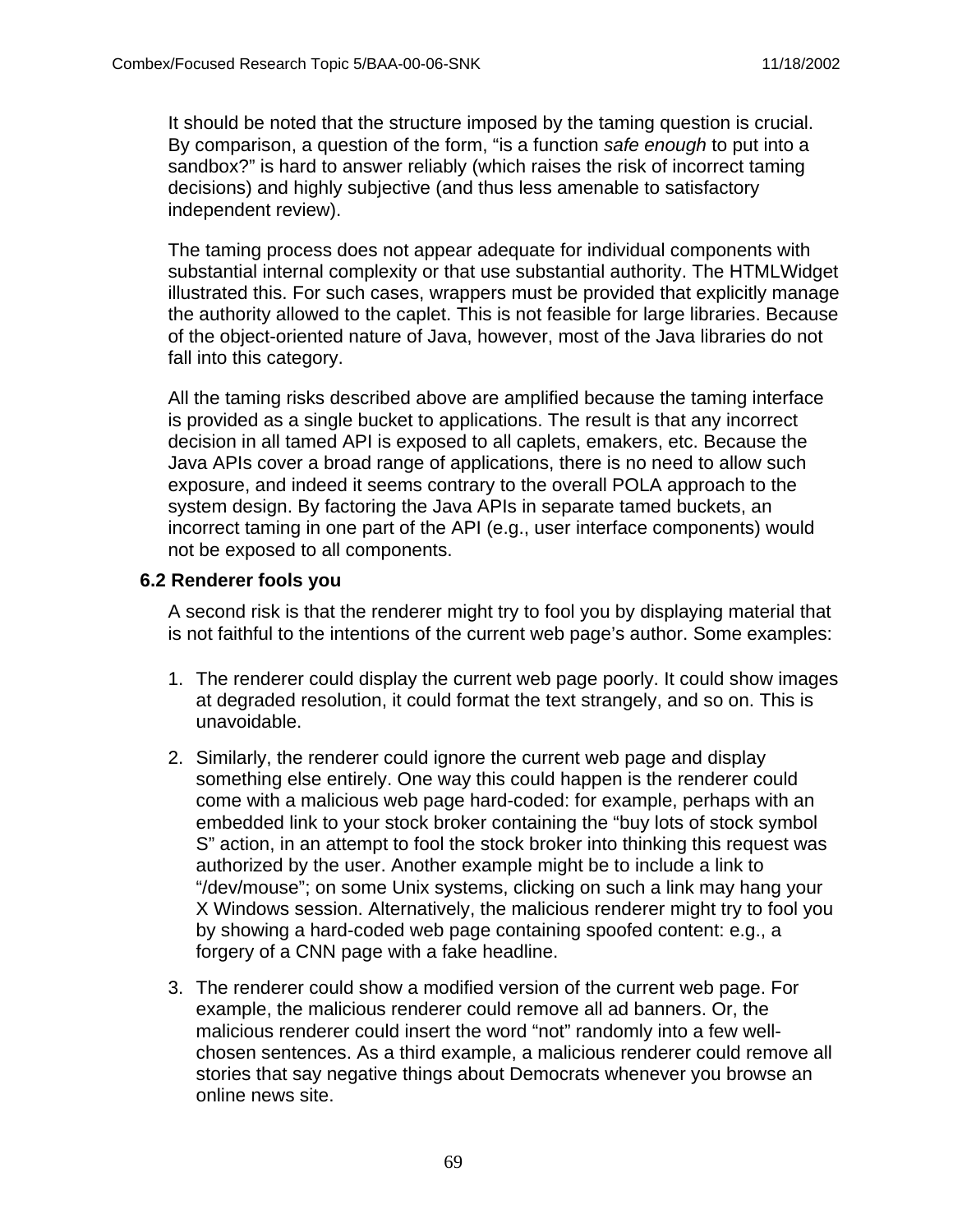Of course, in each of these examples such a renderer cannot spoof the URL field shown by the *CapBrowser*. Moreover, the renderer is limited by the fact that it has no memory (a fresh copy is started up each time the user views a new web page) and that the only web page it can fetch is the one specified in the URL field shown to the user. The idea is that this will defend against an attack where a malicious renderer, when asked to view one web page, fetches another one and shows you the latter. In the Combex DarpaBrowser, a malicious renderer cannot mount this attack, because the renderer can only show what is hard-coded in it. A consequence of this is that if you download the renderer at time T, then the renderer cannot know about anything that has happened after time T except for what is contained in the web page it has been asked to display. Moreover, after the current web page is discarded, the copy of the renderer that displayed this page will be discarded as well, and so the renderer should be forced to effectively "forget" what it learned from the current web page.

That's the idea, anyway. In practice, the security level actually attained is complicated by another consideration: covert channels. There are many ways that a malicious renderer could try to subvert this basic approach by using covert channels to gain extra information or to synthesize a form of memory. We give two examples here:

- 1. The renderer could collude with another attacker across the network to show you a page other than the one currently visited. Note that though the malicious renderer cannot directly fetch any page other than the one currently requested, it can communicate with its external co-conspirator by using any of a number of covert channels, and the external co-conspirator, who is not limited like the renderer, could look up other web pages on the malicious renderer's behalf and transmit them back.
- 2. Multiple instantiations of a malicious renderer could collude with each other. Recall that a separate instantiation of the renderer is started for each web page the user visits. However, the old renderer can arrange to continue running in the background by issuing eventual sends. Consequently, we can have multiple copies of the renderer running. Suppose we designate the first copy as the "brain" and all subsequent copies as "slaves". Note that the "brain" can communicate with the "slaves" using any of a number of covert channels (e.g., modulating the system load). Then each time a new slave is created to render some web page, the slave could send a copy of that web page to the brain, and the brain could direct the slave what to show in an attempt to display something particularly pernicious. Note that this subverts the intention that renderers be memory-less, although it does not really give malicious renderers any other powers.

Covert channels seem very difficult to avoid. For instance, a malicious renderer can communicate with an external colluder by modulating the order or timing in which it fetches inline images (which it must surely be allowed to do). Multiple malicious renderers running on the same machine could communicate by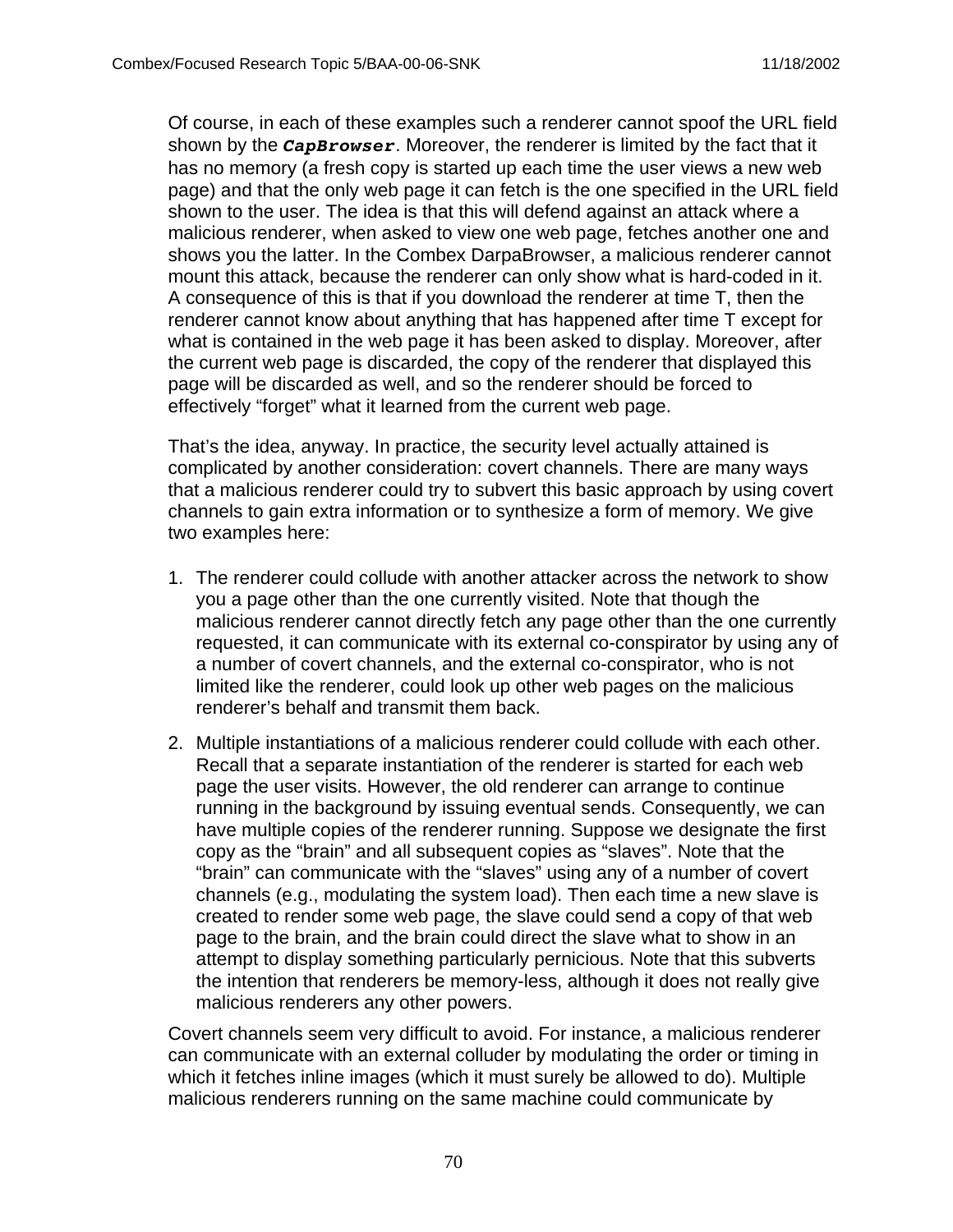modulating the system load, and could derive a sense of time using the timestamps returned by web servers or by watching UI events. Covert channels have been studied extensively in the security literature, and billions of dollars have been spent trying to eradicate them, to little effect.

In general, we consider all of the above attacks instances of "rendering poorly". It is impossible to avoid the possibility that a malicious renderer will render poorly; even some well-intentioned renderers occasionally render web pages poorly, so it is too much to expect that we can prevent malicious renderers from doing the same at times. Rather than being a limitation of the Combex DarpaBrowser architecture, the "rendering poorly" attacks seem to be unavoidable given the problem statement.

#### **6.3 HTML**

HTML has evolved into a large and complex set of requirements with no coherent underlying architecture. For the purposes of accomplishing the goals of the project, there is substantial risk that HTML has features that are fundamentally incompatible with the security goals (e.g., features that are inherently susceptible to the confused deputy attack). For example, a Web form delivered from an external site may designate a file inside the firewall as an inline image. As a result, the page is expressing that the renderer should be able to read the file behind the firewall, and should be able to send data outside the firewall. There are more complicated variants of this scenario for which there are no simple solutions that also consistent with the expectations of HTML authors, browser, and users. In this example, features of HTML that evolved independently interact to specify a circumstance in which gross security violations are possible.

### **6.4 HTML Widget complexity**

A fourth risk is that the *JEditorPane* (*HTMLWidget*) uses substantial ambient authorities that might potentially lead to a security breach, if we are unlucky. Due to the complexity of the Java code, we were unable to rule out this possibility in our analysis. On the positive side, this risk definitely seems to be a distant fourth place, compared to the other risks enumerated above.

Moreover, this risk seems to be not so much a limitation of the E capability architecture as it is a fundamental issue with interfacing with legacy code. Safely integrating legacy code that wasn't written with capability discipline in mind into a capability-based architecture is not straightforward (if anything, it seems to be a good question for further research), but is also outside of the scope of the FRT project goals. Of course, it would be straightforward, but deeply time-consuming, to re-implement a HTML parsing and rendering engine in E, and this would completely avoid the risks associated with the *JEditorPane*, but we see little point in doing so. The current implementation already adequate makes the case for the E architecture. In short, legacy code integration seems to be orthogonal to the goals of the DarpaBrowser exercise, so we do not interpret the risks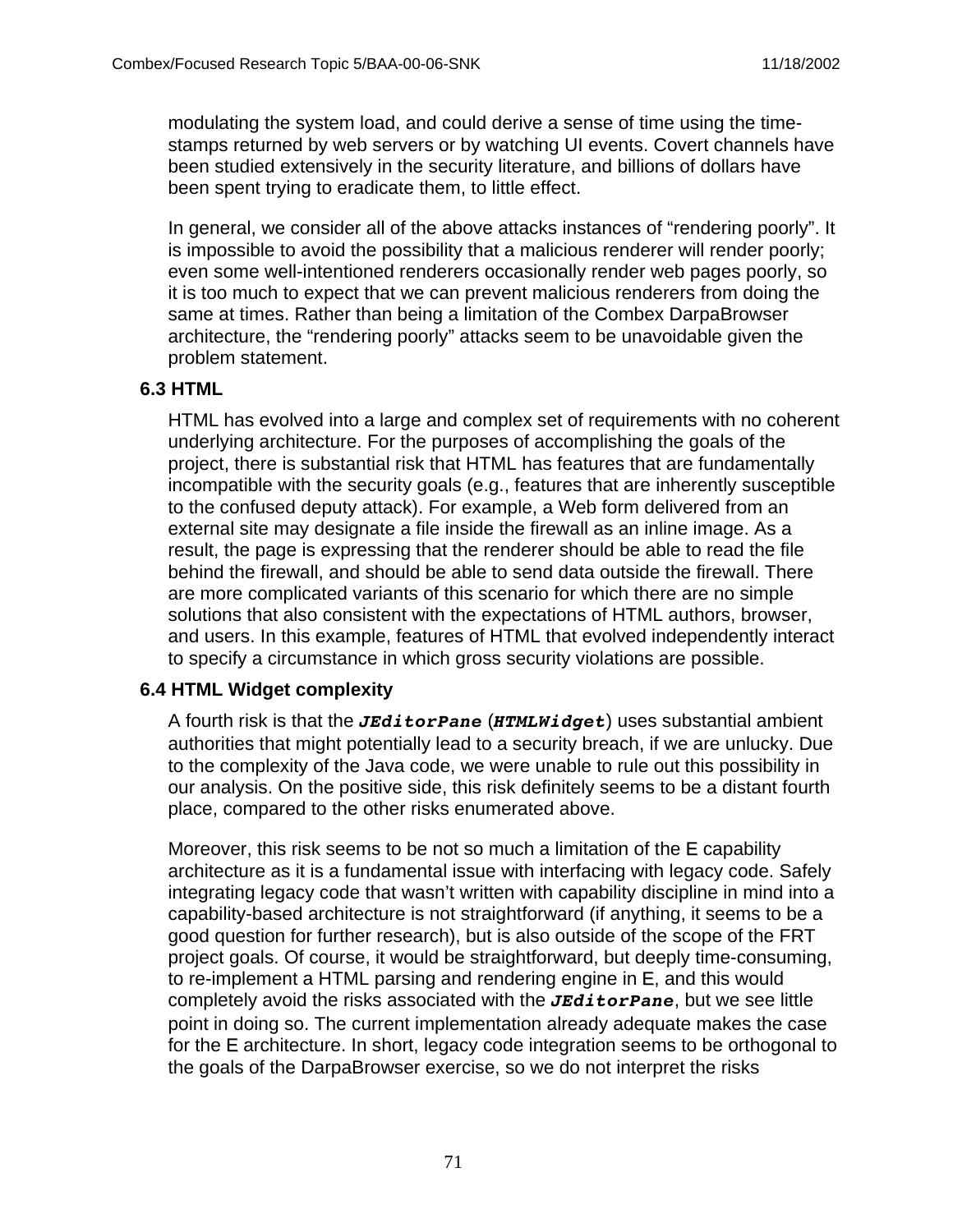associated with the *JEditorPane* as a shortcoming of the DarpaBrowser architecture.

Finally, we mention that Combex has proposed a new implementation strategy (discussed above) for mitigating this risk by following capability discipline more closely. We believe that this second-generation implementation approach would have excellent security properties, so there is a promising path for eliminating the *JEditorPane* risks at fairly low cost.

### **7. CONCLUSIONS**

This report detailed the results of an intensive analysis of the DarpaBrowser architecture and the E capability system. We were asked to assess the architecture, and to look for classes of implementation bugs that might be infeasible to fix within the architecture. We did not find any. (In this report, we noted all implementation bugs we found, but implementation bugs that are easily fixed within the E/DarpaBrowser architecture were considered out of scope.) We did find ways that the design of the system could be easily improved to further increase the security provided by the Combex DarpaBrowser, but the existing architecture already seems to provide a good basis for reaching the objectives set out in the FRT project goals.

If one looks specifically at the current implementation, the implementation we were provided was not adequately secure. It contained several serious implementation bugs that would allow a malicious renderer to violate the security policy. Therefore, the current DarpaBrowser implementation is not yet ready for use in high-risk settings. On the other hand, all of the bugs we found are fixable within the DarpaBrowser architecture, and they do not pose any serious architectural risks that would be likely to affect the security of the DarpaBrowser design.

Of course, the real goal of this review was to evaluate the DarpaBrowser architecture, and this is where we focused our effort. Our evaluation is that the architecture passes nicely. As a way to build sandboxes, the E capability system seems well-designed, and there are some reasons to expect that it may fare better at this than the Java SecurityManager and other state-of-the-art approaches, if given comparable resources. Indeed, if the DarpaBrowser exercise is viewed as a test of our ability to build security boundaries, then we believe the E capability architecture was quite effective at this. In fact, it was so easy to build security boundaries that the DarpaBrowser developers went ahead and built three of them as a matter of course, even though the problem statement only required a single security boundary. This is a testament to the E architecture.

The biggest security risk that stands out is the legacy Java interface. Because this Java code was not designed with a capability architecture in mind, there is a substantial risk that this integration with legacy Java code might create security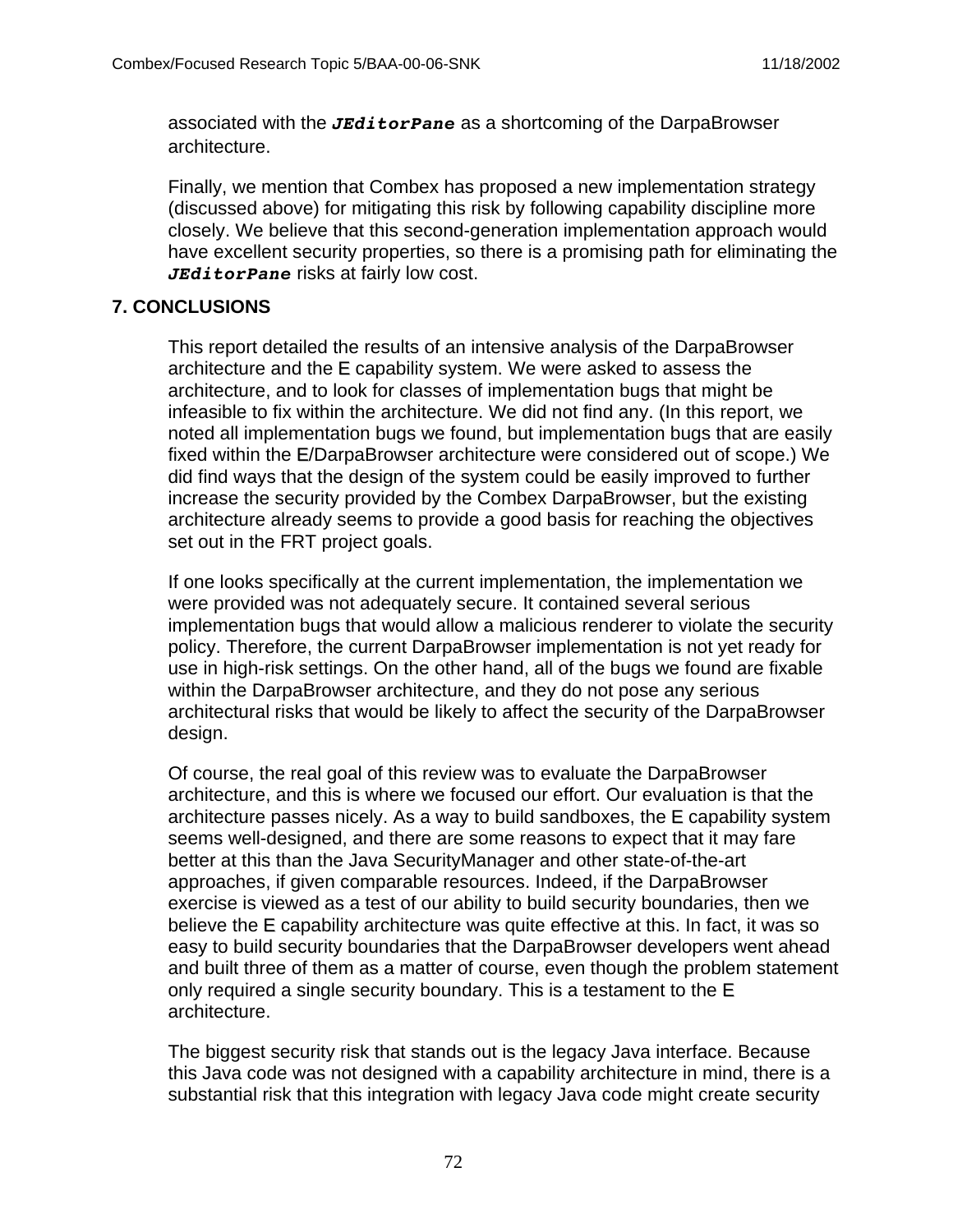breaches that allow sandboxed applications to escape their sandbox. However, safely integrating legacy code was not one of the goals of the DarpaBrowser exercise, so though we urge future research on this topic, we consider this issue outside the scope of the exercise goals.

All in all, we believe that, by following the E architecture, it is possible to build a web browser that satisfies most of the security goals of the exercise. There were a few goals that seemed fundamentally impossible to achieve—for instance, avoiding collusion is as hard as stopping covert channels, which there are good reasons to believe is an infeasible task—but this is not a shortcoming of the E architecture.

We wish to emphasize that the web browser exercise was a very difficult problem. It is at or beyond the state of the art in security, and solving it seems to require invention of new technology. If anything, the exercise seems to have been designed to answer the question: Where are the borders of what is achievable? The E capability architecture seems to be a promising way to stretch those borders beyond what was previously achievable, by making it easier to build security boundaries between mutually distrusting software components. In this sense, the experiment seems to be a real success. Many open questions remain, but we feel that the E capability architecture is a promising direction in computer security research and we hope it receives further attention.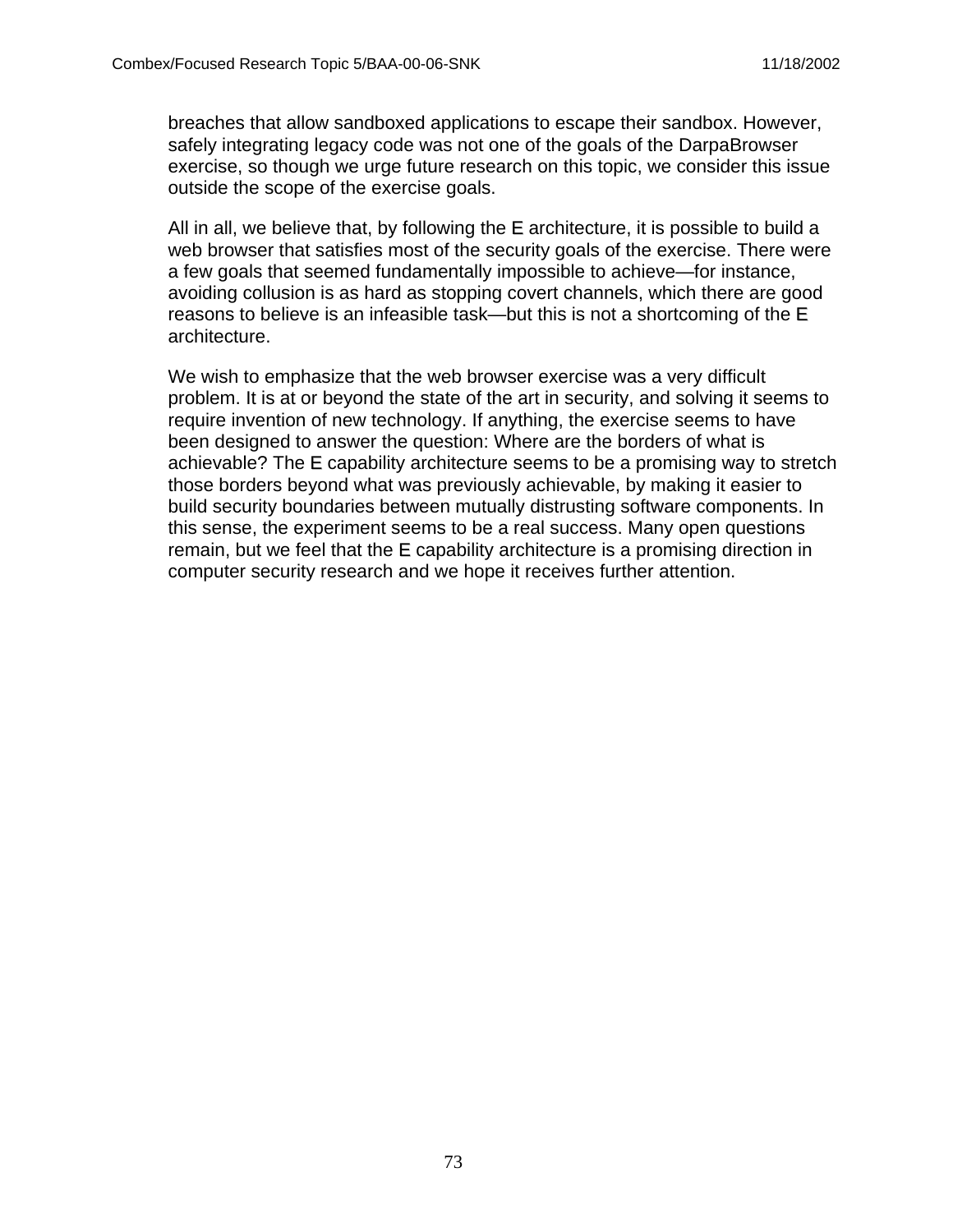# **Appendix 3: Draft Requirements For Next Generation Taming Tool (CapAnalyzer)**

The following items are required for a taming tool powerful enough to support reliable yet cost effective imposition of capability discipline on large noncapability toolkits. These requirements are presented as extensions to the existing CapAnalyzer used during this project:

- Enable revision of existing safej files
- easily start anywhere
- do superclasses before subclasses
- do supertypes before subtypes
- checkboxes are: magic, suppressed, and settable set of buckets for statics for instance stuff it is suppressed or not suppressed
- "it is on when the following eprop is on" checkmark
- as cursor rolls across methods, move focus to current comment field
- show javadoc for each method
- remember, it's not just method, it is public variables, and constructors
- fix the inner classes \$ problem
- go at random to any class
- go to the superclasses from this class
- go to return types and arg types
- log classes for seeing which classes, which packages, reviewed, by whom, when, how many times
- no interleaving instance things and static things
- make comment field append-only; when focus is moved, it is moved to end of comment: previous comments are a label with the javadoc
- toggle to showing only methods etc. in a subset of buckets so you can see safe and swing but don't bother with unsafe, for example.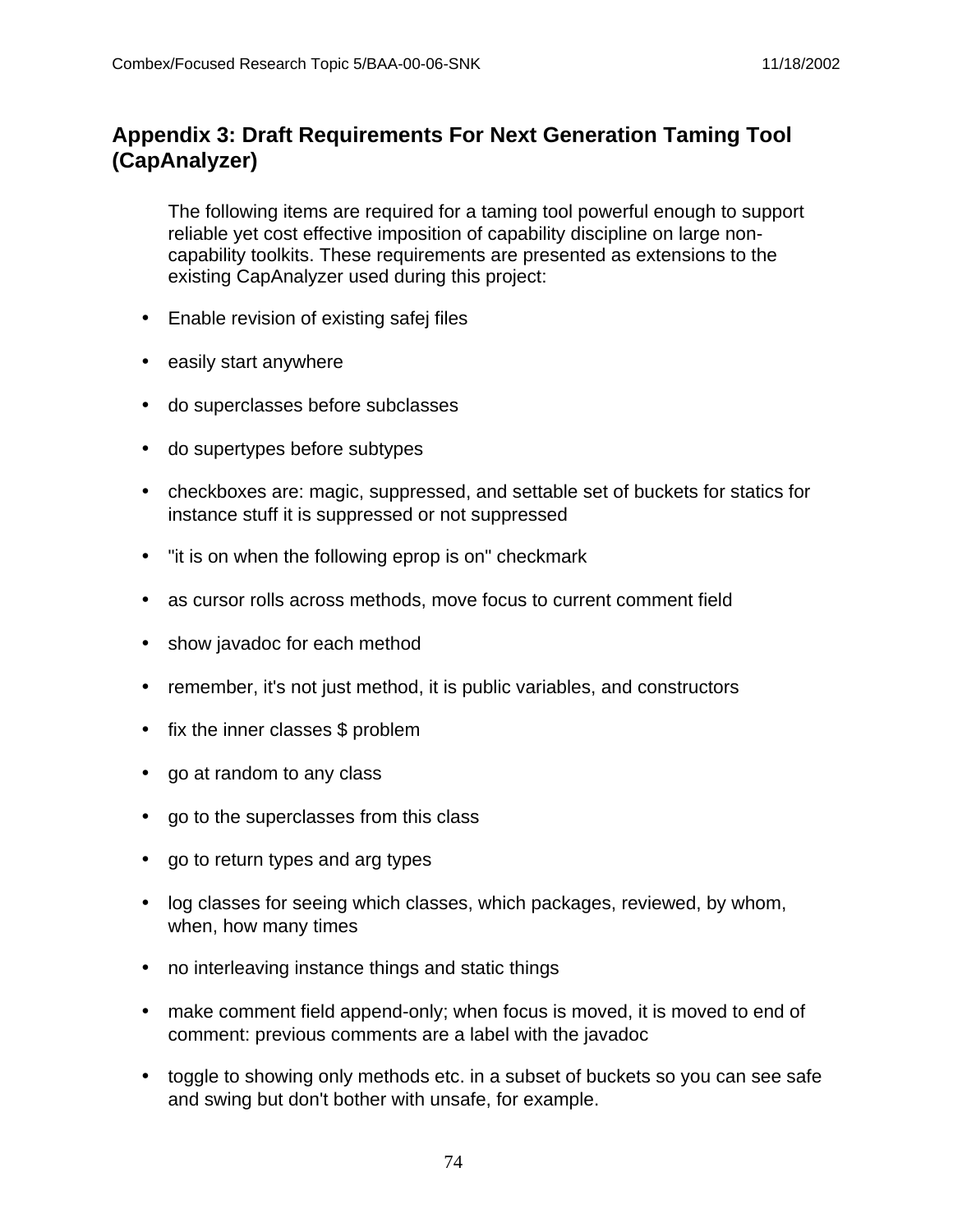- toggle instance methods to show only safe, only unsafe, or both.
- in tool, public final scalars both static and non-static are turned on by default.
- create output which can be diff'd to existing version using simple text comparators.
- automatically detect if a subclass overrides a method and the suppression in the subclass and superclass are inconsistent.
- Include new choice for disallowed methods: "override" rather than "suppress". Override will prevent the finding of the method even if the method is part of the superclass rather than being just part of the current class. The method that does the override will be automatically generated, and will throw the "no such method" exception. A warning should automatically be presented if "suppress" is selected for a class for which the method is also implemented in superclasses.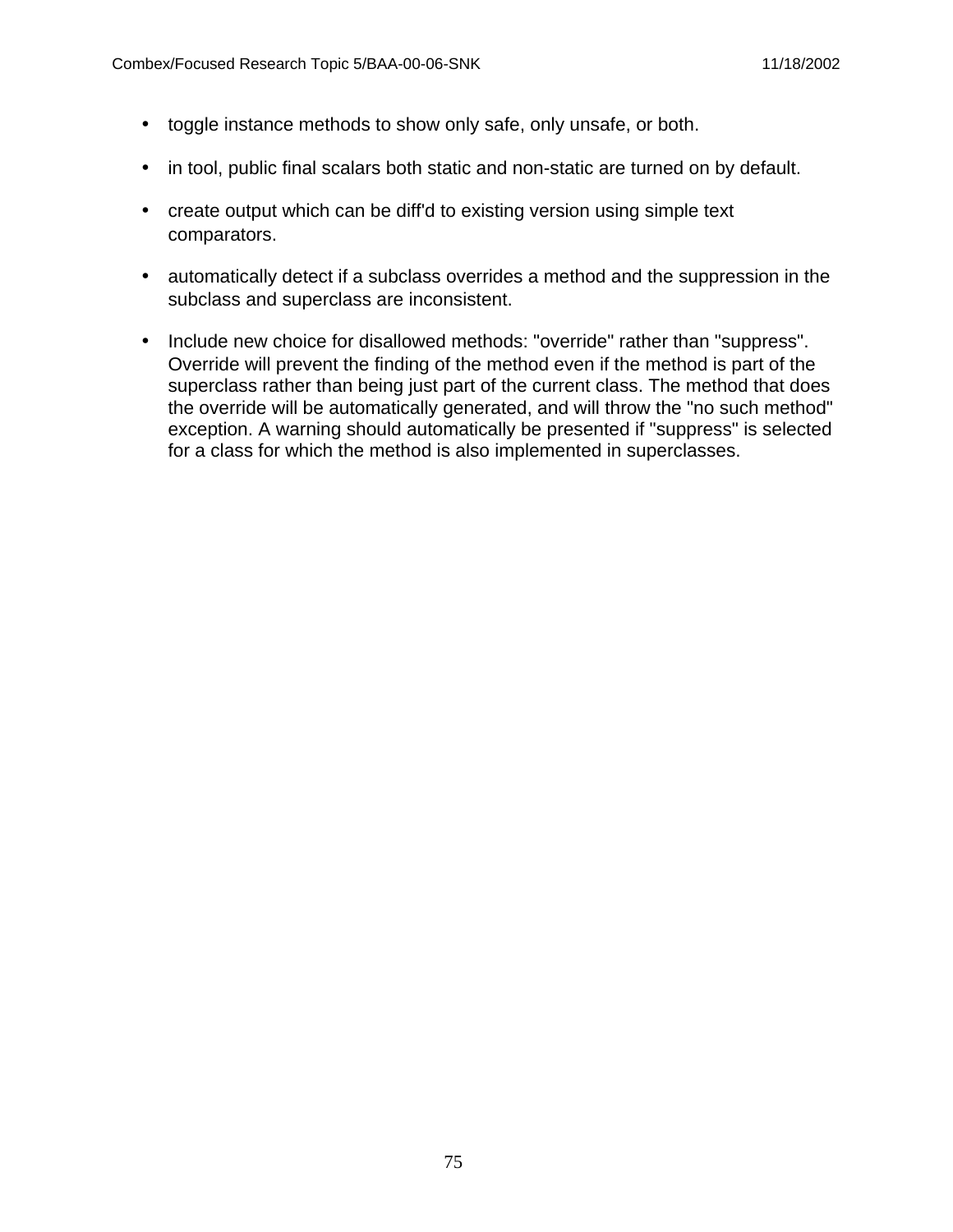# **Appendix 4: Installation Procedure for building an** E **Language Machine**

#### **INTRODUCTION**

This document describes how to build an E Language Machine (ELM). ELM is the world's first capability secure computing platform with a graphical user interface. It is invulnerable to traditional computer viruses and trojan horses, yet is as easy to use as a conventional desktop. However, since ELM is currently only a rudimentary prototype, it is not as fully featured as a modern desktop.

The basic parts of an ELM are:

- Linux core operating system
- Java Virtual machine
- E Language Interpreter
- CapDesk point and click capability secure distributed file manager

The basic idea of an ELM is that the Linux core OS launches a Java Virtual Machine, which launches an E Interpreter, which launches a CapDesk. The CapDesk file manager then seals off the underlying components of this Trusted Computing Base (TCB) in such a fashion that neither Linux nor Java nor E can directly launch any additional applications: the only applications that can be launched from a CapDesk are capability confined applications, or **caplets**. Two example caplets are included with this distribution of ELM: a simple though effective text editor (CapEdit), and an experimental non-production-quality Web browser (DarpaBrowser), and a rudimentary Web server.

### **INSTALLATION OVERVIEW**

The approach taken with this installation, to keep the process as simple as possible, is as follows:

• Perform a standard Linux installation, including a KDE desktop. The KDE desktop is used for bootstrapping: KDE supplies convenient, point-andclick user friendly tools for completing this installation. Once basic installation is complete, the KDE desktop is toggled off, and CapDesk becomes the default desktop manager. GNOME can be used rather than KDE if that is preferred; however, these installation instructions presume KDE. Similarly, any modern distribution of Linux can be used, but this installation guide specifically assumes RedHat 7.3. If you have received a full ELM build package, rather than just this page of directions, you will find Red Hat 7.3 disks included, along with a single ELM disc. If you have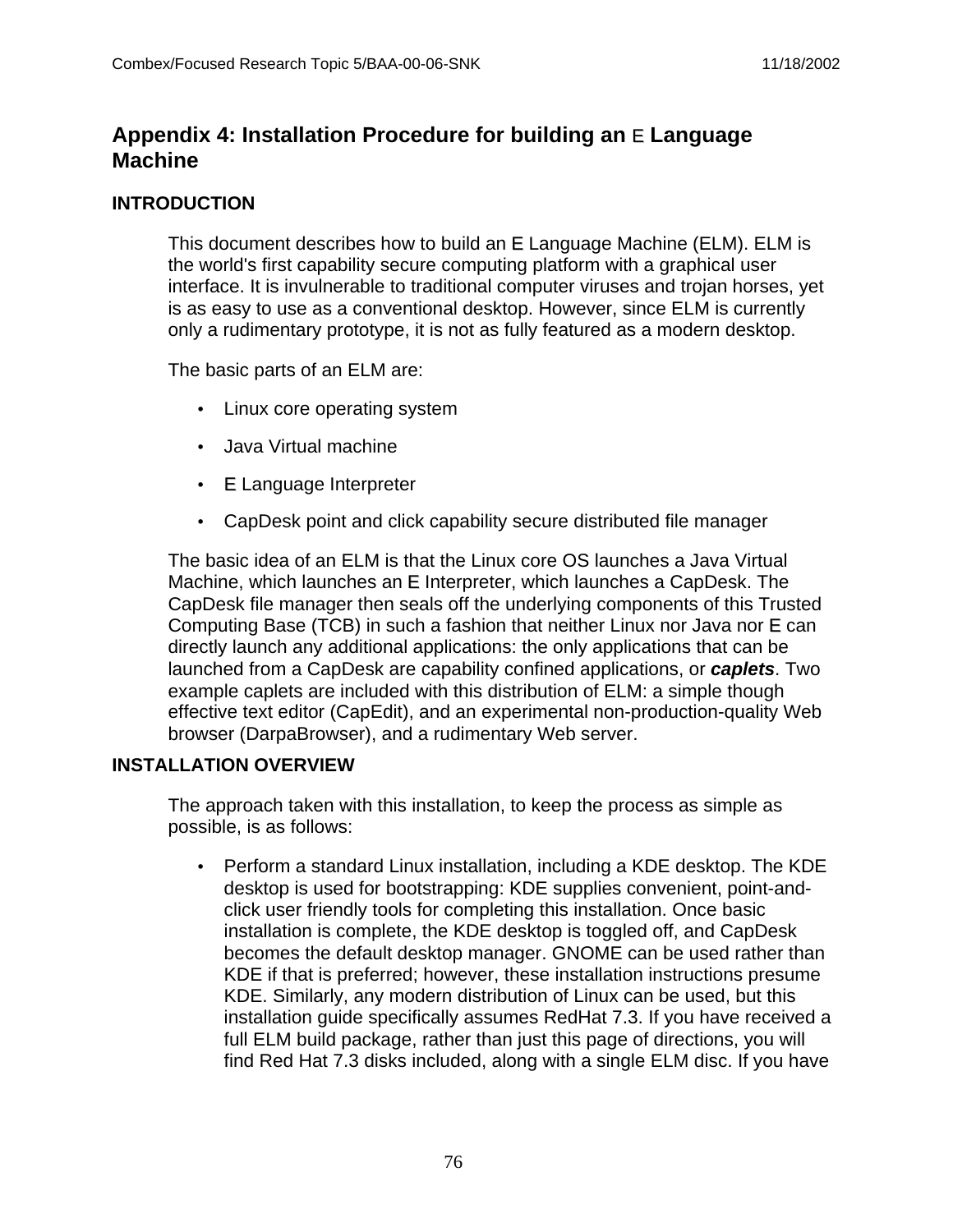only this page of directions, all elements of this build can be downloaded from the web, from Red Hat, JavaSoft, and Erights.org.

- Install WindowMaker, which will be the window manager for the ELM CapDesk.
- Install the JavaSoft Jave Runtime Environment (JRE) version 1.4. Serious problems with garbage collection have been found when using either JavaSoft JRE 1.3 or the IBM JRE 1.3 (at this time there is no IBM JRE 1.4). These problems still exist with the 1.4 version, but they have been mitigated, and do not degrade performance so rapidly that ELM cannot operate for a reasonable period of time.
- Install the E Programming Language, version 0.8.18 or later.
- Install CapDesk.
- Scan the Linux system for open ports and network services. Kill all network connections that are not driven by CapDesk or one of its caplets. These E-based connections are capability secure and present no cyberattack risks.
- Configure and toggle the system so that, at boot time, WindowMaker with CapDesk is launched rather than KDE
- Reboot, and finish configuring WindowMaker
- Install CapEdit, DarpaBrowser, and CapWebServer
- You now have your own installation of the world's first point and click desktop which is invulnerable to traditional computer viruses and trojan horses.

#### **Step One: Install Linux**

By and large, an ELM Linux installation is a standard installation. Special instructions are included for Grub and root passwords, firewalls, additional users beyond root, and desktop/package selection. These instructions assume that the ELM will be a single-user system; for a shared system, contact us at the email address at the bottom of this manual for additional assistance.

- 1. Configure your computer to boot from cd-rom.
- 2. Boot from the Red Hat 7.3 disc
- 3. Select either the Workstation or Laptop setup. Do not select the Server setup: the server option will automatically turn on large numbers of network services that will have to be shut off again later in the ELM construction process.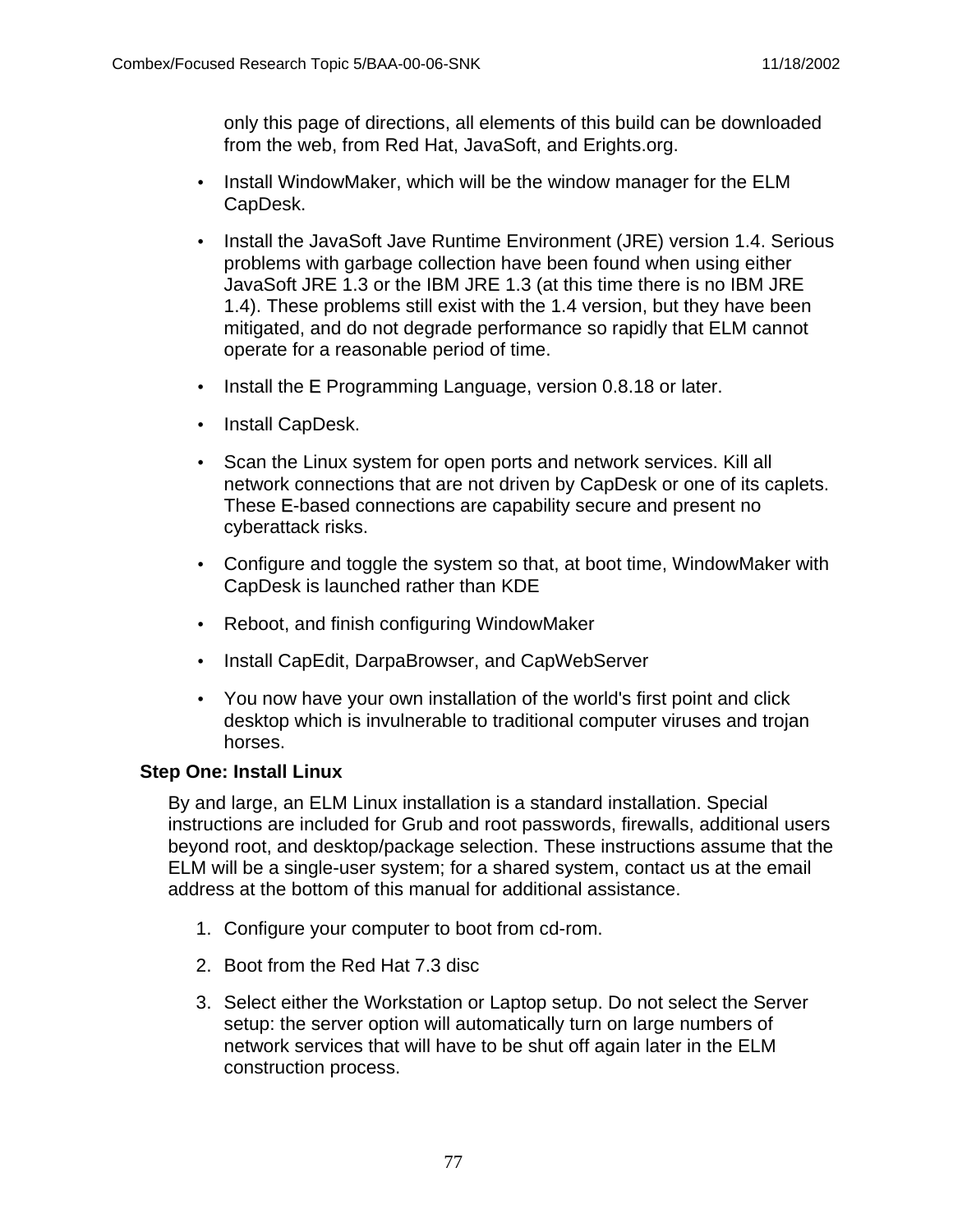- 4. Configure the keyboard, ethernet, etc. as appropriate. Choose to log in graphically if you want to use the X windows security fix listed in these instructions.
- 5. The Grub password, like the root password, is barely useful for an ELM, and only for giving weak security against direct physical control by the adversary. Frankly, against physical threats these passwords are of limited value: the serious cracker will simply boot from cd-rom or floppy, bypassing these defenses. In general, therefore, we recommend skipping the Grub password. For the same reason, we recommend assigning a simple root password. And go ahead and put that root password on a sticky note on the monitor.
- 6. Firewall: on the firewall configuration screen, select No Firewall. Firewalls are redundant on an ELM machine, except to the extent to which they interfere with legitimate computing activities.
- 7. Add User: an ELM does not need or use access control lists, and distinctions between "normal" users and "root", for security. Indeed, on a capability secure desktop, this differentiation of access becomes a pure liability: even though the access controls are superfluous, they can still get irritatingly in the way while trying to get your work done ("oops, I copied this file while under that other user name, and I don't have the authority now").

Having completed this explanation of why non-root users are a bad idea on a single-user ELM machine, we must confess that, with this rudimentary prototype, there is one advantage to having a separate user account: it provides protection against accidentally damaging system files. In a production version ELM, the default file manager windows would be capability confined to operate only in the user areas, and a special action would be needed to bring up a distinctly marked window that browsed and edited system files. Regardless, these instructions assume a user sophisticated enough not to shoot his own foot when given a reasonably friendly graphical user interface, and all instructions here assume only the root account exists.

- 8. On the Desktop/Package Selection screen, deselect GNOME. Select KDE. Also select "Select Individual Packages", which is at the far bottom of the screen and is easy to miss.
- 9. On the Individual Package Selection screen, navigate to User Interface/Desktops and select WindowMaker.
- 10.On the following screen, choose to Install Packages to Satisfy Dependencies for WindowMaker.
- 11.Complete the installation, reboot, and log in

#### **Step Two: Install WindowMaker, Java, and** E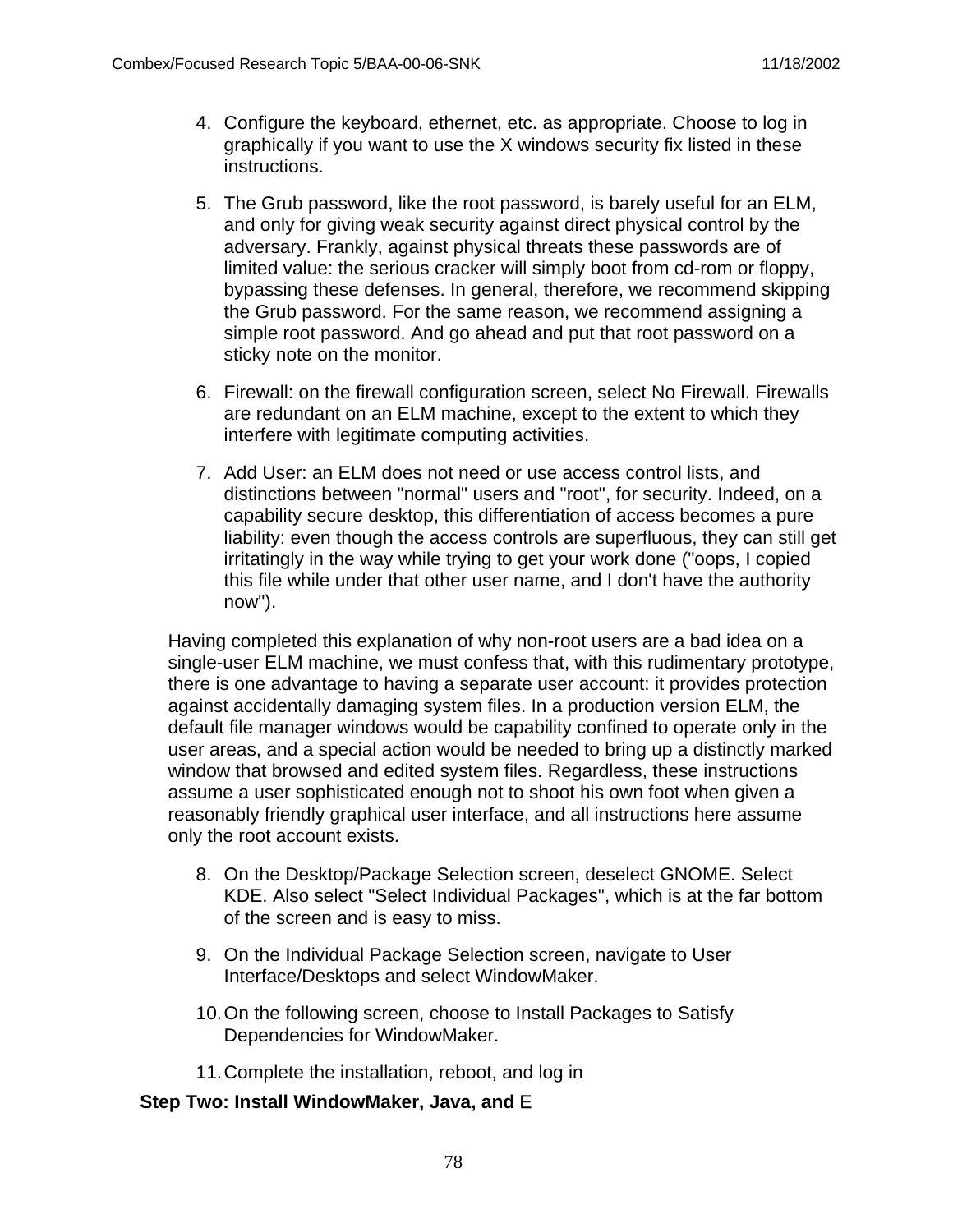- 1. Bring up a terminal (you can click on the Konsole icon on the toolbar).
- 2. Run "wmaker". This will install WindowMaker. Disregard the error messages; these will disappear when KDE is shut off
- 3. Put in the ELM cd-rom. Mount the cd-rom. Copy the jre file (with the suffix ".bin") to the KDE desktop.
- 4. Execute the jre bin file from a terminal window. It will play the JavaSoft terms and conditions. Type "yes" at the end to accept the conditions.
- 5. Accepting the JavaSoft agreement extracts an rpm file from the bin file. Click on the rpm file; this will bring up kpackage.
- 6. In the kpackage dialog, select the j2re package and click Install. This will unpack the JRE into /usr/java
- 7. In the /usr/bin directory, place a link to /usr/java/j2re1.4.0\_01/bin/java. The exact path will vary depending upon which release of java you are using.
- 8. Type "java" into a terminal. If your installation has succeeded, you will get the help page for the java virtual machine.
- 9. Create a folder under /root named "elang".
- 10. Click on the E tar.gz file on the cd-rom. This will bring up Ark.
- 11. Extract the E tar.gz file into /root/elang.
- 12.In /root/elang, copy the eprops-template.txt file to eprops.txt. Edit eprops.text.

Change the "e.home=" line to

e.home=/root/elang/

Change the TraceLog\_dir line to

TraceLog\_dir=/root/etrace/

- 13.Create the folder /root/etrace/
- 14.Test CapDesk: in a terminal, type "java -jar /root/elang/e.jar /root/elang/scripts/CapDesk.e" In general, you will receive a flurry of warning and error messages which are irrelevant. If you start seeing a series of printouts in the terminal such as "start" and "compiled maker maker", the launch of CapDesk is proceeding successfully. Depending on the performance characteristics of your computer, a window labeled "My CapDesk" will arrive on your desktop in due course. Navigate by clicking and double-clicking on folders, and the Up Directory button.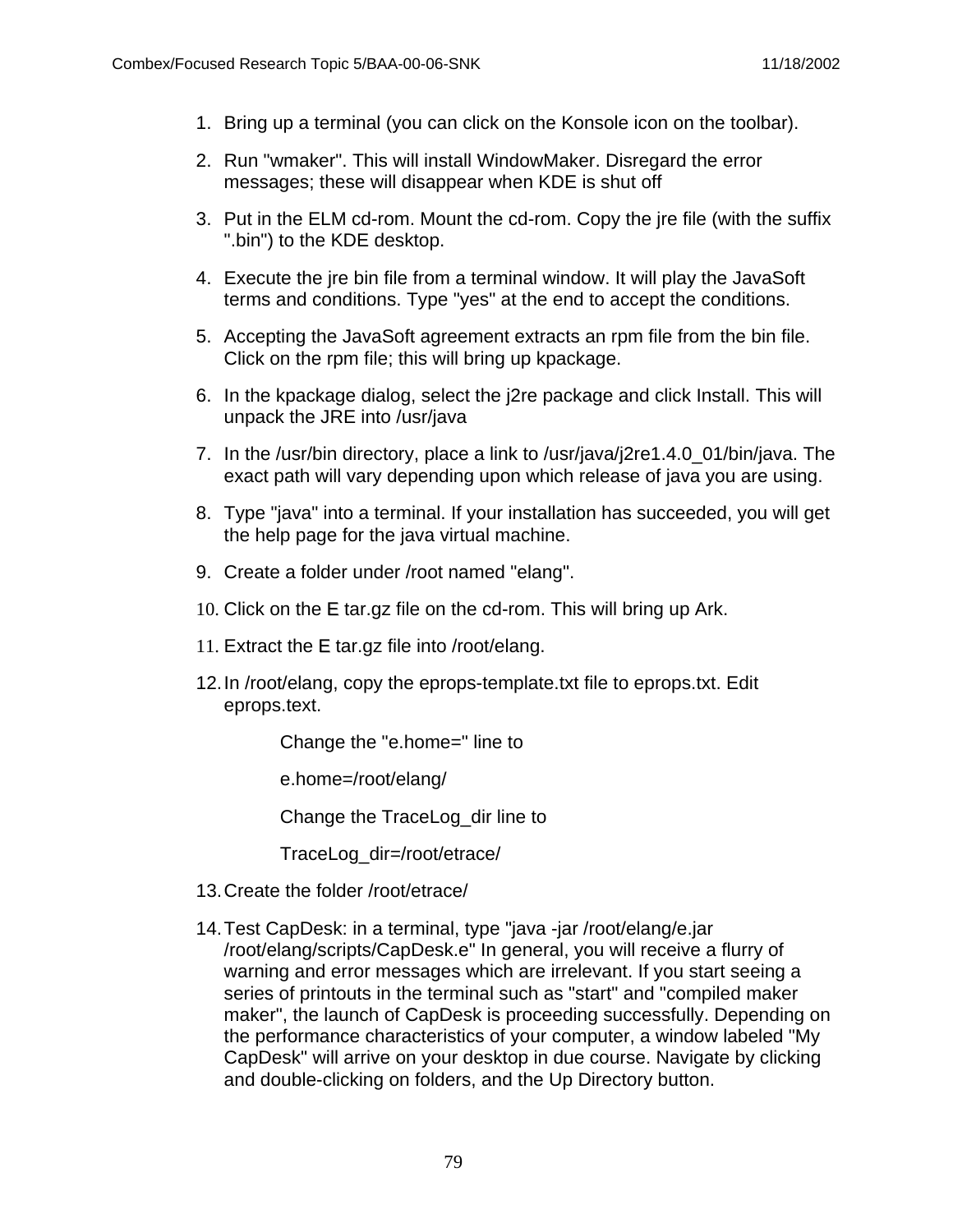15.Close the CapDesk window, shutting it down. If you leave CapDesk running during the upcoming security check, it will be much more difficult to ascertain which network services are security risks, since CapDesk itself creates a number of secure network connections.

#### **Step Three: Secure Machine Against Network Services**

Even for laptop and workstation installations, RedHat by default turns on several network services. And any variation in the Linux version being used could cause other services to run as well. They all need to be shut off.

- 1. Make sure CapDesk is shut down.
- 2. In a terminal, run "lsof -i". This will give you a list of all the ports that are open to attack. Your list may be different if you have varied even slightly from the directions and version numbers herein. But the following items typically need to be removed or modified:
- 3. Remove or rename /sbin/portmap
- 4. Remove or rename /usr/sbin/sendmail
- 5. Somehow configure the X server startup process with the "-nolisten tcp" option. If you are using console login, this argument can be passed through the startx command ("startx -- -nolisten tcp"). If you are using XDM for graphical login, edit the /etc/X11/xdm/Xservers file. Append the nolisten option to the startup command for the :0 X server: ":0 local /usr/X11R6/bin/X -nolisten tcp".
- 6. Run lsof -i again to confirm that there are no active ports. If possible, run an nmap scan of this machine from another machine, as a double check.

### **Step Four: Configure WindowMaker/CapDesk Startup**

1. At the bottom of the file /root/GNUstep/Library/WindowMaker/autostart, add the lines

cd /root/elang java -jar e.jar scripts/CapDesk.e &

This will cause CapDesk to launch automatically during login to ELM.

2. Remove all the items that appear by default on the WindowMaker popup window that are inappropriate for a capability secure desktop. This is almost the entire list of standard options. We recommend replacing the file /root/GNUstep/Defaults/WMRootMenu with this much shorter version (though you may want to go into Windowmaker and set your theme and style for the desktop before going all the way to this drastic extreme: you can replace this file using CapEdit after you have otherwise completed ELM if you prefer a lighter, brighter desktop than the default WindowMaker)::

("Applications",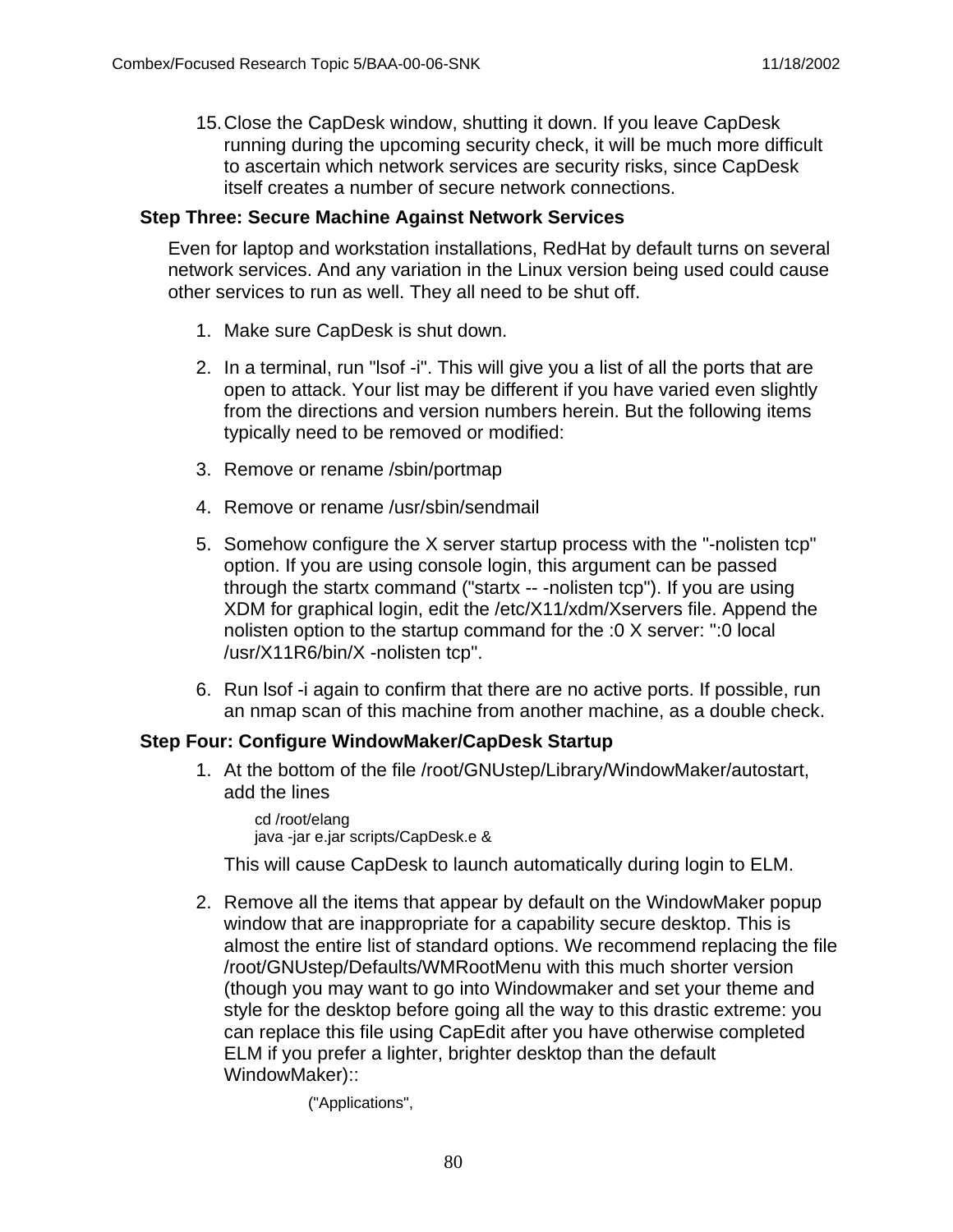("Exit", ("Restart", RESTART), ("Exit", EXIT) ) )

- 3. Use the KDE Desktop Switcher, or run "switchdesk" from a terminal, to choose WindowMaker as the default window manager.
- 4. Restart your system. If all goes well, when you log in , you should come up under WindowMaker, and CapDesk should launch automatically.
- 5. Double-click on the WindowMaker Preferences icon at the top right corner of the screen. Go to "Miscellaneous Ergonomic Preferences". Choose to make the Size Display show at the corner of the screen. Choose to make thePosition Display show at the corner of the screen. Windows drawn by Java seem to have trouble overrunning these realtime popups when they are in the center of the window being adjusted.
- 6. Right-click on the terminal icon in the top right corner and pick "Settings" off the popup menu. Delete "xterm" from the application path.
- 7. At this point you have constructed a full ELM workstation. It is possible for users of even modest sophistication to break through the veil of capability security in which Linux and Java have been wrapped, but it is not possible to do so by accident. Since a person with physical access to the system cannot be stopped from running any non-capability-application he wants to run, if that is his dearest intention, this seems like a sensible tradeoff of usability versus security for this rudimentary prototype of a capability secure desktop.

#### **Step Five: Confined Application Installation and Normal Operations**

Navigation with CapDesk is typical of point and click file managers. Double-click on a folder to open that folder's contents in the current panel; single click the folder to see its contents in the next panel to the right. Press the Up-folder button on the toolbar to navigate up through the directory tree. Type a folder path in the field at top and press Enter to jump directly to a location. Right-click on a folder and on a file to see the options that appear in the popup menu.

To install CapEdit:

- 1. Browse in a CapDesk window to /root/elang/caplets/capEdit/
- 2. Right-click on the file capEdit.caplet. Choose "Install" from the popup menu.
- 3. Choose a name, an icon, and a default document suffix for CapEdit. You can simply click "Finish Installation", accepting the defaults.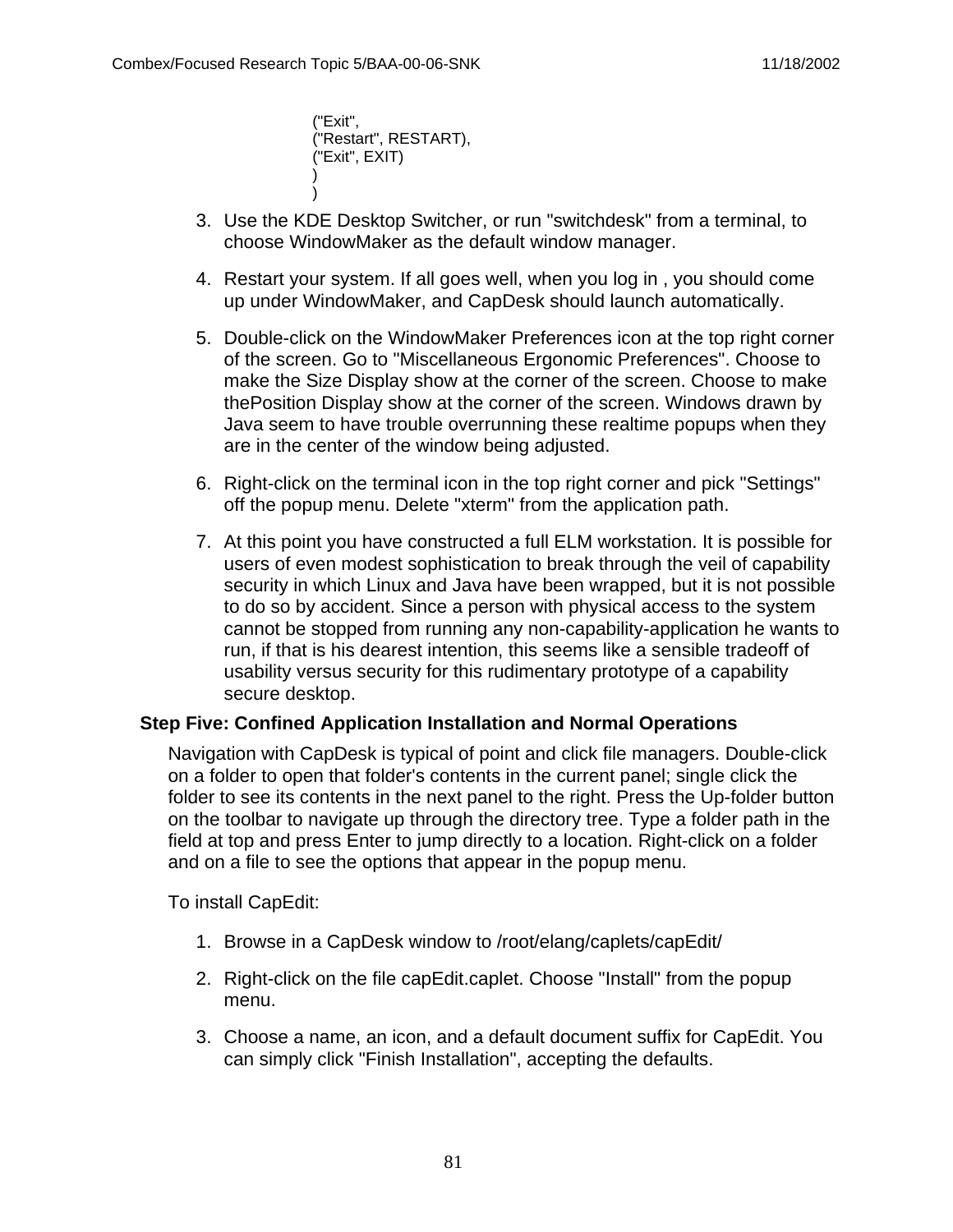- 4. There are several ways to bring up CapEdit and edit a file. Double-click on a file with the CapEdit suffix (".txt" by default). Or right-click on any file, choose "Open With" from the popup menu, and select CapEdit. Or, to launch CapEdit with a file, right-click on capEdit.caplet and choose "Run".
- 5. Once CapEdit is up and running, you can open additional files either with the Open File button on the CapEdit toolbar, or by dragging and dropping files from a CapDesk file manager window.
- 6. Note: the cut/copy/paste buttons on the bottom of the window (the powerbar) are non-operational. However, control-x/c/v do cut/copy/paste.

To install CapWebServer:

- 1. Navigate to the capWebServer folder in /root/elang/caplets/capWebServer
- 2. Right-click on the file capWebServer.caplet. Choose "Install" from the popup.
- 3. This installation dialog has two tabs. The first is identical to the CapEdit tab. The second tab offers Server authorities. Choose to grant a server port (port 80 is the standard web server port, change it if you like, but you will need to specify any nonstandard port in the URLs for the web browsers thereafter). Choose also to allow the web server to run "independently". It will still be capability confined, but it will run on a separate java vm, which will make CapDesk itself more responsive.
- 4. To run the web server, right-click on a folder that is configured as the root of a set of page document folders. There is an example root doc folder in the CapWebServer folder. Right-click on this, and Open With...CapWebServer.
- 5. A dialog box should come up after the separate jvm has launched the server is operational. To terminate the server, click the Terminate button or close the window. In general, you will want to minimize this dialog box. The web site being served can be reached by simply going to http://localhost/ using the DarpaBrowser. Any other web browser can connect and use it as well; keep in mind, however, that this is a rudimentary prototype.

#### **To install DarpaBrowser:**

- 1. Navigate to the DarpaBrowser folder by the CapEdit folder.
- 2. Right-click on either darpaBrowser.caplet (for the simple demonstration version) or darpaBrowserMemless.caplet (for the testbed version) . Choose to install. Note: you can install both if you prefer, just make sure that they have different pet names (which will happen automatically if you just choose the default pet names).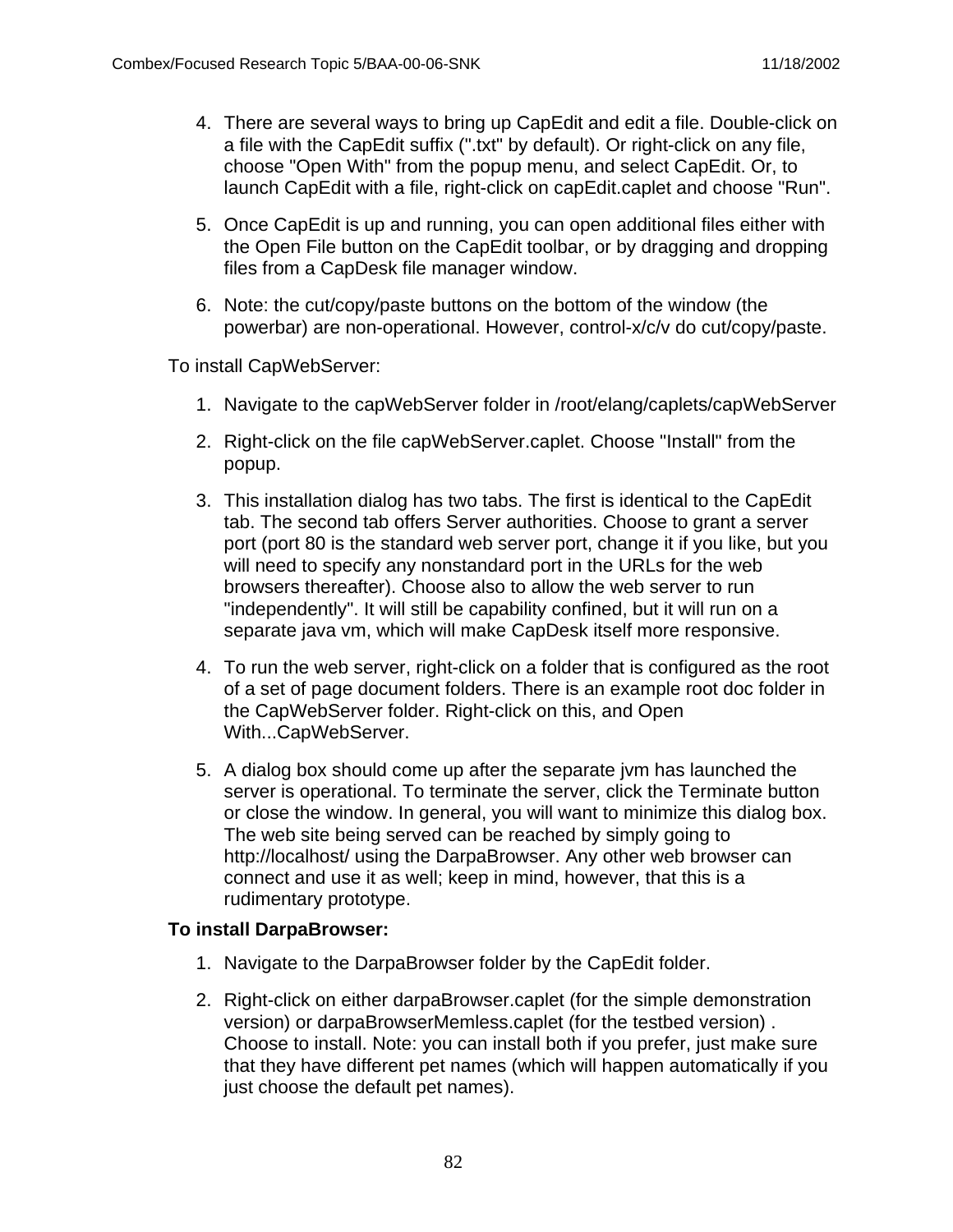- 3. Note that this installation dialog has two tabs. The first tab is identical to the CapEdit tab. The second tab offers web protocol authority. Choose http protocol. Note: file protocol does not work at this time.
- 4. Right-click on darpaBrowser.caplet and choose Run to launch the browser. If you are connected to the web, type a URL, such as "http://www.combex.com" into the Goto field and hit Enter to begin browsing.
- 5. The "copy" button on the powerbar is operational, and can be used to copy text to be repasted into CapEdit documents.
- 6. The DarpaBrowser is not currently able to read local html files; it must access its pages via http (though if you have a web server running on localhost, that can be accessed).
- 7. You can explore alternate renderers by selecting the Choose Renderer button. By default, the DarpaBrowser starts with its benign renderer; DarpaBrowserMemless starts with capTreeMemless. The textRenderer only works with the demo DarpaBrowser. The benignMemless renderer only works with the testbed DarpaBrowserMemless. The evil renderer, which is by far the most interesting renderer, works with both browsers. This renderer will attack your system in an attempt to take control. It will report on its results as it attempts various breaches. When run unconfined on a Windows or bare Linux system, these attacks are successful. However, here on the CapDesk, they all fail. One of the pages in the sampleRootDoc for the CapWebServer shows the results of these attacks if the malicious renderer is run with standard Windows/Linux authorities.
- 8. Each of the renderers has strengths and weaknesses. None of them are production quality; they were all designed for research, not daily operations.

The two benign renderers paint pages quite well, but are extremely fickle about the HTML they accept and consequently many, many pages on the Web cannot be rendered (including the Google home page, for example). A particular problem for the benign renderer is the meta tag <meta httpequiv="Content-Type" content="text/html; charset=iso-8859-1">. This tag, which is becoming ubiquitous, is misinterpreted by the Java JEditorPane widget's parser to have a "/html" tag embedded in it, with catastophic consequences. The home pages for Combex,

http://www.combex.com, and for the E platform, http://www.erights.org, have been carefully edited to ensure that they will work with this renderer. So have all the pages in the sampleRootDoc for the CapWebServer.

The textRenderer will successfully render any html page no matter how badly formed the HTML; however, it is an uninteresting presentation,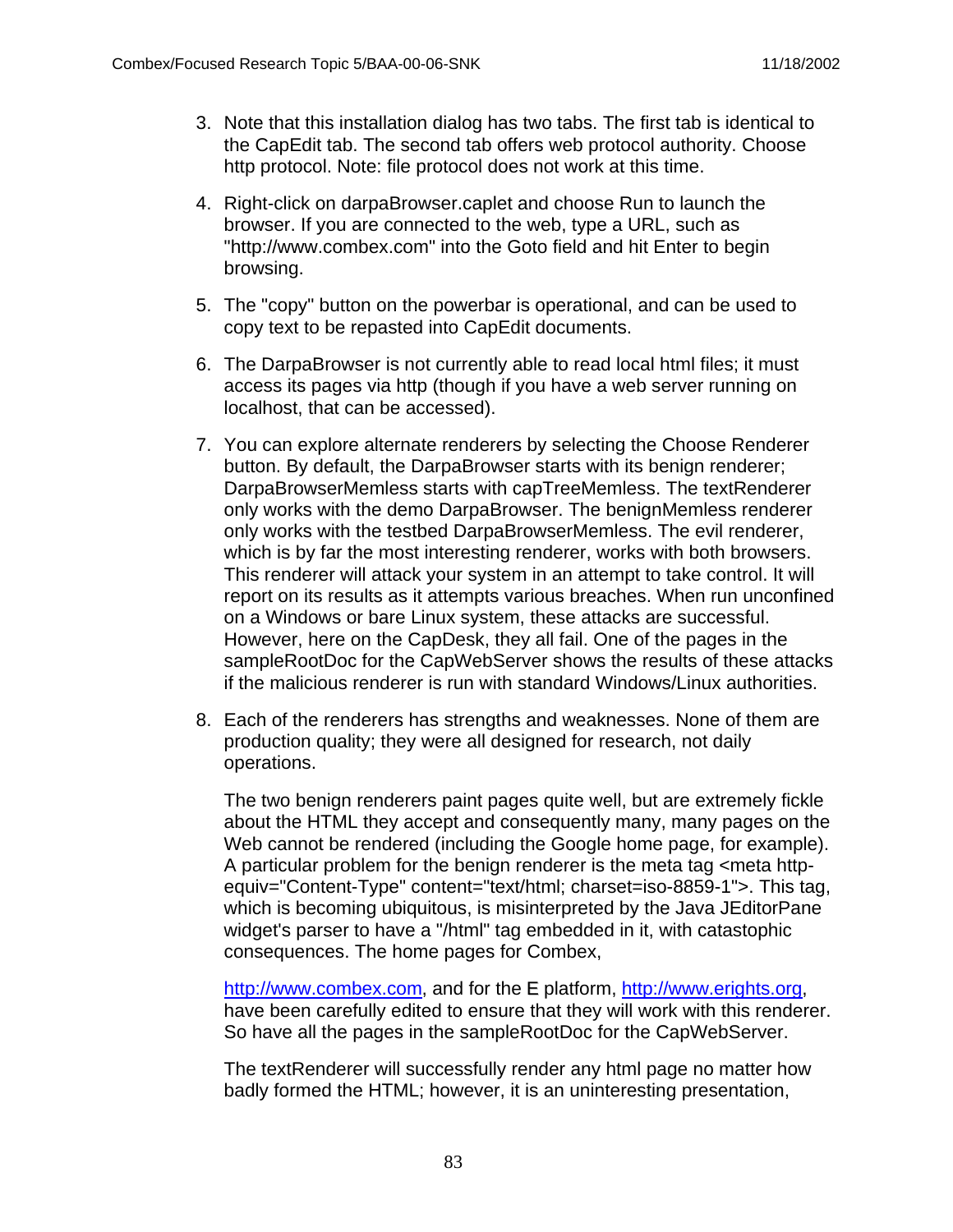simply being the source text of the page. CapTreeMemless will render most Web pages, but the output is far from attractive, and long pages (such as the E in a Walnut page) will fail.

To shut down ELM: Right click anywhere on the WindowMaker background. Choose Exit/Exit off the popup menu to shut down.

Congratulations! You have an operational CapDesk system.

#### **Step Six: Maintenance**

The CapDesk capability secure desktop is just a rudimentary prototype at this time. While much of the maintenance of a Linux machine can be done using the CapEdit text editor to modify config and startup files, it may occasionally be convenient or necessary to use the tools available from the KDE desktop. When logging in, select kde or failsafe from the Session Type menu on the login dialog. Perform maintenance as required. Upon rebooting, select Session Type default to return to the CapDesk configuration.

#### **IN CASE OF EXTREME DIFFICULTY**

.

Contact Marc Stiegler at marcs@combex.com for further assistance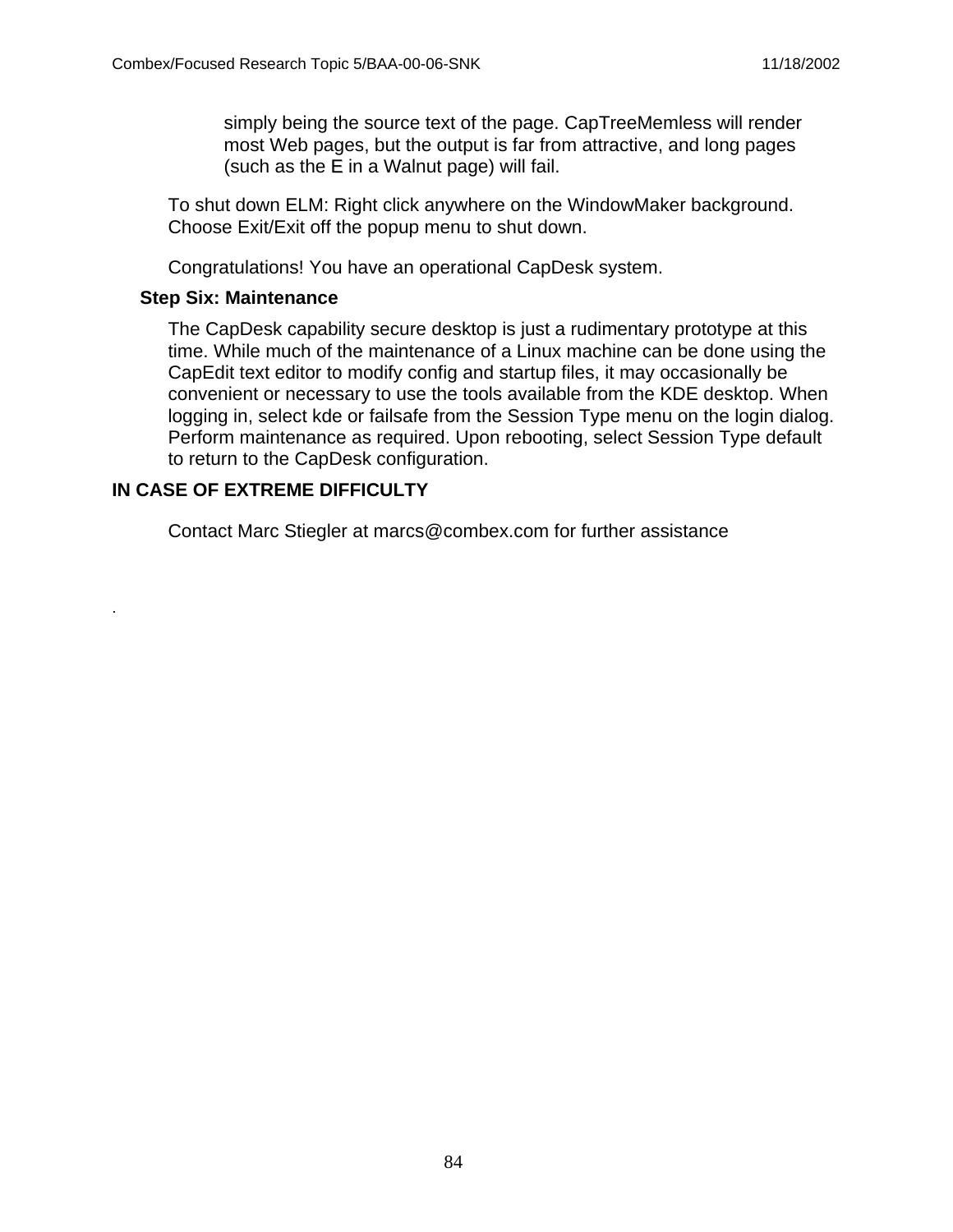## **Appendix 5: Powerbox Pattern**

#### **The powerbox pattern will be incorporated into the next release of E in a Walnut, which is at this time the definitive work for practical programming in the E language. This is a draft for the powerbox section of the book.**

The powerbox pattern collects diverse elements of authority management into a single object. That object, the powerbox, then becomes the arbiter of authority transfers across a complex trust boundary. One of the powerbox's most distinctive features is that it may be used for negotiations of authority. The less trusted subsystem may, during execution, request new authorities, and the powerbox operator may, in response to the request, depending on other context that it alone may have, decide to confer that authority.

The powerbox is particularly useful in situations where the object in the less trusted realm does not always get the same authorities, and when those authorities may change during operation. If the authority grant is always the same and does not change during operations, a simple emaker-style authorization step suffices, and a powerbox is not necessary. If the situation is more complex, however, collecting all the authority management into a single place can make it much easier to review and maintain the extremely securitysensitive authority management code.

Key aspects of the powerbox pattern include:

- A powerbox uses strict guards on all arguments received from the less trusted realm. In the absence of guards, even an integer argument received from untrusted code can play tricks: the first time the integer-like object (that is not really an integer) is asked to "add", it returns the value "123"; but the second time, it returns the value "456", with unpredictable (and therefore insecure) results. An ":integer" guard on the parameter will prevent such a fake integer from crossing into your realm.
- A powerbox enables revocation of all the authorities that have been granted. When you are done using a less trusted subsystem, the authorities granted to it must be revoked. This is true even if the subsystem is executing in your own vat and you nominally have the power to disconnect all references to the subsystem and leave the subsystem for the garbage collector. Even after being severed in this fashion, the subsystem will still exist for an unbound amount of time until the garbage collector reaches it. If the authorities it has received have not been revoked, it can surprise you with its continued operations, and continued use of authority.

Not all kinds of objects in the Java API can be made directly revokable at this time, because an E revokable forwarder cannot be used in all the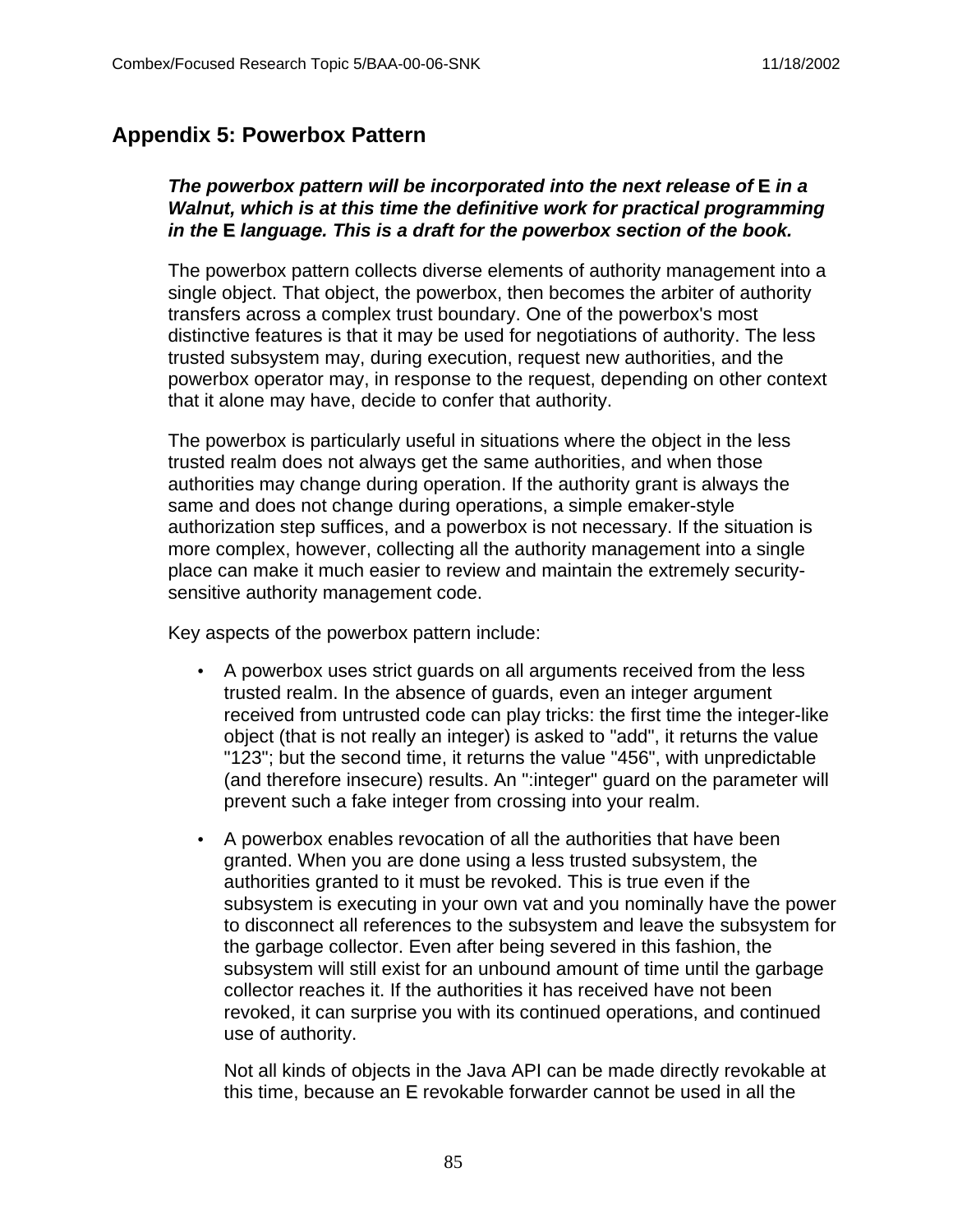places where an actual authority-carrying Java object is required. For example, if the untrusted object may want to create a new image from an url. The natural way of doing this would be to call the Java Icon class constructor with (url) as the argument. But if an E forwarder were handed to this class constructor, the constructor would throw a type exception.

There are different solutions in different situations. In this example, it may be acceptable, to require that the untrusted object read the bits of the image from the url (through a revokable forwarder) and then convert the bits into an icon.

• A new powerbox is created for each subsystem that needs authorities from within your trust realm. If a powerbox is shared across initiations of multiple subsystems, the powerbox may become the channel by which subsystems can illicitly communicate, or the channel by which an obsolete untrusted subsystem can interfere with a new one. When the old untrusted subsystem is discarded, its powers must all be revoked, which necessarily implies that a new subsystem will need a new powerbox.

In the following example, the less trusted object may be granted a Timer, a FileMaker that makes new files, and a url. The object may request a different url in the course of operations, in which case the powerbox will ask the user for authorization on the objects's behalf; the old url is revoked, and the new one substituted, so that the object never has authority for more than one url at a time. The object that operates the powerbox may revoke all authorities at any time, or it may choose to revoke the Timer alone. Finally, the operator of this powerbox may, for reasons external to the powerbox's knowledge, decide to grant an additional authority during operations, an authority whose nature is not known to the powerbox.

```
# The authorized url may change during operations, so it is a var
def makePowerboxController(optTimer,
         optMakeFile,
         var optUrl,
         optMakeUrl,
         makeDialogVow) {
```

```
# In the revokers map, the object being revoked is the key, the revoker
# is the value. Note it is the actual object, not the forwarder to the
 # object, that is the key.
var revokers := [1.asMap()
```

```
# when a revokable forwarder is made, the revoker is automatically
 # placed in the map of revokers
 def makeRevokableForwarder(object) :near {
 var innerObject := object
  def revoker {
   to revoke() {innerObject := null}
  }
 revokers with= (object, revoker)
  def forwarder extends(innerObject){}
```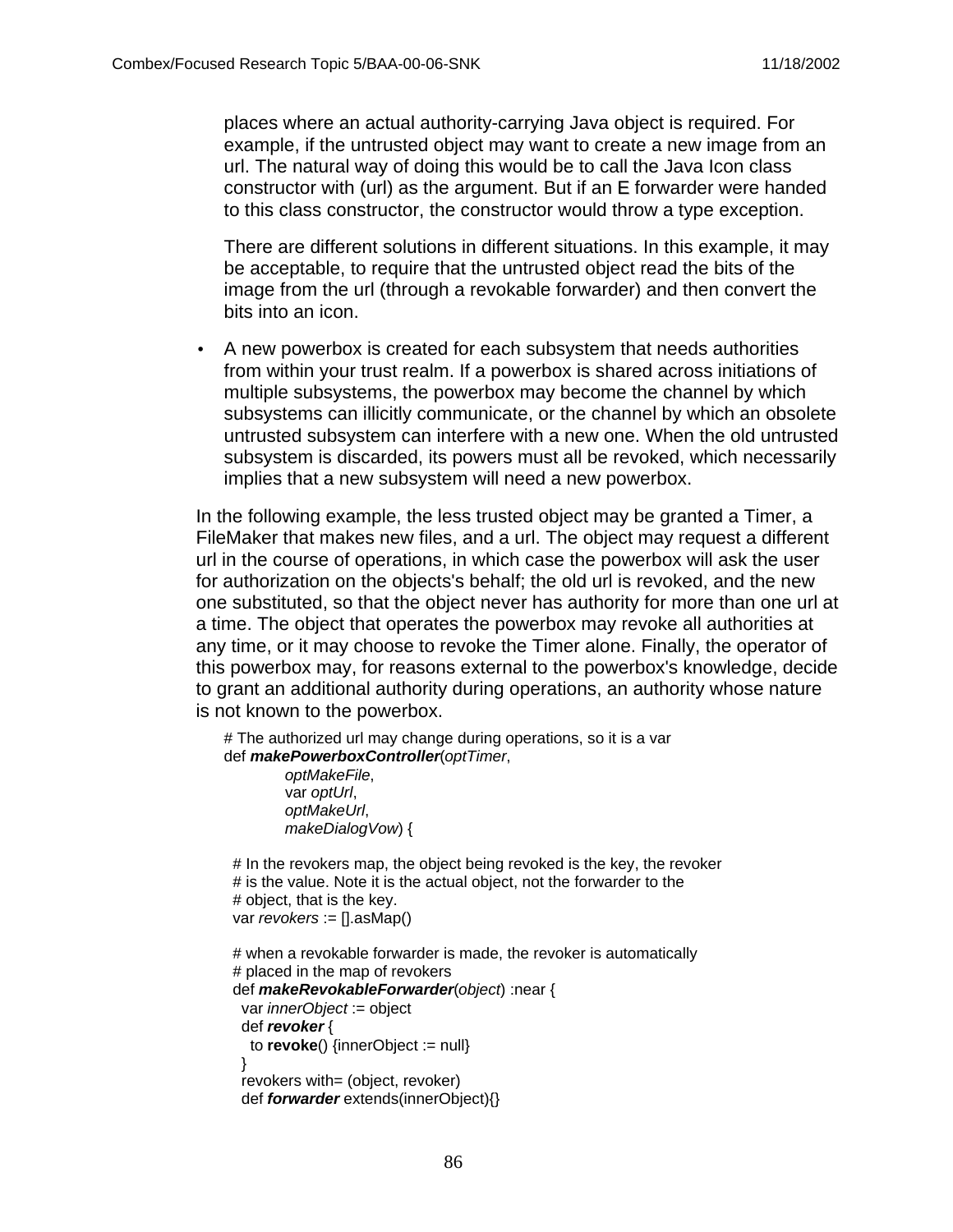}

```
# makeFileFacet is exposed to less trusted realm; guard the path it receives
  # This simple file facet only supplies two methods that return immutables
  # If the file handed out mutable objects, such as streams, these would have
  # to be wrapped with revokableForwarders as well.
  def makeFileFacet(path :String) :near {
   def theFile := optMakeFile(path)
   def fileFacet {
    to getText() :String {theFile.getText()}
    to setText(text :String) {theFile.setText(text)}
   }
   makeRevokableForwarder(fileFacet)
  }
  # makeFile is actually handed to the less trusted object
  # It is either null or a revokable forwarder for makeFileFacet
  # In other words, makeFile is a revokable maker of revokable file facets
  def makeFile
 if (optMakeFile == null) {
   bind makeFile := null
  } else {
   bind makeFile := makeRevokableForwarder(makeFileFacet)
  }
  def makeRevokableUrlFacet(optUrl) :near {
  if (optUrl == null) {
    null
   } else {
    def urlFacet {
     to getBytes() :pbc {optUrl.getBytes()}
    }
    makeRevokableForwarder(urlFacet)
   }
  }
  # Return a vow for a new url 
  # Use dialog with user to determine if new url should be granted
  # Vow resolves to null if anything goes wrong
  def makeRevokableUrlVow := {
   def makeUrlVow(requestedUrl :String, why :String) :vow {
    def urlDialogVow := 
     makeDialogVow("Url Request",
          `<html>
Confined Object requesting url for this reason:<p>$why
</html>`,
         requestedUrl,
         ["Grant", "Refuse"])
    when (urlDialogVow) -> done(dialog) {
    if (dialog.getButton() == "Grant") {
       optUrl := optMakeUrl(dialog.getText())
       makeRevokableUrlFacet(optUrl)
     } else {null}
    } catch prob {null}
   }
```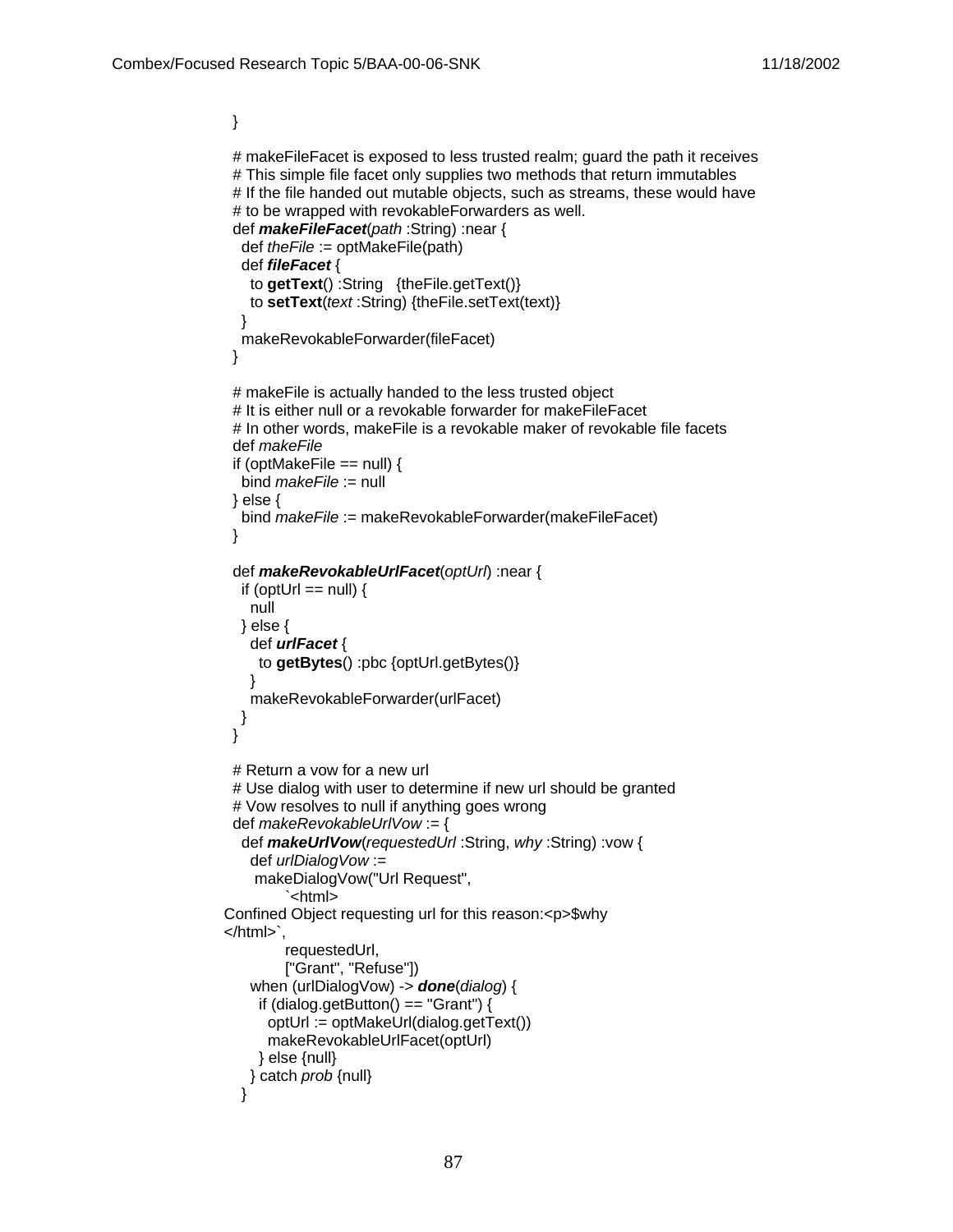makeRevokableForwarder(makeUrlVow)

}

```
var caps := [1, asMap() caps with= ("TIMER", makeRevokableForwarder(timer))
 caps with= ("FILEMAKER", makeFile)
 caps with= ("URL", makeRevokableUrlFacet(optUrl))
```
#### def **powerbox** {

```
 # any of these capabilities may be null, i.e., all are optional
# in a powerbox, strictly at the whim of the powerbox operator
 # who created the powerboxcontroller and the powerbox
 to optCap(key :String) :any {caps.get(key, null)}
```

```
 # When the less trusted object requests a new url, the
  # old url is immediately revoked, and the promise for the
  # new url is substituted
  # If the powerbox has revokedAll, any attempt to requestUrl
  # will throw an exception back to the untrusted object
  # The "why" parameter is the less trusted object's justification
  # for needing the url
  to requestUrl(requestedUrl :String, why :String):vow {
   if (optUrl != null) {revokers[optUrl].revoke()}
   revokableUrlVow := makeRevokableUrlVow(requestedUrl, why)
   caps with= ("URL", revokableUrlVow)
   revokableUrlVow
  }
 }
 def powerboxController {
  to revokeAll() {
   for each in revokers {each.revoke()}
  }
  to revokeTimer() {revokers[timer].revoke()}
  # Confer an additional capability during execution
  to conferCap(key, cap) {
   caps with= (key, makeRevokableForwarder(cap))
  }
  to getPowerbox() :any {powerbox}
 }
```
# now, show how to create a powerbox and hand it to an untrusted object

```
def makeUntrustedObject(powerbox) :any {
  def timer := powerbox.optCap("TIMER")
  def urlVow := powerbox.requestUrl("http://www.skyhunter.com")
  def untrustedObject {
   #...
  }
}
```

```
def powerboxOperator() {
```
}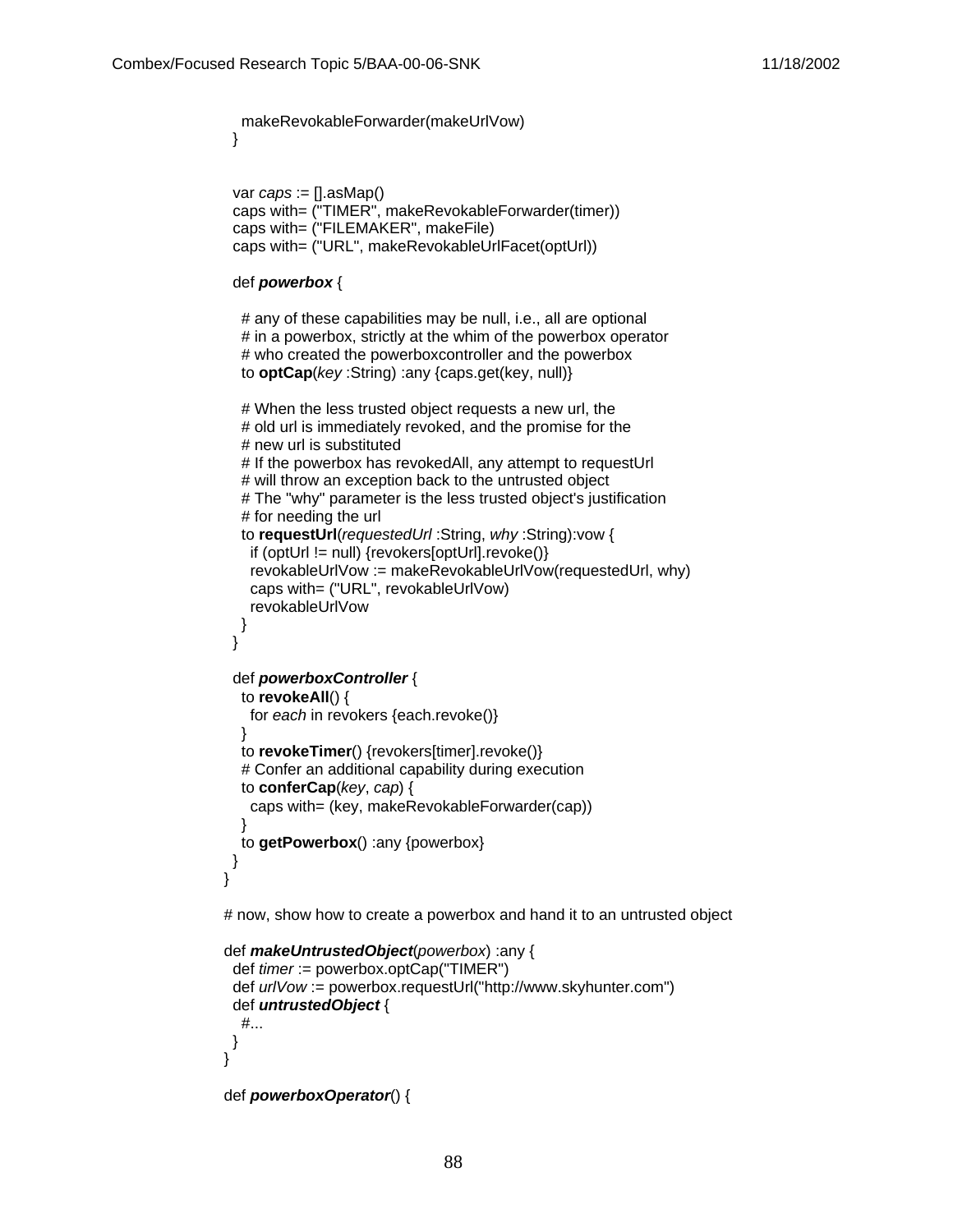def **makeDialogVow** {#...construct dialog vow } # use real objects, not nulls, in typical operation, though nulls are valid arguments def controller := makePowerboxController(null, null, null, null, makeDialogVow) def powerbox := controller.getPowerbox()  $def$  untrusted := makeUntrustedObject(powerbox) # later, confer an additional authority def special controller.conferCap("SPECIAL", special) # when done with the untrusted object, revoke its powers controller.revokeAll()

}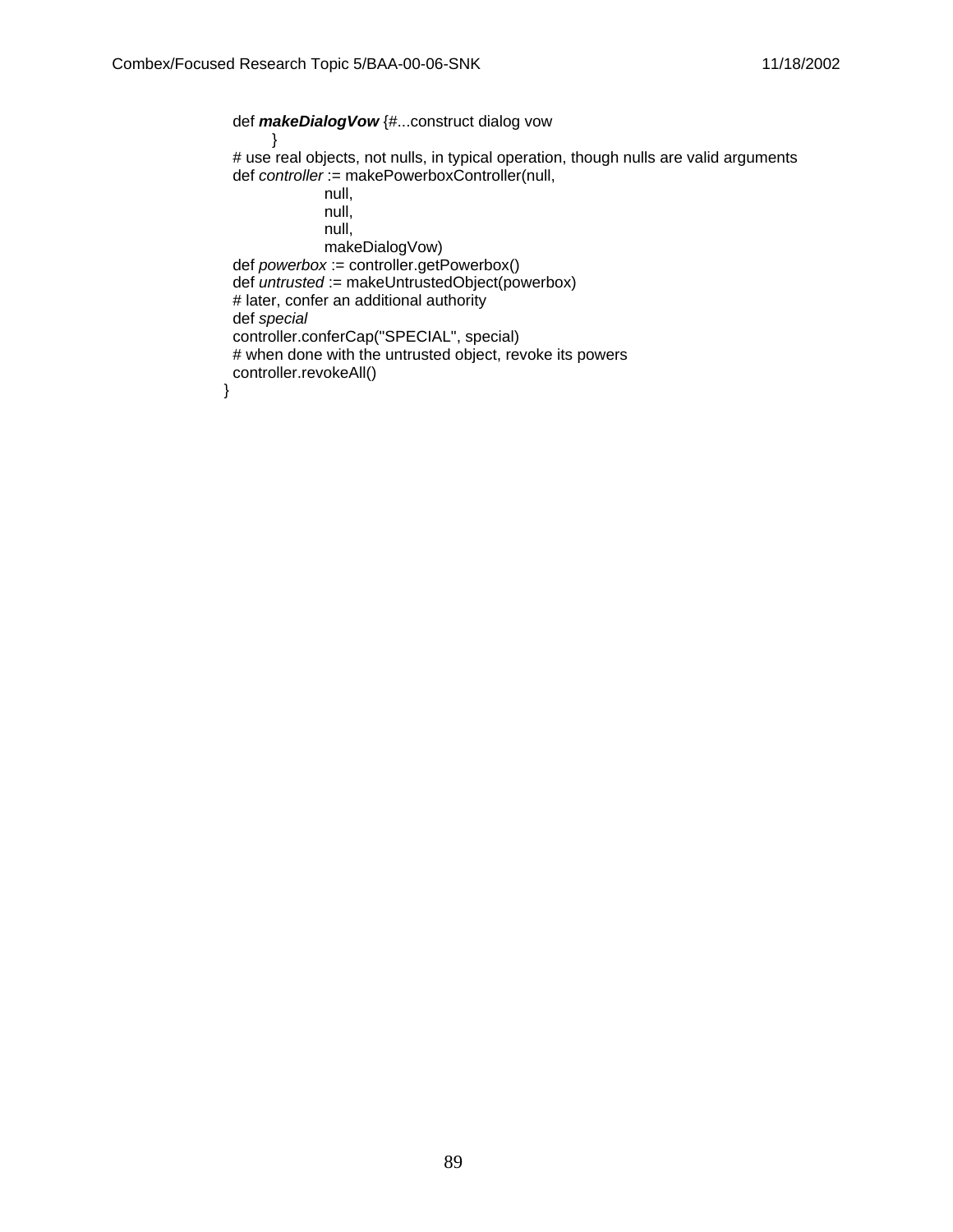## **Appendix 6: Granma's Rules of POLA**

How difficult is it to operate a capability secure desktop? As demonstrated by CapDesk, all the ordinary techniques, from file dialog boxes to drag/drop metaphors, work pretty much the same as under Windows/KDE/Mac. There are no passwords or certificates or funny little security dialog boxes. So a capability secure desktop is no more difficult to operate than any other desktop.

Ah...but how difficult is it to operate a capability secure desktop **securely**? Can real people really follow the rules that will protect them from Melissa viruses and Sub7Server Trojan horses? Because even with capabilities, despite the absence of passwords and certificates, we are still depending on normal human beings to make authority-granting decisions. This appears most clearly during the installation of a new application, at which time the application can be endowed with default authority (so a Web browser, for example, would sensibly ask for, and often sensible receive, http-protocol read/write authority).

Anyone who has ever installed a firewall or set up a Unix access control list can be forgiven for being skeptical that authority-granting can be made easy enough for the normal person. Yet capabilities implementing the Principle of Least Authority represent a paradigm shift from IPCHAINS as great as the shift that took us from the TECO line editor to MacWrite. No real human being could use TECO; five year old children can use MacWrite.

Herewith, then, are Granma's Rules Of POLA. There are six of them. They are simple and easy to follow for anyone who has seen a CapDesk in operation. They do not fulfill every subtle desire one might have for secure operations in the deepest heart of the NSA. And perhaps the list is not complete--the list has not had the important experience of being attacked by a thousand crackers yet.. But these rules fulfill Granma's needs, allow her to do everything she wants to do without any annoyance from her security system, and the rules have at least passed the scrutiny of the E-lang capability security community reasonably unscathed. You can read the **entire E-lang thread about these rules** in the pipermail archive. To give the context in which these rules were devised, which explains the threats against which these rules are successful, part of the original email about these rules is excerpted below.

Will every person on earth follow every one of these rules perfectly every day? Of course not. But there is a good chance that you, personally, can follow these rules very consistently. So at least you personally will be safe. And even if someone, somewhere, lets a virus activate on their system, the chances that one of the people to whom that future Love Bug mails itself will allow themselves to become infected as well is small. Epidemiologically, rates of transmission would fall low enough that new viruses get no traction and cannot spread. At least, that is our belief. Take a look at the rules, and judge for yourself.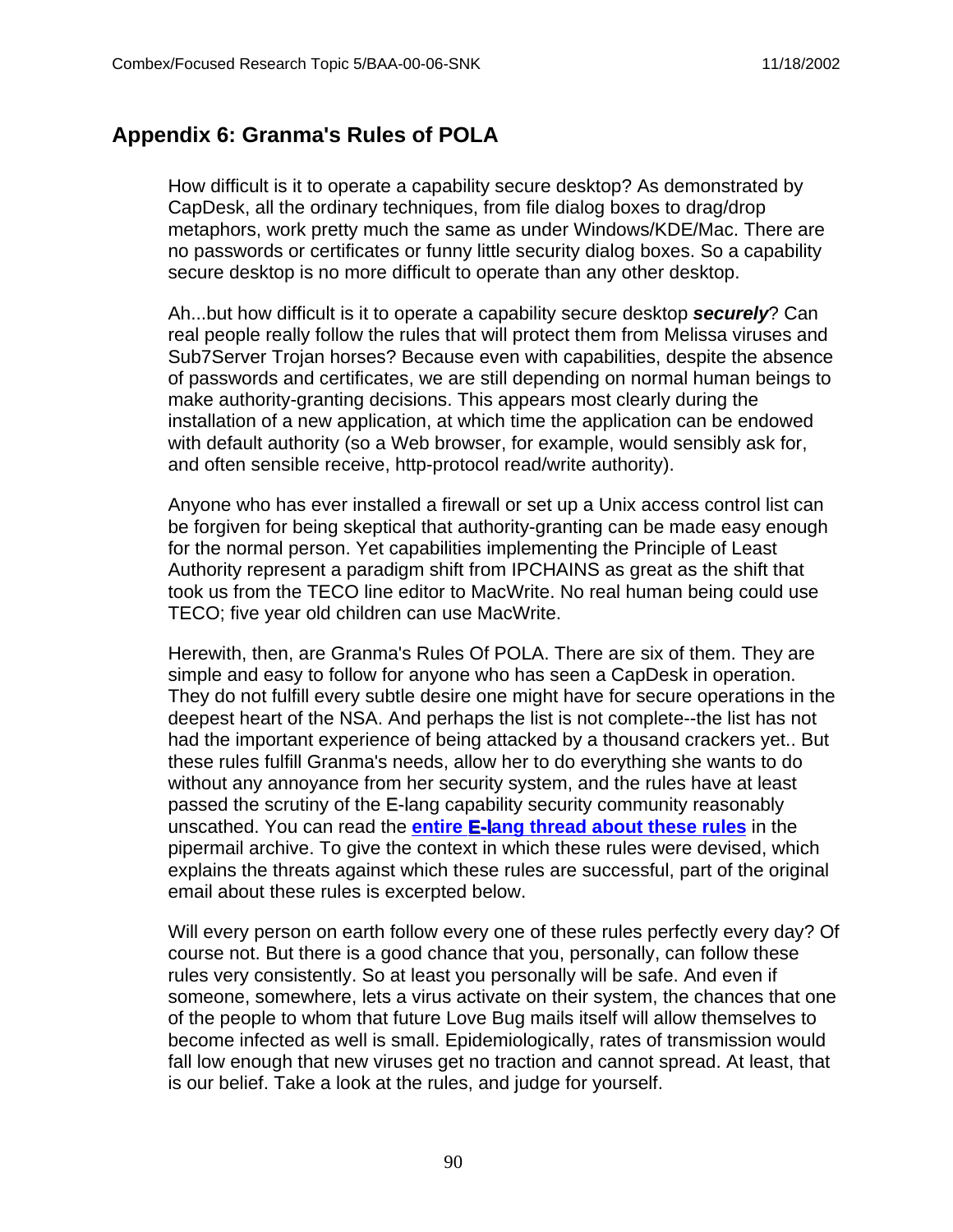#### GRANMA'S RULES

- 1. If an application, during installation, proposes for itself a name or an icon that looks a lot like the name or the icon of something else, give it a new name and new icon.
- 2. If an application asks for a bunch of different authorities, just say no.
- 3. If an application asks for read or edit authority on anything outside the Desktop folder, just say no.
- 4. If an application asks for edit authority on a bunch of stuff, just say no.
- 5. If an application asks for wide-ranging access to the Web, rather than access to one or two specific sites, only say yes if you plan to use the application as a Web browser.
- 6. If an application asks for read authority on a bunch of stuff, and also asks for a connection to the Web, just say no.

**Notes:** Rule 3 is only required by a CapDesk-style implementation of a capability secure desktop. A totally full-powered design, based on a capability secure OS in addition to a capability secure language, would not need this rule. Rule 4 was added in the course of the E-lang discussion reviewing the original list; the rest of the list is essentially the same as the original. Rule 6 is actually not needed to meet Granma's security goals (since she has no confidential data she is worried about having stolen, as described below), but is an easy enough rule to follow, we included it anyway.

### EXCERPT FROM ORIGINAL EMAIL, GRANMA'S RULES OF POLA

As I have toured the countryside in the last month giving presentation about the capability secure desktop (see the screenshots under the Technology section at **http://www.combex.com,** they are pretty cool), there's a particular point I keep making that needs to be backfilled with real data. The particular point is, "The typical home user only has to follow six or seven simple rules to be safe from viruses and trojan horses." It would really be good to know what those rules are.

Herewith, then, is a proposed list of Granma's Rules of POLA. The rules are at the bottom of this email; first we must set the stage by describing the threat model which Granma faces, and her interests in the face of the threat.

Granma does not have security needs like a guy working in a compartment at the NSA. She really doesn't have any terribly confidential information: if someone breaks in and steals all the email she has exchanged with her adorable thirteenyear-old grandson Bobbie, it will not make for good blackmail material, and doesn't enable insider trading. Everyone who knows her thinks she is a cool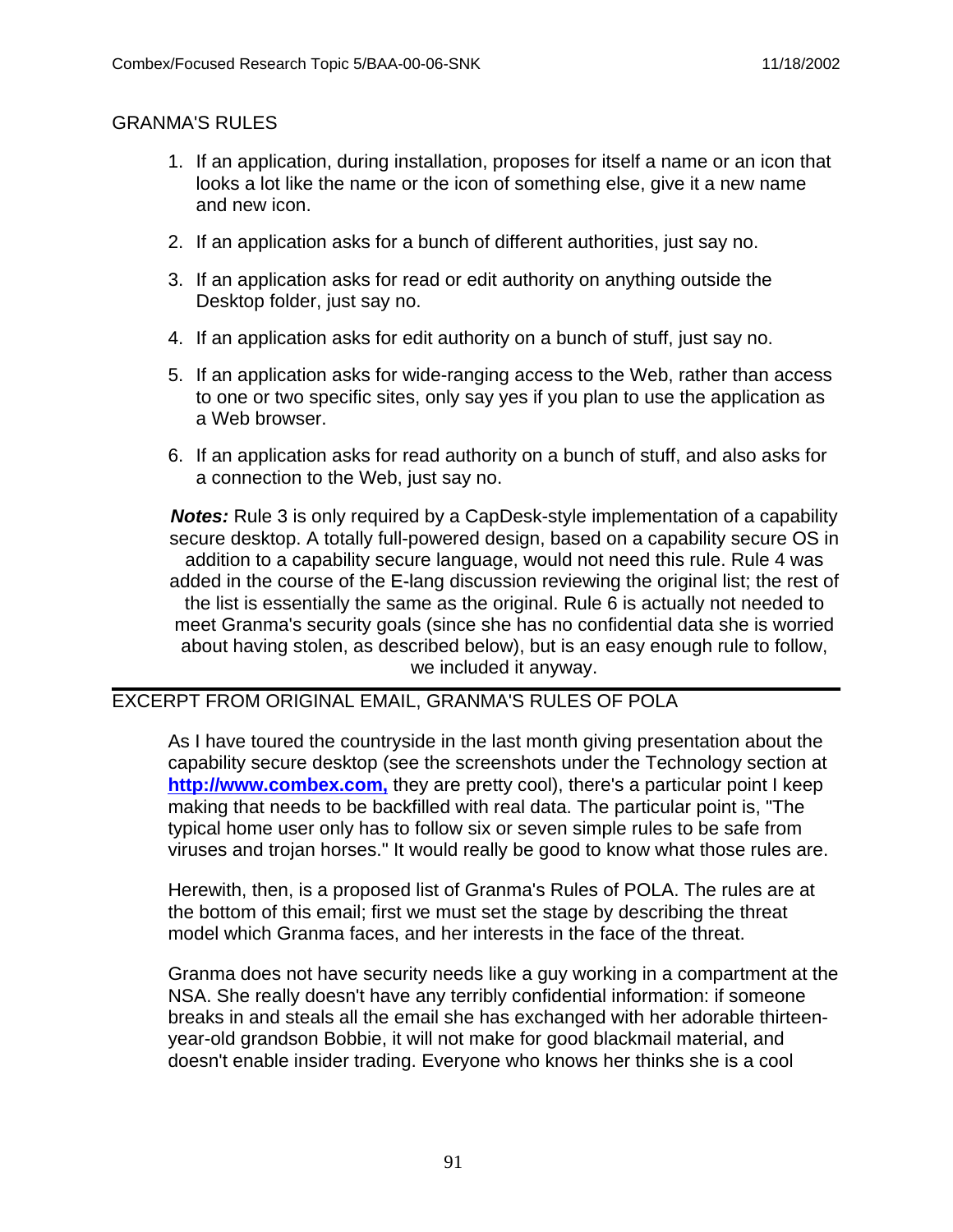octogenarian; no one is explicitly targeting her, unique in all the world, for a customized attack.

All Granma wants to do with her computer is browse the web for new cookie recipes, send email to her grandson, create and print clever Valentine's Day cards of her own devising, and play Nancy Drew Virtual Reality Team with her granddaughter. This requires that she be able to download and try card-creation applications (drawing packages, word processors, etc.) and the same for mystery games. She needs to not fear opening attachments sent with her grandson's name on it...she has heard, though she doesn't exactly understand how, people can send her email with Bobbie's name on it but with malicious contents.

She is terrified of having her computer taken over by some thirteen year old who is not as adorable as Bobbie, and having her computer used for nefarious purposes (she doesn't know that the FBI might come knockin' on her door some day if someone used her computer in a DDOS attack, but if she did, she would recognize that that is a reason why bad kids shouldn't be allowed to control her machine).

Granma is also terrified of someone breaking in and stealing her money. She uses the computer to tell the Social Security Admin where to deposit her checks, and she has been thinking about getting a digital cash account using Hansa Dollars or e-gold rather than those blasted credit cards, but she won't put real money on her computer until she thinks it would be safer to have money on her computer than it would be to throw the money into the intersection of 5th and Vine.

Bobbie, her adorable grandson, not only loves Granma's choco-chip cookies, but is also wanted in fifteen states by the FBI for computer cracking. He knows just how dangerous it is out there, and wants to make sure Granma can't be attacked by some creep with no more ethics or scruples than...uh...himself. When he sees CapDesk as an alternative, he immediately loads up his own computer and Granma's computer so that they can both be safe.

Here are the rules he gives Granma as he completes installation, and shows her how to drive around:

- If an application, during installation, proposes for itself a name or an icon that looks a lot like the name or the icon of something else Granma already has, give it a new name and a new icon. Don't be shy Granma, it's your computer and your application!
- If an application asks for a bunch of different authorities, just say no. No legitimate application needs many authorities. (well, except for things like development environments, which Granma doesn't need to worry about).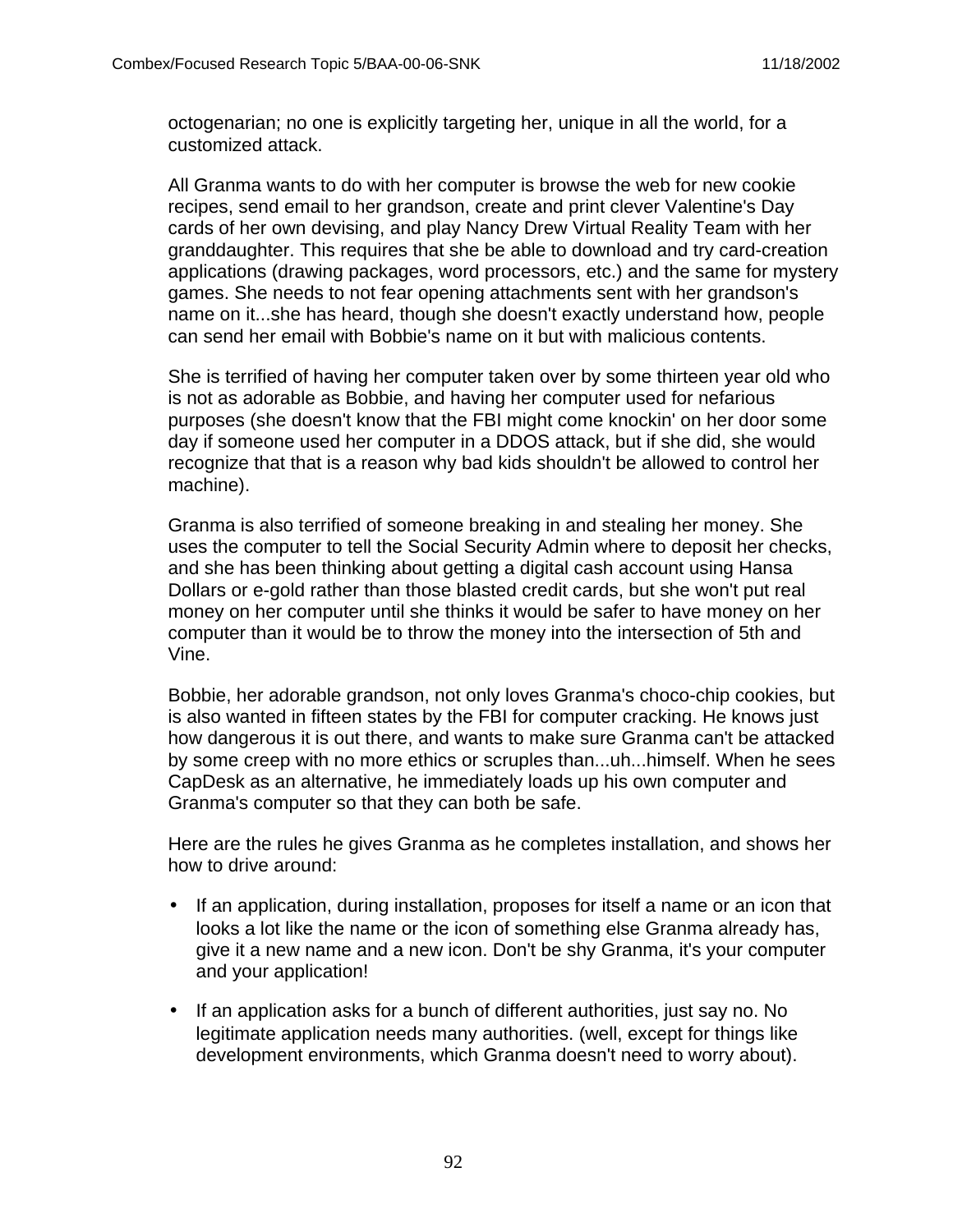- If an application asks for read or edit authority outside the Desktop folder, just say no. (the current draft layout of stuff in a CapDesk world is, ~/Desktop/MyDocuments contains docs, ~/Desktop has stuff you're currently working on, ~/caplets contains applications, an ~/capData contains info for and about those applications. Proposals for rearranging folders are welcome). Granma, you shouldn't go mucking around outside ~/Desktop either :-) (a real installer, unlike the current CapDesk installer, would copy the caplet executable into the ~/caplet directory for the user as part of the installation).
- If an application asks for read authority on a bunch of stuff, and also asks for a connection to the Web, just say no. (granma doesn't quite need this one, but it is a good rule anyway).
- If an application asks for wide-ranging access to the Web, like a of the http protocol, only say yes if she plans to use it as a Web browser, or if Bobbie says it is ok. A Nancy Drew shared reality team game should only need an Internet connection to one place at a time.

So, there is my draft list, with comments in parentheses that are extraneous to Granma. There's only five of them, room for a forty percent increase before there are more rules than I've been telling people :-)

What clever and terrible attacks can folks think of that will beat these simple rules? In what ways is my specification of Granma's needs and interests incorrect, that requires more flexibility than allowed by these rules?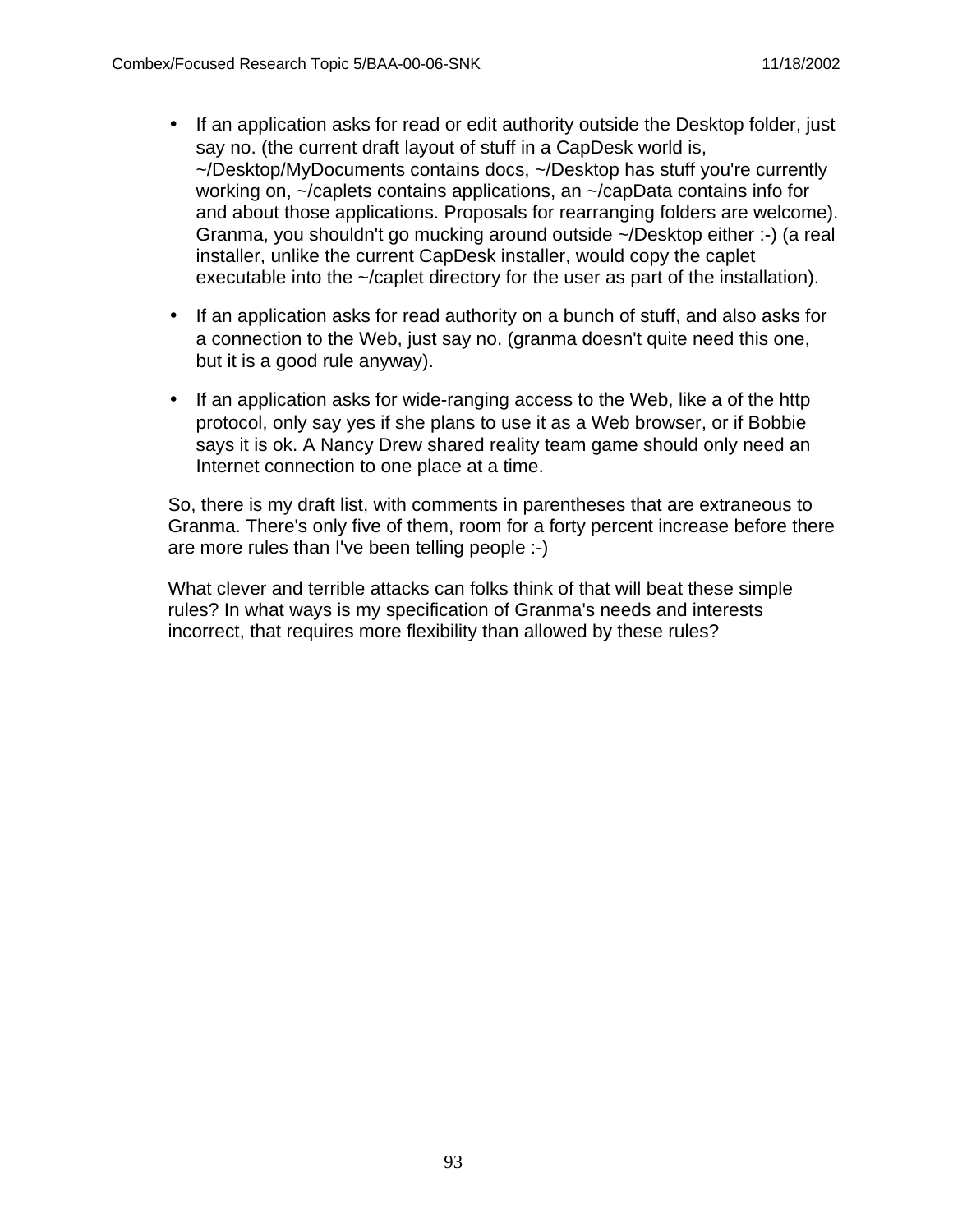# **Appendix 7: History of Capabilities Since Levy**

The history of capabilities was first chronicled by Henry Levy in 1984.

| System                                    | Developer                                                   |       | Year Attributes                                                     |
|-------------------------------------------|-------------------------------------------------------------|-------|---------------------------------------------------------------------|
| Rice University<br>Computer               | Rice University                                             | 1959. | segmented memory<br>with "codeword"<br>addressing                   |
| Burroughs B5000                           | Burroughs Corp.                                             | 1961  | stack machine with<br>descriptor addressing                         |
| Basic Language<br>Machine                 | International<br>Computers Ltd., U.K.                       | 1964  | high-level machine with<br>codeword addressing                      |
| Dennis and Van<br>Horn Supervisor         | MIT                                                         | 1966  | conceptual design for<br>capability supervisor                      |
| PDP-1 Time-<br>sharing System             | MIT                                                         | 1967  | capability supervisor                                               |
| Multicomputer/<br>Magic Number<br>Machine | University of<br>Chicago Institute<br>for Computer Research | 1967  | first capability<br>hardware system<br>design                       |
| CAL-TSS                                   | U.C. Berkeley<br>Computer Center                            | 1968  | capability operating<br>system for CDC 6400                         |
| System 250                                | Plessey Corp., U.K.                                         | 1969  | first industrial<br>capability hardware<br>and software system      |
| CAP Computer                              | University of<br>Cambridge, U.K.                            | 1970  | capability hardware<br>with microcode support                       |
| Hydra                                     | Carnegie-Mellon<br>University                               | 1971  | object-based multi-<br>processor O.S.                               |
| <b>STAROS</b>                             | Carnegie-Mellon<br>University                               | 1975  | object-based multi-<br>processor O.S.                               |
| System/38                                 | IBM, Rochester, MN.                                         | 1978  | first major commercial<br>capability system,<br>tagged capabilities |
| iAPX 432                                  | Intel, Aloha, OR.                                           | 1981  | highly-integrated<br>object-based micro-<br>processor system        |

History of Major Descriptor and Capability Systems according to Henry Levy's famous 1984 survey book "Capability-Based Computer Systems" [Levy84].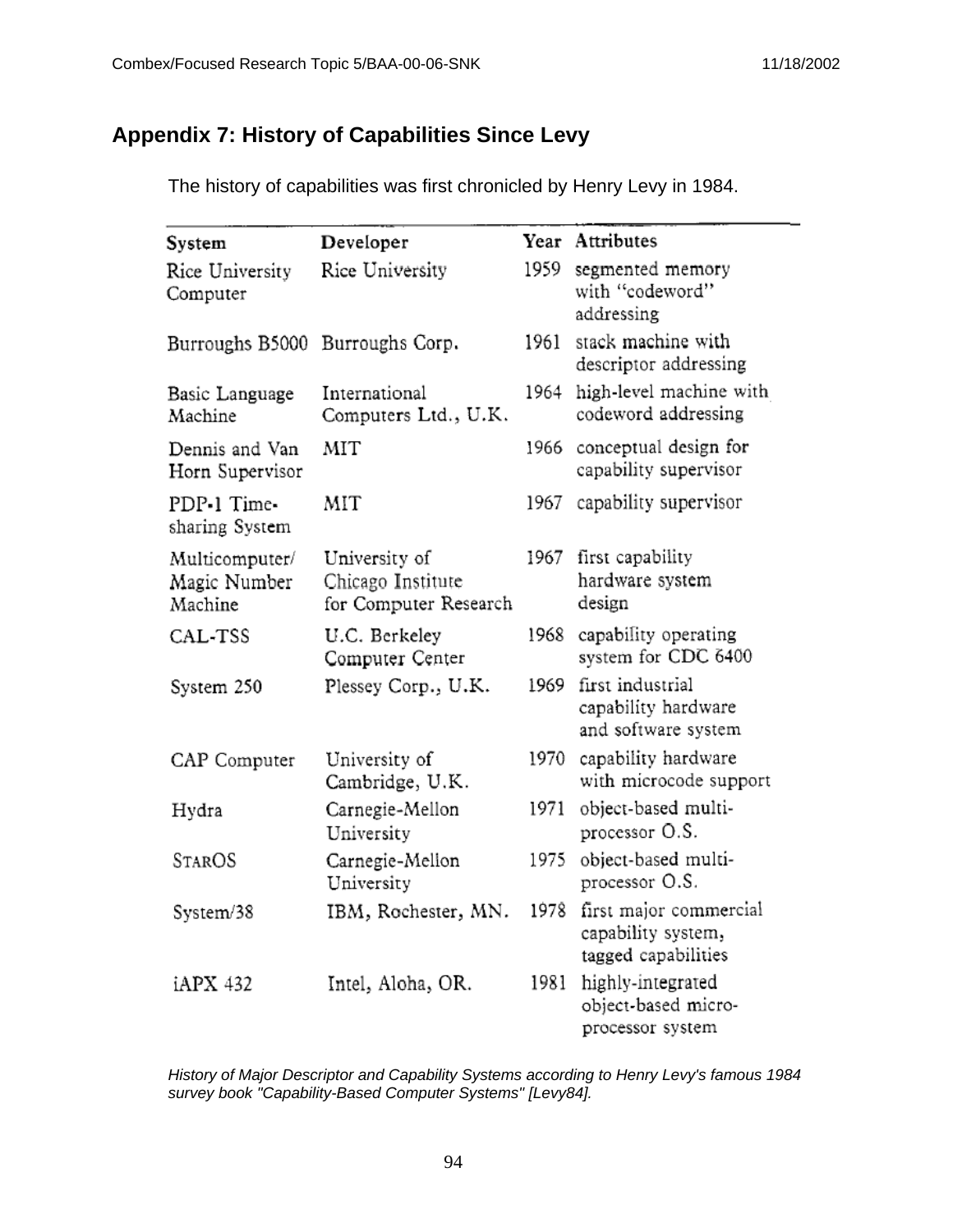Not surprisingly, work on capability systems continued since the publication of this book. The major capability milestones absent from Levy's table are

| <b>System</b>                | <b>Developer</b>                                                          | Year | <b>Attributes</b>                                                                                                |  |
|------------------------------|---------------------------------------------------------------------------|------|------------------------------------------------------------------------------------------------------------------|--|
| Actors                       | MIT AI Lab<br>[Hewitt73]                                                  | 1973 | 1st capability language<br>lambda calculus as distributed capabilities<br>distributed capability protocol sketch |  |
| <b>LINCS</b>                 | Lawrence Livermore<br>[Donnelley81]                                       | 1981 | Full distributed capability protocol                                                                             |  |
| Concurrent<br>Prolog         | Weizmann Institute<br>[Shapiro83]                                         | 1983 | Horn-clause inference as distributed<br>capabilities                                                             |  |
| <b>KeyKOS</b>                | Key Logic<br>[Hardy84]                                                    | 1984 | Orthogonal persistence<br>Modern capability patterns<br>including confinement                                    |  |
| Amoeba                       | Vrije University<br>[Tanenbaum86]                                         | 1986 | Distributed password-capability OS                                                                               |  |
| <b>Distributed</b><br>Mach   | <b>CMU</b><br>[Sansom86]                                                  | 1986 | Transparently distributed capability OS                                                                          |  |
| Vulcan                       | <b>Xerox PARC</b><br>[Kahn86]                                             | 1986 | 1st unification of Actors and Logic styles of<br>distributed capabilities                                        |  |
| i960/Gemini                  | Intel                                                                     | 1989 | integrated, object-based multiprocessing<br>architecture                                                         |  |
| W7                           | MIT AI Lab<br>[Rees95]                                                    | 1995 | Scheme as local-sequential-imperative lambda<br>capabilities                                                     |  |
| Joule                        | Agorics<br>[Tribble96]                                                    | 1996 | 2nd unification of Actors and Logic styles of<br>distributed capabilities                                        |  |
| <b>ToonTalk</b>              | <b>Animated Programs</b><br>[Kahn96]                                      | 1996 | Animated capability programming for children                                                                     |  |
| Original-E                   | <b>Electric Communities</b><br>[Morningstar??]                            | 1997 | Unification of distributed and local-sequential<br>models of capability computation.                             |  |
| <b>EROS</b>                  | UPenn, JHU<br>[Shapiro99]                                                 | 1998 | High performance open-source KeyKOS<br>descendant.<br>Formal verification of confinement.                        |  |
| Е                            | Electric<br>Communities,<br>ERights.org,<br>Combex                        | 1998 | 1st language-based confinement.<br>Guards, Auditors                                                              |  |
| Waterken                     | [Miller00, Yee02b]<br>Waterken<br>[Close99]                               | 1999 | Web integration: capabilities as URLs<br>Language-based persistent capabilities                                  |  |
| E-<br>Speak2.2Beta           | HP<br>[Karp01]<br>Intel, Electric                                         | 1999 | Split capabilities. Better scaling of complex<br>policies.                                                       |  |
| <b>SPKI</b>                  | Communities,<br>Microsoft, MIT LCS,<br>Southwest Bell, SSH<br>[Ellison99] | 1999 | Public-key infrastructure as an off-line<br>capability-like system.                                              |  |
| CapDesk,<br>DarpaBrowse<br>r | Combex<br>[Yee02a, Wagner02]                                              | 2002 | Virus invulnerable capability desktop and<br>application launching framework                                     |  |

Major capability systems and milestones absent from [Levy84]. All dates are approximate - these systems were or are ongoing projects without unambiguous birth dates.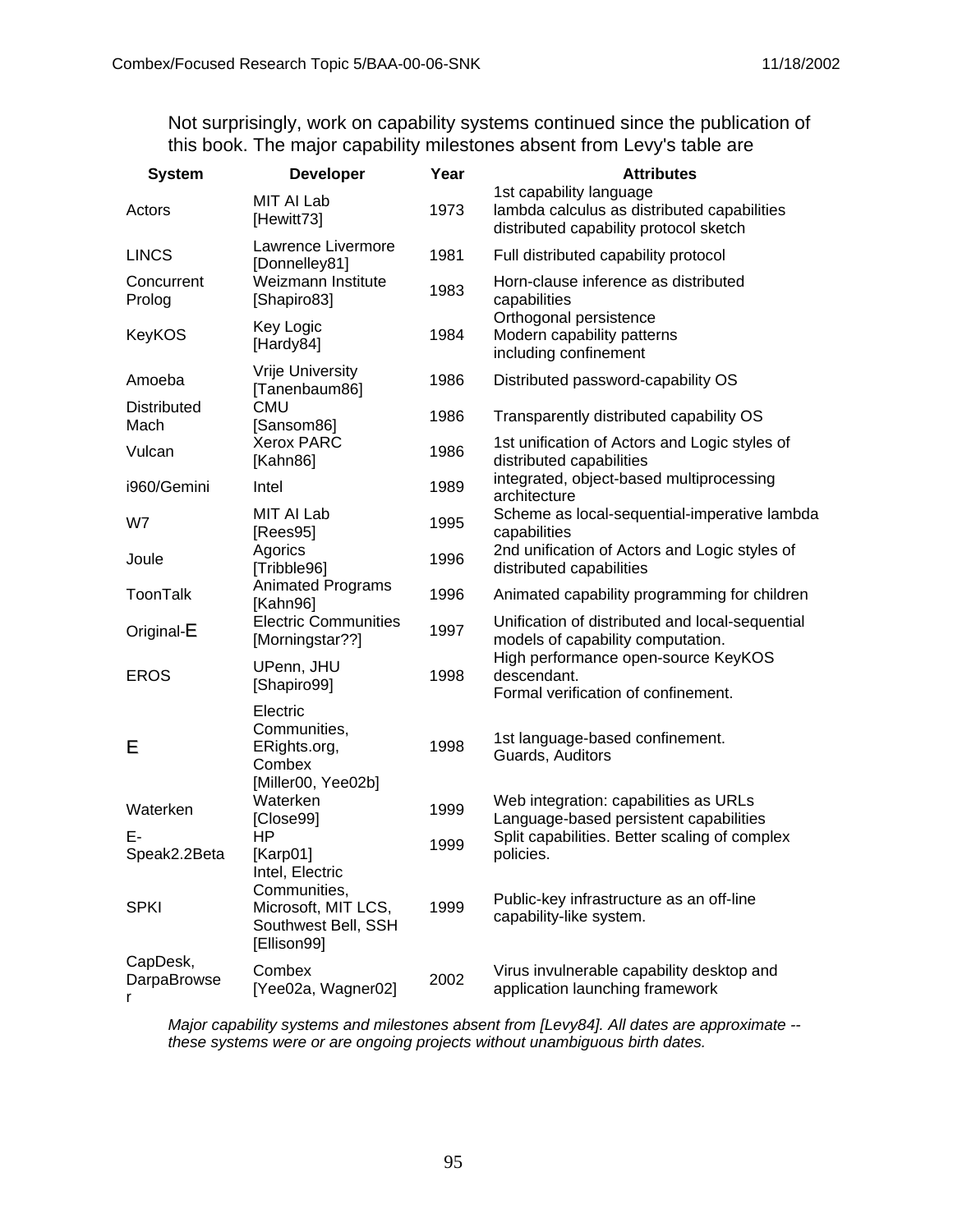The following diagram shows the influences directly relevant to our own work on E.





The **blue nodes** & **green arcs** are those that have "capability nature", even though most of these systems were not capability secure, and were not conceived of by their inventors as having any relationship to capabilities or